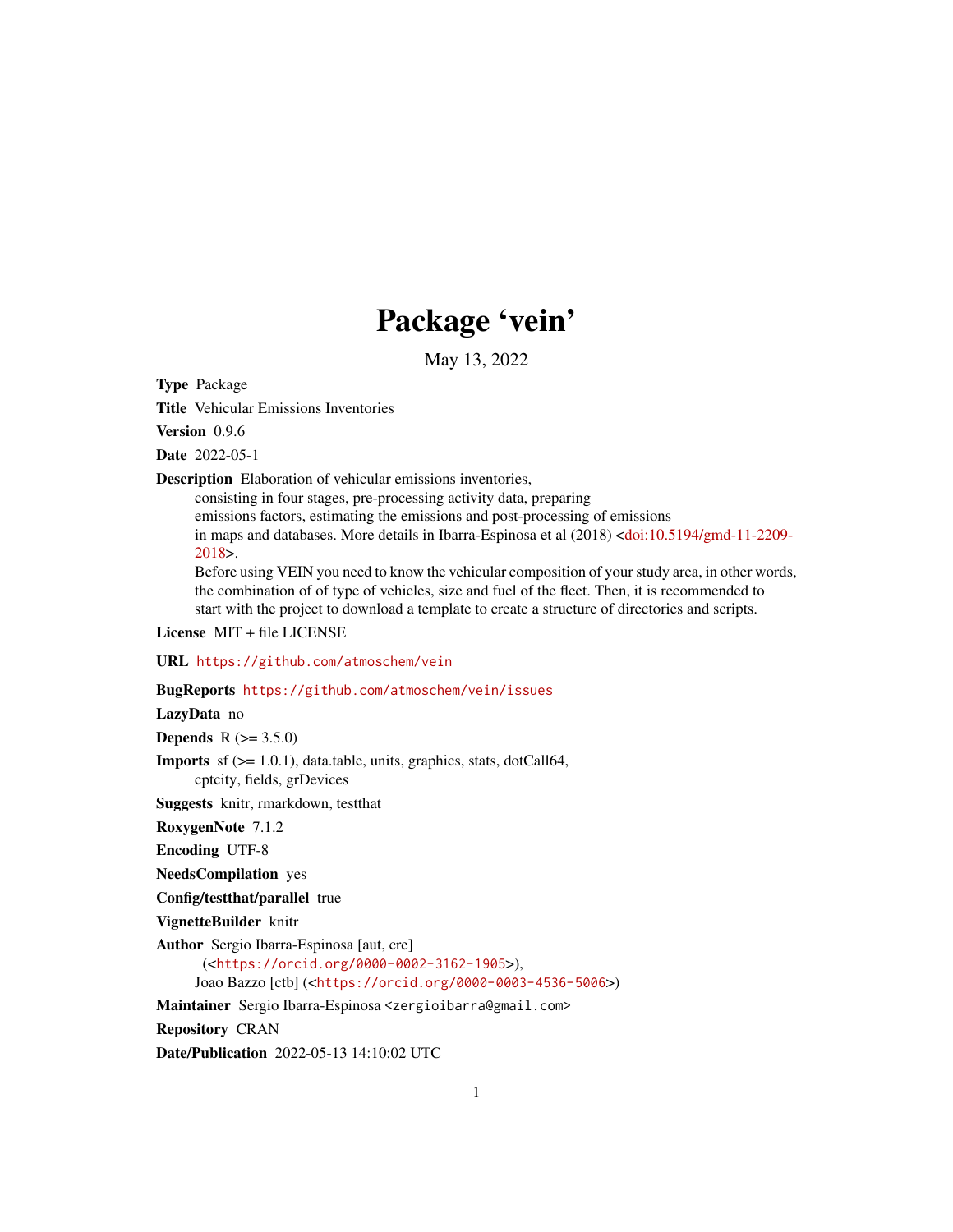# R topics documented:

|               | 4              |
|---------------|----------------|
|               | $\overline{4}$ |
|               | 5              |
|               | 6              |
|               | $\overline{7}$ |
|               | 9              |
|               | 11             |
|               | 12             |
|               | 14             |
|               | 15             |
|               | 16             |
|               | 17             |
|               | 17             |
|               | 19             |
|               | 20             |
|               | 21             |
|               | 24             |
|               | 28             |
|               | 29             |
|               | 31             |
|               | 32             |
|               | 34             |
|               | 36             |
|               | 37             |
|               | 39             |
|               | 40             |
|               | 42             |
|               | 43             |
|               | 47             |
|               | 49             |
|               | 50             |
|               | 51             |
|               | 52             |
|               | 56             |
|               | 57             |
|               | 58             |
|               | 60             |
| emis chem     | 62             |
| $emis\_chem2$ | 63             |
|               | 65             |
| emis cold td  | 67             |
|               | 70             |
| emis dist     | 72             |
|               | 73             |
| emis_evap2    | 74             |
|               | 77             |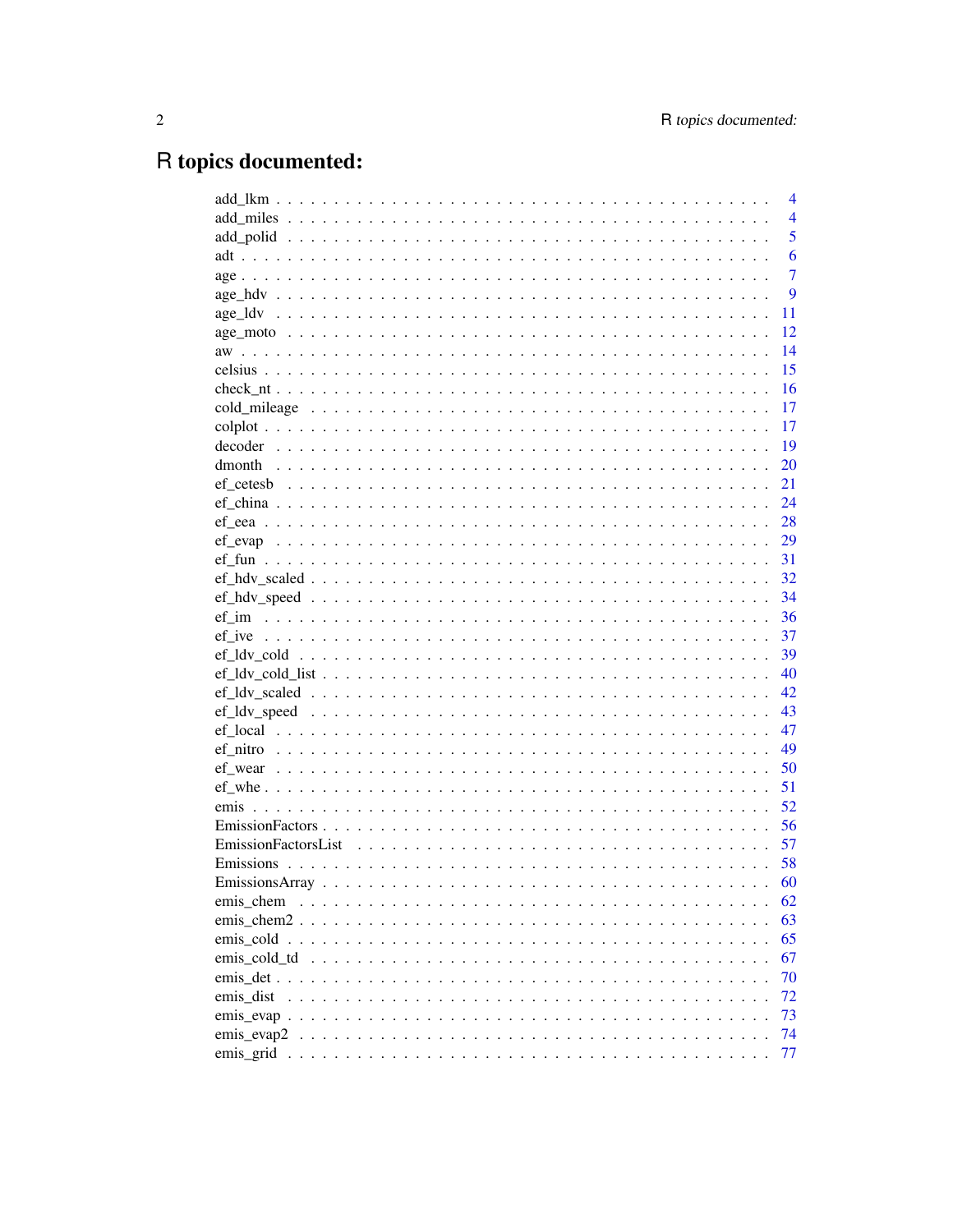| 79             |
|----------------|
| 84             |
| 85             |
| 87             |
| 89             |
| 91             |
| 92             |
| 93             |
| 94<br>$fe2015$ |
| 95             |
|                |
|                |
|                |
|                |
|                |
|                |
|                |
|                |
|                |
|                |
|                |
|                |
|                |
|                |
|                |
|                |
|                |
|                |
|                |
|                |
|                |
|                |
| profiles       |
|                |
|                |
| Speed          |
|                |
|                |
| to latex       |
|                |
|                |
|                |
|                |
|                |

**Index**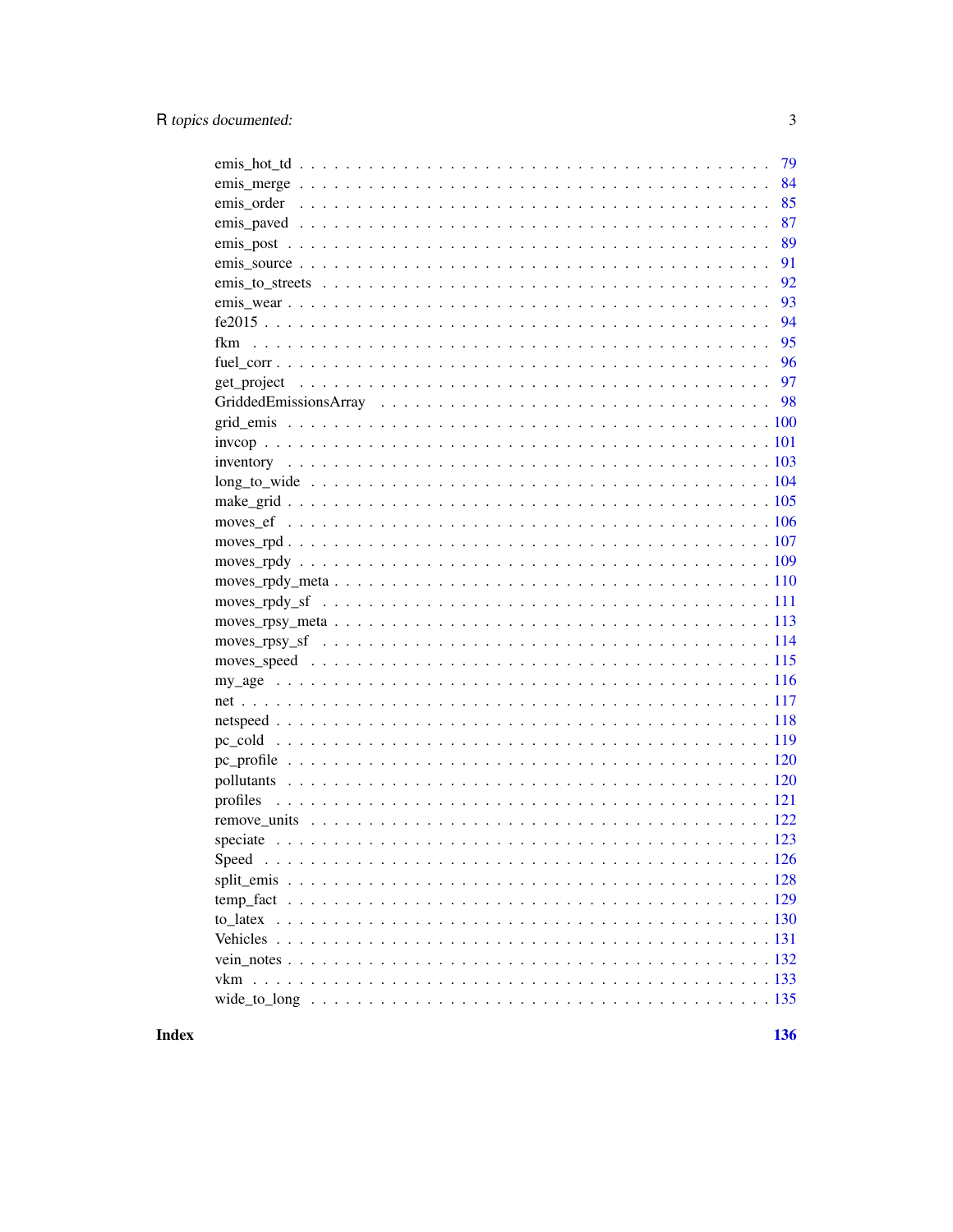<span id="page-3-2"></span><span id="page-3-0"></span>

# Description

add\_lkm just add unit 'km' to different R objects

#### Usage

```
add_lkm(x)
```
# Arguments

x Object with class "data.frame", "matrix", "numeric" or "integer"

#### Value

Objects of class "data.frame" or "units"

# See Also

Other Add distance unitts: [add\\_miles\(](#page-3-1))

### Examples

```
## Not run:
a < - \text{add\_lkm}(rnorm(100)*10)plot(a)
b \leq - \text{add\_lkm}(\text{matrix}(\text{norm}(100) * 10, \text{ncol} = 10))print(head(b))
```
## End(Not run)

<span id="page-3-1"></span>add\_miles *Construction function to add unit miles*

#### Description

add\_miles just add unit 'miles' to different R objects

#### Usage

```
add_miles(x)
```
# Arguments

x Object with class "data.frame", "matrix", "numeric" or "integer"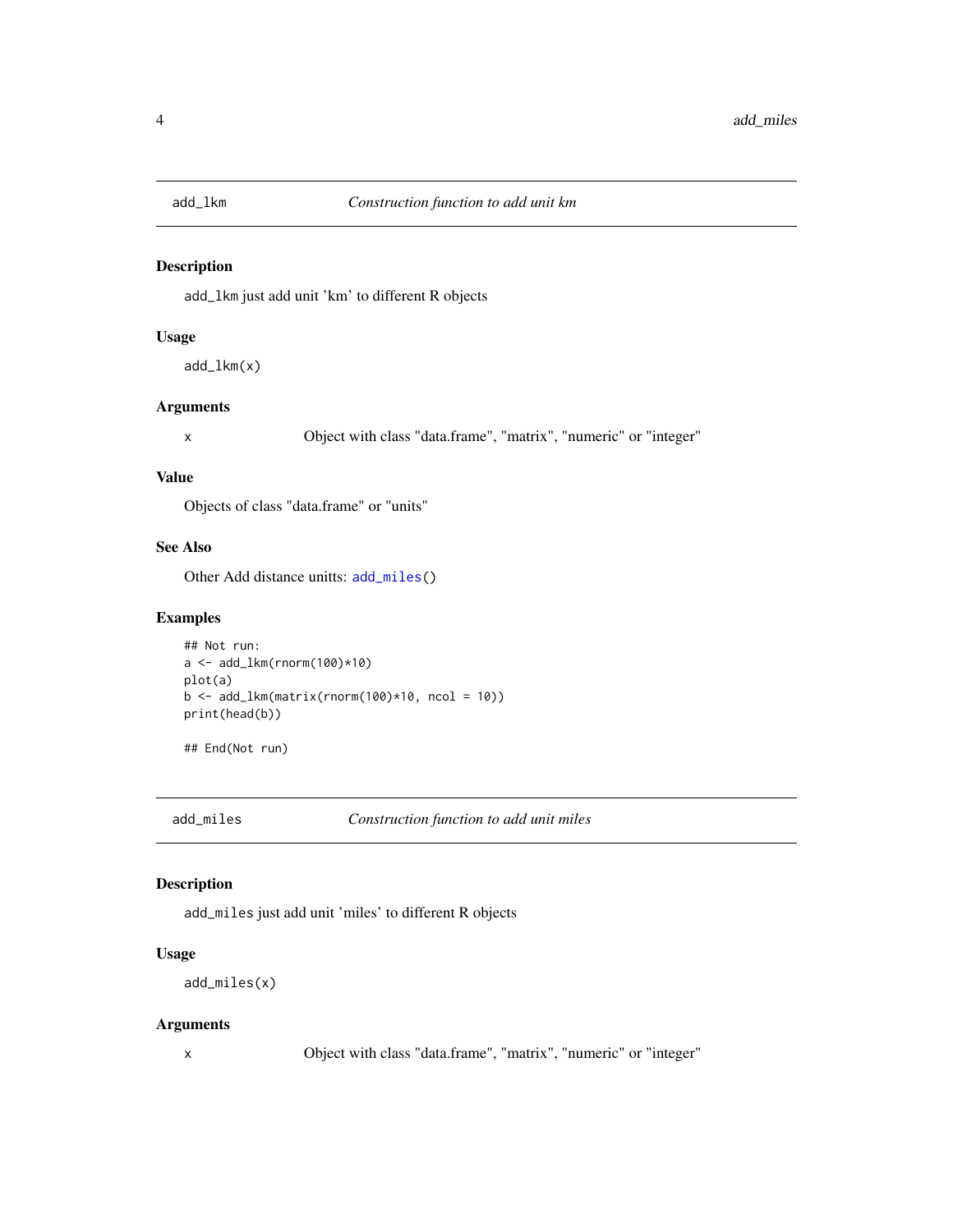#### <span id="page-4-0"></span>add\_polid 500 to 500 to 500 to 500 to 500 to 500 to 500 to 500 to 500 to 500 to 500 to 500 to 500 to 500 to 50

# Value

Objects of class "data.frame" or "units"

# See Also

Other Add distance unitts: [add\\_lkm\(](#page-3-2))

#### Examples

```
## Not run:
a <- add_miles(rnorm(100)*10)
plot(a)
b \leftarrow add\_miles(matrix(rnorm(100)*10, ncol = 10))print(head(b))
## End(Not run)
```
# <span id="page-4-1"></span>add\_polid *Add polygon id to lines road network*

# Description

Sometimes you need to add polygon id into your streets road network. [add\\_polid](#page-4-1) add add\_polid id into your road network cropping your network by.

For instance, you have open street maps road network the you have the polygon of your regions. This function adds the id of your polygon as a new column in the streets network.

# Usage

```
add_polid(polyg, street, by)
```
# Arguments

| polyg  | sf object POLYGON or sp                              |
|--------|------------------------------------------------------|
| street | streets road network class sf or sp                  |
| by     | Character indicating the column with the id in polyg |

# See Also

[emis\\_to\\_streets](#page-91-1)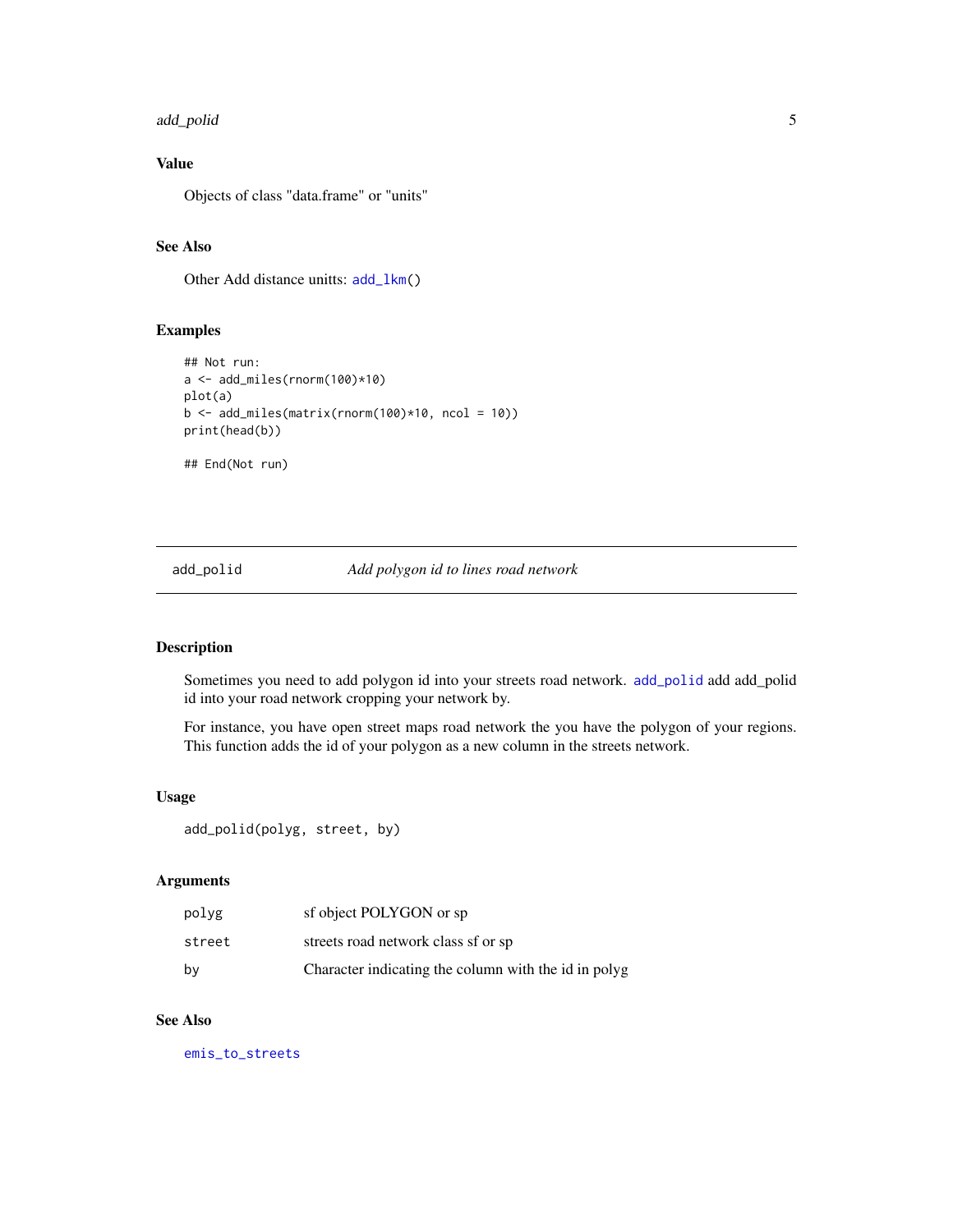<span id="page-5-0"></span>

# Examples

```
## Not run:
data(net)
nets <- sf::st_as_sf(net)
bb <- sf::st_as_sf(sf::st_as_sfc(sf::st_bbox(nets)))
bb$id < - "a"
a \leq add\_polid(polyg = bb, street = nets, by = "id")## End(Not run)
```
<span id="page-5-1"></span>adt *Average daily traffic (ADT) from hourly traffic data.*

# Description

[adt](#page-5-1) calculates ADT based on hourly traffic data.

# Usage

adt( pc, lcv, hgv, bus, mc, p\_pc, p\_lcv, p\_hgv, p\_bus, p\_mc,  $feq_pc = 1$ ,  $feq_{l}cv = 1.5$ , feq\_hgv =  $2$ , feq\_bus =  $2$ , feq\_mc =  $0.5$ 

# Arguments

)

| рc      | numeric vector for passenger cars                     |
|---------|-------------------------------------------------------|
| lcv     | numeric vector for light commercial vehicles          |
| hgy     | numeric vector for heavy good vehicles or trucks      |
| bus     | numeric vector for bus                                |
| mc      | numeric vector for motorcycles                        |
| $p\_pc$ | data-frame profile for passenger cars, 24 hours only. |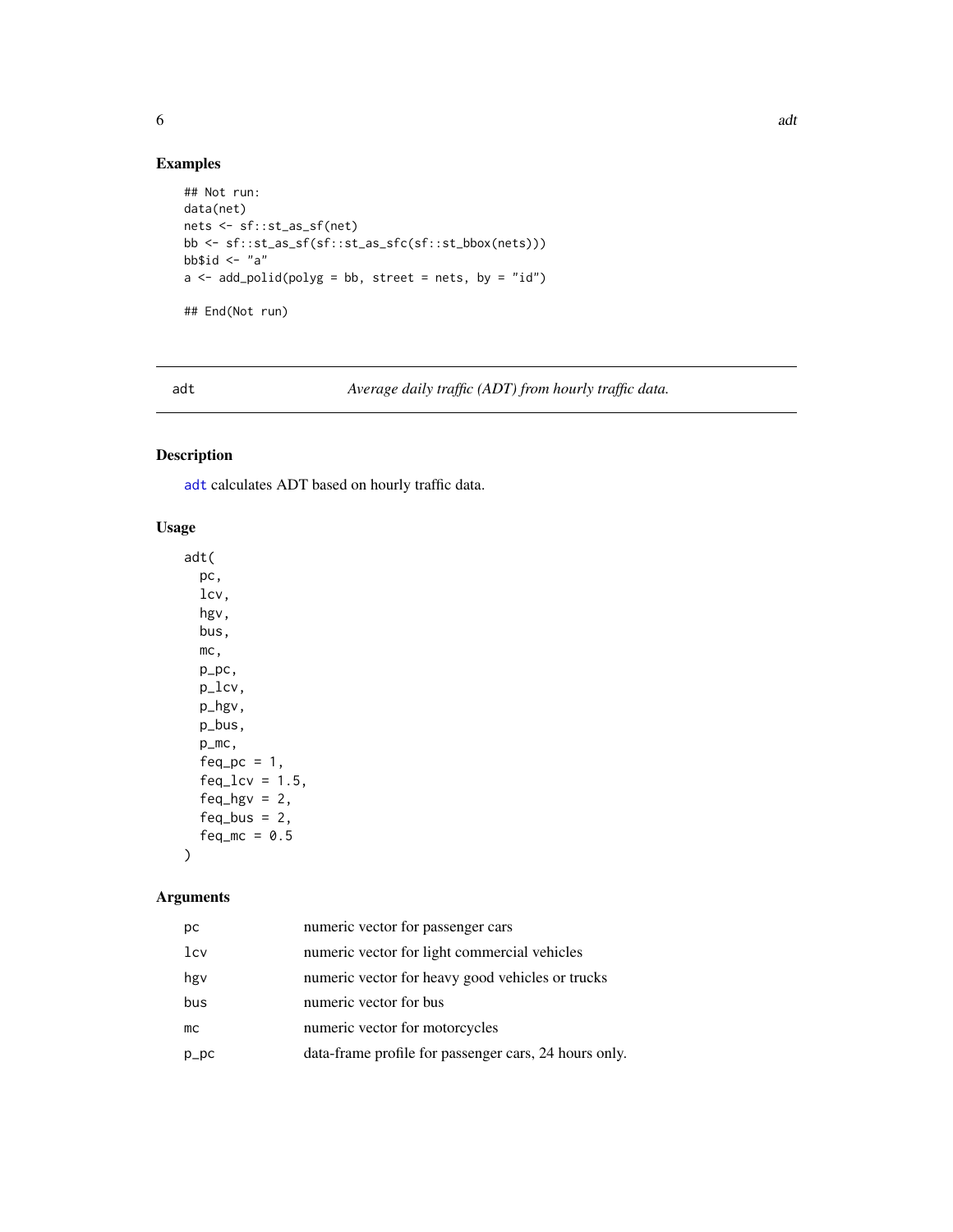<span id="page-6-0"></span>

| $p_{l}$ cv   | data-frame profile for light commercial vehicles, 24 hours only.     |
|--------------|----------------------------------------------------------------------|
| p_hgv        | data-frame profile for heavy good vehicles or trucks, 24 hours only. |
| p_bus        | data-frame profile for bus, 24 hours only.                           |
| $p_{m}$      | data-frame profile for motorcycles, 24 hours only.                   |
| $feq$ _ $pc$ | Numeric, factor equivalence                                          |
| $feq\_lcv$   | Numeric, factor equivalence                                          |
| feq_hgv      | Numeric, factor equivalence                                          |
| feq_bus      | Numeric, factor equivalence                                          |
| $feq_m$      | Numeric, factor equivalence                                          |

# Value

numeric vector of total volume of traffic per link as ADT

# Examples

```
## Not run:
data(net)
data(pc_profile)
p1 <- pc_profile[, 1]
adt1 <- adt(pc = net$ldv*0.75,
            lev = net$ldv*0.1,hgv = net$hdv,
            bus = net$hdv*0.1,mc = net$ldv*0.15,p_{p} = p1,
            p\_lcv = p1,
            p_{\text{y}} = p1,
            p_bus = p1,
            p_m c = p1head(adt1)
## End(Not run)
```
<span id="page-6-1"></span>age *Applies a survival rate to numeric new vehicles*

# Description

[age](#page-6-1) returns survived vehicles

#### Usage

```
age(x, type = "weibull", a = 14.46, b = 4.79, agemax, verbose = FALSE)
```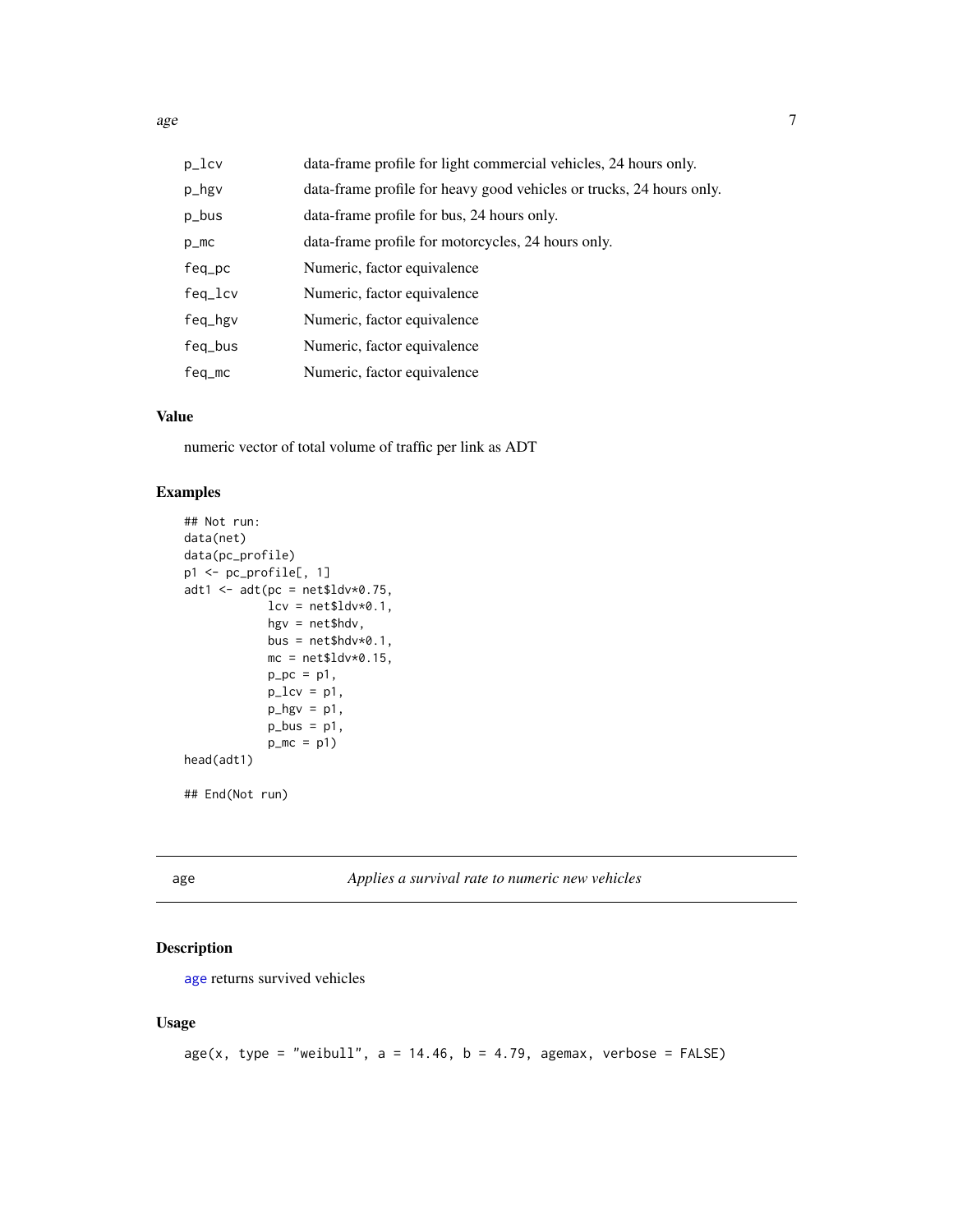#### Arguments

| $\mathsf{x}$ | Numeric; numerical vector of sales or registrations for each year                 |
|--------------|-----------------------------------------------------------------------------------|
| type         | Character; any of "gompertz", "double_logistic", "weibull" and "weibull2"         |
| a            | Numeric; parameter of survival equation                                           |
| b            | Numeric; parameter of survival equation                                           |
| agemax       | Integer; age of oldest vehicles for that category                                 |
| verbose      | Logical; message with average age and total numer of vehicles regions or streets. |

#### Value

dataframe of age distrubution of vehicles

#### Note

The functions age\* produce distribution of the circulating fleet by age of use. The order of using these functions is:

1. If you know the distribution of the vehicles by age of use , use: [my\\_age](#page-115-1) 2. If you know the sales of vehicles, or the registry of new vehicles, use [age](#page-6-1) to apply a survival function. 3. If you know the theoretical shape of the circulating fleet and you can use [age\\_ldv](#page-10-1), [age\\_hdv](#page-8-1) or [age\\_moto](#page-11-1). For instance, you dont know the sales or registry of vehicles, but somehow you know the shape of this curve. 4. You can use/merge/transform/dapt any of these functions.

gompertz:  $1 - \exp(-\exp(a + b^*time))$ , defaults PC:  $b = -0.137$ ,  $a = 1.798$ , LCV:  $b = -0.141$ , a = 1.618 MCT (2006). de Gases de Efeito Estufa-Emissoes de Gases de Efeito Estufa por Fontes Moveis, no Setor Energético. Ministerio da Ciencia e Tecnologia. This curve is also used by Guo and Wang (2012, 2015) in the form:  $V*exp(alpha)*exp(beta*E))$  where V is the saturation car ownership level and E GDP per capita Huo, H., & Wang, M. (2012). Modeling future vehicle sales and stock in China. Energy Policy, 43, 17–29. doi:10.1016/j.enpol.2011.09.063 Huo, Hong, et al. "Vehicular air pollutant emissions in China: evaluation of past control policies and future perspectives." Mitigation and Adaptation Strategies for Global Change 20.5 (2015): 719-733.

double\_logistic:  $1/(1 + \exp(a^*(time + b))) + 1/(1 + \exp(a^*(time - b)))$ , defaults PC: b = 21, a = 0.19, LCV:  $b = 15.3$ ,  $a = 0.17$ , HGV:  $b = 17$ ,  $a = 0.1$ , BUS:  $b = 19.1$ ,  $a = 0.16$  MCT (2006). de Gases de Efeito Estufa-Emissoes de Gases de Efeito Estufa por Fontes Moveis, no Setor Energético. Ministerio da Ciencia e Tecnologia.

weibull:  $exp(-(time/a)^{6})$ , defaults PC: b = 4.79, a = 14.46, Taxi: b = +inf, a = 5, Government and business:  $b = 5.33$ ,  $a = 13.11$  Non-operating vehicles:  $b = 5.08$ ,  $a = 11.53$  Bus:  $b = +\inf$ ,  $a =$ 9, non-transit bus:  $b = \pm \inf$ ,  $a = 5.5$  Heavy HGV:  $b = 5.58$ ,  $a = 12.8$ , Medium HGV:  $b = 5.58$ ,  $a =$ 10.09, Light HGV: b = 5.58, a = 8.02 Hao, H., Wang, H., Ouyang, M., & Cheng, F. (2011). Vehicle survival patterns in China. Science China Technological Sciences, 54(3), 625-629.

weibull2:  $exp(-(time + b)/a)^b$ , defaults  $b = 11$ ,  $a = 26$  Zachariadis, T., Samaras, Z., Zierock, K. H. (1995). Dynamic modeling of vehicle populations: an engineering approach for emissions calculations. Technological Forecasting and Social Change, 50(2), 135-149. Cited by Huo and Wang (2012)

### See Also

Other age: [age\\_hdv\(](#page-8-1)), [age\\_ldv\(](#page-10-1)), [age\\_moto\(](#page-11-1))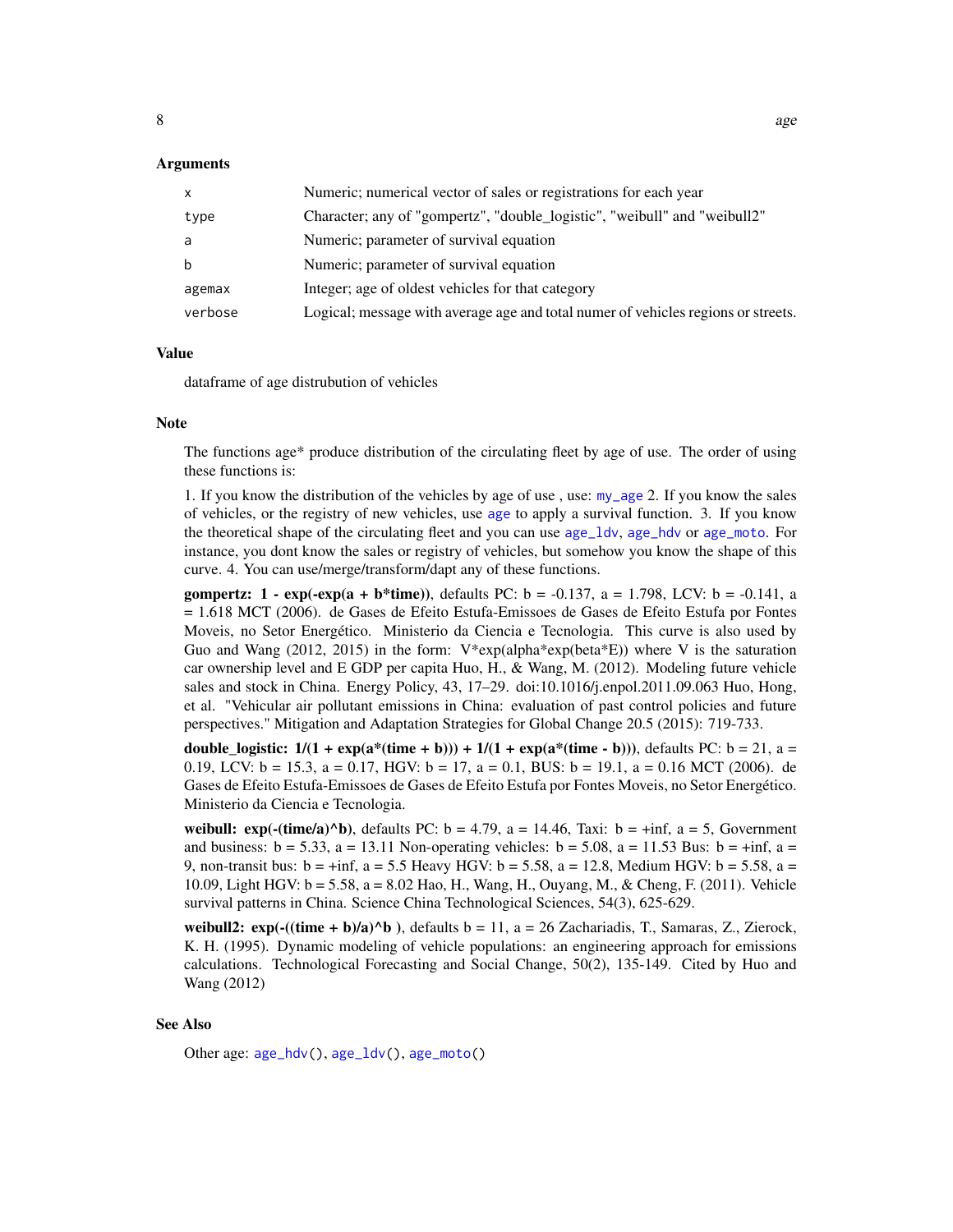#### <span id="page-8-0"></span>age\_hdv 9

#### Examples

```
## Not run:
vehLIA \leq- rep(1, 25)
PV_Minia \leq age(x = vehLIA)
PV_Minib \leq age(x = vehLIA, type = "weibull2", b = 11, a = 26)
PV_Minic <- age(x = vehLIA, type = "double_logistic", b = 21, a = 0.19)PV_Minid <- age(x = vehLIA, type = "gompertz", b = -0.137, a = 1.798)plot(PV_Minia, type = "b", pch = 16)
lines(PV_Minib, type = "b", pch = 16, col = "red")lines(PV_Minic, type = "b", pch = 16, col = "blue")
lines(PV_Minid, type = "b", pch = 16, col = "green")
legend(x = 20, y = 0.85,legend = c("weibull", "weibull2", "double_logistic", "gompertz"),
      col = c("black", "red", "blue", "green"),
      lty=c(1,1),lwd=c(2.5, 2.5, 2.5, 2.5))
      #lets put some numbers
vehLIA <- c(65400, 79100, 80700, 85300, 86700, 82000, 74500, 67700, 60600, 62500,
84700, 62600, 47900, 63900, 41800, 37492, 34243, 30995, 27747, 24499, 21250,
18002, 14754, 11506, 8257)
PV_Minia \leq age(x = vehLIA)
PV_Minib \leq age(x = vehLIA, type = "weibull2", b = 11, a = 26)
PV_Minic <- age(x = vehLIA, type = "double_logistic", b = 21, a = 0.19)PV_Minid <- age(x = vehLIA, type = "gompertz", b = -0.137, a = 1.798)
plot(PV_Minia, type = nb'', pch = 16)
lines(PV_Minib, type = "b", pch = 16, col = "red")
lines(PV_Minic, type = "b", pch = 16, col = "blue")lines(PV_Minid, type = "b", pch = 16, col = "green")
legend(x = 20, y = 80000,legend = c("weibull", "weibull2", "double_logistic", "gompertz"),
      col = c("black", "red", "blue", "green"),
      lty=c(1,1),lwd=c(2.5, 2.5, 2.5, 2.5))
```
## End(Not run)

<span id="page-8-1"></span>age\_hdv *Returns amount of vehicles at each age*

### Description

[age\\_hdv](#page-8-1) returns amount of vehicles at each age

#### Usage

```
age_hdv(
 x,
 name = "age",
 a = 0.2,
```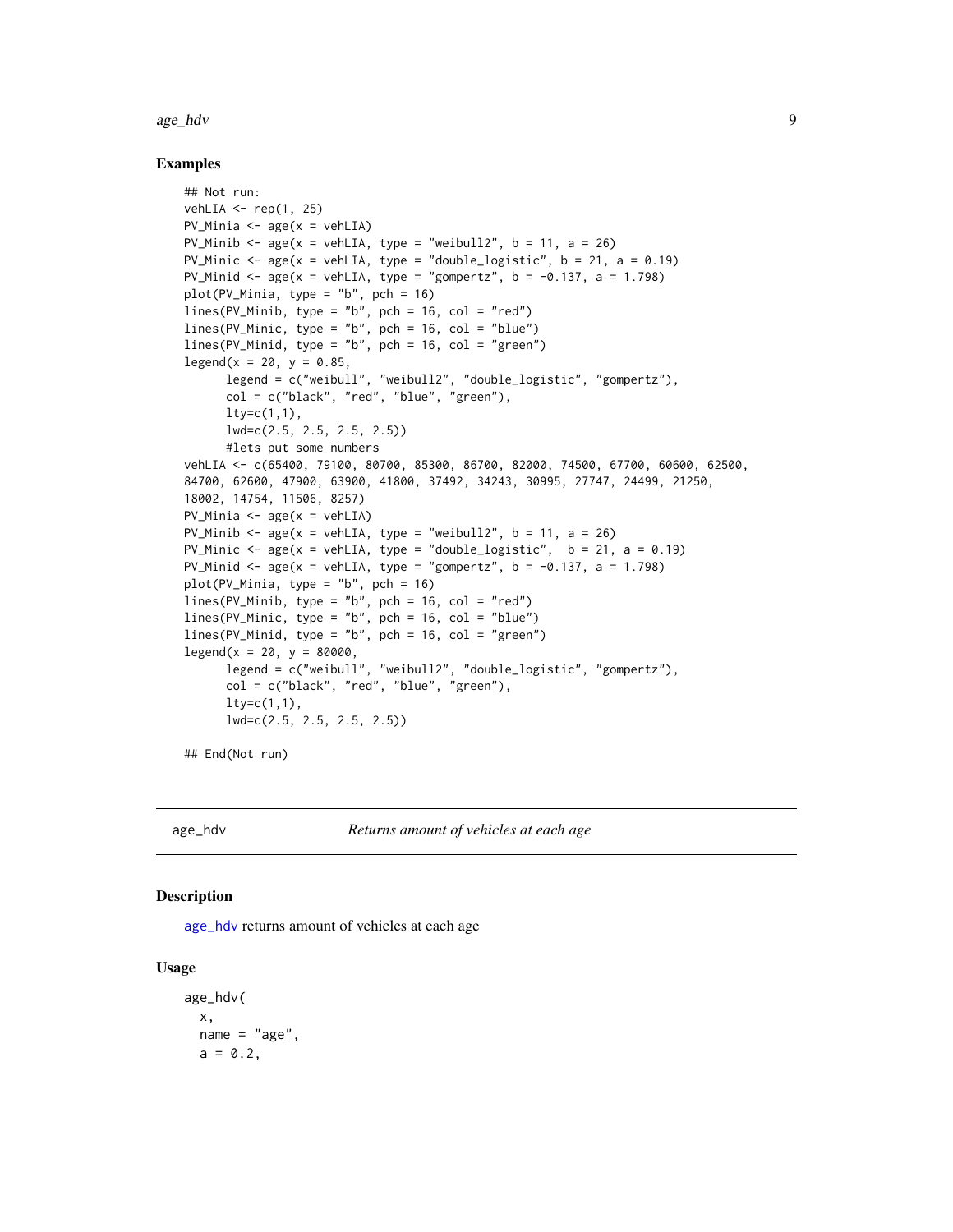```
b = 17,
agemin = 1,
agemax = 50,
k = 1,
bystreet = F,
net,
verbose = FALSE,
namerows,
time
```
## Arguments

)

| $\mathsf{x}$ | Numeric; numerical vector of vehicles with length equal to lines features of road<br>network      |
|--------------|---------------------------------------------------------------------------------------------------|
| name         | Character; of vehicle assigned to columns of dataframe                                            |
| a            | Numeric; parameter of survival equation                                                           |
| b            | Numeric; parameter of survival equation                                                           |
| agemin       | Integer; age of newest vehicles for that category                                                 |
| agemax       | Integer; age of oldest vehicles for that category                                                 |
| k            | Numeric; multiplication factor. If its length is $> 1$ , it must match the length of x            |
| bystreet     | Logical; when TRUE it is expecting that 'a' and 'b' are numeric vectors with<br>length equal to x |
| net          | SpatialLinesDataFrame or Spatial Feature of "LINESTRING"                                          |
| verbose      | Logical; message with average age and total numer of vehicles                                     |
| namerows     | Any vector to be change row.names. For instance, name of regions or streets.                      |
| time         | Character to be the time units as denominator, eg "1/h"                                           |

### Value

dataframe of age distrubution of vehicles at each street

#### Note

The functions age\* produce distribution of the circulating fleet by age of use. The order of using these functions is:

1. If you know the distribution of the vehicles by age of use , use: [my\\_age](#page-115-1) 2. If you know the sales of vehicles, or the registry of new vehicles, use [age](#page-6-1) to apply a survival function. 3. If you know the theoretical shape of the circulating fleet and you can use [age\\_ldv](#page-10-1), [age\\_hdv](#page-8-1) or [age\\_moto](#page-11-1). For instance, you dont know the sales or registry of vehicles, but somehow you know the shape of this curve. 4. You can use/merge/transform/adapt any of these functions.

# See Also

Other age: [age\\_ldv\(](#page-10-1)), [age\\_moto\(](#page-11-1)), [age\(](#page-6-1))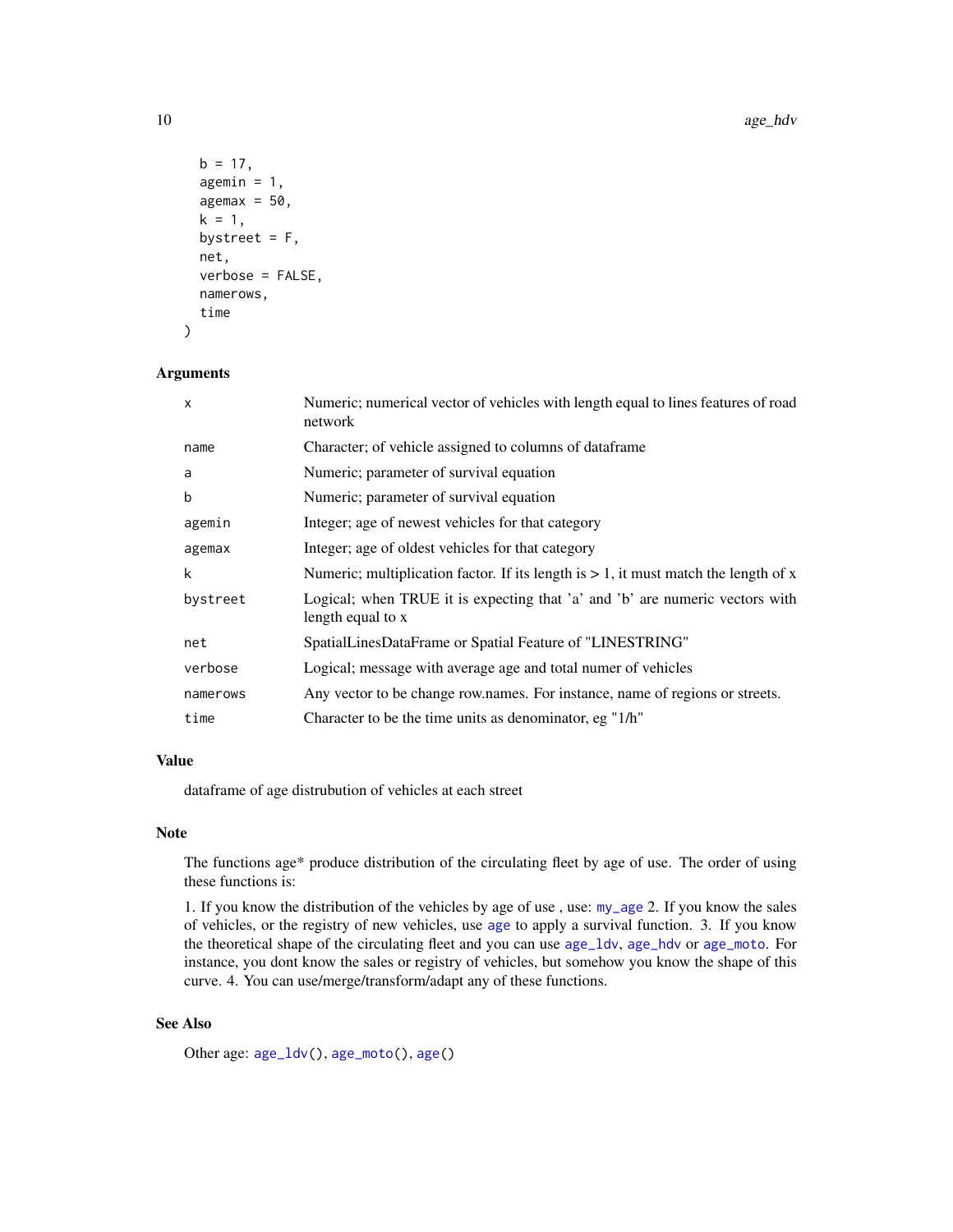#### <span id="page-10-0"></span>age\_ldv 11

# Examples

```
## Not run:
data(net)
LT_B5 \leq age_hdv(x = net$hdv, name = "LT_B5")
plot(LT_B5)
LT_B5 \leq age_hdv(x = net$hdv, name = "LT_B5", net = net)
plot(LT_B5)
## End(Not run)
```
<span id="page-10-1"></span>age\_ldv *Returns amount of vehicles at each age*

# Description

[age\\_ldv](#page-10-1) returns amount of vehicles at each age

# Usage

```
age_ldv(
 x,
 name = "age",a = 1.698,b = -0.2,
 agemin = 1,
  agemax = 50,
 k = 1,
 bystreet = F,
 net,
 verbose = FALSE,
 namerows,
  time
)
```
# Arguments

| X        | Numeric; numerical vector of vehicles with length equal to lines features of road<br>network      |
|----------|---------------------------------------------------------------------------------------------------|
| name     | Character; of vehicle assigned to columns of dataframe                                            |
| a        | Numeric; parameter of survival equation                                                           |
| b        | Numeric; parameter of survival equation                                                           |
| agemin   | Integer; age of newest vehicles for that category                                                 |
| agemax   | Integer; age of oldest vehicles for that category                                                 |
| k        | Numeric; multiplication factor. If its length is $> 1$ , it must match the length of x            |
| bystreet | Logical; when TRUE it is expecting that 'a' and 'b' are numeric vectors with<br>length equal to x |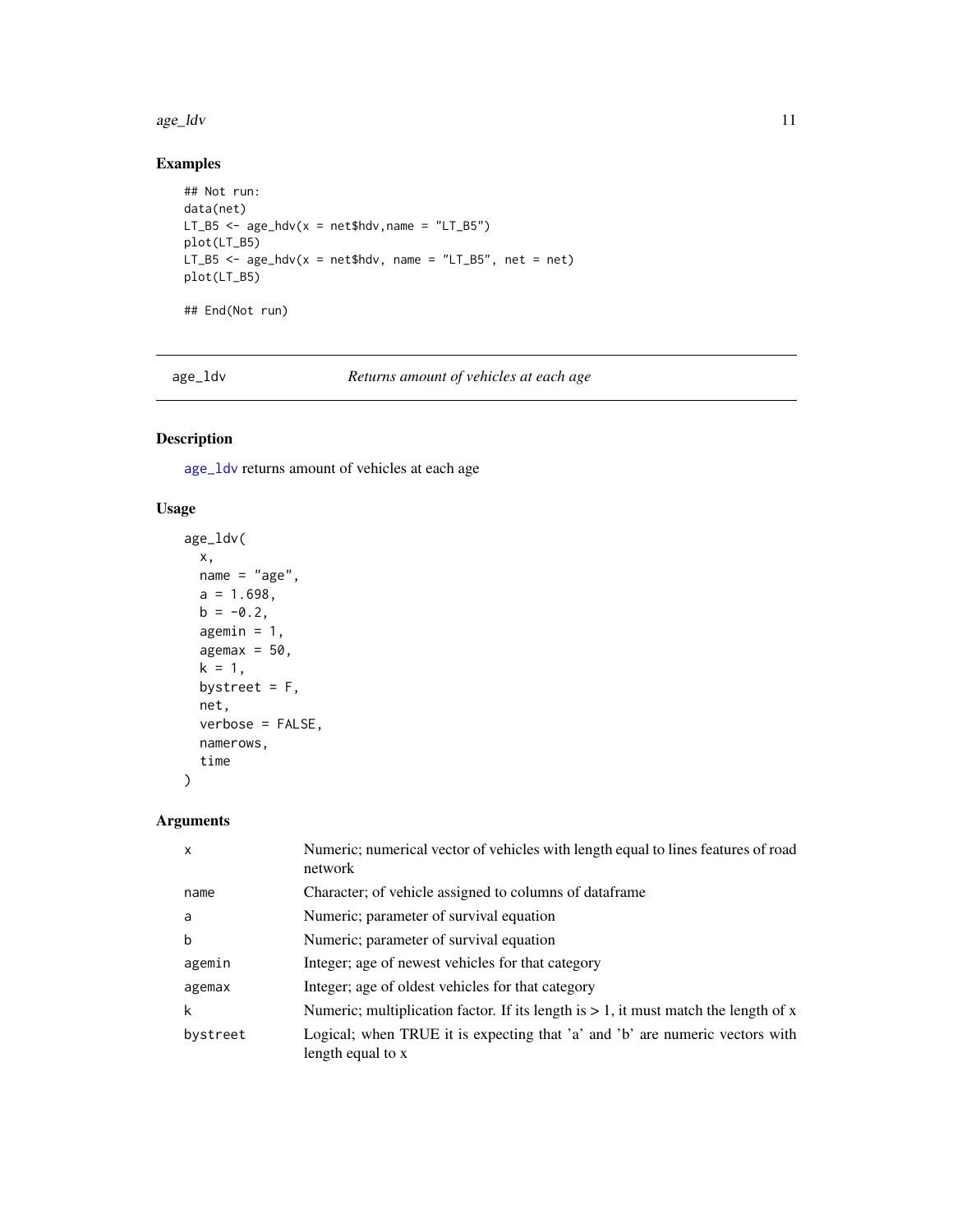<span id="page-11-0"></span>12 age\_moto

| net      | SpatialLinesDataFrame or Spatial Feature of "LINESTRING"                     |
|----------|------------------------------------------------------------------------------|
| verbose  | Logical; message with average age and total numer of vehicles                |
| namerows | Any vector to be change row names. For instance, name of regions or streets. |
| time     | Character to be the time units as denominator, eg "1/h"                      |

#### Value

dataframe of age distrubution of vehicles

#### Note

The functions age\* produce distribution of the circulating fleet by age of use. The order of using these functions is:

1. If you know the distribution of the vehicles by age of use , use: [my\\_age](#page-115-1) 2. If you know the sales of vehicles, or the registry of new vehicles, use [age](#page-6-1) to apply a survival function. 3. If you know the theoretical shape of the circulating fleet and you can use [age\\_ldv](#page-10-1), [age\\_hdv](#page-8-1) or [age\\_moto](#page-11-1). For instance, you dont know the sales or registry of vehicles, but somehow you know the shape of this curve. 4. You can use/merge/transform/adapt any of these functions.

It consists in a Gompertz equation with default parameters from 1 national emissions inventory for green housegases in Brazil, MCT 2006

#### See Also

Other age: [age\\_hdv\(](#page-8-1)), [age\\_moto\(](#page-11-1)), [age\(](#page-6-1))

# Examples

```
## Not run:
data(net)
PC_E25_1400 \leq age\_ldv(x = net$ldv, name = 'PC_E25_1400")plot(PC_E25_1400)
PC_E25_1400 <- age_ldv(x = net$ldv, name = "PC_E25_1400", net = net)
plot(PC_E25_1400)
## End(Not run)
```
<span id="page-11-1"></span>age\_moto *Returns amount of vehicles at each age*

#### Description

[age\\_moto](#page-11-1) returns amount of vehicles at each age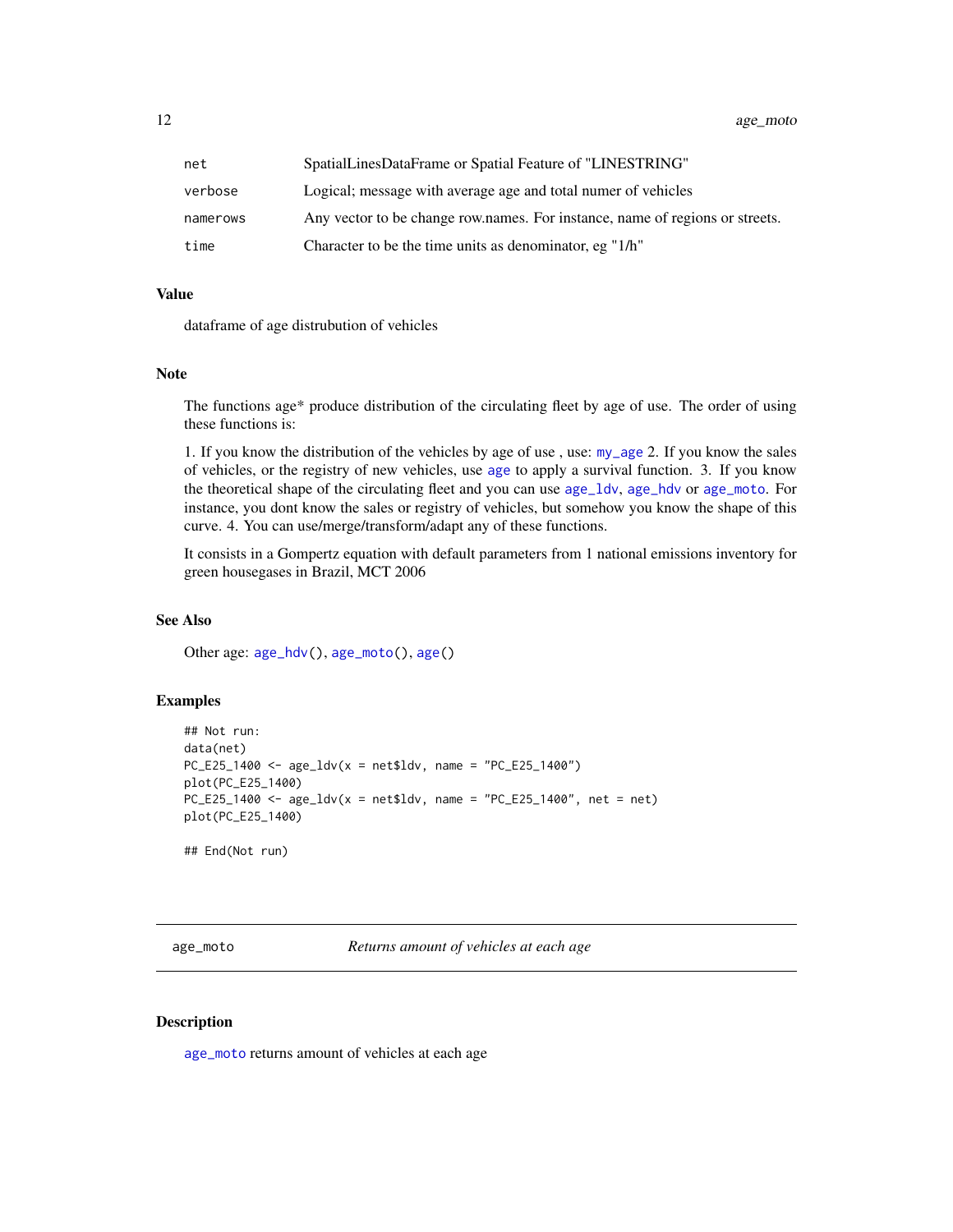age\_moto 13

#### Usage

```
age_moto(
  x,
 name = "age",a = 0.2,
 b = 17,
  agemin = 1,
  agemax = 50,
  k = 1,
  bystreet = FALSE,
  net,
  verbose = FALSE,
  namerows,
  time
)
```
# Arguments

| X        | Numeric; numerical vector of vehicles with length equal to lines features of road<br>network      |
|----------|---------------------------------------------------------------------------------------------------|
| name     | Character; of vehicle assigned to columns of dataframe                                            |
| a        | Numeric; parameter of survival equation                                                           |
| b        | Numeric; parameter of survival equation                                                           |
| agemin   | Integer; age of newest vehicles for that category                                                 |
| agemax   | Integer; age of oldest vehicles for that category                                                 |
| k        | Numeric; multiplication factor. If its length is $> 1$ , it must match the length of x            |
| bystreet | Logical; when TRUE it is expecting that 'a' and 'b' are numeric vectors with<br>length equal to x |
| net      | SpatialLinesDataFrame or Spatial Feature of "LINESTRING"                                          |
| verbose  | Logical; message with average age and total numer of vehicles                                     |
| namerows | Any vector to be change row names. For instance, name of regions or streets.                      |
| time     | Character to be the time units as denominator, eg "1/h"                                           |

#### Value

dataframe of age distrubution of vehicles

#### Note

The functions age\* produce distribution of the circulating fleet by age of use. The order of using these functions is:

1. If you know the distribution of the vehicles by age of use , use: [my\\_age](#page-115-1) 2. If you know the sales of vehicles, or the registry of new vehicles, use [age](#page-6-1) to apply a survival function. 3. If you know the theoretical shape of the circulating fleet and you can use [age\\_ldv](#page-10-1), [age\\_hdv](#page-8-1) or [age\\_moto](#page-11-1). For instance, you dont know the sales or registry of vehicles, but somehow you know the shape of this curve. 4. You can use/merge/transform/adapt any of these functions.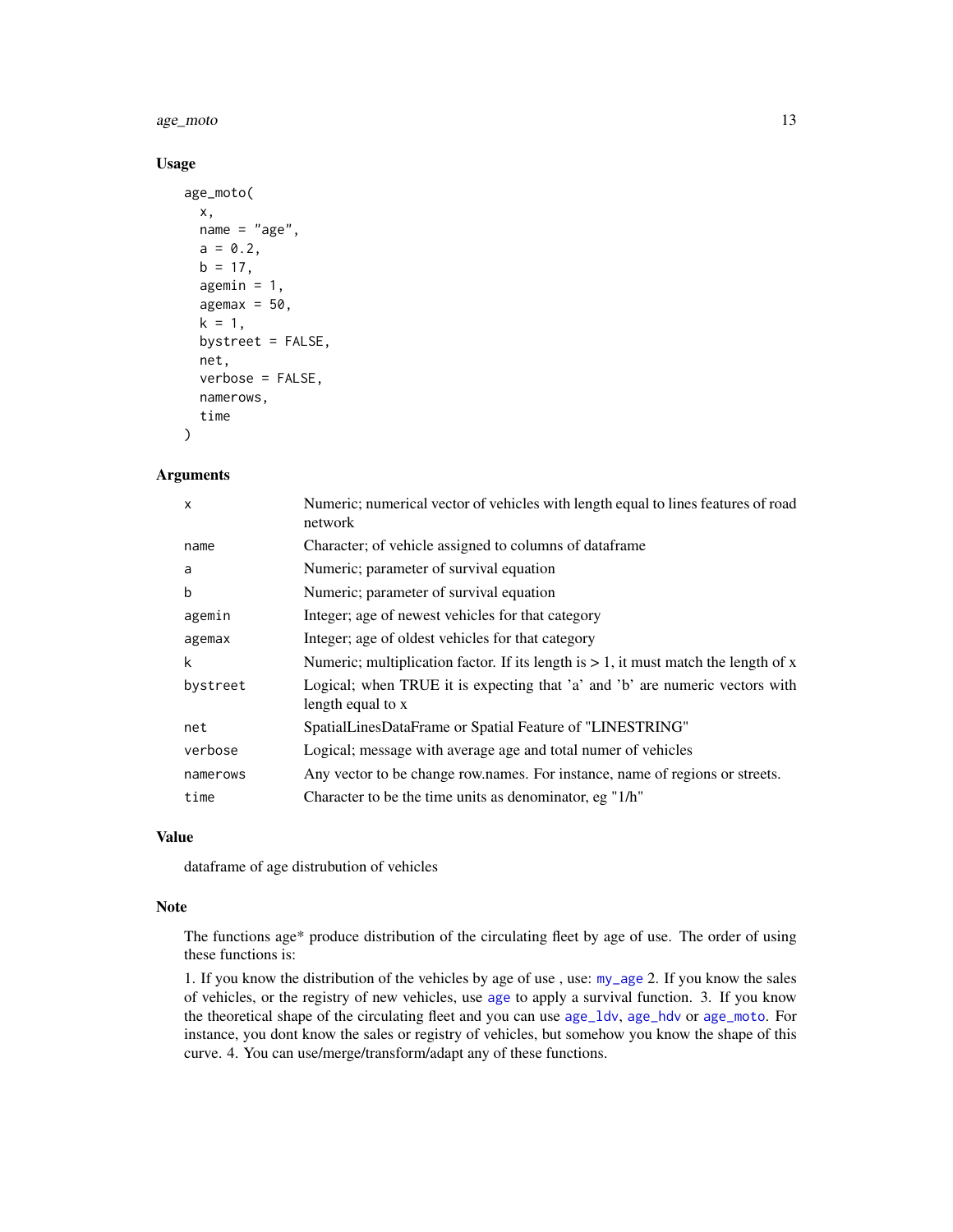# <span id="page-13-0"></span>See Also

Other age: [age\\_hdv\(](#page-8-1)), [age\\_ldv\(](#page-10-1)), [age\(](#page-6-1))

# Examples

```
## Not run:
data(net)
MOTO_E25_500 <- age_moto(x = net$ldv, name = "M_E25_500", k = 0.4)plot(MOTO_E25_500)
MOTO_E25_500 <- age_moto(x = net$ldv, name = "M_E25_500", k = 0.4, net = net)plot(MOTO_E25_500)
```
## End(Not run)

<span id="page-13-1"></span>aw *Average Weight for hourly traffic data.*

# Description

[aw](#page-13-1) average weight form traffic.

# Usage

aw( pc, lcv, hgv, bus, mc, p\_pc, p\_lcv, p\_hgv, p\_bus, p\_mc,  $w_{p}c = 1$ ,  $w_{\text{1cv}} = 3.5$ ,  $w_hgv = 20$ ,  $w_bus = 20$ ,  $w_{\text{m}} = 0.5$ , net

# Arguments

 $\mathcal{L}$ 

| рc              | numeric vector for passenger cars                |
|-----------------|--------------------------------------------------|
| 1c <sub>V</sub> | numeric vector for light commercial vehicles     |
| hgy             | numeric vector for heavy good vehicles or trucks |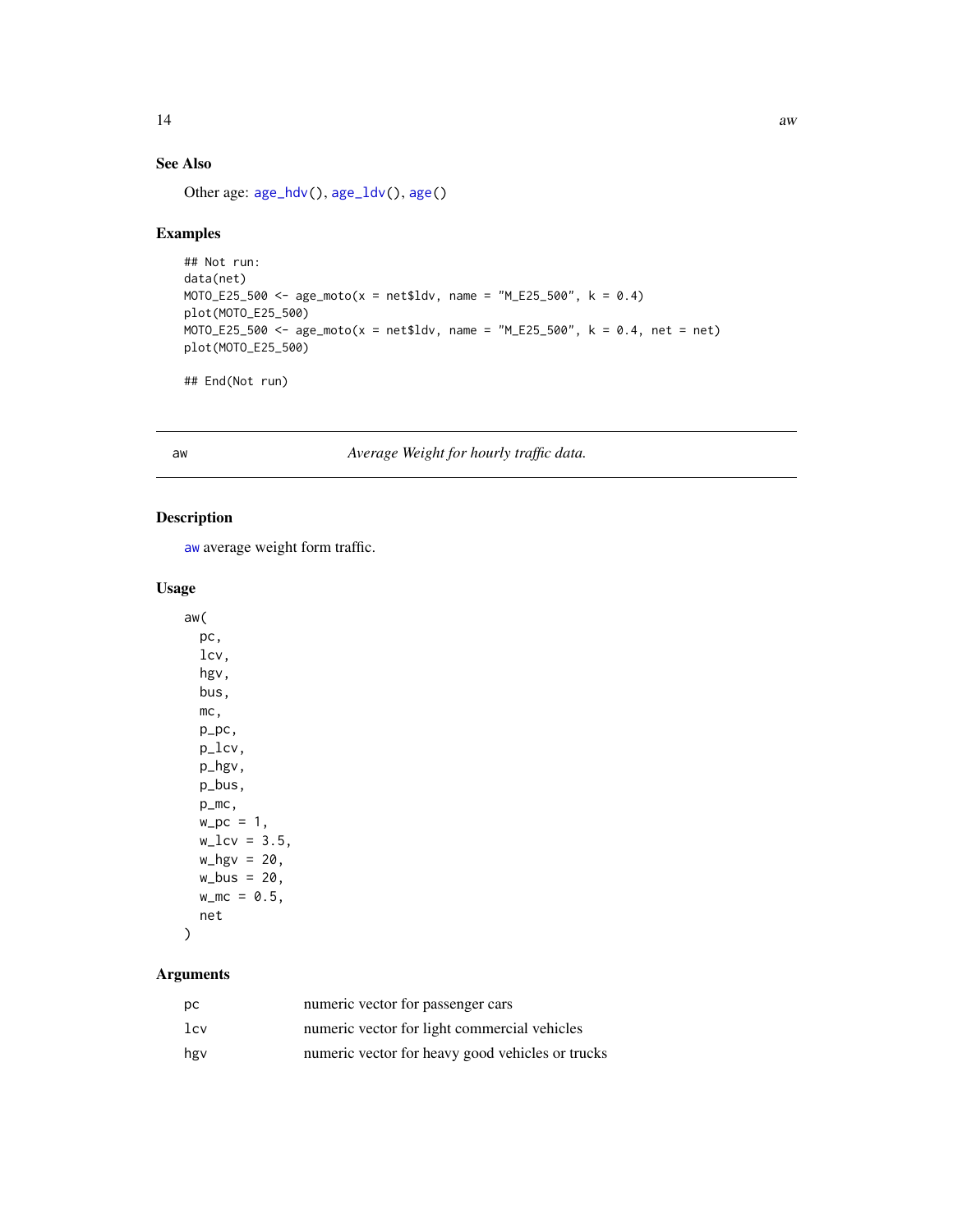#### <span id="page-14-0"></span>celsius and the contract of the contract of the contract of the contract of the contract of the contract of the contract of the contract of the contract of the contract of the contract of the contract of the contract of th

| bus        | numeric vector for bus                                               |
|------------|----------------------------------------------------------------------|
| mc         | numeric vector for motorcycles                                       |
| $p\_pc$    | data-frame profile for passenger cars, 24 hours only.                |
| p_lcv      | data-frame profile for light commercial vehicles, 24 hours only.     |
| p_hgv      | data-frame profile for heavy good vehicles or trucks, 24 hours only. |
| p_bus      | data-frame profile for bus, 24 hours only.                           |
| $p_{m}$    | data-frame profile for motorcycles, 24 hours only.                   |
| $W\_PC$    | Numeric, factor equivalence                                          |
| $W_{l}$ cv | Numeric, factor equivalence                                          |
| w_hgv      | Numeric, factor equivalence                                          |
| w_bus      | Numeric, factor equivalence                                          |
| $W_m$ C    | Numeric, factor equivalence                                          |
| net        | SpatialLinesDataFrame or Spatial Feature of "LINESTRING"             |

# Value

data.frame with with average weight

# Examples

```
## Not run:
data(net)
data(pc_profile)
p1 <- pc_profile[, 1]
aw1 \leq aw(pc = net$ldv*0.75,
            lev = net$ldv*0.1,hgv = net$hdv,
            bus = net$hdv*0.1,
            mc = net$ldv*0.15,p\_pc = p1,
            p\_lcv = p1,
            p_{\text{y}} = p1,
            p\_bus = p1,
            p_m c = p1head(aw1)
## End(Not run)
```
celsius *Construction function for Celsius temperature*

# Description

celsius just add unit celsius to different R objects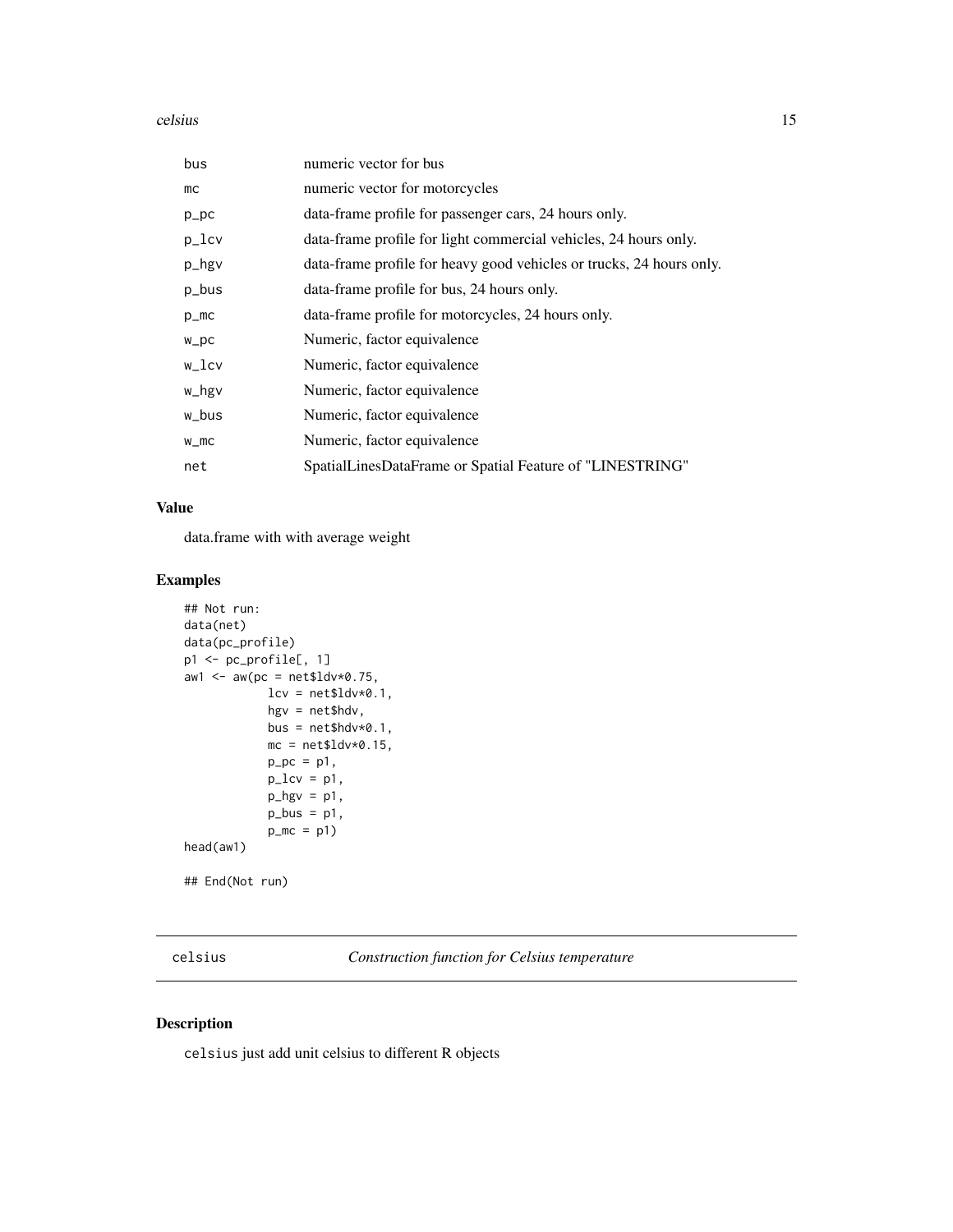# Usage

celsius(x)

# Arguments

x Object with class "data.frame", "matrix", "numeric" or "integer"

# Value

Objects of class "data.frame" or "units"

# Examples

```
## Not run:
a <- celsius(rnorm(100)*10)
plot(a)
b <- celsius(matrix(rnorm(100)*10, ncol = 10))
print(head(b))
```
## End(Not run)

# check\_nt *Check the max number of threads*

# Description

get\_threads check the number of threads in this machine

# Usage

check\_nt()

# Value

Integer with the max number of threads

# Examples

```
{
 check_nt()
}
```
<span id="page-15-0"></span>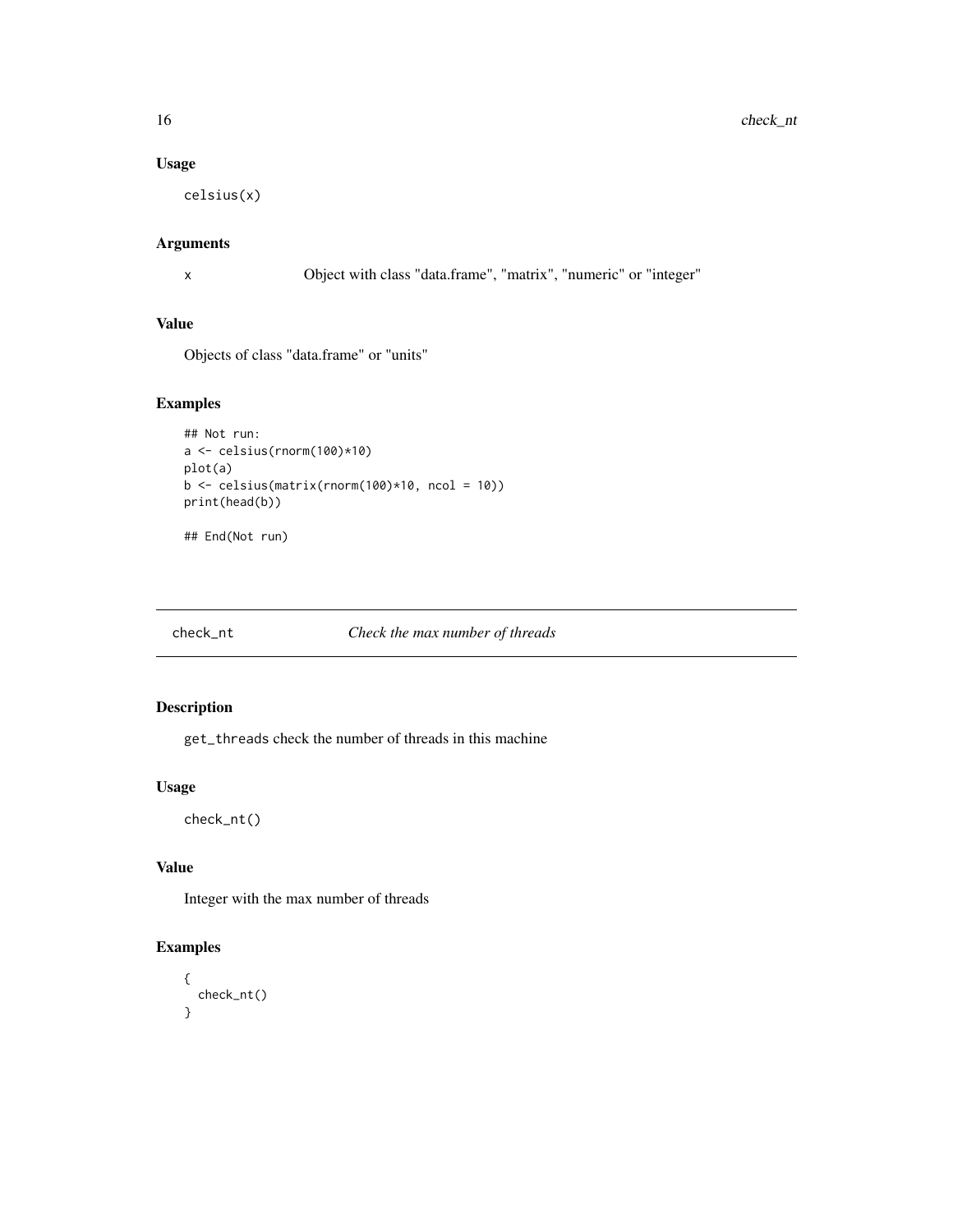<span id="page-16-0"></span>cold\_mileage *Fraction of mileage driven with a cold engine or catalizer below normal temperature*

# Description

This function depends length of trip and on ambient temperature. From the guidelines EMEP/EEA air pollutant emission inventory guidebook http://www.eea.europa.eu/themes/air/emep-eea-air-pollutantemission-inventory-guidebook

### Usage

cold\_mileage(ltrip, ta)

# Arguments

| ltrip | Numeric; Length of trip. It must be in 'units' km.                                                                                     |
|-------|----------------------------------------------------------------------------------------------------------------------------------------|
| ta    | Numeric or data frame; average monthly temperature Celsius. It if is a data frame,<br>it is convenient that each column is each month. |

#### Note

This function is set so that values vaires between 0 and 1.

# Examples

```
## Not run:
lkm <- units::set_units(1:10, km)
ta \leftarrow cellsius(matrix(0:9, ncol = 12, nrow = 10))a <- cold_mileage(lkm, rbind(ta, ta))
(a)
filled.contour(as.matrix(a), col = cptcity::lucky(n = 16))
## End(Not run)
```
<span id="page-16-1"></span>colplot *Function to plot columns of data.frames*

### Description

[colplot](#page-16-1) plots columns of data.frame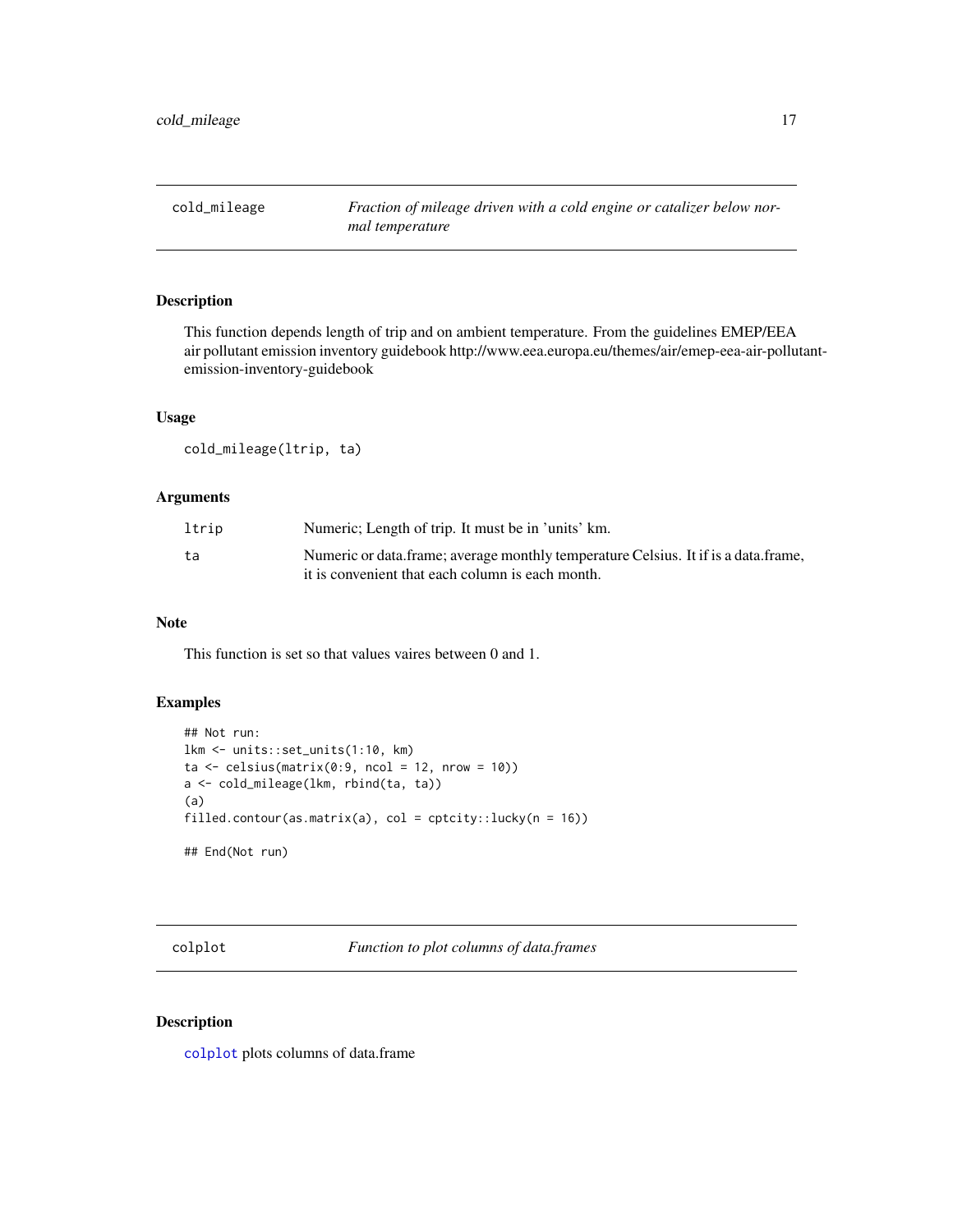# Usage

```
colplot(
  df,
  x,
  \text{cols} = \text{names}(\text{df}),xlab = ",
  ylab = "",
  main = NULL,
  theme = "black",col = cptcity::cpt(pal = cptcity::find_cpt("pastel")[4], n = length(names(df))),
  type = "b",1wd = 2,pch = 1:ncol(df),
  familyfont = ",
  spl = 5,all_values = FALSE
\mathcal{L}
```
# Arguments

| df    | data.frame.                                                                                                                                                                                                                                                                                                                                                                                                                                                                                                                                                                                                                                                                                                                                                                            |
|-------|----------------------------------------------------------------------------------------------------------------------------------------------------------------------------------------------------------------------------------------------------------------------------------------------------------------------------------------------------------------------------------------------------------------------------------------------------------------------------------------------------------------------------------------------------------------------------------------------------------------------------------------------------------------------------------------------------------------------------------------------------------------------------------------|
| X     | the coordinates of points in the plot. (optional)                                                                                                                                                                                                                                                                                                                                                                                                                                                                                                                                                                                                                                                                                                                                      |
| cols  | Character, columns of data.frame.                                                                                                                                                                                                                                                                                                                                                                                                                                                                                                                                                                                                                                                                                                                                                      |
| xlab  | a label for the x axis, defaults to a description of x.                                                                                                                                                                                                                                                                                                                                                                                                                                                                                                                                                                                                                                                                                                                                |
| ylab  | a label for the x axis, defaults to a description of x.                                                                                                                                                                                                                                                                                                                                                                                                                                                                                                                                                                                                                                                                                                                                |
| main  | Character, a main title for the plot, see also title.                                                                                                                                                                                                                                                                                                                                                                                                                                                                                                                                                                                                                                                                                                                                  |
| theme | Character; "black", "dark", "clean", "ink"                                                                                                                                                                                                                                                                                                                                                                                                                                                                                                                                                                                                                                                                                                                                             |
| col   | The colors for lines and points. Multiple colors can be specified so that each<br>point can be given its own color. If there are fewer colors than points they are re-<br>cycled in the standard fashion. Default are cptcity colour palette "kst_18_pastels"                                                                                                                                                                                                                                                                                                                                                                                                                                                                                                                          |
| type  | 1-character string giving the type of plot desired. The following values are pos-<br>sible, for details, see plot: "p" for points, "l" for lines, "b" for both points and<br>lines, "c" for empty points joined by lines, "o" for overplotted points and lines,<br>"s" and "S" for stair steps and "h" for histogram-like vertical lines. Finally, "n"<br>does not produce any points or lines.                                                                                                                                                                                                                                                                                                                                                                                        |
| lwd   | a vector of line widths, see par.                                                                                                                                                                                                                                                                                                                                                                                                                                                                                                                                                                                                                                                                                                                                                      |
| pch   | plotting 'character', i.e., symbol to use. This can either be a single character or<br>an integer code for one of a set of graphics symbols. The full set of S symbols is<br>available with $pch = 0.18$ , see the examples below. (NB: R uses circles instead<br>of the octagons used in S.). Value $pch =$ "." (equivalently $pch = 46$ ) is handled<br>specially. It is a rectangle of side 0.01 inch (scaled by cex). In addition, if cex<br>$= 1$ (the default), each side is at least one pixel (1/72 inch on the pdf, postscript<br>and xfig devices). For other text symbols, $cex = 1$ corresponds to the default<br>fontsize of the device, often specified by an argument pointsize. For pch in 0:25<br>the default size is about 75 the character height (see par("cin")). |
|       |                                                                                                                                                                                                                                                                                                                                                                                                                                                                                                                                                                                                                                                                                                                                                                                        |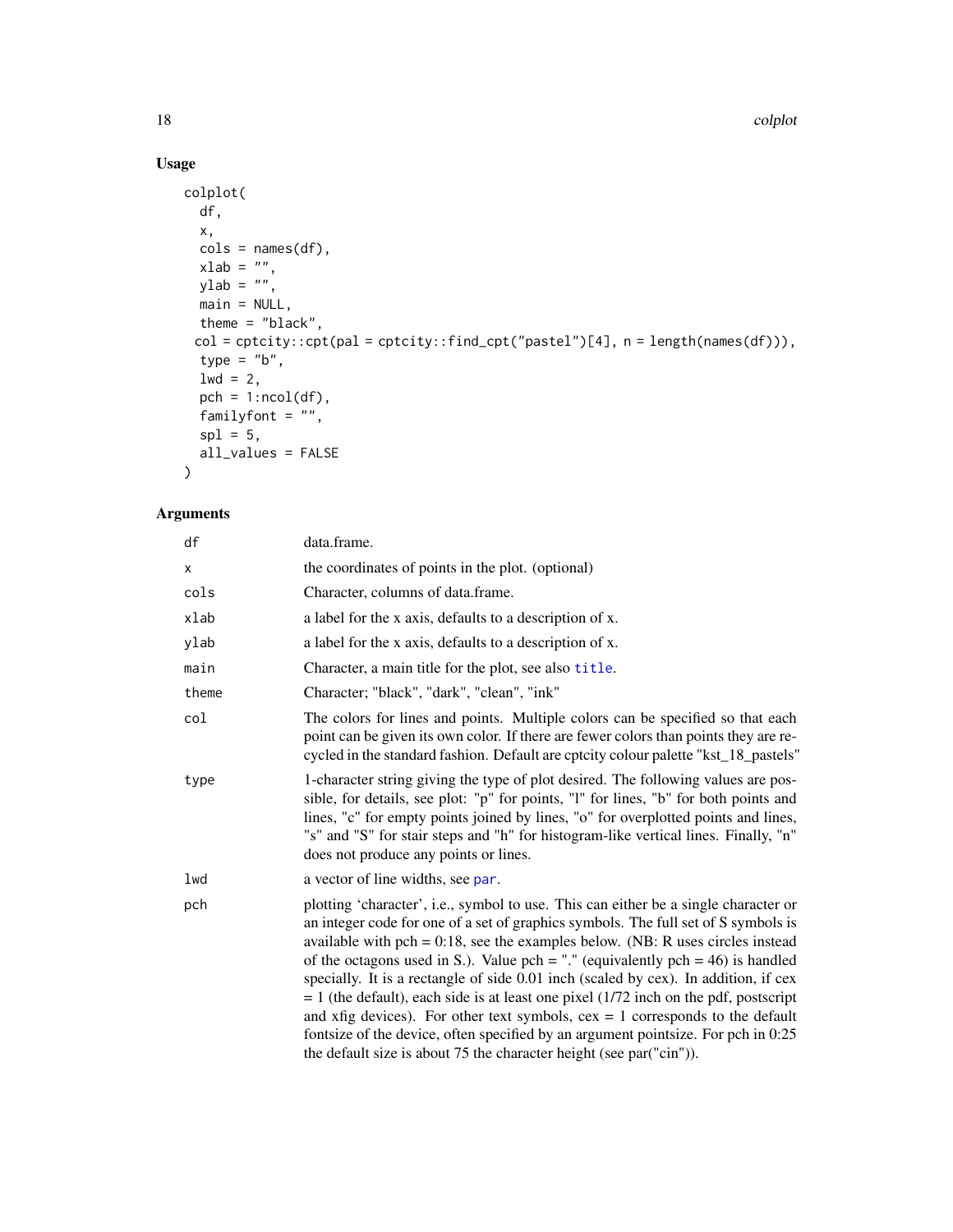#### <span id="page-18-0"></span>decoder and the set of the set of the set of the set of the set of the set of the set of the set of the set of the set of the set of the set of the set of the set of the set of the set of the set of the set of the set of t

| familyfont | "Character" to specify font, default is"", options "serif", "sans", "mono" or more<br>according device |
|------------|--------------------------------------------------------------------------------------------------------|
| spl        | numer to control space for legend, default is 5.                                                       |
| all_values | logical, if FALSe shows only positive $> 0$ values                                                     |

## Value

a nice plot

# Note

This plot shows values  $> 0$  by default. To plot all values, use all\_values = TRUE

#### See Also

[par](#page-0-0)

Other helpers: [dmonth\(](#page-19-1)), [to\\_latex\(](#page-129-1)), [wide\\_to\\_long\(](#page-134-1))

### Examples

```
## Not run:
a \leq -e f_c e t e s b("CO", c("PC_G", "PC_FE", "PC_FG"), agemax = 20)\text{colplot}(df = a, ylab = "CO [g/km]", \text{ theme} = "dark", \text{ pch} = NULL, \text{ type} = "l")#colplot(df = a, cols = "PC_FG", main = "EF", ylab = "CO [g/km]")
#colplot(df = a, ylab = "CO [g/km]", theme = "clean")
```
## End(Not run)

decoder *Description data.frame for MOVES*

### Description

A data.frame descriptors to use MOVES functions

#### Usage

data(decoder)

#### Format

A data frame with 69 rows and 4 columns:

CategoryField dayID, sourceTypID, roadTypeID, pollutantID and procesID

pollutantID Associated number

Description Associatd description

V4 pollutants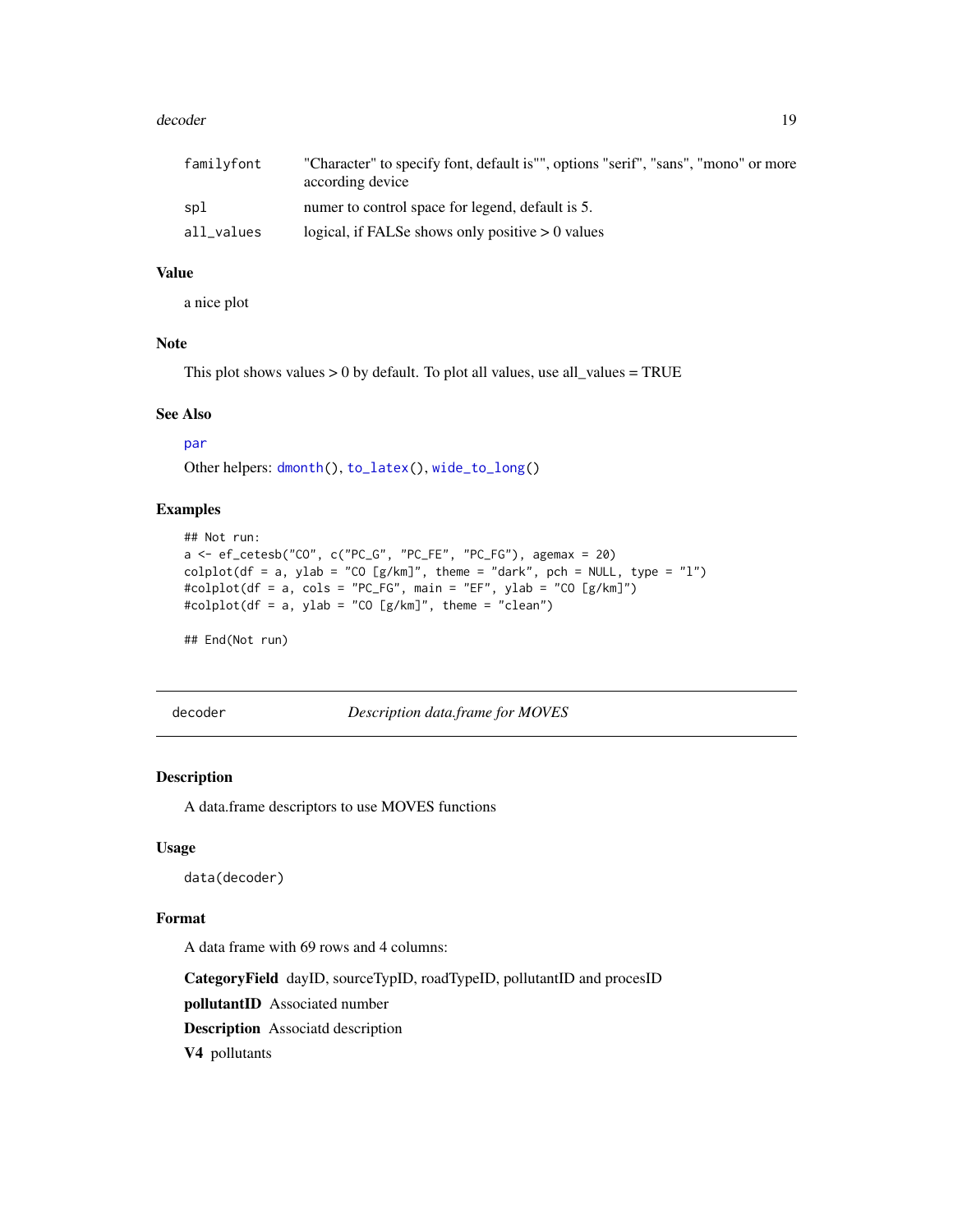# <span id="page-19-0"></span>Source

US/EPA MOVES

# <span id="page-19-1"></span>dmonth *Number of days of the month*

# Description

[ef\\_ldv\\_speed](#page-42-1) return the number of day sof the month

# Usage

dmonth(year, month)

# Arguments

| year  | Numeric |
|-------|---------|
| month | Numeric |

# Value

days of the month

# See Also

Other helpers: [colplot\(](#page-16-1)), [to\\_latex\(](#page-129-1)), [wide\\_to\\_long\(](#page-134-1))

# Examples

## Not run: dmonth(2022, 1)

## End(Not run)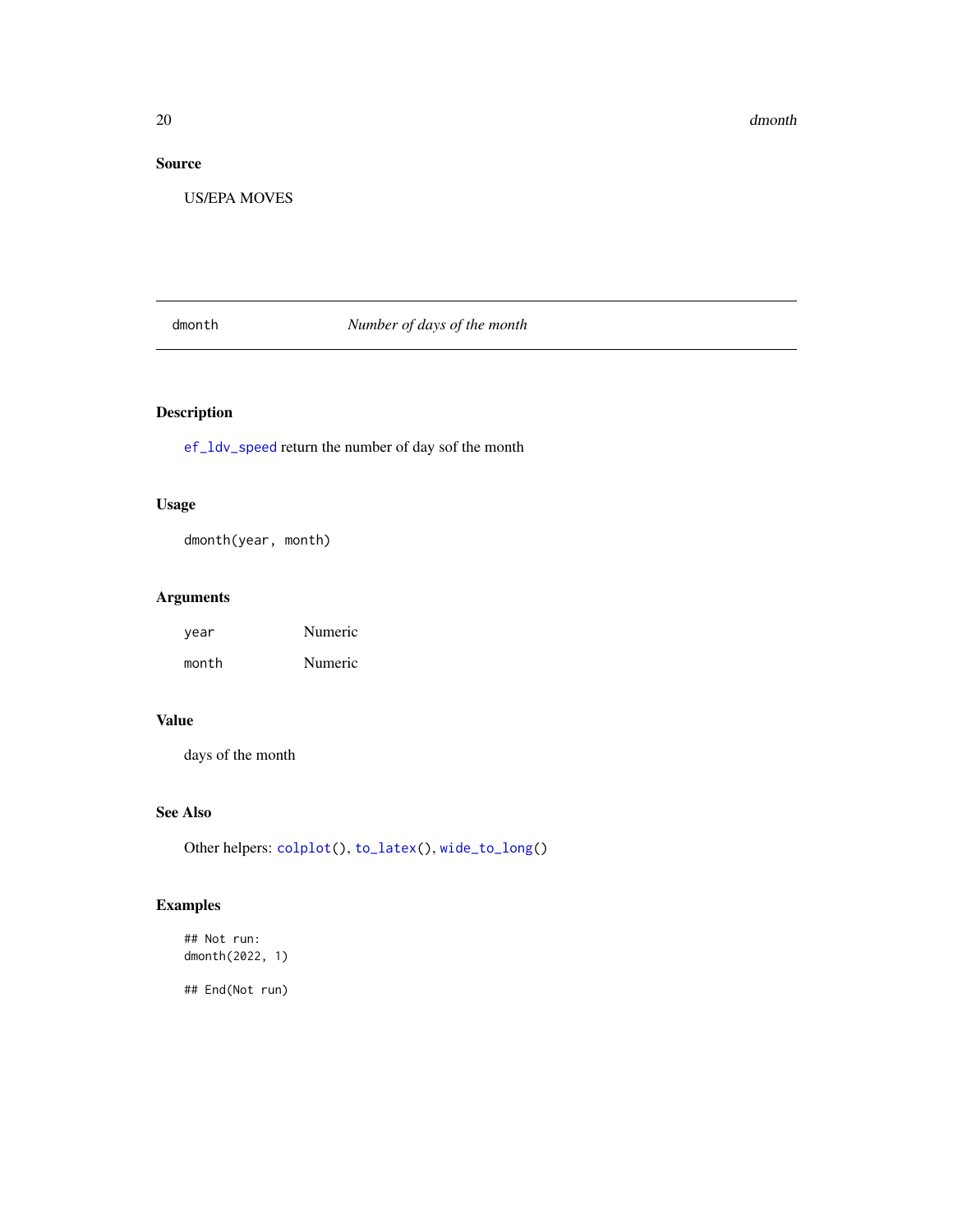<span id="page-20-1"></span><span id="page-20-0"></span>

# Description

[ef\\_cetesb](#page-20-1) returns a vector or data.frame of Brazilian emission factors.

# Usage

```
ef_cetesb(
 p,
 veh,
 year = 2017,
  agemax = 40,
  scale = "default",
  sppm,
  full = FALSE,efinput,
 verbose = FALSE,
 csv
)
```
# Arguments

| p      | Character;                                                                                                                                                                                                                                                                                                                                                                                         |
|--------|----------------------------------------------------------------------------------------------------------------------------------------------------------------------------------------------------------------------------------------------------------------------------------------------------------------------------------------------------------------------------------------------------|
|        | Pollutants: "CO", "HC", "NMHC", "CH4", "NOx", "CO2", "RCHO" (aldehy-<br>des + formaldehyde), "ETOH", "PM", "N2O", "KML", "FC", "NO2", "NO",                                                                                                                                                                                                                                                        |
|        | "NH3", "gD/KWH", "gCO2/KWH", "RCHO_0km" (aldehydes + formaldehyde),<br>"PM25RES", "PM10RES", "CO_0km", "HC_0km", "NMHC_0km", "NOx_0km",                                                                                                                                                                                                                                                            |
|        | "NO2_0km", "NO_0km", "RCHO_0km" and "ETOH_0km", "FS" (fuel sales)                                                                                                                                                                                                                                                                                                                                  |
|        | $(g/km)$ . If scale = "tunnel" is used, there is also "ALD" for aldehydes and                                                                                                                                                                                                                                                                                                                      |
|        | "HCHO" for formal dehydes Evaporative emissions at average temperature ranges:<br>"D_20_35", "S_20_35", "R_20_35", "D_10_25", "S_10_25", "R_10_25", "D_0_15",<br>"S_0_15" and "R_0_15" where D means diurnal (g/day), S hot/warm soak (g/trip)                                                                                                                                                     |
|        | and R hot/warm running losses (g/trip). THe deteriorated emission factors are<br>calculated inside this function.                                                                                                                                                                                                                                                                                  |
| veh    | Character; Vehicle categories: "PC_G", "PC_FG", "PC_FE", "PC_E", "LCV_G",<br>"LCV_FG", "LCV_FE", "LCV_E", "LCV_D", "TRUCKS_SL", "TRUCKS_L",<br>"TRUCKS_M", "TRUCKS_SH", "TRUCKS_H", "BUS_URBAN", "BUS_MICRO",<br>"BUS_COACH", "BUS_ARTIC", "MC_150_G", "MC_150_500_G", "MC_500_G",<br>"MC_150_FG", "MC_150_500_FG", "MC_500_FG", "MC_150_FE", "MC_150_500_FE",<br>"MC 500 FE", "CICLOMOTOR", "GNV" |
| year   | Numeric; Filter the emission factor to start from a specific base year. If project<br>is 'constant' values above 2017 and below 1980 will be repeated                                                                                                                                                                                                                                              |
| agemax | Integer; age of oldest vehicles for that category                                                                                                                                                                                                                                                                                                                                                  |
|        |                                                                                                                                                                                                                                                                                                                                                                                                    |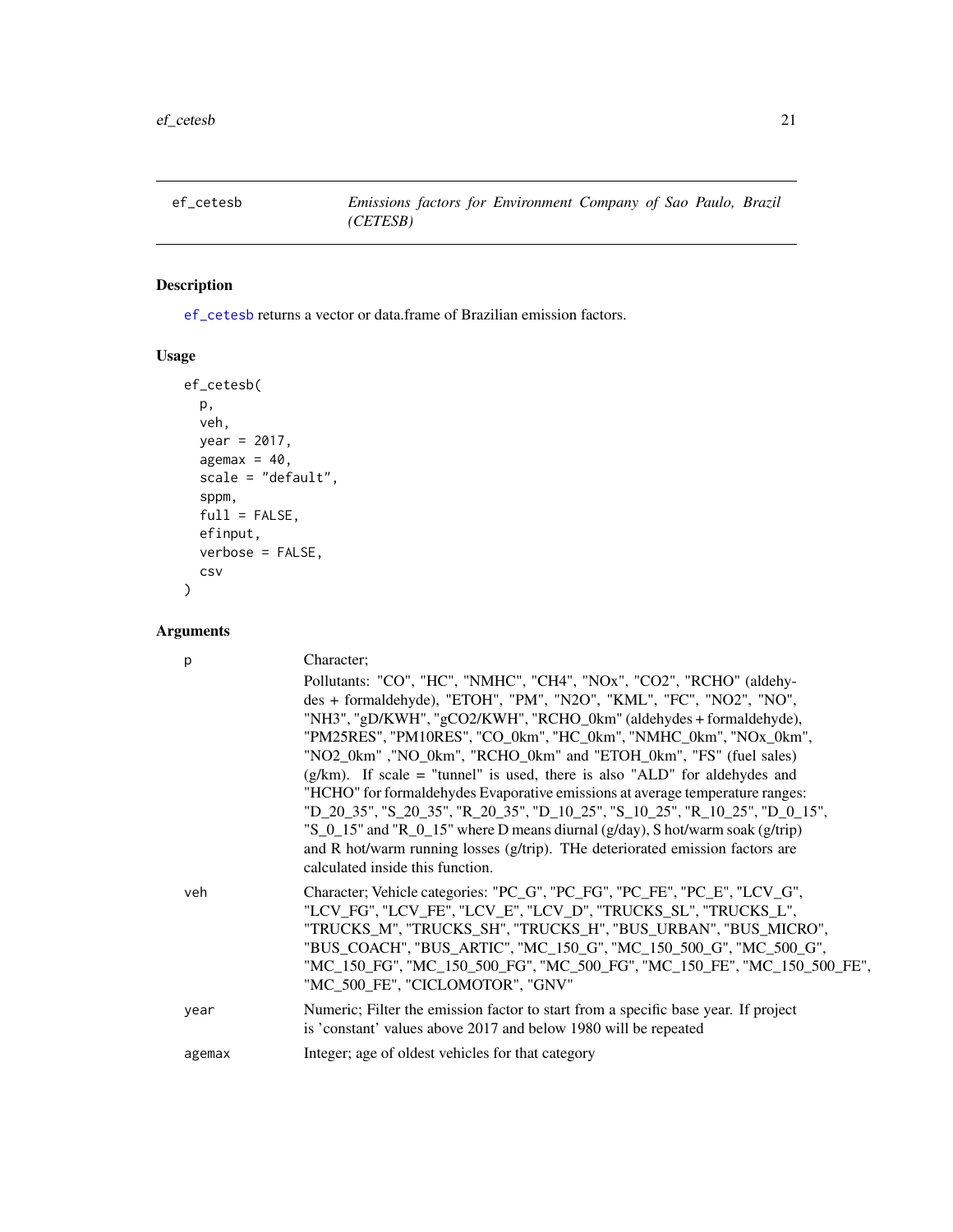| scale   | Character; values "default", "tunnel" o "tunnel2018". If "tunnel", emission fac-<br>tors are scaled to represent EF measurements in tunnels in Sao Paulo |
|---------|----------------------------------------------------------------------------------------------------------------------------------------------------------|
| sppm    | Numeric, sulfur (sulphur) in ppm in fuel.                                                                                                                |
| full    | Logical; To return a data frame instead or a vector adding Age, Year, Brazilian<br>emissions standards and its euro equivalents.                         |
| efinput | data. frame with efinput structure of sysdata cetesb. Allow apply deterioration<br>for future emission factors                                           |
| verbose | Logical; To show more information                                                                                                                        |
| CSV     | String with the path to download the ef in a .csv file. For instance, ef.csv                                                                             |

# Value

A vector of Emission Factor or a data.frame

# Note

The new convention for vehicles names are translated from CETESB report:

| veh                            | description                                                                             |
|--------------------------------|-----------------------------------------------------------------------------------------|
| $PC_G$                         | Passenger Car Gasohol (Gasoline + 27 perc of anhydrous ethanol)                         |
| $PC$ <sub><math>E</math></sub> | Passenger Car Ethanol (hydrous ethanol)                                                 |
| PC_FG                          | Passenger Car Flex Gasohol (Gasoline + 27 perc of anhydrous ethanol)                    |
| PC FE                          | Passenger Car Flex Ethanol (hydrous ethanol)                                            |
| $LCV_G$                        | Light Commercial Vehicle Gasohol (Gasoline + 27 perc of anhydrous ethanol)              |
| LCV_E                          | Light Commercial Vehicle Ethanol (hydrous ethanol)                                      |
| LCV FG                         | Light Commercial Vehicle Flex Gasohol (Gasoline + 27 perc of anhydrous ethanol)         |
| LCV FE                         | Light Commercial Vehicle Flex Ethanol (hydrous ethanol)                                 |
| LCV_D                          | Light Commercial Vehicle Diesel (5perc bio-diesel)                                      |
| TRUCKS_SL_D                    | Trucks Semi Light Diesel (5perc bio-diesel)                                             |
| TRUCKS_L_D                     | Trucks Light Diesel (5perc bio-diesel)                                                  |
| TRUCKS_M_D                     | Trucks Medium Diesel (5perc bio-diesel)                                                 |
| TRUCKS SH D                    | Trucks Semi Heavy Diesel (5perc bio-diesel)                                             |
| TRUCKS_H_D                     | Trucks Heavy Diesel (5perc bio-diesel)                                                  |
| <b>BUS_URBAN_D</b>             | Urban Bus Diesel (5perc bio-diesel)                                                     |
| <b>BUS_MICRO_D</b>             | Micro Urban Bus Diesel (5perc bio-diesel)                                               |
| <b>BUS COACH D</b>             | Coach (inter-state) Bus Diesel (5perc bio-diesel)                                       |
| <b>BUS_ARTIC_D</b>             | Articulated Urban Bus Diesel (5perc bio-diesel)                                         |
| $MC_150_G$                     | Motorcycle engine less than 150cc Gasohol (Gasoline + 27perc of anhydrous ethanol)      |
| MC 150 500 G                   | Motorcycle engine 150-500cc Gasohol (Gasoline + 27 perc of anhydrous ethanol)           |
| MC 500 G                       | Motorcycle greater than $500cc$ Gasohol (Gasoline + 27 perc of anhydrous ethanol)       |
| <b>MC_150_FG</b>               | Flex Motorcycle engine less than 150cc Gasohol (Gasoline + 27perc of anhydrous ethanol) |
| MC_150_500_FG                  | Flex Motorcycle engine $150-500cc$ Gasohol (Gasoline + 27 perc of anhydrous ethanol)    |
| <b>MC 500 FG</b>               | Flex Motorcycle greater than 500cc Gasohol (Gasoline + 27 perc of anhydrous ethanol)    |
| <b>MC_150_FE</b>               | Flex Motorcycle engine less than 150cc Ethanol (hydrous ethanol)                        |
| MC_150_500_FE                  | Flex Motorcycle engine 150-500cc Ethanol (hydrous ethanol)                              |
| <b>MC 500 FE</b>               | Flex Motorcycle greater than 500cc Ethanol (hydrous ethanol)                            |
| PC ELEC                        | Passenger Car Electric                                                                  |
| LCV ELEC                       | <b>Light Commercial Vehicle Electric</b>                                                |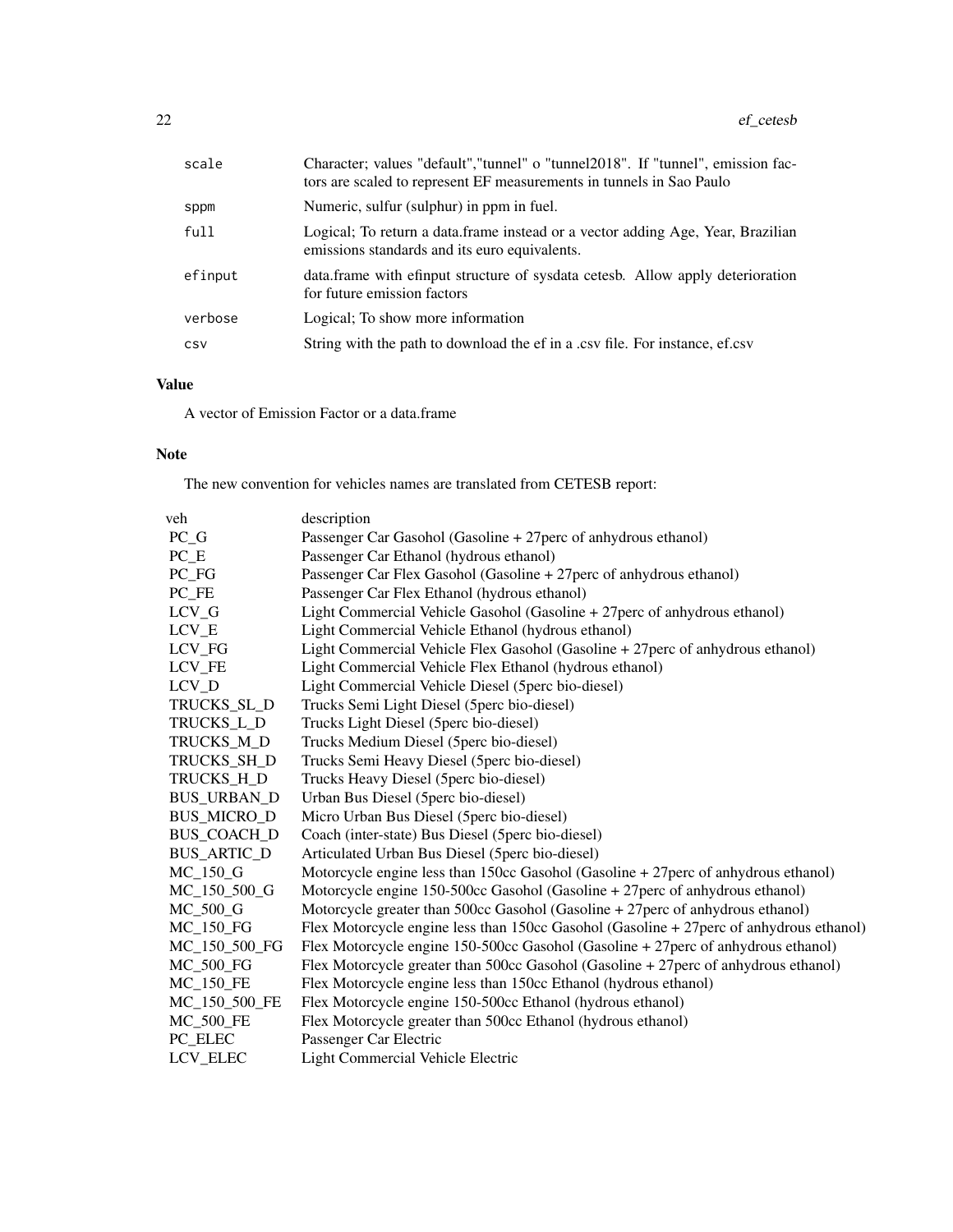#### ef\_cetesb 23

The percentage varies of biofuels varies by law.

This emission factors are not exactly the same as the report of CETESB.

1) In this emission factors, there is also NO and NO2 based on split by published in the EMEP/EEA air pollutant emission inventory guidebook.

2) Also, the emission factors were extended till 50 years of use, repeating the oldest value.

3) CNG emission factors were expanded to other pollutants by comparison of US.EPA-AP42 emission factor: Section 1.4 Natural Gas Combustion.

In the previous versions I used the letter 'd' for deteriorated. I removed the letter 'd' internally to not break older code.

If by mistake, the user inputs one of veh names from the old convention, they are internally changed to the new convention: "SLT", "LT", "MT", "SHT","HT", "UB", "SUB", "COACH", "ARTIC", "M\_G\_150", "M\_G\_150\_500", "M\_G\_500", "M\_FG\_150", "M\_FG\_150\_500", "M\_FG\_500", "M\_FE\_150", "M\_FE\_150\_500","M\_FE\_500", PC\_ELEC, LCV\_ELEC, TRUCKS\_ELEC, BUS\_ELEC, MC\_150\_ELEC, MC\_150\_500\_ELEC, MC\_500\_ELEC

If pollutant is "SO2", it needs sppm. It is designed when veh has length 1, if it has length 2 or more, it will show a warning

# Emission factor for vehicles older than the reported by CETESB were filled with las highest EF

- Range EF from PC and LCV otto: 2018 1982. EF for 1981 and older as moving average.
- Range LCV diesel : 2018 2006. EF for 2005 and older as moving average.
- Range Trucks and Buse: 2018 1998. EF for 1997 and older as moving average.
- Range MC Gasoline: 2018 2003. EF for 2002 and older as moving average.
- Range MC Flex 150-500cc and >500cc: 2018 2012. EF for 2011 and older as moving average.

Currently, 2020, there are not any system for recovery of fuel vapors in Brazil. Hence, the FS takes into account the vapour that comes from the fuel tank inside the car and released into the atmosphere when injecting new fuel. There are discussions about increasing implementing stage I and II and/or ORVR these days. The ef FS is calculated by transforming g FC/km into  $(L/KM)^*g/L$  with  $g/L$  1.14 fgor gasoline and 0.37 for ethanol (CETESB, 2016). The density considered is 0.75425 for gasoline and  $0.809$  for ethanol (t/m^3)

CETESB emission factors did not cover evaporative emissions from motorcycles, which occur. Therefore, in the absence of better data, it was assumed the same ratio from passenger cars.

Li, Lan, et al. "Exhaust and evaporative emissions from motorcycles fueled with ethanol gasoline blends." Science of the Total Environment 502 (2015): 627-631.

If scale is used with tunnel, the references are:

- Pérez-Martinez, P. J., Miranda, R. M., Nogueira, T., Guardani, M. L., Fornaro, A., Ynoue, R., and Andrade, M. F. (2014). Emission factors of air pollutants from vehicles measured inside road tunnels in Sao Paulo: case study comparison. International Journal of Environmental Science and Technology, 11(8), 2155-2168.
- Nogueira, T., de Souza, K. F., Fornaro, A., de Fatima Andrade, M., and de Carvalho, L. R. F. (2015). On-road emissions of carbonyls from vehicles powered by biofuel blends in traffic tunnels in the Metropolitan Area of Sao Paulo, Brazil. Atmospheric Environment, 108, 88-97.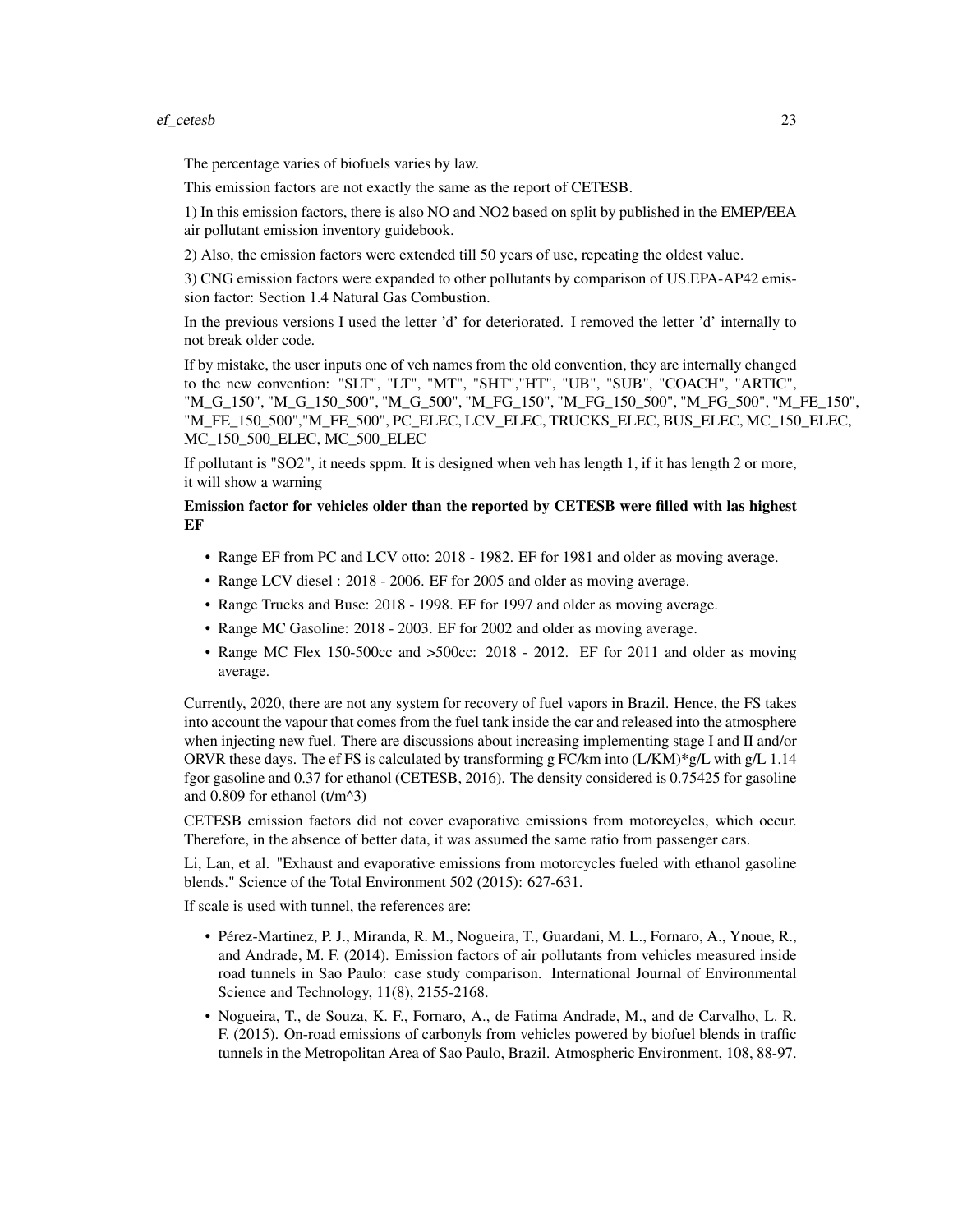24 ef\_china

• Nogueira, T., et al (2021). In preparation (for tunnel 2018)

Emission factors for resuspension applies only with top-down approach as a experimental feature. Units are g/(streets\*veh)/day. These values were derived form a bottom-up resuspension emissions from metropolitan area of Sao Paulo 2018, assuming 50000 streets

NH3 from EEA Tier 2

### References

Emissoes Veiculares no Estado de Sao Paulo 2016. Technical Report. url: https://cetesb.sp.gov.br/veicular/relatoriose-publicacoes/.

#### Examples

```
## Not run:
a \leq -e f_c e t e s b (p = "CO", veh = "PC_G")a \leq -ef_{\text{c}etesb}(p = "N0x", \text{ veh} = "TRUCKS_M_D")a <- ef_cetesb("R_10_25", "PC_G")
a <- ef_cetesb("CO", c("PC_G", "PC_FE"))
ef\_cetesb(p = "CO", veh = "PC_G", year = 1970, agemax = 40)ef\_cetesb(p = "CO", veh = "TRUES\_L_D", year = 2018)ef_cetesb(p = "CO", veh = "SLT", year = 2018) # olds names
a \leq -e f_c e t e s b (p = "N M H C", veh = c("PC_G", "PC_FG", "PC_FE", "PC_E"), year = 2018, agemax = 20)
colplot(a, main = "NMHC EF", ylab = "[g/km]", xlab = "Years of use")
ef\_cetesb(p = "PM25RES", veh = "PC\_ELECT", year = 1970, agemax = 40)ef\_cetesb(p = "PM25RES", veh = "BUS\_ELECT", year = 1970, agemax = 40)## End(Not run)
```
<span id="page-23-1"></span>

ef\_china *Emissions factors from Chinese emissions guidelines*

## Description

[ef\\_china](#page-23-1) returns emission factors as vector or data.frames. The emission factors comes from the chinese emission guidelines (v3) from the Chinese Ministry of Ecology and Environment http://www.mee.gov.cn/gkml/hbb/b

#### Usage

```
ef_china(
 v = "PV",t = "Small",f = "G",standard,
 p,
  k = 1,
  ta = celsius(15),
  humidity = 0.5,
  altitude = 1000,
```
<span id="page-23-0"></span>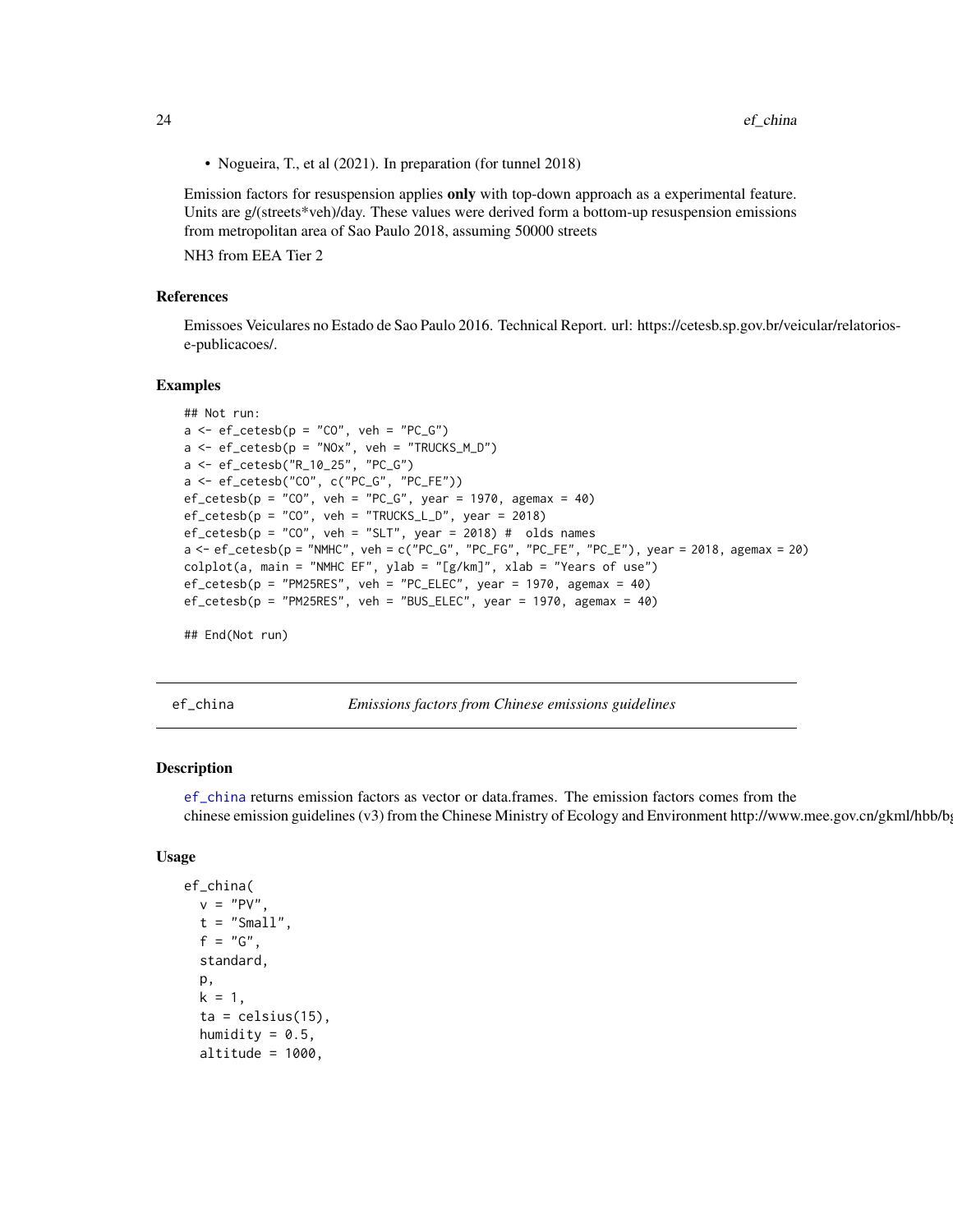#### ef\_china 25

```
speed = Speed(30),
 baseyear_det = 2016,
 sulphur = 50,
 load_factor = 0.5,
 details = FALSE,
 correction_only = FALSE
)
```
# Arguments

| V               | Character; category vehicle: "PV" for Passenger Vehicles or 'Trucks"                                                                                                                                                                 |
|-----------------|--------------------------------------------------------------------------------------------------------------------------------------------------------------------------------------------------------------------------------------|
| t               | Character; sub-category of of vehicle: PV Gasoline: "Mini", "Small", "Medium",<br>"Large", "Taxi", "Motorcycles", "Moped", PV Diesel: "Mediumbus", "Large-<br>bus", "3-Wheel". Trucks: "Mini", "Light", "Medium", "Heavy"            |
| f               | Character;fuel: "G", "D"                                                                                                                                                                                                             |
| standard        | Character or data.frame; "PRE", "I", "II", "III", "IV", "V". When it is a data.frame,<br>it each row is a different region and ta, humidity, altitud, speed, sulphur and<br>load_factor lengths have the same as the number of rows. |
| р               | Character; pollutant: "CO", "NOx","HC", "PM", "Evaporative_driving" or "Evap-<br>orative_parking"                                                                                                                                    |
| k               | Numeric; multiplication factor                                                                                                                                                                                                       |
| ta              | Numeric; temperature of ambient in celcius degrees. When standard is a data.frame,<br>the length must be equal to the number of rows of standard.                                                                                    |
| humidity        | Numeric; relative humidity. When standard is a data.frame, the length must be<br>equal to the number of rows of standard.                                                                                                            |
| altitude        | Numeric; altitude in meters. When standard is a data.frame, the length must be<br>equal to the number of rows of standard.                                                                                                           |
| speed           | Numeric; altitude in km/h When standard is a data.frame, the length must be<br>equal to the number of rows of standard.                                                                                                              |
| baseyear_det    | Integer; any of 2014, 2015, 2016, 2017, 2018                                                                                                                                                                                         |
| sulphur         | Numeric; sulphur in ppm. When standard is a data.frame, the length must be<br>equal to the number of rows of standard.                                                                                                               |
| load_factor     | Numeric; When standard is a data.frame, the length must be equal to the number<br>of rows of standard.                                                                                                                               |
| details         | Logical; When TRUE, it shows a description of the vehicle in chinese and en-<br>glish. Only when length standard is 1.                                                                                                               |
| correction_only |                                                                                                                                                                                                                                      |
|                 | Logical; When TRUE, return only correction factors.                                                                                                                                                                                  |

# Value

An emission factor

# Note

Combination of vehicles: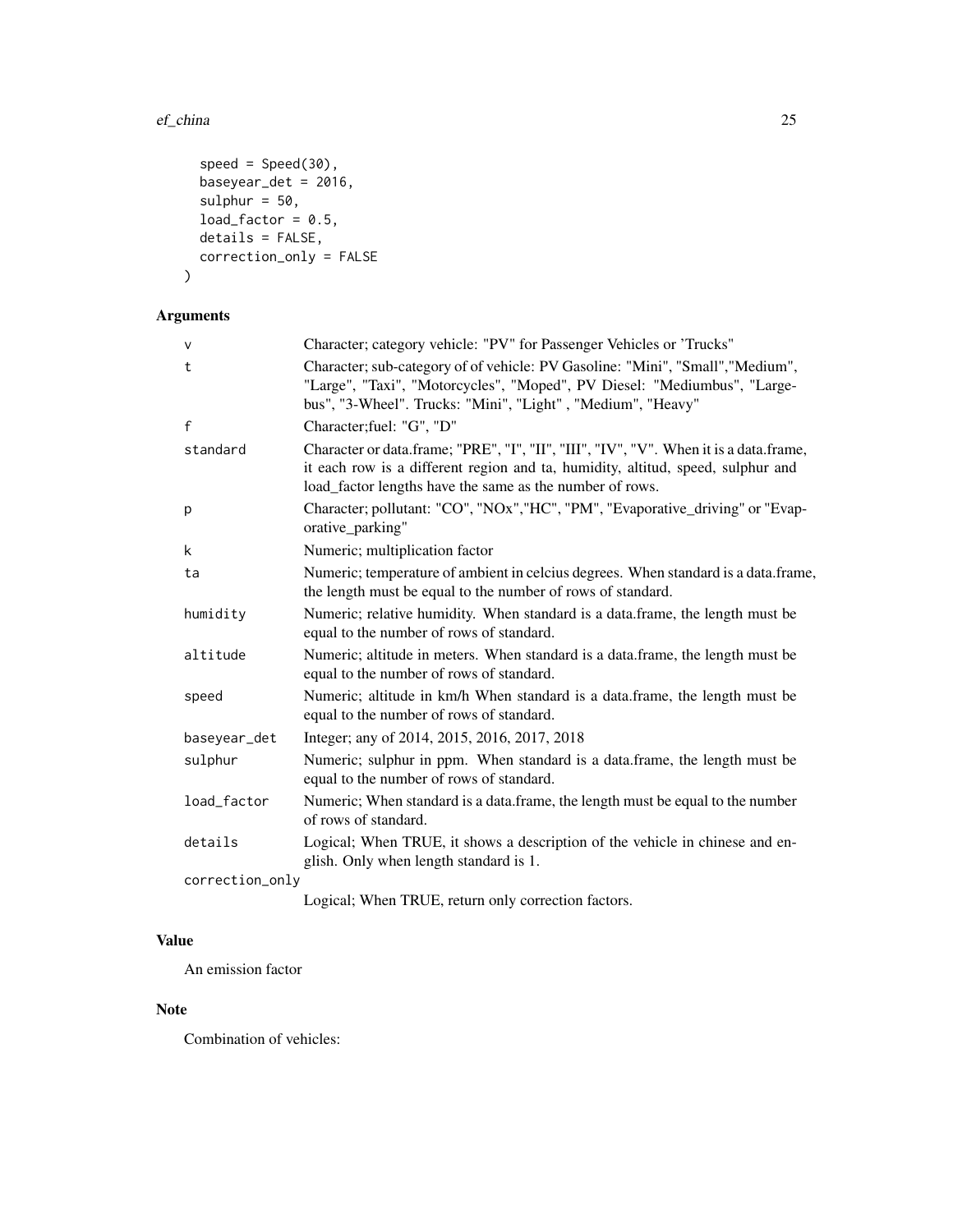| V      | t           | f          |
|--------|-------------|------------|
| PV     | Mini        | G          |
| PV     | Small       | G          |
| PV     | Medium      | G          |
| PV     | Large       | G          |
| PV     | Taxi        | G          |
| PV     | <b>Bus</b>  | G          |
| PV     | Motorcycles | G          |
| PV     | Moped       | G          |
| PV     | Mini        | D          |
| PV     | Small       | D          |
| PV     | Mediumbus   | D          |
| PV     | Largebus    | D          |
| PV     | Bus         | D          |
| PV     | 3-Wheel     | D          |
| PV     | Small       | ALL        |
| PV     | Mediumbus   | <b>ALL</b> |
| PV     | Largebus    | ALL        |
| PV     | Taxi        | ALL        |
| PV     | Bus         | <b>ALL</b> |
| Trucks | Bus         | G          |
| Trucks | Light       | G          |
| Trucks | Medium      | G          |
| Trucks | Heavy       | G          |
| Trucks | Light       | D          |
| Trucks | Medium      | D          |
| Trucks | Heavy       | D          |
| Trucks | Low Speed   | D          |
| Trucks | Mini        | D          |

#### See Also

[ef\\_ldv\\_speed](#page-42-1) [emis\\_hot\\_td](#page-78-1)

# Examples

```
## Not run:
# when standard is 'character'
# Checking
df_st <- rev(c(as.character(as.roman(5:1)), "PRE"))
ef_{china}(t = "Mini", f = "G", standard = df_st, p = "CO")ef_china(t = "Mini", f = "G", standard = df_st, p = "HC")ef_china(t = "Mini", f = "G", standard = df_st, p = "N0x")ef_china(t = "Mini", f = "G", standard = df_st, p = "PM2.5")
ef_china(t = "Mini", f = "G", standard = df_st, p = "PM10")
ef_{\text{china}}(t = "Small", f = "G", standard = df_st, p = "CO")ef_china(t = "Small", f = "G", standard = df_st, p = "HC")
ef_{china}(t = "Small", f = "G", standard = df_st, p = "NOx")
```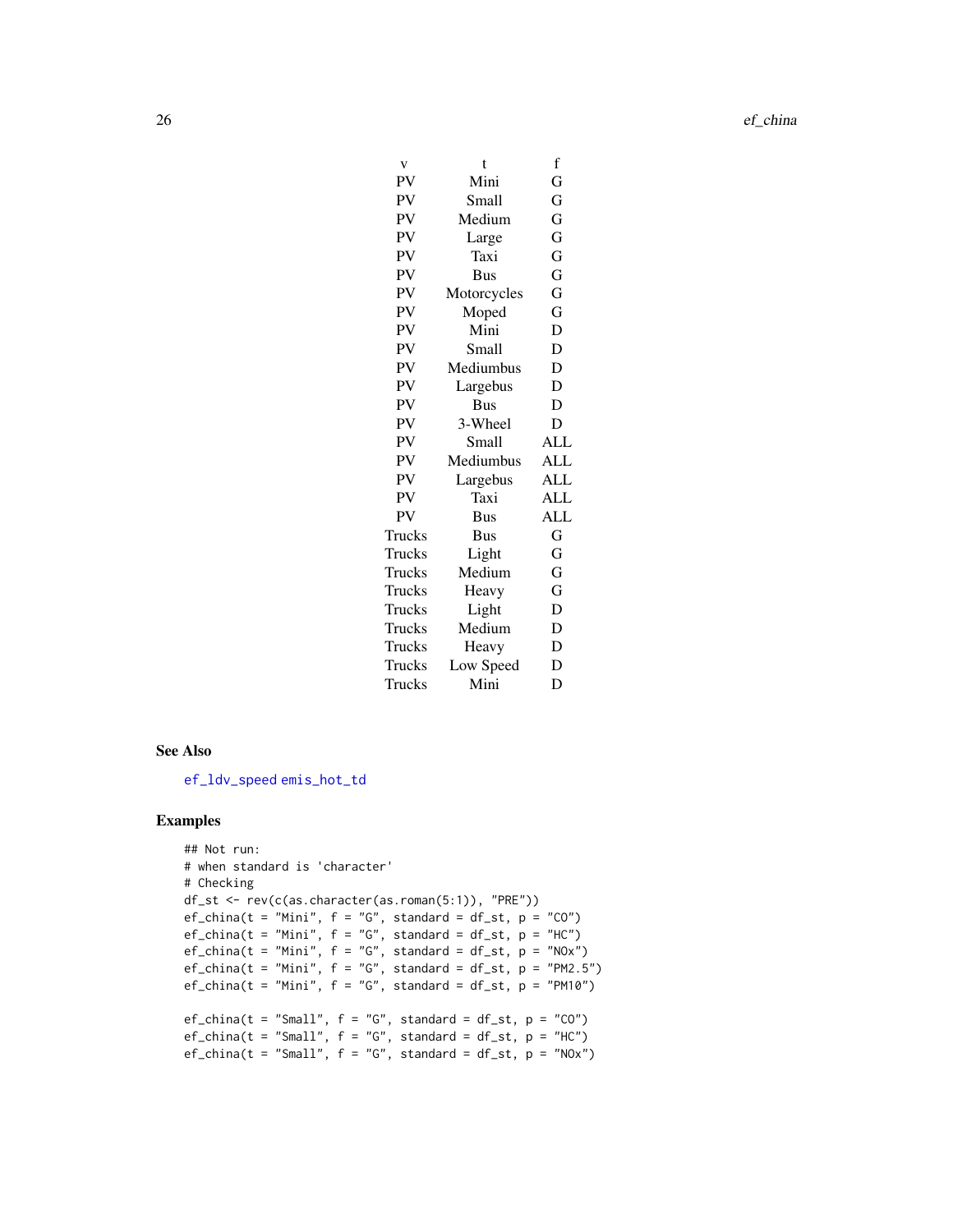```
ef_{china}(t = "Small", f = "G", standard = df_st, p = "PM2.5")ef_{china}(t = "Small", f = "G", standard = df_st, p = "PM10")ef_{china}(t = "Mini",standard = c("PRE"),
        p = "CO",k = 1,
        ta = celsius(15),
        humidity = 0.5,
        altitude = 1000,
        speed = Speed(30),
        baseyear_det = 2014,
        sulphur = 50,
        load_factor = 0.5,
        details = FALSE)
ef_{china}(standard = c("PRE", "I"), p = "CO", correction_only = TRUE)
# when standard is 'data.frame'
df_st <- matrix(c("V", "IV", "III", "III", "II", "I", "PRE"), nrow = 2, ncol = 7, byrow = TRUE)
df_st <- as.data.frame(df_st)
a \leftarrow ef_{china}(\text{standard} = df_{st},p = "PM10",ta = rep(celsius(15), 2),altitude = rep(1000, 2),
               speed = rep(Speed(30), 2),sulphur = rep(50, 2))dim(a)
dim(df_st)
ef_{china}(standard = df_{st}, p = "PM2.5", ta = rep(celsius(20), 2),
altitude = rep(1501, 2), speed = rep(Speed(29), 2), sulphur = rep(50, 2))
a
# when standard, temperature and humidity are data.frames
# assuming 10 regions
df_st <- matrix(c("V", "IV", "III", "III", "II", "I", "PRE"), nrow = 10, ncol = 7, byrow = TRUE)
df_st <- as.data.frame(df_st)
df_t < - matrix(21:30, nrow = 10, ncol = 12, byrow = TRUE)
df_t < -as.data frame(df_t)for(i in 1:12) df_t[, i] <- celsius(df_t[, i])
# assuming 10 regions
df_h \leq \text{matrix}(\text{seq}(0.4, 0.5, 0.05), \text{ nrow} = 10, \text{ ncol} = 12, \text{ byrow} = \text{TRUE})df_h <- as.data.frame(df_h)
a \leq -ef_{\text{china}}(standard = df_{st}, p = "CO", ta = df_t, humidity = df_h,altitude = rep(1501, 10), speed = rep(Speed(29), 10), sulphur = rep(50, 10))
a
a \leq -e f_{\text{china}}(s \cdot t) = df_st, p = "PM2.5", ta = df_t, humidity = df_h,
altitude = rep(1501, 10), speed = rep(Speed(29), 10), sulphur = rep(50, 10))a
a \leq ef_{china}(\text{standard} = df_{st}, p = "PM10", ta = df_t, humidity = df_h,altitude = rep(1501, 10), speed = rep(Speed(29), 10), sulphur = rep(50, 10))
a
```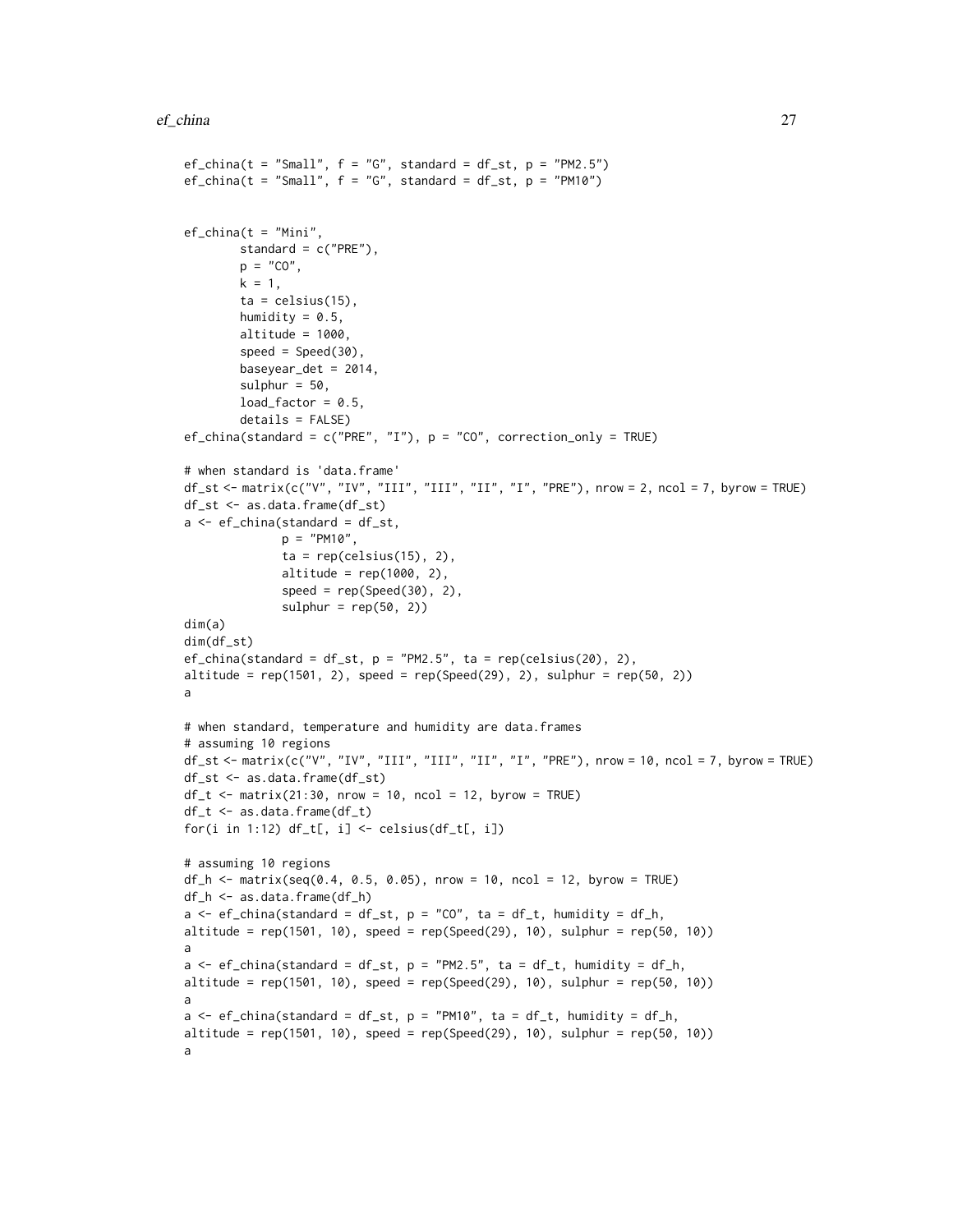```
dim(a)
```

```
## End(Not run)
```
# ef\_eea *Emissions factors from European European Environment Agency*

# Description

[ef\\_cetesb](#page-20-1) returns a vector or data.frame of Brazilian emission factors.

# Usage

```
ef_eea(
 category,
 fuel,
  segment,
 euro,
  tech,
 pol,
 mode,
  slope,
 load,
  speed,
  fcorr = rep(1, 8))
```
# Arguments

| category | String: "PC" (Passenger Cars), "LCV" (Light Commercial Vehicles), "TRUCKS"<br>(Heavy Duty Trucks), "BUS" (Buses) or "MC" (Motorcycles or L-Category as<br>in EEA 2019).                                         |
|----------|-----------------------------------------------------------------------------------------------------------------------------------------------------------------------------------------------------------------|
| fuel     | String; "G", "G HY", "G PHEV G", "G PHEV ELEC", "D", "D PHEV D",<br>"D PHEV ELEC", "LPG BIFUEL LPG", "LPG BIFUEL G", "CNG BIFUEL<br>CNG", "CNG BIFUEL G", "D HY D", "D HY ELEC", "CNG", "BIO D"                 |
| segment  | String for type of vehicle (try different, the function will show values).                                                                                                                                      |
| euro     | String; euro standard: "PRE", "IMPROVED CONVENTIONAL", "OPEN LOOP",<br>"ECE 15/00-01", "ECE 15/02", "ECE 15/03", "ECE 15/04". "I", "II", "III",<br>"IV", "V", "VI A/B/C", "VI D", "VI D-TEMP", "VI D/E", "EEV". |
| tech     | String; technology: "DPF", "DPF With S/W Update", "DPF+SCR" "EGR",<br>"GDI", "GDI+GPF", "LNT+DPF", "PFI", "SCR".                                                                                                |
| pol      | String; "CO", "NOx", "NMHC" (VOC), "PM" (PM Exhaust), "EC", "CH4",<br>"NH3", "N2O"                                                                                                                              |
| mode     | String; "Urban Peak", "Urban Off Peak", "Rural", "Highway", NA.                                                                                                                                                 |
| slope    | Numeric; 0.00, -0.06, -0.04, -0.02, 0.02, 0.04, 0.06, or NA                                                                                                                                                     |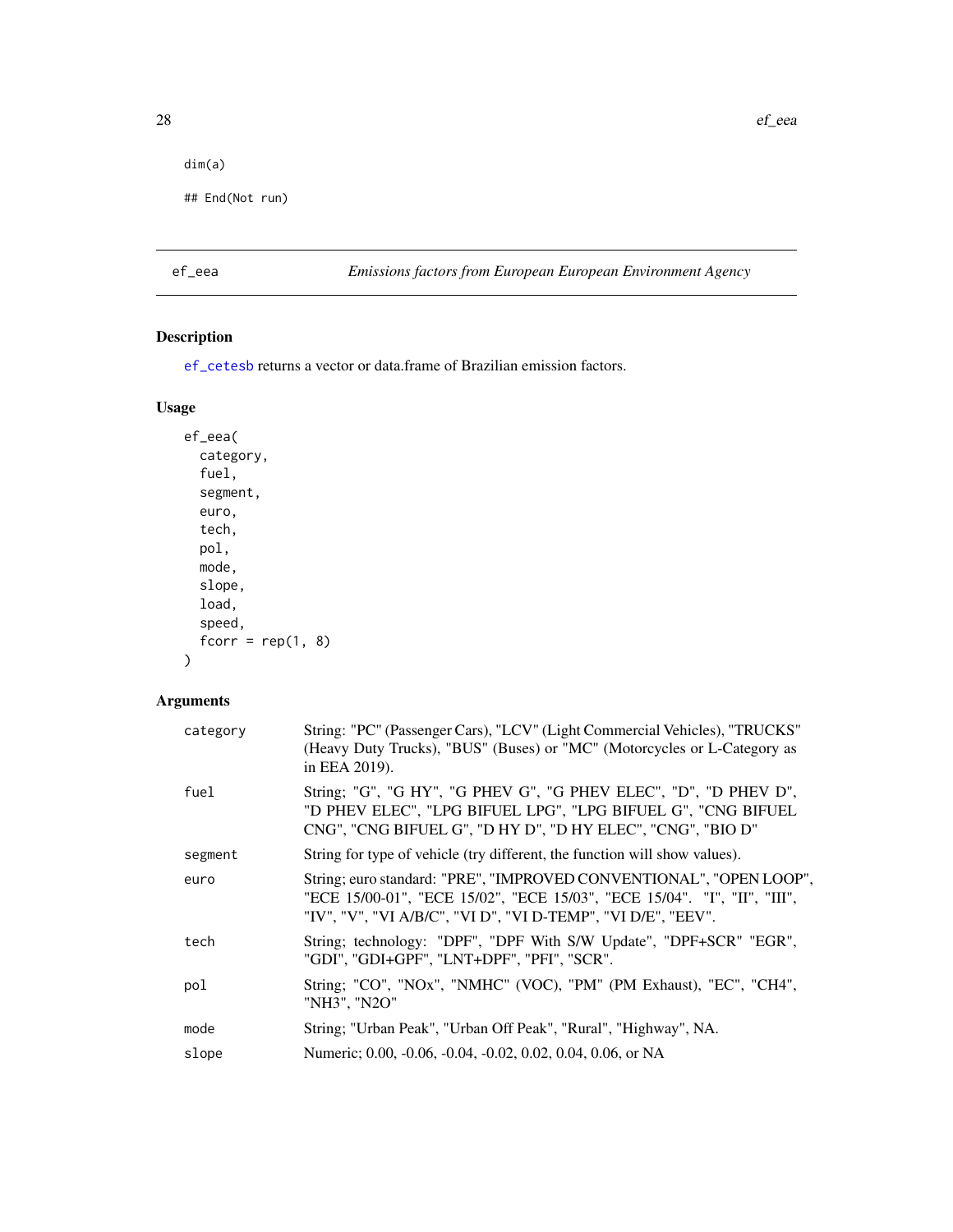<span id="page-28-0"></span>

| load  | Numeric: 0.0,0.5, 1.0 or NA                                                                                                                                                          |
|-------|--------------------------------------------------------------------------------------------------------------------------------------------------------------------------------------|
| speed | Numeric; optional numeric in km/h.                                                                                                                                                   |
| fcorr | Numeric; Correction by fuel properties by euro technology. See fuel_corr.<br>The order from first to last is "PRE", "I", "II", "III", "IV", "V", "VI", "or other<br>VI. Default is 1 |

# Value

Return a function depending of speed or numeric (g/km)

# Examples

```
{
# ef_eea(category = "I DONT KNOW")
ef_eea(category = "PC",
fuel = "G",segment = "Small",
euro = "I",tech = NA,pol = "CO",mode = NA,
slope = \theta,
load = 0)(10)}
```
<span id="page-28-1"></span>

ef\_evap *Evaporative emission factor*

### Description

[ef\\_evap](#page-28-1) is a lookup table with tier 2 evaporative emission factors from EMEP/EEA emisison guidelines

# Usage

```
ef_evap(
  ef,
  v,
  cc,
  dt,
  ca,
  pollutant = "NMHC",
  k = 1,
  ltrip,
  kmday,
  show = FALSE,verbose = FALSE
\mathcal{E}
```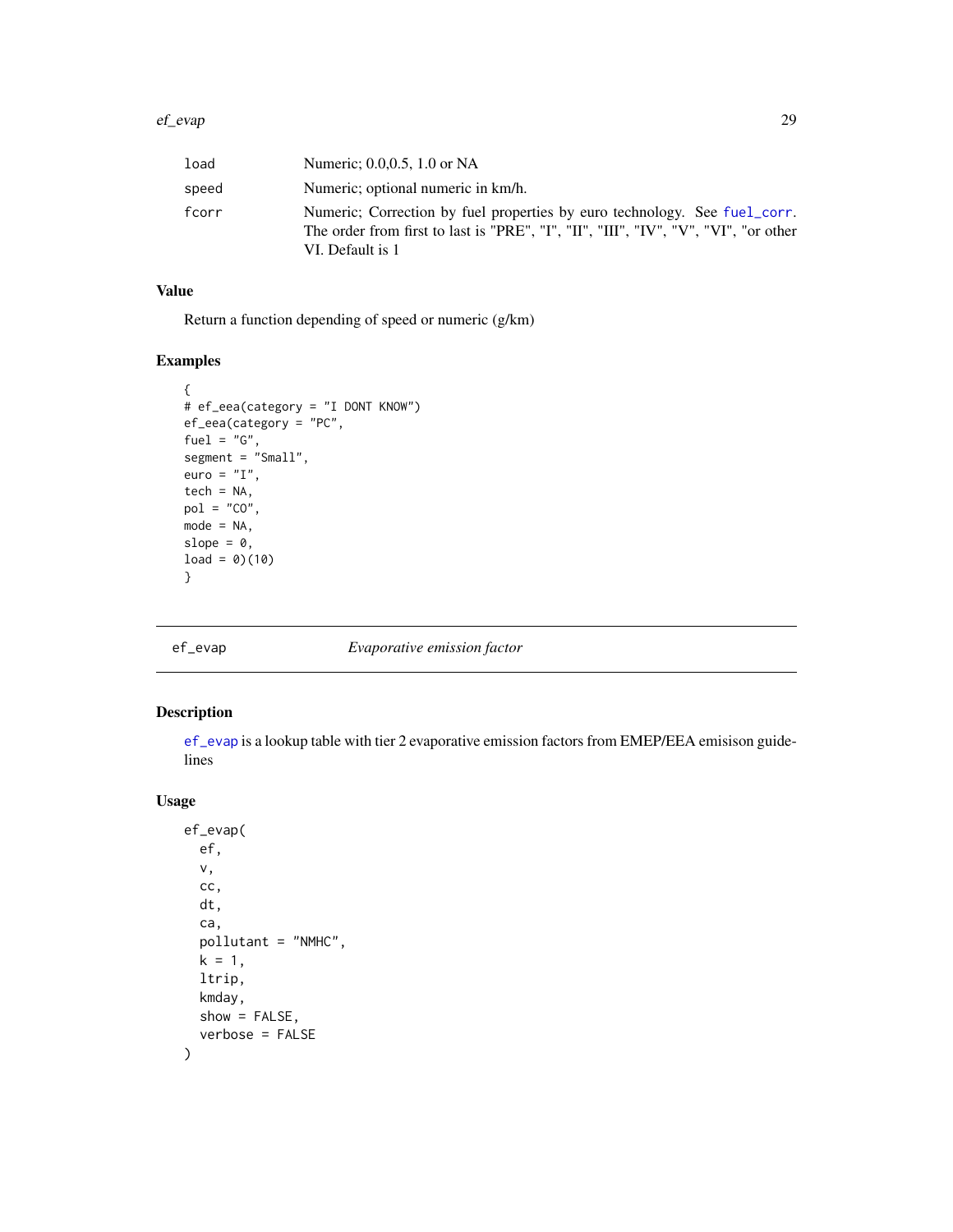# Arguments

| ef           | Name of evaporative emission factor as *eshotc*: mean hot-soak with carbu-<br>rator, *eswarmc*: mean cold and warm-soak with carburator, eshotfi: mean<br>hot-soak with fuel injection, *erhotc*: mean hot running losses with carbura-<br>tor, *erwarmc* mean cold and warm running losses, *erhotfi* mean hot running<br>losses with fuel injection. Length of ef 1.                                                                                                                                        |
|--------------|---------------------------------------------------------------------------------------------------------------------------------------------------------------------------------------------------------------------------------------------------------------------------------------------------------------------------------------------------------------------------------------------------------------------------------------------------------------------------------------------------------------|
| $\mathsf{V}$ | Type of vehicles, "PC", "Motorcycle", "Motorcycle_2S" and "Moped"                                                                                                                                                                                                                                                                                                                                                                                                                                             |
| cc           | Size of engine in cc. PC "<=1400", "1400_2000" and ">2000" Motorcycle_2S:<br>" $\leq$ =50". Motorcyces: ">50", " $\leq$ =250", "250 750" and ">750". Only engines of<br>>750 has canister.                                                                                                                                                                                                                                                                                                                    |
| dt           | Character or Numeric: Average monthly temperature variation: "-5_10", "0_15",<br>"10_25" and "20_35". This argument can vector with several elements. dt can<br>also be data.frame, but it is recommended that the number of columns are each<br>month. So that dt varies in each row and each column.                                                                                                                                                                                                        |
| ca           | Size of canister: "no" meaning no canister, "small", "medium" and "large".                                                                                                                                                                                                                                                                                                                                                                                                                                    |
| pollutant    | Character indicating any of the covered pollutants: "NMHC", "ethane", "propane",<br>"i-butane", "n-butane", "i-pentane", "n-pentane", "2-methylpentane", "3-methylpentane",<br>"n-hexane", "n-heptane", "propene", "trans-2-butene", "isobutene", "cis-2-butene",<br>"1,3-butadiene", "trans-2-pentene", "cis-2-pentene", "isoprene", "propyne", "acety-<br>lene", "benzene", "toluene", "ethylbenzene", "m-xylene", "o-xylene", "1,2,4-<br>trimethylbenzene" and "1,3,5-trimethylbenzene". Default is "NMHC" |
| k            | multiplication factor                                                                                                                                                                                                                                                                                                                                                                                                                                                                                         |
| ltrip        | Numeric; Length of trip. Experimental feature to conter g/trip and g/proced<br>(assuming proced similar to trip) in g/km.                                                                                                                                                                                                                                                                                                                                                                                     |
| kmday        | Numeric; average daily mileage. Experimental option to convert g/day in g/km.<br>it is an information more solid than to know the average number of trips per day.                                                                                                                                                                                                                                                                                                                                            |
| show         | when TRUE shows row of table with respective emission factor.                                                                                                                                                                                                                                                                                                                                                                                                                                                 |
| verbose      | Logical; To show more information                                                                                                                                                                                                                                                                                                                                                                                                                                                                             |

# Value

emission factors in g/trip or g/proced. The object has class (g) but it order to know it is g/trip or g/proceed the argument show must by T

#### Note

Diurnal loses occur with daily temperature variations. Running loses occur during vehicles use. Hot soak emission occur following vehicles use.

# References

Mellios G and Ntziachristos 2016. Gasoline evaporation. In: EEA, EMEP. EEA air pollutant emission inventory guidebook-2009. European Environment Agency, Copenhagen, 2009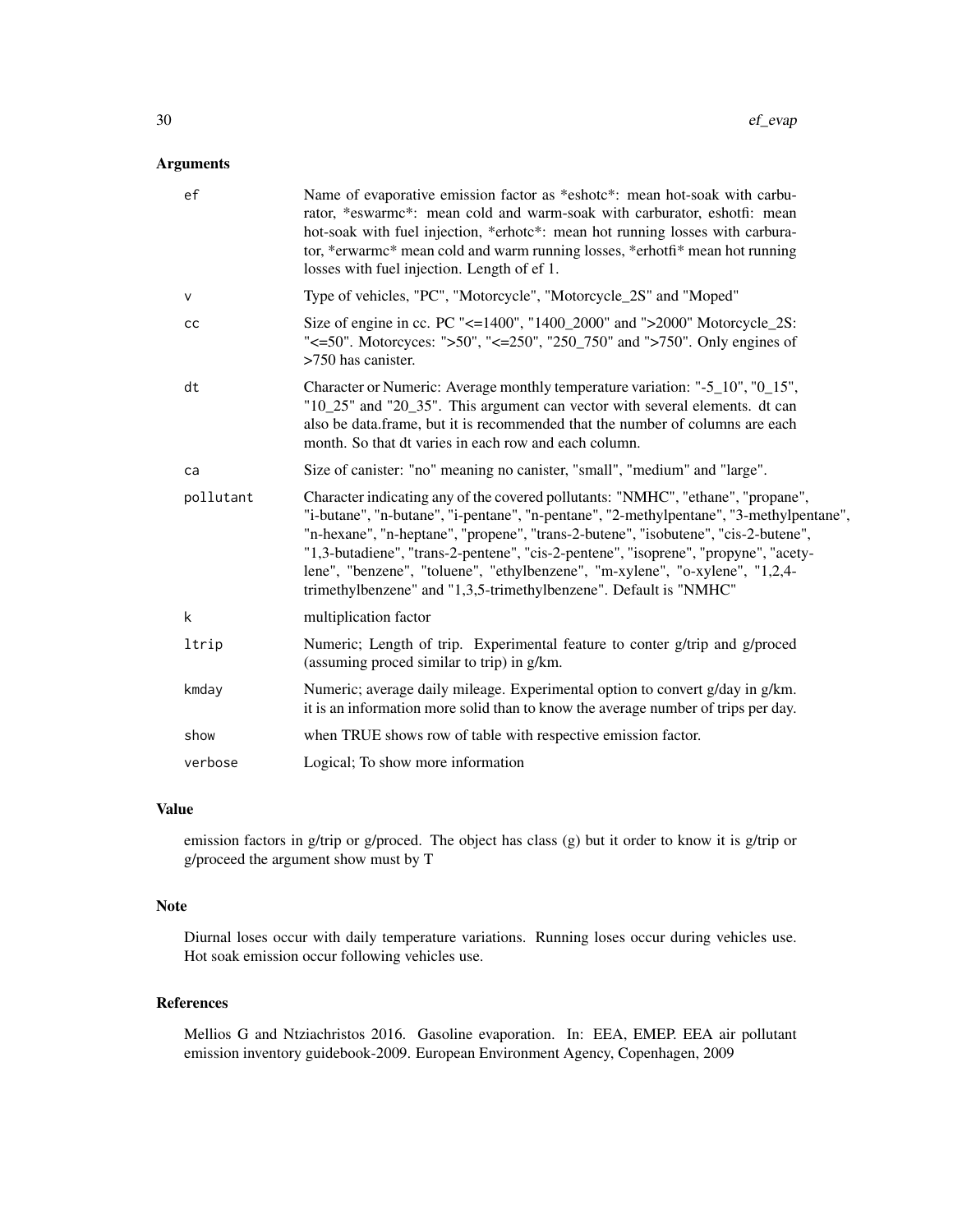#### <span id="page-30-0"></span> $e^{\frac{f}{2}}$  ef\_fun 31

#### Examples

```
## Not run:
# Do not run
a <- ef_evap(ef = "eshotc", v = "PC", cc = "<=1400", dt = "0_15", ca = "no",
pollutant = "cis-2-pentene")
a \leq -ef\_{evap}(ef = "ed", v = "PC", cc = "<=1400", dt = "0_15", ca = "no",show = TRUE)
a \leq -ef\equiv \text{evap}(ef = c("erhotc", "erhotc"), v = "PC", cc = "<=1400",dt = "0_15", ca = "no",show = TRUE)
a \leq -e f_evap(ef = c("erhotc", "erhotc"), v = "PC", cc = "<=1400",
dt = "0_15", ca = "no",show = FALSE)a \leq -e f_{\text{evap}}(ef = \text{"eshotc", v = "PC", cc = "<=1400", dt = "0_15", ca = "no",show = TRUE)
ef_evap(ef = "erhotc", v = "PC", cc = "<=1400", dt = "0_15", ca = "no",
show = TRUE)
temps <- 10:20
a \leq -e f_evap(ef = "erhotc", v = "PC", cc = "<=1400", dt = temps, ca = "no",
show = TRUE)
dt \le matrix(rep(1:24,5), ncol = 12) # 12 months
dt <- celsius(dt)
a \leq -e f_{evap}(ef = "erhote", v = "PC", cc = "<=1400",dt = dt, ca = "no")lkm <- units::set_units(10, km)
a \leq ef_evap(ef ="erhotc", v = "PC", cc = "<=1400", ltrip = lkm,
dt = dt, ca = "no")
## End(Not run)
```
<span id="page-30-1"></span>ef\_fun *Experimental: Returns a function of Emission Factor by age of use*

#### Description

[ef\\_fun](#page-30-1) returns amount of vehicles at each age

#### Usage

```
ef_fun(
  ef,
  type = "logistic",
  x = 1: length(ef),
  x0 = \text{mean}(ef),
  k = 1/4,
  L = max(ef))
```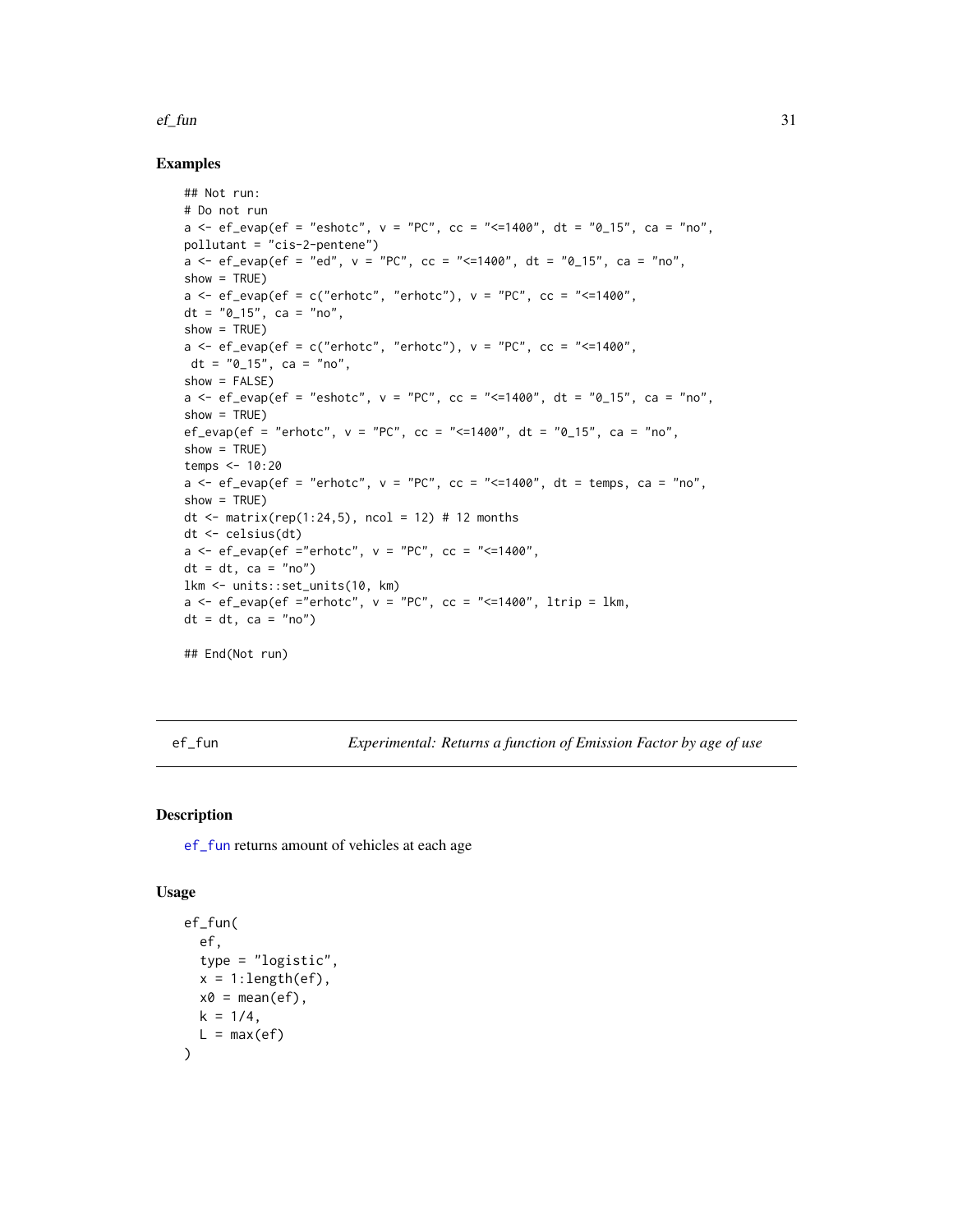#### <span id="page-31-0"></span>**Arguments**

| ef   | Numeric; numeric vector of emission factors.    |
|------|-------------------------------------------------|
| type | Character; "logistic" by default so far.        |
| x    | Numeric; vector for ages of use.                |
| x0   | Numeric; the x-value of the sigmoid's midpoint, |
| k    | Numeric; the steepness of the curve.            |
|      | Integer; the curve's maximum value.             |

#### Value

dataframe of age distrubution of vehicles at each street.

#### References

https://en.wikipedia.org/wiki/Logistic\_function

# Examples

```
## Not run:
data(fe2015)
CO <- vein::EmissionFactors(fe2015[fe2015$Pollutant == "CO", "PC_G"])
ef_{\text{logit}} < -ef_{\text{run}}(ef = CO, x0 = 27, k = 0.4, L = 33)plot(ef\_logit, type = "b", pch = 16)lines(ef_logit, pch = 16, col = "blue")
## End(Not run)
```
<span id="page-31-1"></span>ef\_hdv\_scaled *Scaling constant with speed emission factors of Heavy Duty Vehicles*

# Description

[ef\\_hdv\\_scaled](#page-31-1) creates a list of scaled functions of emission factors. A scaled emission factor which at a speed of the dricing cycle (SDC) gives a desired value. This function needs a dataframe with local emission factors with a columns with the name "Euro\_HDV" indicating the Euro equivalence standard, assuming that there are available local emission factors for several consecutive years.

#### Usage

```
ef_hdv_scaled(df, dfcol, SDC = 34.12, v, t, g, eu, gr = 0, l = 0.5, p)
```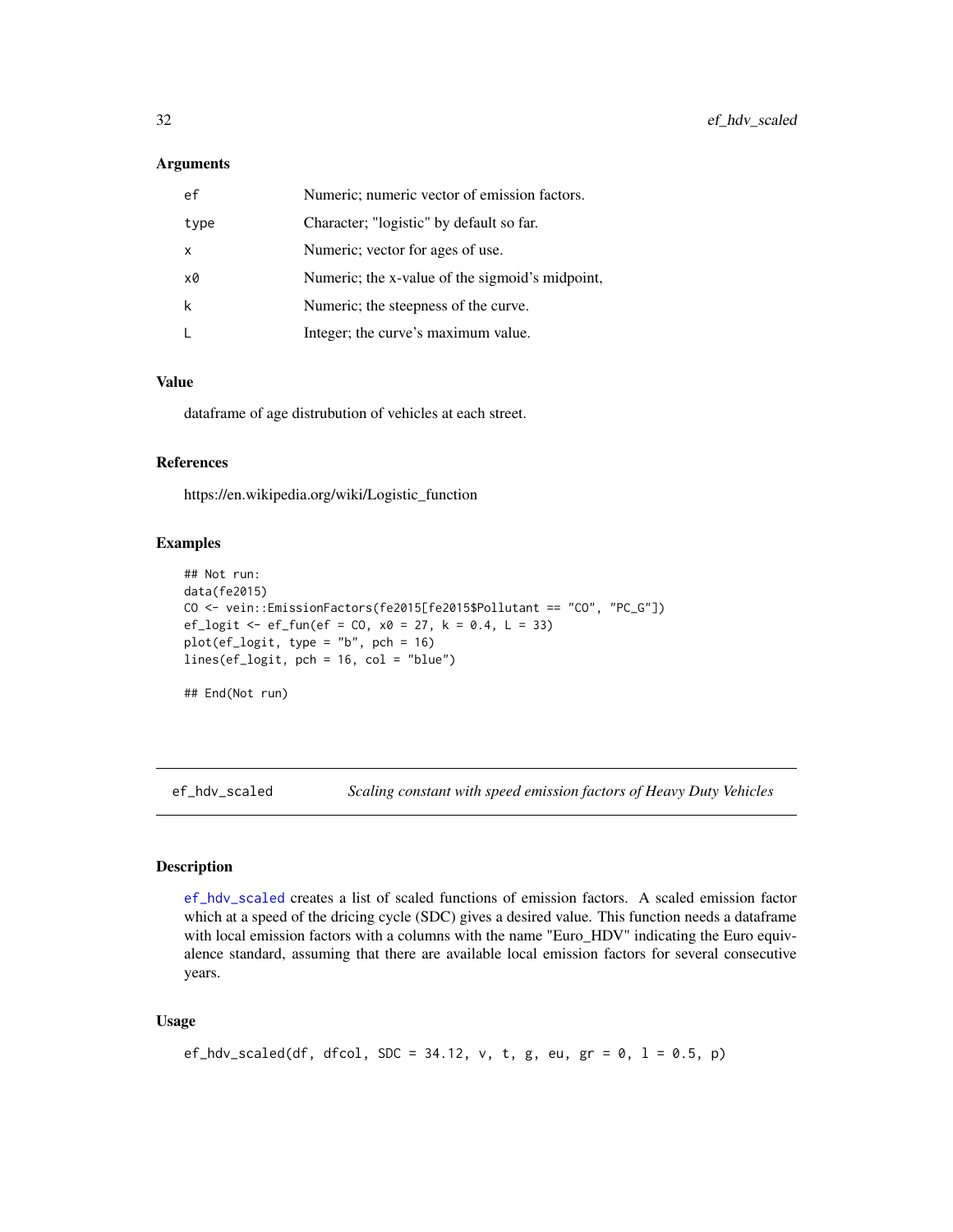# ef\_hdv\_scaled 33

### Arguments

| df         | deprecated                                                                                                                                                                                                                                                                            |
|------------|---------------------------------------------------------------------------------------------------------------------------------------------------------------------------------------------------------------------------------------------------------------------------------------|
| dfcol      | Column of the dataframe with the local emission factors eg df\$dfcol                                                                                                                                                                                                                  |
| <b>SDC</b> | Speed of the driving cycle                                                                                                                                                                                                                                                            |
| $\vee$     | Category vehicle: "Coach", "Trucks" or "Ubus"                                                                                                                                                                                                                                         |
| t          | Sub-category of of vehicle: "3Axes", "Artic", "Midi", "RT, "Std" and "TT"                                                                                                                                                                                                             |
| g          | Gross weight of each category: "<=18", ">18", "<=15", ">15 & <=18", "<=7.5",<br>">7.5 & <=12", ">12 & <=14", ">14 & <=20", ">20 & <=26", ">26 & <=28",<br>">28 & <=32", ">32", ">20 & <=28", ">28 & <=34", ">34 & <=40", ">40 &<br>$\leq 50^{\circ}$ or " $> 50 \& \leq 60^{\circ}$ " |
| eu         | Euro emission standard: "PRE", "I", "II", "III", "IV" and "V"                                                                                                                                                                                                                         |
| gr         | Gradient or slope of road: -0.06, -0.04, -0.02, 0.00, 0.02. 0.04 or 0.06                                                                                                                                                                                                              |
| 1          | Load of the vehicle: $0.0, 0.5$ or $1.0$                                                                                                                                                                                                                                              |
| p          | Pollutant: "CO", "FC", "NOx" or "HC"                                                                                                                                                                                                                                                  |

# Value

A list of scaled emission factors g/km

#### Note

The length of the list should be equal to the name of the age categories of a specific type of vehicle

# Examples

```
## Not run:
# Do not run
data(fe2015)
co1 <- fe2015[fe2015$Pollutant=="CO",]
lef \leq ef_hdv_scaled(dfcol = co1$LT, v = "Trucks", t = "RT",
g = "<=7.5", eu = co1$Euro_HDV, gr = 0, l = 0.5, p = "CO")
length(lef)
plot(x = 0:150, y = left[[36]](0:150), col = "red", type = "b", ylab = "[g/km]",pch = 16, xlab = "[km/h]",
main = "Variation of emissions with speed of oldest vehicle")
plot(x = 0:150, y = left[[1]](0:150), col = "blue", type = "b", ylab = "[g/km]",pch = 16, xlab = "[km/h]",
main = "Variation of emissions with speed of newest vehicle")
```
## End(Not run)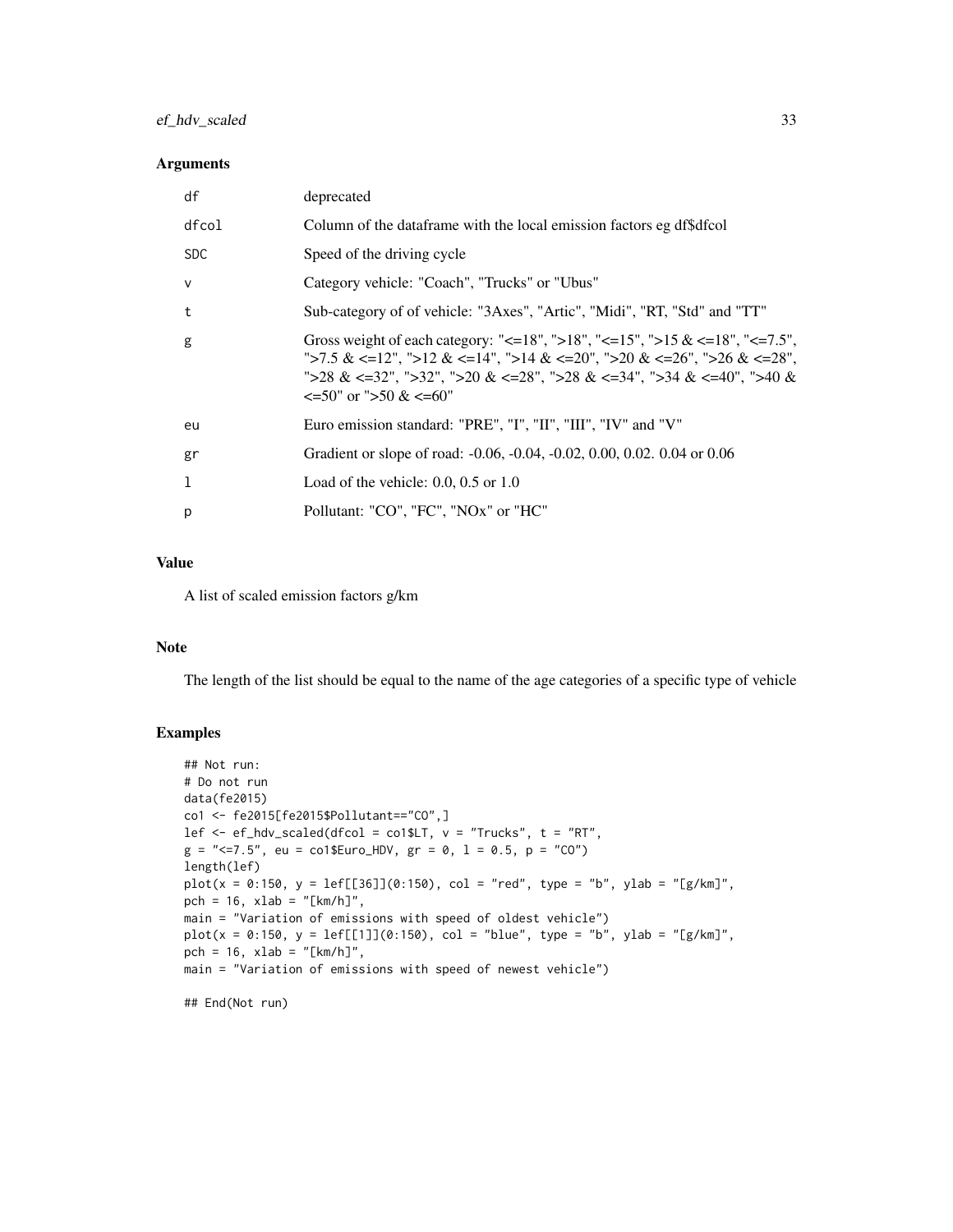<span id="page-33-0"></span>

# Description

This function returns speed dependent emission factors. The emission factors comes from the guidelines EMEP/EEA air pollutant emission inventory guidebook http://www.eea.europa.eu/themes/air/emepeea-air-pollutant-emission-inventory-guidebook

### Usage

```
ef_hdv_speed(
  v,
  t,
  g,
  eu,
  x,
  gr = 0,
 1 = 0.5,
 p,
 k = 1,show.equation = FALSE,
  speed,
  fcorr = rep(1, 8)\mathcal{L}
```
# Arguments

| v  | Category vehicle: "Coach", "Trucks" or "Ubus"                                                                                                                                                                                                                        |
|----|----------------------------------------------------------------------------------------------------------------------------------------------------------------------------------------------------------------------------------------------------------------------|
| t  | Sub-category of of vehicle: "3Axes", "Artic", "Midi", "RT, "Std" and "TT"                                                                                                                                                                                            |
| g  | Gross weight of each category: "<=18", ">18", "<=15", ">15 & <=18", "<=7.5",<br>">7.5 & <=12", ">12 & <=14", ">14 & <=20", ">20 & <=26", ">26 & <=28",<br>">28 & <=32", ">32", ">20 & <=28", ">28 & <=34", ">34 & <=40", ">40 &<br>$\leq 50$ " or ">50 & $\leq 60$ " |
| eu | Euro emission standard: "PRE", "I", "II", "III", "IV", "V". Also "II+CRDPF",<br>"III+CRDPF", "IV+CRDPF", "II+SCR", "III+SCR" and "V+SCR" for pollu-<br>tants Number of particles and Active Surface.                                                                 |
| x  | Numeric; if pollutant is "SO2", it is sulphur in fuel in ppm, if is "Pb", Lead in<br>fuel in ppm.                                                                                                                                                                    |
| gr | Gradient or slope of road: -0.06, -0.04, -0.02, 0.00, 0.02. 0.04 or 0.06                                                                                                                                                                                             |
| 1  | Load of the vehicle: $0.0, 0.5$ or $1.0$                                                                                                                                                                                                                             |
| р  | Character; pollutant: "CO", "FC", "NOx", "NO", "NO2", "HC", "PM", "NMHC",<br>"CH4", "CO2", "SO2" or "Pb". Only when p is "SO2" pr "Pb" x is needed. See<br>notes.                                                                                                    |
| k  | Multiplication factor                                                                                                                                                                                                                                                |
|    |                                                                                                                                                                                                                                                                      |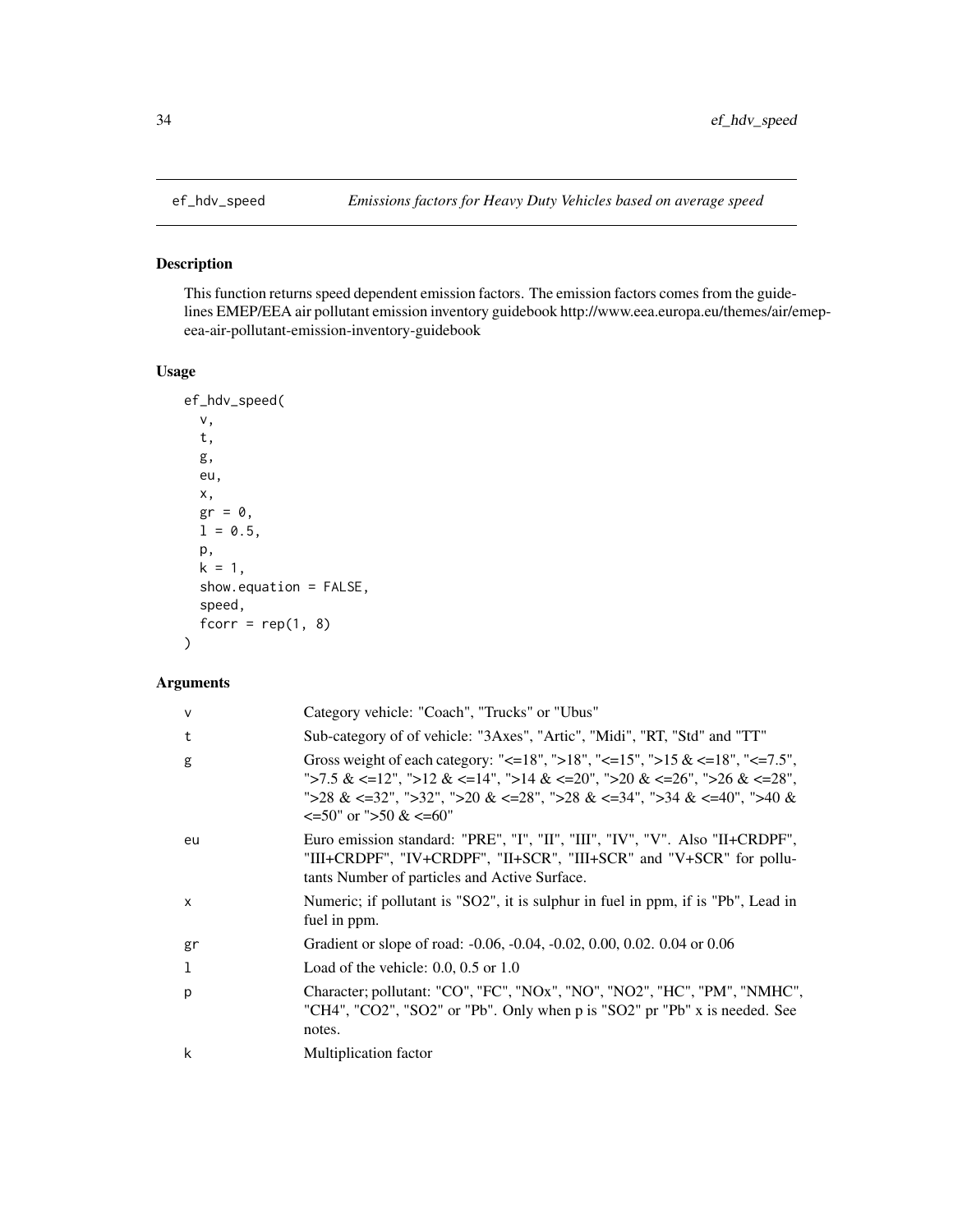# ef\_hdv\_speed 35

|       | show equation Option to see or not the equation parameters                                                                                                                    |
|-------|-------------------------------------------------------------------------------------------------------------------------------------------------------------------------------|
| speed | Numeric; Speed to return Number of emission factor and not a function. It needs<br>units in km/h                                                                              |
| fcorr | Numeric; Correction by fuel properties by euro technology. See fuel_corr.<br>The order from first to last is "PRE", "I", "II", "III", "IV", "V", VI, "VIc". De-<br>fault is 1 |

#### Value

an emission factor function which depends of the average speed V g/km

#### Note

Pollutants (g/km): "CO", "NOx", "HC", "PM", "CH4", "NMHC", "CO2", "SO2", "Pb".

Black Carbon and Organic Matter (g/km): "BC", "OM"

PAH and POP (g/km): See [speciate](#page-122-1) Dioxins and furans (g equivalent toxicity / km): See [speciate](#page-122-1)

Metals (g/km): See [speciate](#page-122-1)

*Active Surface (cm2/km)* See [speciate](#page-122-1)

*Total Number of particles (N/km)*: See [speciate](#page-122-1)

The available standards for Active Surface or number of particles are: Euro II and III Euro II and III + CRDPF Euro II and III + SCR Euro IV + CRDPF Euro V + SCR

The categories Pre Euro and Euro I were assigned with the factors of Euro II and Euro III The categories euro IV and euro V were assigned with euro III + SCR

#### See Also

[fuel\\_corr](#page-95-1) [emis](#page-51-1) [ef\\_ldv\\_cold](#page-38-1) [speciate](#page-122-1)

# Examples

```
## Not run:
# Quick view
pol <- c("CO", "NOx", "HC", "NMHC", "CH4", "FC", "PM", "CO2", "SO2")
f <- sapply(1:length(pol), function(i){
print(pol[i])
ef_hdv_speed(v = "Trucks", t = "RT", g = "<=7.5", e = "II", gr = 0,
l = 0.5, p = pol[i], x = 10(30)})
f
V < -0:130ef1 <- ef_hdv_speed(v = "Trucks", t = "RT", g = "<=7.5", e = "II", gr = 0,
l = 0.5, p = "HC")plot(1:130, ef1(1:130), pch = 16, type = "b")euro <- c(rep("V", 5), rep("IV", 5), rep("III", 5), rep("II", 5),
          rep("I", 5), rep("PRE", 15))
lef <- lapply(1:30, function(i) {
```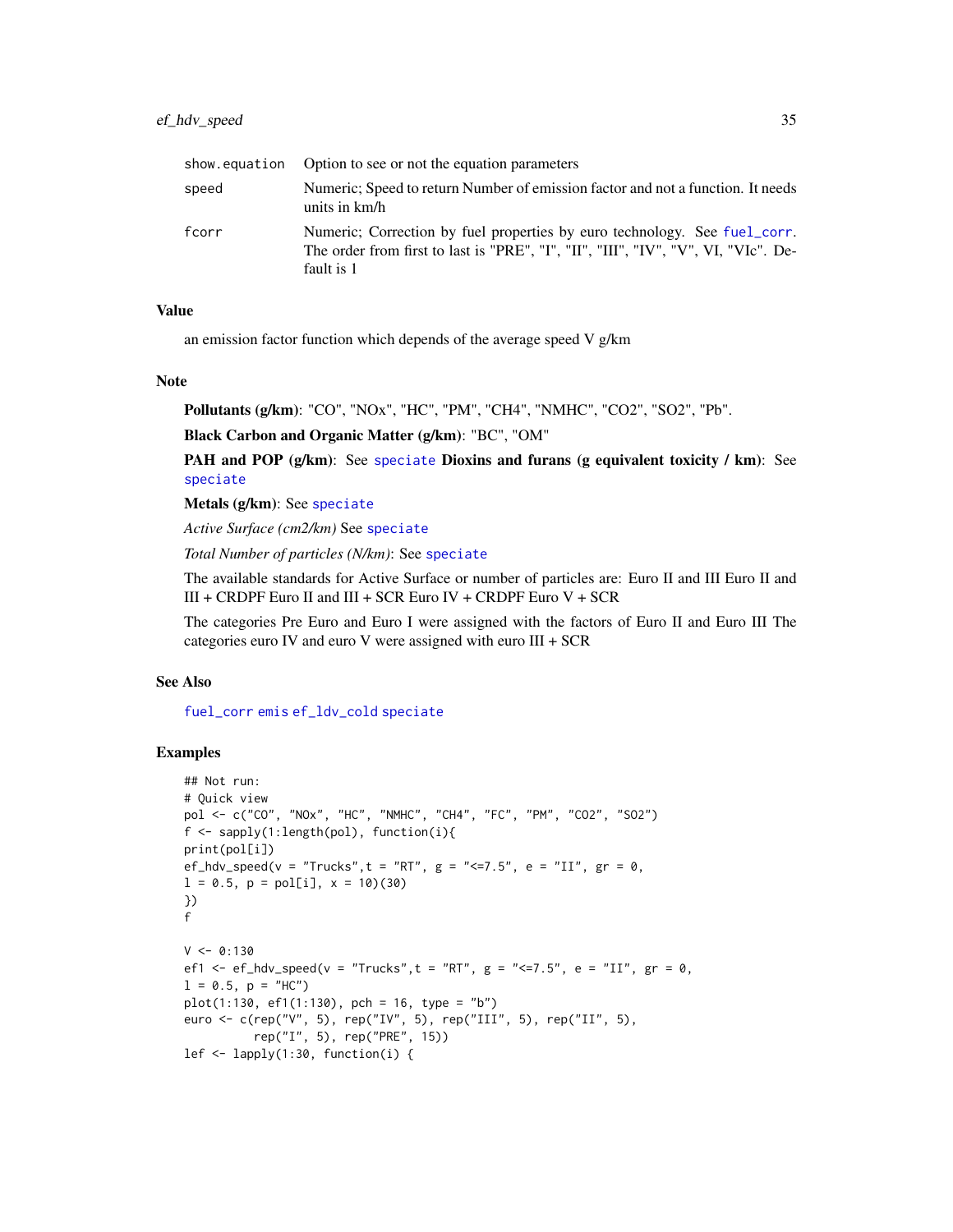```
ef_hdv_speed(v = "Trucks", t = "RT", g = ">32", gr = 0,eu = euro[i], 1 = 0.5, p = "NOx",show.equation = FALSE)(25) })
efs <- EmissionFactors(unlist(lef)) #returns 'units'
plot(efs, xlab = "age")
lines(efs, type = "l")
a \leq -ef_{\text{hd}} \vee \text{ speed}(v = \text{"Trucks"} , t = \text{"RT"} , g = \text{"} > 32", gr = 0,eu = euro, 1 = 0.5, p = "N0x", speed = Speed(0:125))a$speed <- NULL
filled.contour(as.matrix(a), col = cptcity::lucky(n = 24),
xlab = "Speed", ylab = "Age")
persp(x = as.matrix(a), theta = 35, xlab = "Speed", ylab = "Age",zlab = "NOx [g/km]", col = cptcity::lucky(), phi = 25)
aa <- ef_hdv_speed(v = "Trucks", t = "RT", g = ">32", gr = 0,
eu = rbind(euro, euro), 1 = 0.5, p = "N0x", speed = Speed(0:125))## End(Not run)
```
<span id="page-35-1"></span>ef\_im *Emission factors deoending on accumulated mileage*

# Description

[ef\\_im](#page-35-1) calculate the theoretical emission factors of vehicles. The approache is different from including deterioration factors ([emis\\_det](#page-69-1)) but similar, because they represent how much emits a vehicle with a normal deterioration, but that it will pass the Inspection and Manteinance program.

### Usage

```
ef_im(ef, tc, amileage, max_amileage, max_ef, verbose = TRUE)
```
#### Arguments

| ef           | Numeric; emission factors of vehicles with 0 mileage (new vehicles).                        |
|--------------|---------------------------------------------------------------------------------------------|
| tc           | Numeric; rate of growth of emissions by year of use.                                        |
| amileage     | Numeric; Accumulated mileage by age of use.                                                 |
| max_amileage | Numeric; Max accumulated mileage. This means that after this value, mileage<br>is constant. |
| max_ef       | Numeric; Max ef. This means that after this value, ef is constant.                          |
| verbose      | Logical; if you want detailed description.                                                  |

#### Value

An emission factor of a deteriorated vehicle under normal conditions which would be approved in a inspection and mantainence program.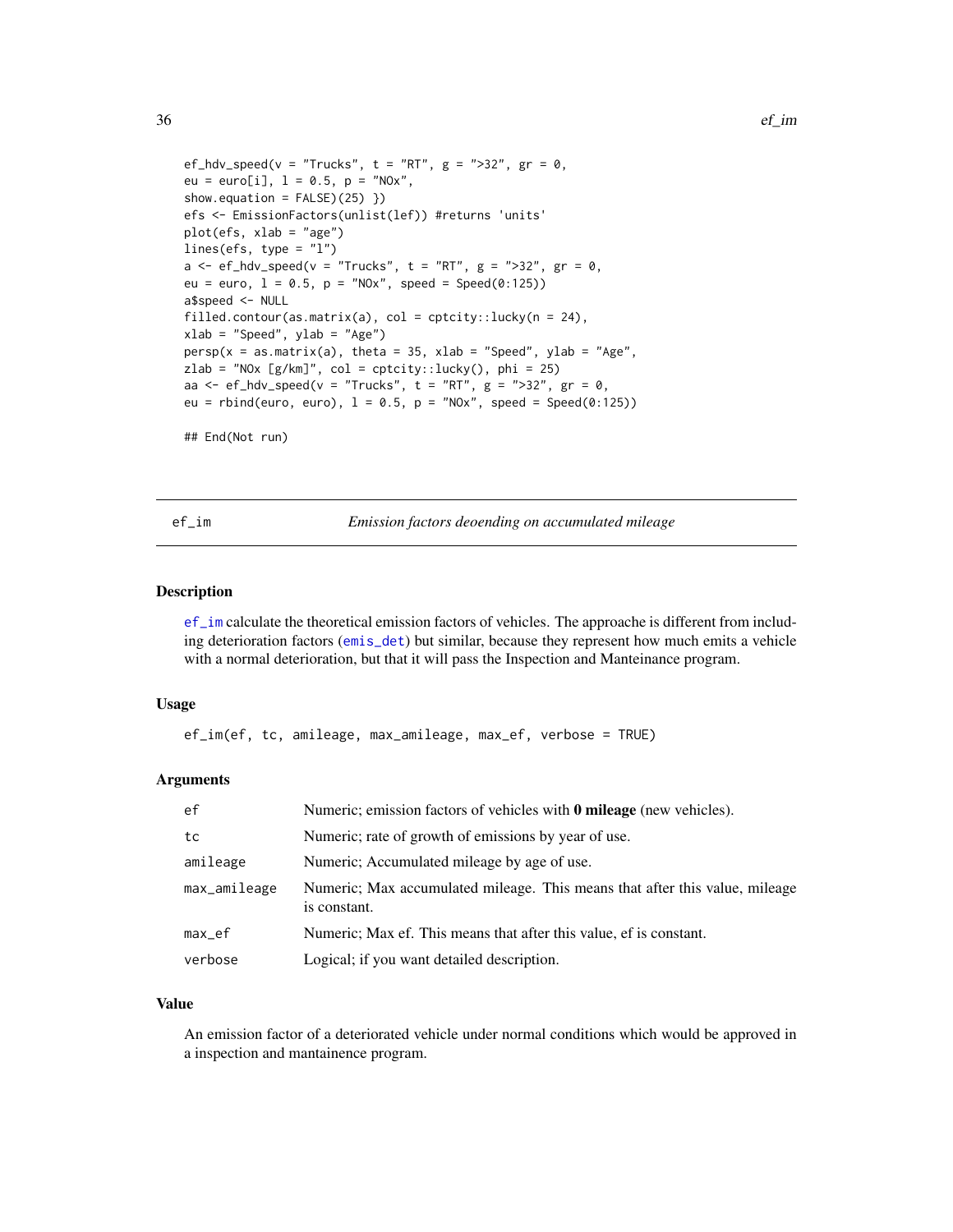#### $e^{\frac{1}{2}}$  ef\_ive 37

# Examples

```
## Not run:
# Do not run
# Passenger Cars PC
data(fkm)
# cumulative mileage from 1 to 50 years of use, 40:50
mil <- cumsum(fkm$KM_PC_E25(1:10))
ef\_im(ef = seq(0.1, 2, 0.2), seq(0.1, 1, 0.1), mil)## End(Not run)
```
<span id="page-36-0"></span>

| ef ive | Base emissions factors from International Vehicle Emissions (IVE) |
|--------|-------------------------------------------------------------------|
|        | model                                                             |

### Description

[ef\\_ive](#page-36-0) returns the base emission factors from the the IVE model. This function depend on vectorized mileage, which means your can enter with the mileage by age of use and the name of the pollutant.

### Usage

```
ef_ive(
  description = "Auto/Sml Truck",
  fuel = "Petrol",
 weight = "Light",
  air_fuel_control = "Carburetor",
  exhaust = "None",evaporative = "PCV",
 mileage,
 pol,
  details = FALSE)
```
### Arguments

| description      | Character; "Auto/Sml Truck" "Truck/Bus" or "Sml Engine".                                                                                           |
|------------------|----------------------------------------------------------------------------------------------------------------------------------------------------|
| fuel             | Character; "Petrol", "NG Retrofit", "Natural Gas", "Prop Retro.", "Propane",<br>"EthOH Retrofit", "OEM Ethanol", "Diesel", "Ethanol" or "CNG/LPG". |
| weight           | Character; "Light", "Medium", "Heavy", "Lt", "Med" or "Hvy"                                                                                        |
| air_fuel_control |                                                                                                                                                    |
|                  | Character; One of the following characters: "Carburetor", "Single-Pt FI", "Multi-                                                                  |
|                  | Pt FI", "Carb/Mixer", "FI", "Pre-Chamber Inject.", "Direct Injection", "2-Cycle",                                                                  |
|                  | "2-Cycle, FI", "4-Cycle, Carb", "4-Cycle, FI" "4-Cycle"                                                                                            |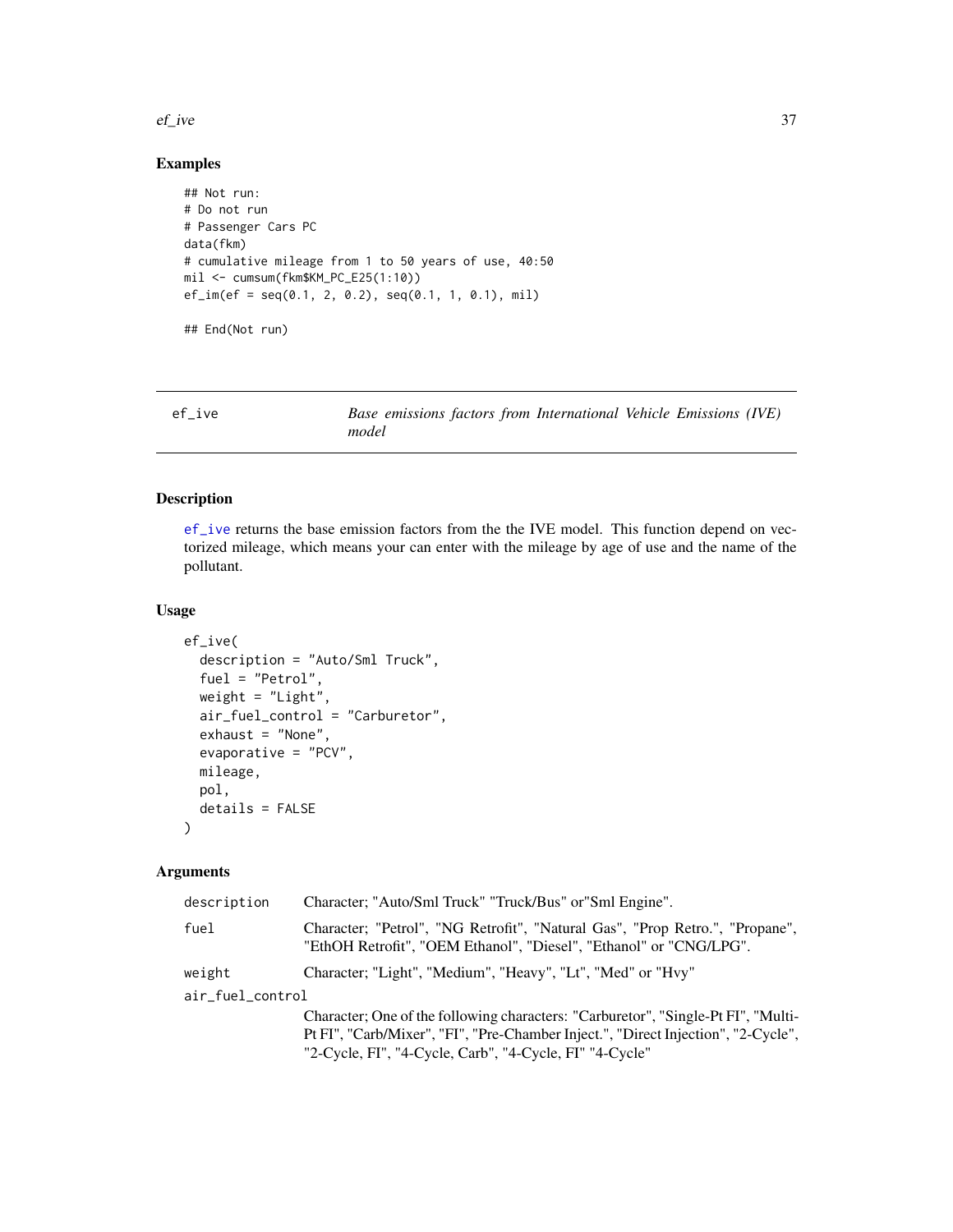| exhaust               | Tech" or "Catalyst"                                        |                        | Character: "None", "2-Way", "2-Way/EGR", "3-Way", "3-Way/EGR", "None/EGR",<br>"LEV", "ULEV", "SULEV", "EuroI", "EuroII", "EuroIII", "EuroIV", "Hybrid",<br>"Improved", "EGR+Improv", "Particulate", "Particulate/NOx", "EuroV", "High |
|-----------------------|------------------------------------------------------------|------------------------|---------------------------------------------------------------------------------------------------------------------------------------------------------------------------------------------------------------------------------------|
| evaporative           | Character: "PCV", "PCV/Tank" or "None".                    |                        |                                                                                                                                                                                                                                       |
| mileage               | Numeric; mileage of vehicle by age of use km.              |                        |                                                                                                                                                                                                                                       |
| pol                   | "2-Cycle, FI", "4-Cycle, Carb", "4-Cycle, FI" "4-Cycle" #' |                        | Character; One of the following characters: "Carburetor", "Single-Pt FI", "Multi-<br>Pt FI", "Carb/Mixer", "FI", "Pre-Chamber Inject.", "Direct Injection", "2-Cycle",                                                                |
| "VOC_gkm"             | "CO_gkm"                                                   | "NOx_gkm"              | "PM_gkm"                                                                                                                                                                                                                              |
| "Pb_gkm"              | $"SO2\_gkm"$                                               | "NH3_gkm"              | "1,3-butadiene_gkm"                                                                                                                                                                                                                   |
| "formaldehyde_gkm"    | "acetaldehyde_gkm"                                         | "benzene_gkm"          | "EVAP_gkm"                                                                                                                                                                                                                            |
| $"CO2\_gkm"$          | $"N20_gkm"$                                                | "CH4_gkm"              | "VOC_gstart"                                                                                                                                                                                                                          |
| "CO_gstart"           | "NOx_gstart"                                               | "PM_gstart"            | "Pb_gstart"                                                                                                                                                                                                                           |
| "SO2_gstart"          | "NH3_gstart"                                               | "1,3-butadiene_gstart" | "formaldehyde_gstart"                                                                                                                                                                                                                 |
| "acetaldehyde_gstart" | "benzene_gstart"                                           | "EVAP_gstart"          | "CO2_gstart"                                                                                                                                                                                                                          |

details Logical; option to see or not more information about vehicle.

#### Value

An emission factor by annual mileage.

"N20\_gstart" "CH4\_gstart"

# References

Nicole Davis, James Lents, Mauricio Osses, Nick Nikkila, Matthew Barth. 2005. Development and Application of an International Vehicle Emissions Model. Transportation Research Board, 81st Annual Meeting, January 2005, Washington, D.C.

### Examples

```
## Not run:
# Do not run
# Passenger Cars PC
data(fkm)
# cumulative mileage from 1 to 50 years of use, 40:50
mil <- cumsum(fkm$KM_PC_E25(1:50))
ef_ive("Truck/Bus", mileage = mil, pol = "CO_gkm")
ef_ive(mileage = mil, pol = "CO_gkm", details = TRUE)
```
## End(Not run)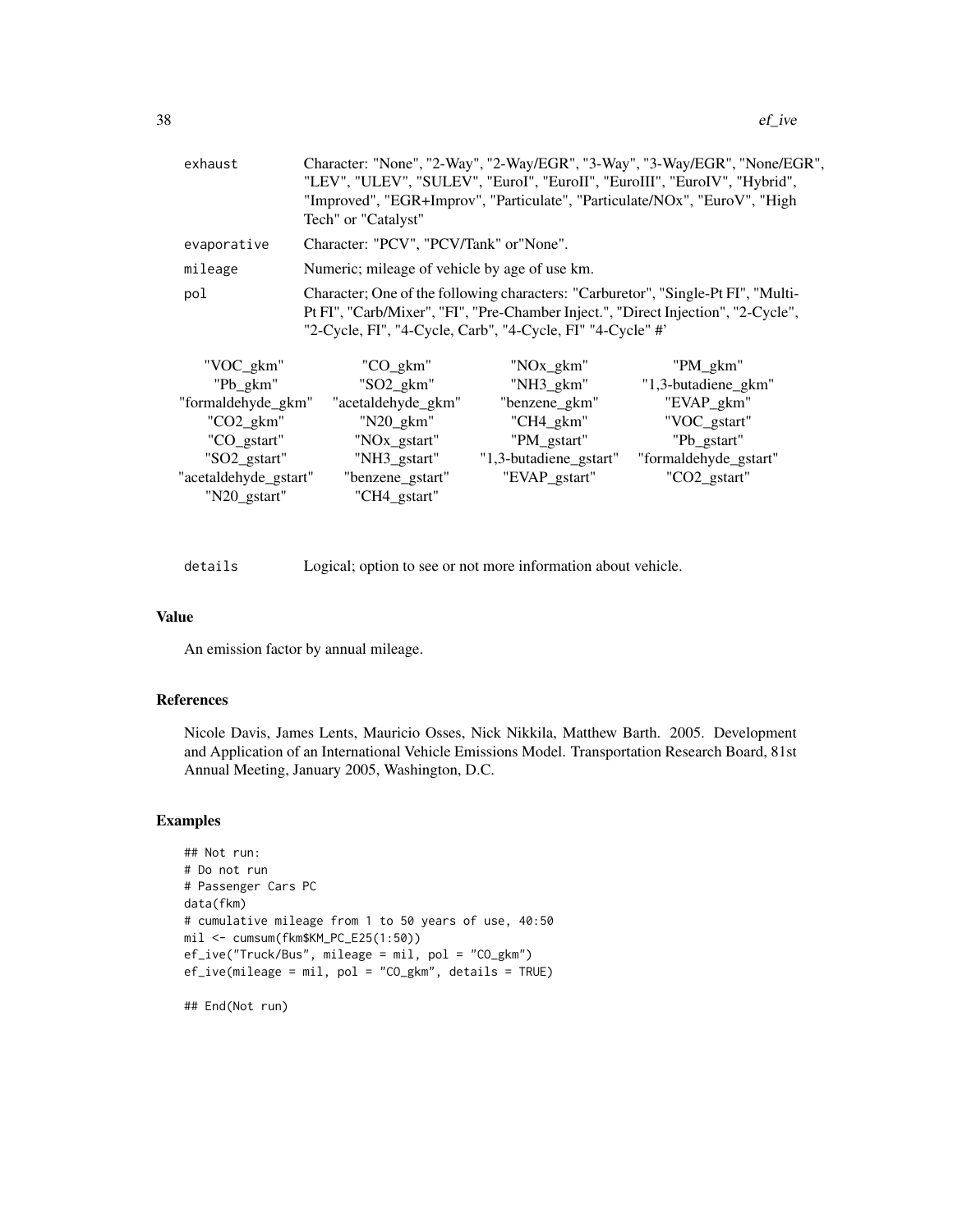### <span id="page-38-0"></span>Description

[ef\\_ldv\\_cold](#page-38-0) returns speed functions or data.frames which depends on ambient temperature average speed. The emission factors comes from the guidelines EMEP/EEA air pollutant emission inventory guidebook http://www.eea.europa.eu/themes/air/emep-eea-air-pollutant-emission-inventoryguidebook

### Usage

```
ef_ldv_cold(
  v = "LDV",ta,
  cc,
  f,
  eu,
  p,
  k = 1,show.equation = FALSE,
  speed,
  fcorr = rep(1, 8)\mathcal{L}
```
# Arguments

| V             | Character; Category vehicle: "LDV"                                                                                                                                                                                                                                                                                                                                                                                             |
|---------------|--------------------------------------------------------------------------------------------------------------------------------------------------------------------------------------------------------------------------------------------------------------------------------------------------------------------------------------------------------------------------------------------------------------------------------|
| ta            | Numeric vector or data.frame; Ambient temperature. Monthly mean can be<br>used. When ta is a data frame, one option is that the number of rows should be<br>the number of rows of your Vehicles data.frame. This is convenient for top-down<br>approach when each simple feature can be a polygon, with a monthly average<br>temperature for each simple feature. In this case, the number of columns can be<br>the 12 months. |
| cc            | Character; Size of engine in cc: "<=1400", "1400_2000" or ">2000"                                                                                                                                                                                                                                                                                                                                                              |
| f             | Character; Type of fuel: "G", "D" or "LPG"                                                                                                                                                                                                                                                                                                                                                                                     |
| eu            | Character or data.frame of Characters; Euro standard: "PRE", "I", "II", "III",<br>"IV", "V", "VI" or "VIc". When 'eu' is a data.frame and 'ta' is also a data.frame<br>both has to have the same number of rows. For instance, When you want that<br>each simple feature or region has a different emission standard.                                                                                                          |
| p             | Character; Pollutant: "CO", "FC", "NOx", "HC" or "PM"                                                                                                                                                                                                                                                                                                                                                                          |
| k             | Numeric; Multiplication factor                                                                                                                                                                                                                                                                                                                                                                                                 |
| show.equation | Option to see or not the equation parameters                                                                                                                                                                                                                                                                                                                                                                                   |
| speed         | Numeric; Speed to return Number of emission factor and not a function.                                                                                                                                                                                                                                                                                                                                                         |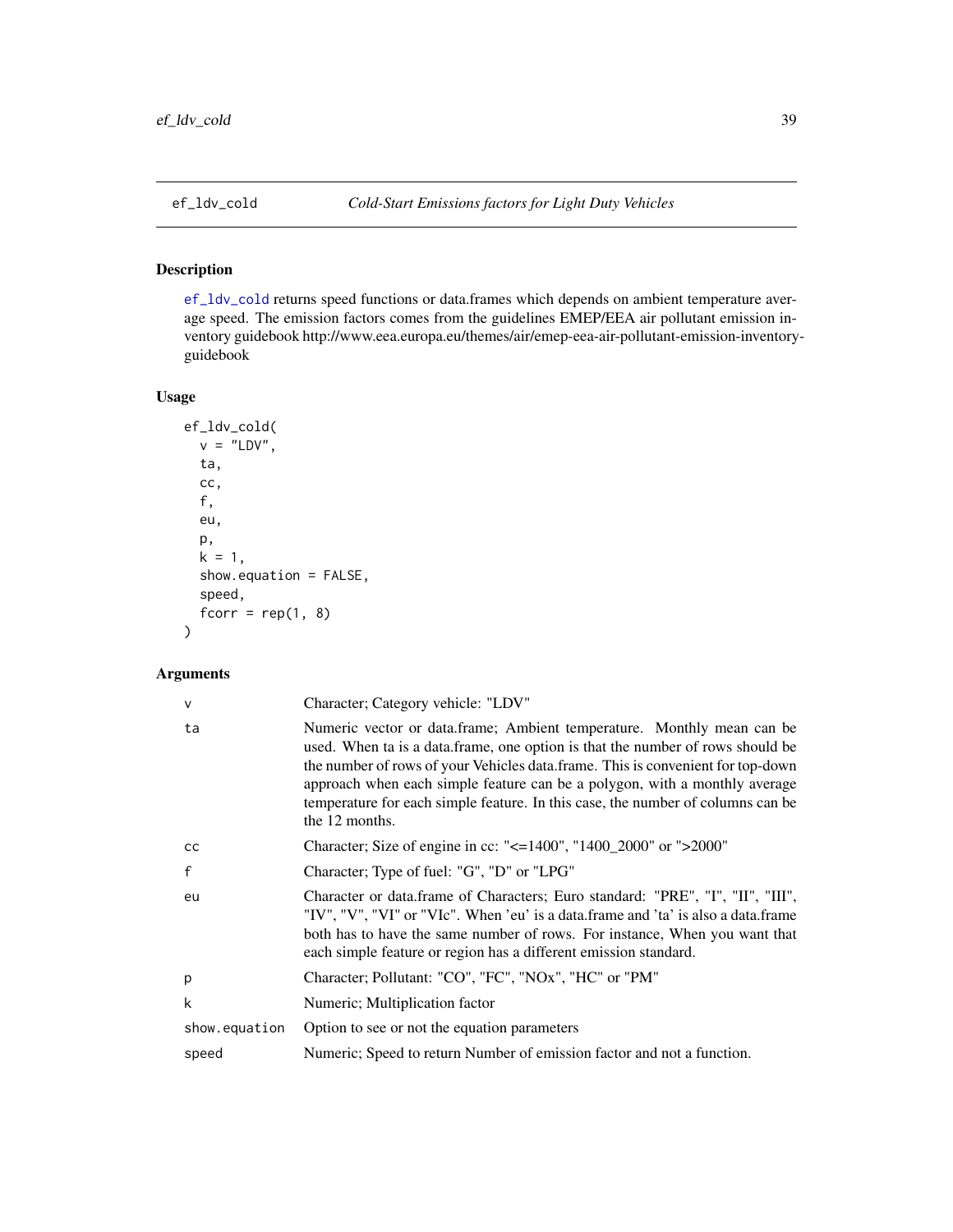fcorr Numeric; Correction by fuel properties by euro technology. See [fuel\\_corr](#page-95-0). The order from first to last is "PRE", "I", "II", "III", "IV", "V", VI, "VIc". Default is 1

#### Value

an emission factor function which depends of the average speed V and ambient temperature.  $g/km$ 

#### See Also

[fuel\\_corr](#page-95-0)

#### Examples

```
## Not run:
ef1 <- ef_ldv_cold(ta = 15, cc = "<=1400", f ="G", eu = "PRE", p = "CO",
show.equation = TRUE)
ef1(10)
speed <- Speed(10)
ef_ldv_cold(ta = 15, cc = "<=1400", f ="G", eu = "PRE", p = "C0", speed = speed)
# lets create a matrix of ef cold at different speeds and temperatures
te <- -50:50
lf <- sapply(1:length(te), function(i){
ef_ldv_cold(ta = te[i], cc = "<=1400", f = "G", eu = "I", p = "CO", speed = Speed(0:120))})
filled.contour(lf, col= cptcity::lucky())
euros <- c("V", "V", "IV", "III", "II", "I", "PRE", "PRE")
ef_ldv_cold(ta = 10, cc = "<=1400", f ="G", eu = euros, p = "CO", speed = Speed(0))
lf \leq - ef_ldv_cold(ta = 10, cc = "\leq=1400", f ="G", eu = euros, p = "CO", speed = Speed(0:120))
dt <- matrix(rep(2:25,5), ncol = 12) # 12 months
ef_ldv_cold(ta = dt, cc = "<=1400", f ="G", eu = "I", p = "CO", speed = Speed(0))
ef_ldv_cold(ta = dt, cc = "<=1400", f ="G", eu = euros, p = "CO", speed = Speed(34))
euros2 <- c("V", "V", "V", "IV", "IV", "IV", "III", "III")
dfe <- rbind(euros, euros2)
ef_ldv_cold(ta = 10, cc = "<=1400", f ="G", eu = dfe, p = "CO", speed = Spec(d))ef_ldv_cold(ta = dt[1:2,], cc = "<=1400", f ="G", eu = dfe, p = "CO", speed = Speed(0))
# Fuel corrections
fcorr <- c(0.5,1,1,1,0.9,0.9,0.9,0.9)
ef1 <- ef_ldv_cold(ta = 15, cc = "<=1400", f ="G", eu = "PRE", p = "CO",
show.equation = TRUE, fcorr = fcorr)
ef_ldv_cold(ta = 10, cc = "<= 1400", f = "G", eu = dfe, p = "CO", speed = Speed(0),fcorr = fcorr)
## End(Not run)
```
ef\_ldv\_cold\_list *List of cold start emission factors of Light Duty Vehicles*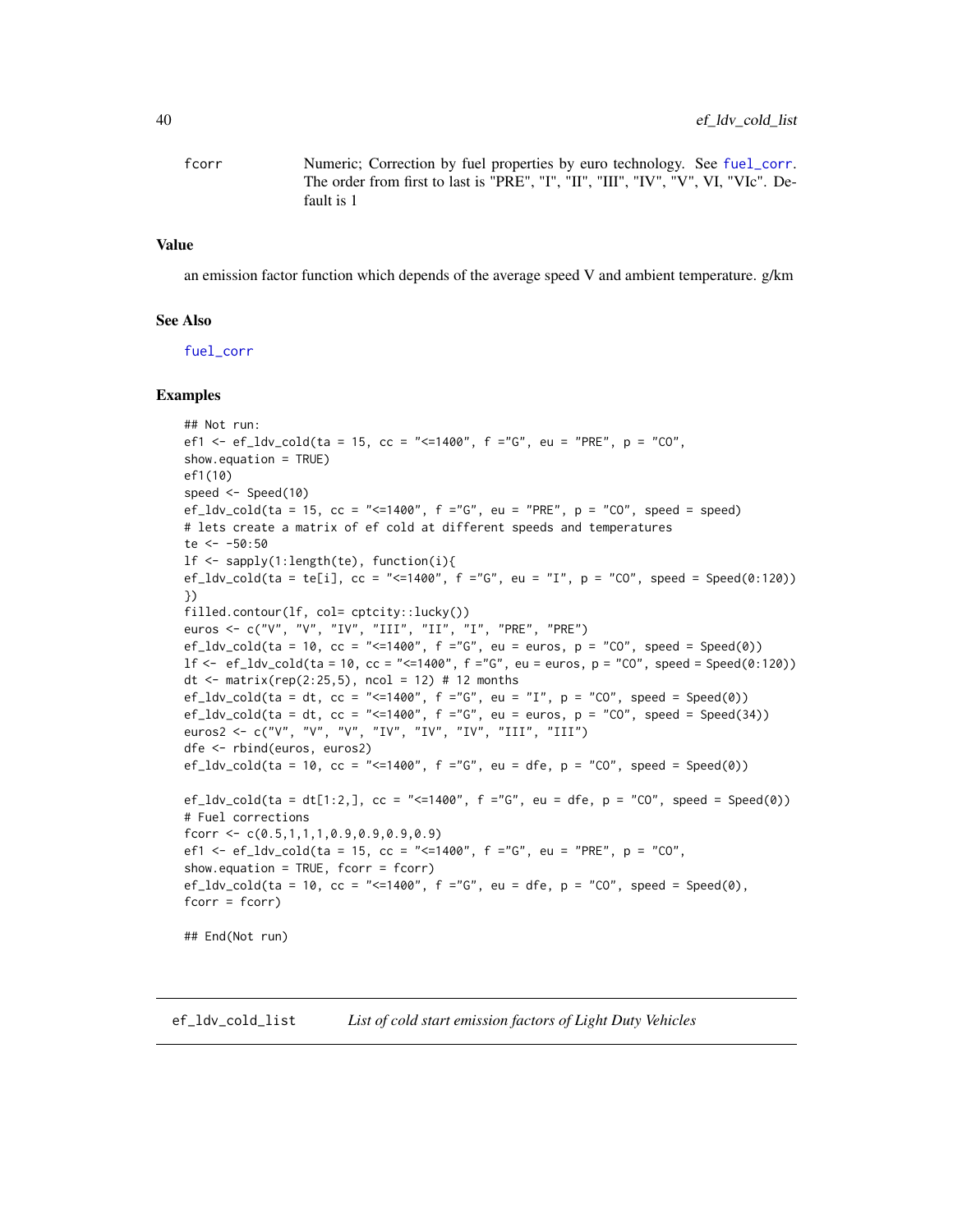### Description

This function creates a list of functions of cold start emission factors considering different euro emission standard to the elements of the list.

### Usage

 $ef_ldv_cold_list(df, v = "LDV", ta, cc, f, eu, p)$ 

### Arguments

| df            | Dataframe with local emission factor                                                      |
|---------------|-------------------------------------------------------------------------------------------|
| $\vee$        | Category vehicle: "LDV"                                                                   |
| ta            | ambient temperature. Montly average van be used                                           |
| <sub>CC</sub> | Size of engine in cc: $\leq$ =1400", "1400_2000" and ">2000"                              |
| $\mathsf{f}$  | Type of fuel: "G" or "D"                                                                  |
| eu            | character vector of euro standards: "PRE", "I", "II", "III", "IV", "V", "VI" or<br>"VIc". |
| p             | Pollutant: "CO", "FC", "NOx", "HC" or "PM"                                                |
|               |                                                                                           |

### Value

A list of cold start emission factors g/km

#### Note

The length of the list should be equal to the name of the age categories of a specific type of vehicle

```
## Not run:
# Do not run
df <- data.frame(age1 = c(1,1), age2 = c(2,2))
eu = c("I", "PRE")1 \leq -e f_{\text{adv\_cold}}(t = 17, cc = "<=1400", f = "G",eu = "I", p = "CO")l_{cold} < -ef_{ldv_{cold}l} = 1 (df, t = 17, cc = "<=1400", f = "G",
eu = eu, p = "CO")length(l_cold)
## End(Not run)
```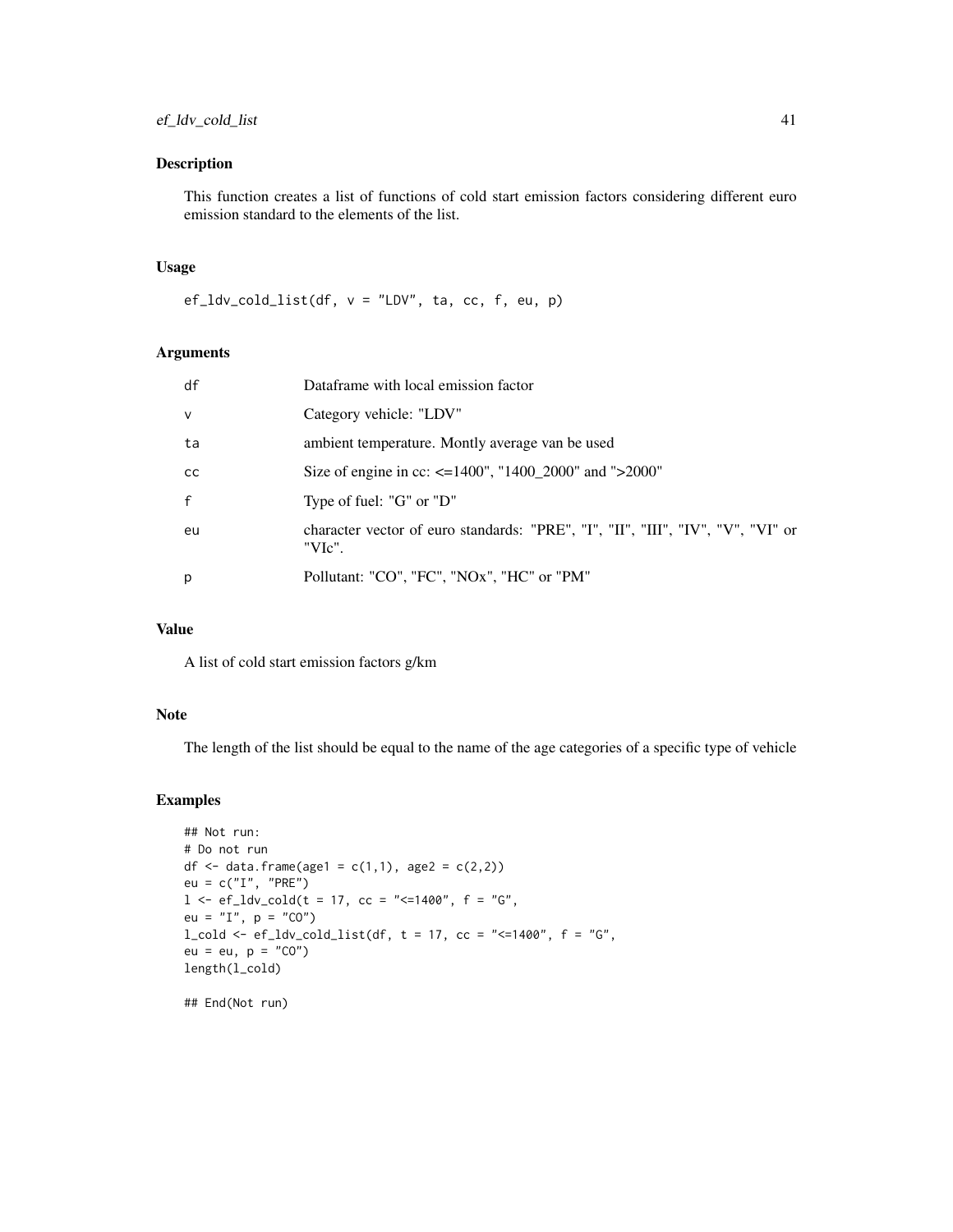### Description

This function creates a list of scaled functions of emission factors. A scaled emission factor which at a speed of the driving cycle (SDC) gives a desired value.

### Usage

 $ef_l d v_s caled(df, dfcol, SDC = 34.12, v, t = "4S", cc, f, eu, p)$ 

### Arguments

| df            | deprecated                                                                                                                                                                                                           |
|---------------|----------------------------------------------------------------------------------------------------------------------------------------------------------------------------------------------------------------------|
| dfcol         | Column of the dataframe with the local emission factors eg df\$dfcol                                                                                                                                                 |
| <b>SDC</b>    | Speed of the driving cycle                                                                                                                                                                                           |
| $\mathsf{v}$  | Category vehicle: "PC", "LCV", "Motorcycle" or "Moped                                                                                                                                                                |
| $\mathbf{t}$  | Sub-category of of vehicle: PC: "ECE_1501", "ECE_1502", "ECE_1503", "ECE_1504"<br>, "IMPROVED_CONVENTIONAL", "OPEN_LOOP", "ALL", "2S" or "4S".<br>LCV: "4S", Motorcycle: "2S" or "4S". Moped: "2S" or "4S"           |
| <sub>CC</sub> | Size of engine in cc: PC: "<=1400", ">1400", "1400_2000", ">2000", "<=800",<br>"<=2000". Motorcycle: ">=50" (for "2S"), "<=250", "250_750", ">=750".<br>Moped: " $\leq 50$ ". LCV : " $\leq 3.5$ " for gross weight. |
| $\mathsf{f}$  | Type of fuel: "G", "D", "LPG" or "FH" (Full Hybrid: starts by electric motor)                                                                                                                                        |
| eu            | Euro standard: "PRE", "I", "II", "III", "III+DPF", "IV", "V", "VI", "VIc"                                                                                                                                            |
| p             | Pollutant: "CO", "FC", "NOx", "HC" or "PM". If your pollutant dfcol is based<br>on fuel, use "FC", if it is based on "HC", use "HC".                                                                                 |

# Details

This function calls "ef\_ldv\_speed" and calculate the specific k value, dividing the local emission factor by the respective speed emissions factor at the speed representative of the local emission factor, e.g. If the local emission factors were tested with the FTP-75 test procedure, SDC = 34.12 km/h.

### Value

A list of scaled emission factors g/km

#### Note

The length of the list should be equal to the name of the age categories of a specific type of vehicle. Thanks to Glauber Camponogara for the help.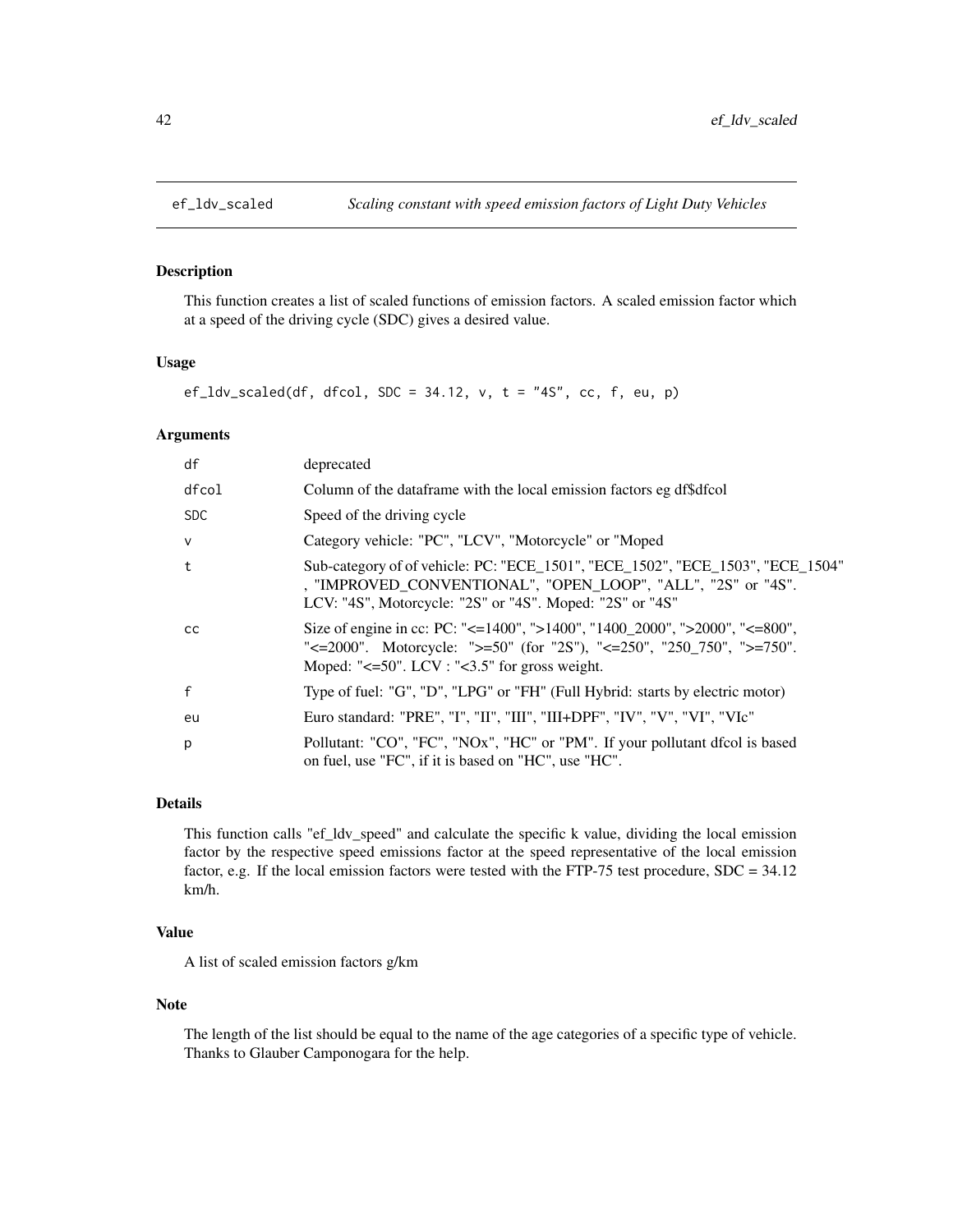ef\_ldv\_speed 43

### See Also

ef\_ldv\_seed

# Examples

```
## Not run:
data(fe2015)
co1 <- fe2015[fe2015$Pollutant=="CO", ]
lef \leq ef_ldv_scaled(dfcol = co1$PC_G, v = "PC", t = "4S", cc = "\leq=1400", f = "G",
eu = col$Euro_LDV, p = "CO")length(lef)
lef[[1]](40) # First element of the lit of speed functions at 40 km/h
lef[[36]](50) # 36th element of the lit of speed functions at 50 km/h
plot(x = 0:150, y = lef[[36]](0:150), col = "red", type = "b", ylab = "[g/km]",
pch = 16, xlab = "[km/h]",
main = "Variation of emissions with speed of oldest vehicle")
plot(x = 0:150, y = left[1]](0:150), col = "blue", type = "b", ylab = "g/km]",pch = 16, xlab = "[km/h]",
main = "Variation of emissions with speed of newest vehicle")
## End(Not run)
```
<span id="page-42-0"></span>

ef\_ldv\_speed *Emissions factors for Light Duty Vehicles and Motorcycles*

#### Description

[ef\\_ldv\\_speed](#page-42-0) returns speed dependent emission factors, data.frames or list of emission factors. The emission factors comes from the guidelines EMEP/EEA air pollutant emission inventory guidebook http://www.eea.europa.eu/themes/air/emep-eea-air-pollutant-emission-inventory-guidebook

#### Usage

```
ef_ldv_speed(
  v,
  t = "4S",cc,
  f,
  eu,
  p,
  x,
 k = 1,
  speed,
  show.equation = FALSE,
  fcorr = rep(1, 8))
```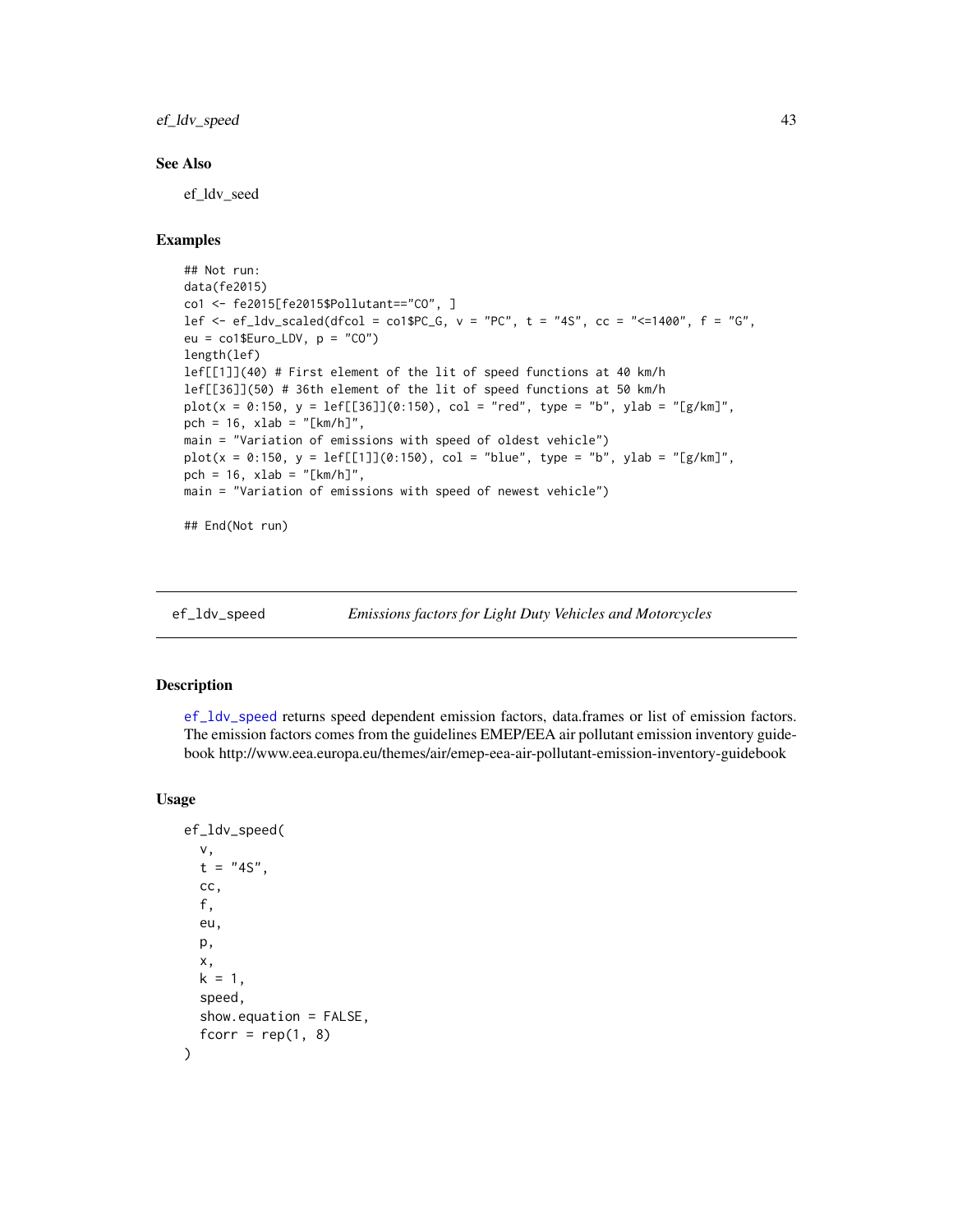### Arguments

| $\mathsf{V}$  | Character; category vehicle: "PC", "LCV", "Motorcycle" or "Moped                                                                                                                                                                                                                         |
|---------------|------------------------------------------------------------------------------------------------------------------------------------------------------------------------------------------------------------------------------------------------------------------------------------------|
| t             | Character; sub-category of of vehicle: PC: "ECE_1501", "ECE_1502", "ECE_1503",<br>"ECE_1504", "IMPROVED_CONVENTIONAL", "OPEN_LOOP", "ALL", "2S"<br>or "4S". LCV: "4S", Motorcycle: "2S" or "4S". Moped: "2S" or "4S"                                                                     |
| cc            | Character; size of engine in cc: PC: "<=1400", ">1400", "1400_2000", ">2000",<br>"<=800", "<=2000". Motorcycle: ">=50" (for "2S"), "<=250", "250_750",<br>">=750". Moped: "<=50". LCV : "<3.5" for gross weight.                                                                         |
| $\mathbf{f}$  | Character; type of fuel: "G", "D", "LPG" or "FH" (Gasoline Full Hybrid). Full<br>hybrid vehicles cannot be charged from the grid and recharge; only its own<br>engine may recharge tis batteries.                                                                                        |
| eu            | Character or data.frame of characters; euro standard: "PRE", "I", "II", "III",<br>"III+DPF", "IV", "V", "VI" or "VIc". When the pollutan is active surface or<br>number of particles, eu can also be "III+DISI"                                                                          |
| p             | Character; pollutant: "CO", "FC", "NOx", "NO", "NO2", "HC", "PM", "NMHC",<br>"CH4", "CO2", "SO2" or "Pb". Only when p is "SO2" pr "Pb" x is needed. Also<br>polycyclic aromatic hydrocarbons (PAHs), persistent organi pollutants (POPs),<br>and Number of particles and Active Surface. |
| X             | Numeric; if pollutant is "SO2", it is sulphur in fuel in ppm, if is "Pb", Lead in<br>fuel in ppm.                                                                                                                                                                                        |
| k             | Numeric; multiplication factor                                                                                                                                                                                                                                                           |
| speed         | Numeric; Speed to return Number of emission factor and not a function.                                                                                                                                                                                                                   |
| show.equation | Logical; option to see or not the equation parameters.                                                                                                                                                                                                                                   |
| fcorr         | Numeric; Correction by fuel properties by euro technology. See fuel_corr.<br>The order from first to last is "PRE", "I", "II", "III", "IV", "V", VI, "VIc". De-<br>fault is 1                                                                                                            |
|               |                                                                                                                                                                                                                                                                                          |

# Details

The argument of this functions have several options which results in different combinations that returns emission factors. If a combination of any option is wrong it will return an empty value. Therefore, it is important ti know the combinations.

### Value

An emission factor function which depends of the average speed V g/km

#### Note

 $t = "ALL"$  and  $cc = = "ALL"$  works for several pollutants because emission fators are the same. Some exceptions are with NOx and FC because size of engine.

Hybrid cars: the only cover "PC" and according to EMEP/EEA air pollutant emission inventory guidebook 2016 (Ntziachristos and Samaras, 2016) only for euro IV. When new literature is available, I will update these factors.

Pollutants (g/km): "CO", "NOx", "HC", "PM", "CH4", "NMHC", "CO2", "SO2", "Pb", "FC".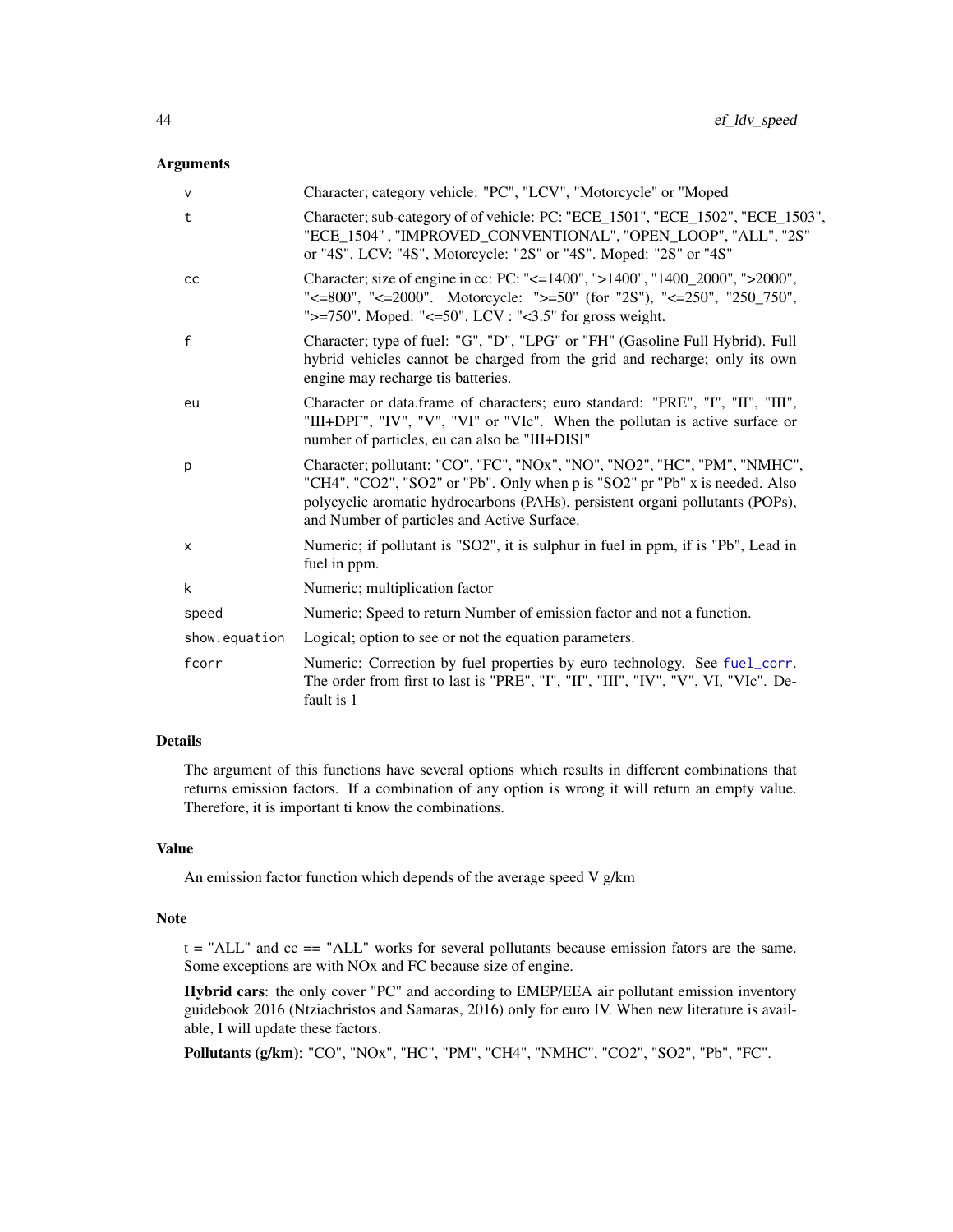#### Black Carbon and Organic Matter (g/km): "BC", "OM"

PAH and POP  $(g/\text{km})$ : [speciate](#page-122-0) Dioxins and furans(g equivalent toxicity / km): speciate Metals (g/km): [speciate](#page-122-0)

### NMHC (g/km): [speciate](#page-122-0)

*Active Surface (cm2/km)*: [speciate](#page-122-0)"AS\_urban", "AS\_rural", "AS\_highway"

*Total Number of particles (N/km)*: [speciate](#page-122-0) "N\_urban", "N\_rural", "N\_highway", "N\_50nm\_urban", "N\_50\_100nm\_rural", "N\_100\_1000nm\_highway".

The available standards for Active Surface or number of particles are Euro I, II, III, III+DPF dor diesle and III+DISI for gasoline. Pre euro vehicles has the value of Euro I and euro IV, V, VI and VIc the value of euro III.

### See Also

[fuel\\_corr](#page-95-0) [emis](#page-51-0) [ef\\_ldv\\_cold](#page-38-0)

```
## Not run:
# Passenger Cars PC
# Emission factor function
V < -0:150ef1 <- ef_ldv_speed(v = "PC", t = "4S", cc = "<=1400", f = "G", eu = "PRE",
p = "CO")efs <- EmissionFactors(ef1(1:150))
plot(Speed(1:150), efs, xlab = "speed[km/h]", type = "b", pch = 16, col = "blue")
# Quick view
pol <- c("CO", "NOx", "HC", "NMHC", "CH4", "FC", "PM", "CO2", "SO2",
"1-butyne", "propyne")
f <- sapply(1:length(pol), function(i){
ef_ldv_speed("PC", "4S", "<=1400", "G", "PRE", pol[i], x = 10)(30)
})
f
# PM Characteristics
pol <- c("AS_urban", "AS_rural", "AS_highway",
"N_urban", "N_rural", "N_highway",
"N_50nm_urban", "N_50_100nm_rural", "N_100_1000nm_highway")
f \leftarrow sapply(1:length(pol), function(i){
ef_ldv_speed("PC", "4S", "<=1400", "D", "PRE", pol[i], x = 10)(30)
})
f
# PAH POP
ef_ldv_speed(v = "PC", t = "4S", cc = "<=1400", f = "G", eu = "PRE",
p = "indeno(1, 2, 3-cd)pyrene")(10)
ef_ldv_speed(v = "PC", t = "4S", cc = "<=1400", f = "G", eu = "PRE",
p = "napthalene") (10)# Dioxins and Furans
ef_ldv_speed(v = "PC", t = "4S", cc = "<=1400", f = "G", eu = "PRE",
p = "PCB")(10)
```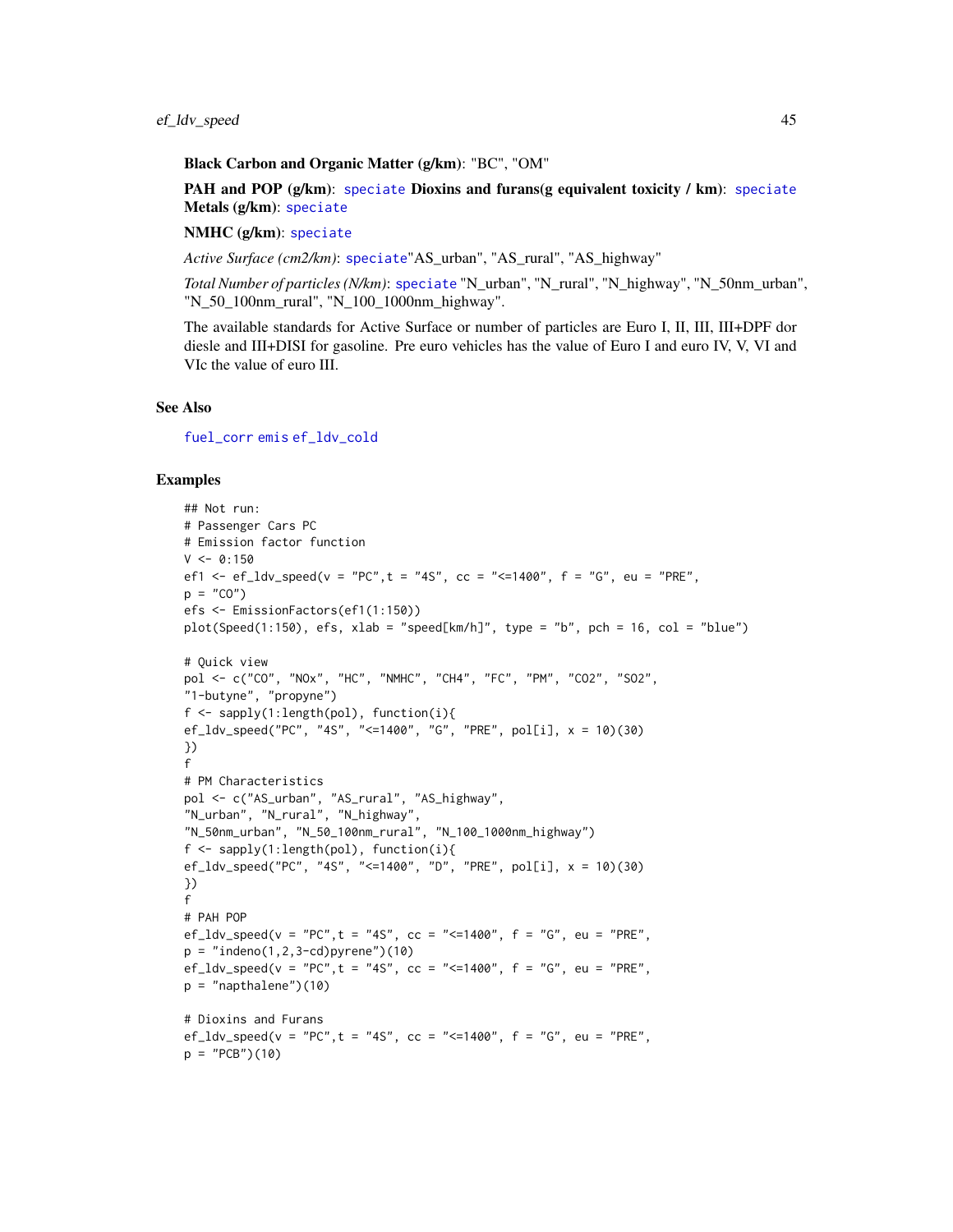```
# NMHC
ef_ldv_speed(v = "PC", t = "4S", cc = "<=1400", f = "G", eu = "PRE",
p = "hexane") (10)# List of Copert emission factors for 40 years fleet of Passenger Cars.
# Assuming a euro distribution of euro V, IV, III, II, and I of
# 5 years each and the rest 15 as PRE euro:
euro <- c(rep("V", 5), rep("IV", 5), rep("III", 5), rep("II", 5),
          rep("I", 5), rep("PRE", 15))
speed <-25lef \leq lapply(1:40, function(i) {
ef_ldv_speed(v = "PC", t = "4S", cc = "<=1400", f = "G",
          eu = euro[i], p = "CO")ef_ldv_speed(v = "PC", t = "4S", cc = "<=1400", f = "G",
          eu = euro[i], p = "CO", show.equation = FALSE)(25) })
# to check the emission factor with a plot
efs <- EmissionFactors(unlist(lef)) #returns 'units'
plot(efs, xlab = "age")
lines(efs, type = "1")
euros <- c("VI", "V", "IV", "III", "II")
ef_ldv_speed(v = "PC", t = "4S", cc = "<=1400", f = "G",
          eu = euros, p = "CO")a \leq -ef\_ldv\_speed(v = "PC", t = "4S", cc = "<=1400", f = "G",eu = euros, p = "CO", speed = Speed(0:120))head(a)
filled.contour(as.matrix(a)[1:10, 1:length(euros)], col = cptcity::cpt(n = 18))
filled.contour(as.matrix(a)[110:120, 1:length(euros)], col = cptcity::cpt(n = 16))
filled.contour(as.matrix(a)[, 1:length(euros)], col = cptcity::cpt(n = 21))
filled.contour(as.matrix(a)[, 1:length(euros)],
col = cptcity::cpt("mpl_viridis", n = 21))
filled.contour(as.matrix(a)[, 1:length(euros)],
col = \text{cptcity::\text{cpt("mpl_magma", n = 21)})persp(as.matrix(a)[, 1:length(euros)], phi = 0, theta = 0)persp(as.matrix(a)[, 1:length(euros)], phi = 25, theta = 45)
persp(as.matrix(a)[, 1:length(euros)], phi = 0, theta = 90)
persp(as.matrix(a)[, 1:length(euros)], phi = 25, theta = 90+45)
persp(as.matrix(a)[, 1:length(euros)], phi = 0, theta = 180)
new_euro <- c("VI", "VI", "V", "V", "V")
euro <- c("V", "V", "IV", "III", "II")
old_euro <- c("III", "II", "I", "PRE", "PRE")
meuros <- rbind(new_euro, euro, old_euro)
aa <- ef_ldv_speed(v = "PC", t = "4S", cc = "<=1400", f = "G",
          eu = meuros, p = "CO", speed = Speed(10:11))# Light Commercial Vehicles
V < -0:150ef1 <- ef_ldv_speed(v = "LCV", t = "4S", cc = "<3.5", f = "G", eu = "PRE",
p = "CO")efs <- EmissionFactors(ef1(1:150))
plot(Speed(1:150), efs, xlab = "speed[km/h]")
lef <- lapply(1:5, function(i) {
ef_l dv_speed(v = "LCV", t = "4S", cc = "<<3.5", f = "G",eu = euro[i], p = "CO", show.equation = FALSE)(25) })
```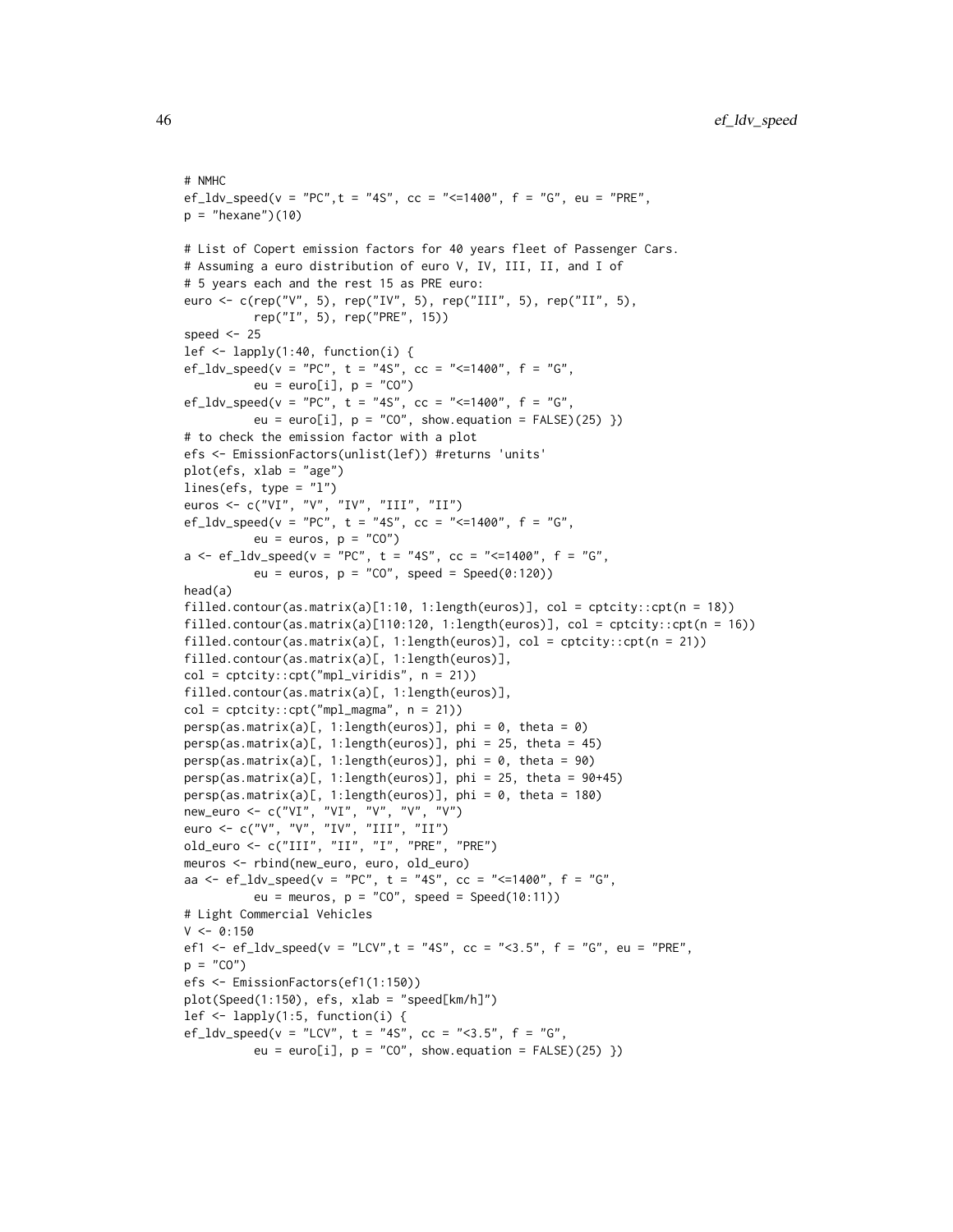```
# to check the emission factor with a plot
efs <- EmissionFactors(unlist(lef)) #returns 'units'
plot(efs, xlab = "age")
lines(efs, type = "1")
# Motorcycles
V < -0:150ef1 <- ef_ldv_speed(v = "Motorcycle", t = "4S", cc = "<=250", f = "G",
eu = "PRE", p = "CO", show. equation = TRUE)
efs <- EmissionFactors(ef1(1:150))
plot(Speed(1:150), efs, xlab = "speed[km/h]")
# euro for motorcycles
eurom <- c(rep("III", 5), rep("II", 5), rep("I", 5), rep("PRE", 25))
lef \leq lapply(1:30, function(i) {
ef_ldv_speed(v = "Motorcycle", t = "4S", cc = "<=250", f = "G",
eu = euron[i], p = "CO",show.equation = FALSE(25) })
efs <- EmissionFactors(unlist(lef)) #returns 'units'
plot(efs, xlab = "age")
lines(efs, type = "l")
a <- ef_ldv_speed(v = "Motorcycle", t = "4S", cc = "<= 250", f = "G",
eu = eurom, p = "CO", speed = Speed(0:125))a$speed <- NULL
filled.contour(as.matrix(a), col = cptcity::lucky(),
xlab = "Speed", ylab = "Age")
persp(x = as.matrix(a), theta = 35, xlab = "Speed", ylab = "Euros",zlab = "CO [g/km]", col = cptcity::lucky(), phi = 25)
```
## End(Not run)

<span id="page-46-0"></span>ef\_local *Local Emissions factors*

# Description

[ef\\_local](#page-46-0) process an data.frame delivered by the user, but adding similar funcionality and arguments as [ef\\_cetesb](#page-20-0), which are classification, filtering and projections

### Usage

```
ef_local(
  p,
  veh,
  year = 2017,
  agemax = 40,
  ef,
  full = FALSE,
 project = "constant",
  verbose = TRUE
)
```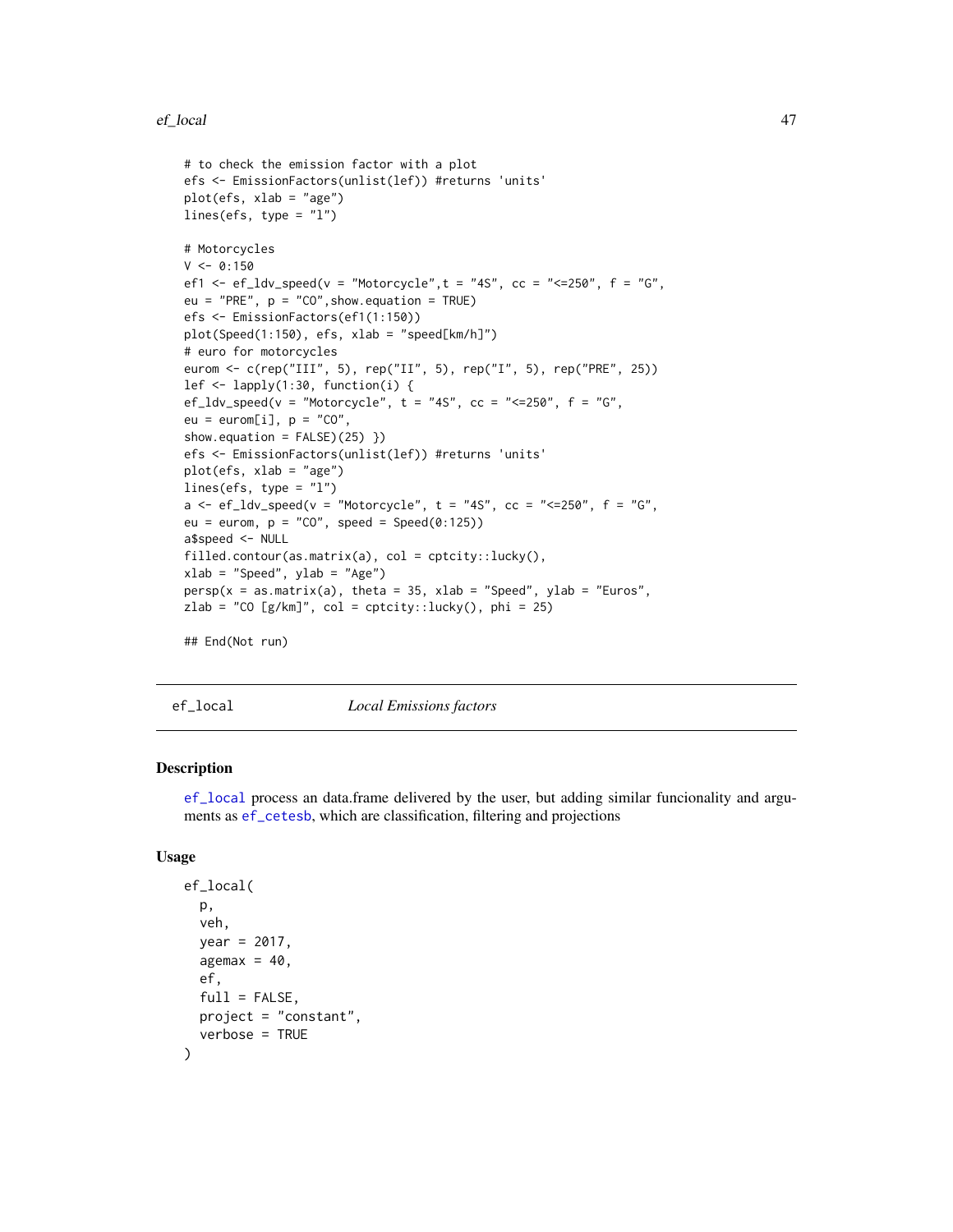# Arguments

| p       | Character; pollutant delivered by the user, the name of the column of the data.frame<br>must be <b>Pollutant</b> .                                    |
|---------|-------------------------------------------------------------------------------------------------------------------------------------------------------|
| veh     | Character; Vehicle categories available in the data frame provided by the user                                                                        |
| year    | Numeric; Filter the emission factor to start from a specific base year. If project<br>is 'constant' values above 2017 and below 1980 will be repeated |
| agemax  | Integer; age of oldest vehicles for that category                                                                                                     |
| ef      | data.frame, for local the emission factors. The names of the ef must be 'Age'<br>'Year' 'Pollutant' and all the vehicle categories                    |
| full    | Logical; To return a data frame instead or a vector adding Age, Year, Brazilian<br>emissions standards and its euro equivalents.                      |
| project | Character showing the method for projecting emission factors in future. Cur-<br>rently the only value is "constant"                                   |
| verbose | Logical; To show more information                                                                                                                     |

### Details

returns a vector or data.frame of Brazilian emission factors.

### Value

A vector of Emission Factor or a data.frame

# Note

The names of the ef must be 'Age' 'Year' 'Pollutant' and all the vehicle categories...

# See Also

[ef\\_cetesb](#page-20-0)

# Examples

## Not run: #do not run

## End(Not run)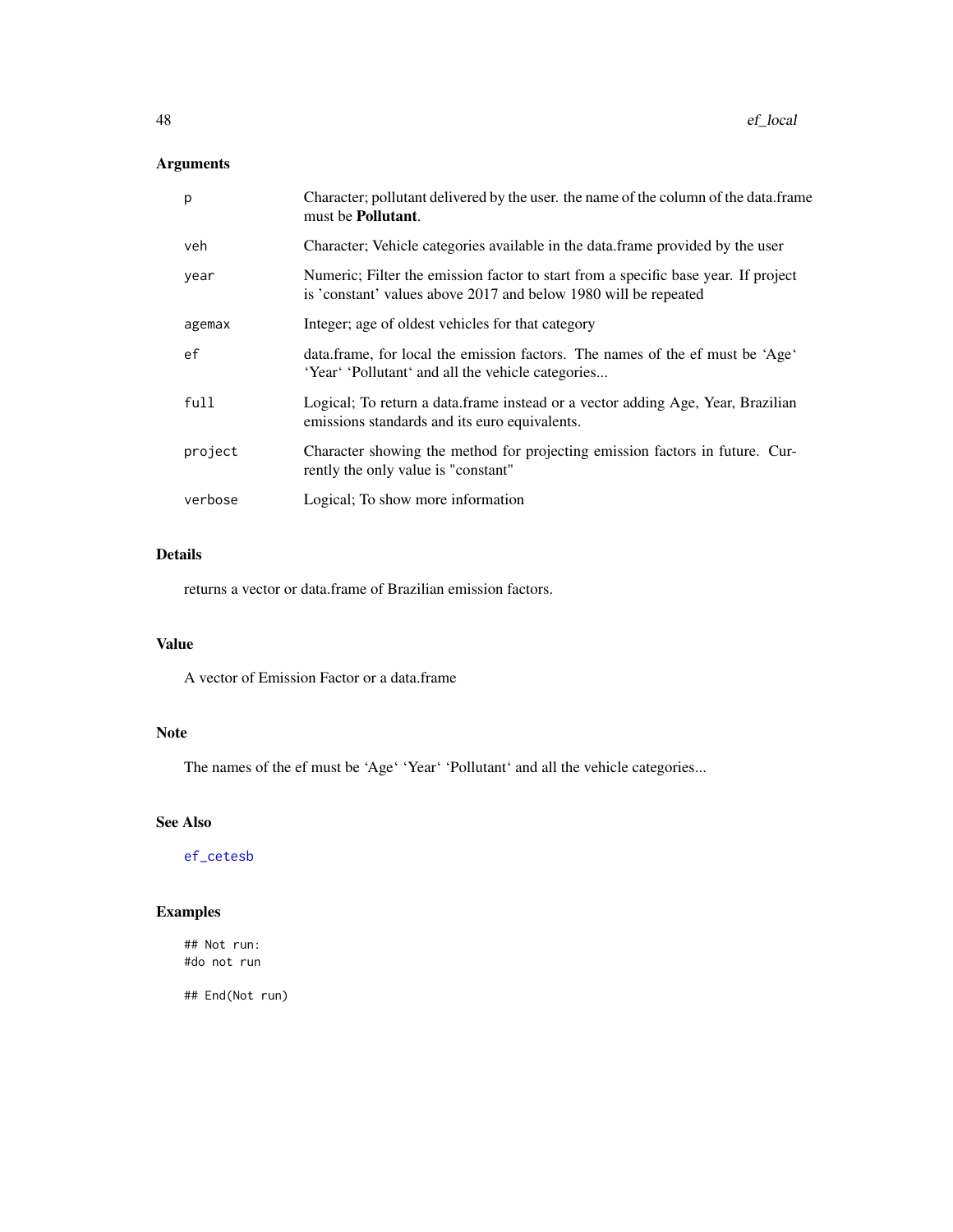<span id="page-48-0"></span>

### Description

[ef\\_nitro](#page-48-0) returns emission factors as a functions of acondumulated mileage. The emission factors comes from the guidelines EMEP/EEA air pollutant emission inventory guidebook http://www.eea.europa.eu/themes/air/eme eea-air-pollutant-emission-inventory-guidebook

### Usage

```
ef_nitro(
  v,
  t = "Hot",cond = "Urban",
  cc,
  f,
 eu,
 p = "NH3",S = 10,
 cumileage,
 k = 1,show.equation = FALSE,
  fcorr = rep(1, 8))
```
# Arguments

| $\mathsf{V}$  | Category vehicle: "PC", "LCV", "Motorcycles_2S", "Motorcycles", "Trucks",<br>"Trucks-A", "Coach" and "BUS"                                                                                                               |
|---------------|--------------------------------------------------------------------------------------------------------------------------------------------------------------------------------------------------------------------------|
| t             | Type: "Cold" or "Hot"                                                                                                                                                                                                    |
| cond          | "Urban", "Rural", "Highway"                                                                                                                                                                                              |
| cc            | PC: "<=1400", "1400_2000", ">2000". LCV: "<3.5". Motorcycles: ">=50",<br>Motorcycles_2S, "<50", ">=50". Trucks: ">3.5", "7.5_12", "12_28", "28_34".<br>Trucks_A: ">34". BUS: "<=15", ">15 & <= 18". Coach: "<=18", ">18" |
| $\mathsf{f}$  | Type of fuel: "G", "D" or "LPG"                                                                                                                                                                                          |
| eu            | Euro standard: "PRE", "I", "II", "III", "IV", "V", "VI", "VIc"                                                                                                                                                           |
| p             | Pollutant: "N2O", "NH3"                                                                                                                                                                                                  |
| S             | Sulphur (ppm). Number.                                                                                                                                                                                                   |
| cumileage     | Numeric; Acondumulated mileage to return number of emission factor and not<br>a function.                                                                                                                                |
| k             | Multiplication factor                                                                                                                                                                                                    |
| show.equation | Option to see or not the equation parameters                                                                                                                                                                             |
| fcorr         | Numeric; Correction by by euro technology.                                                                                                                                                                               |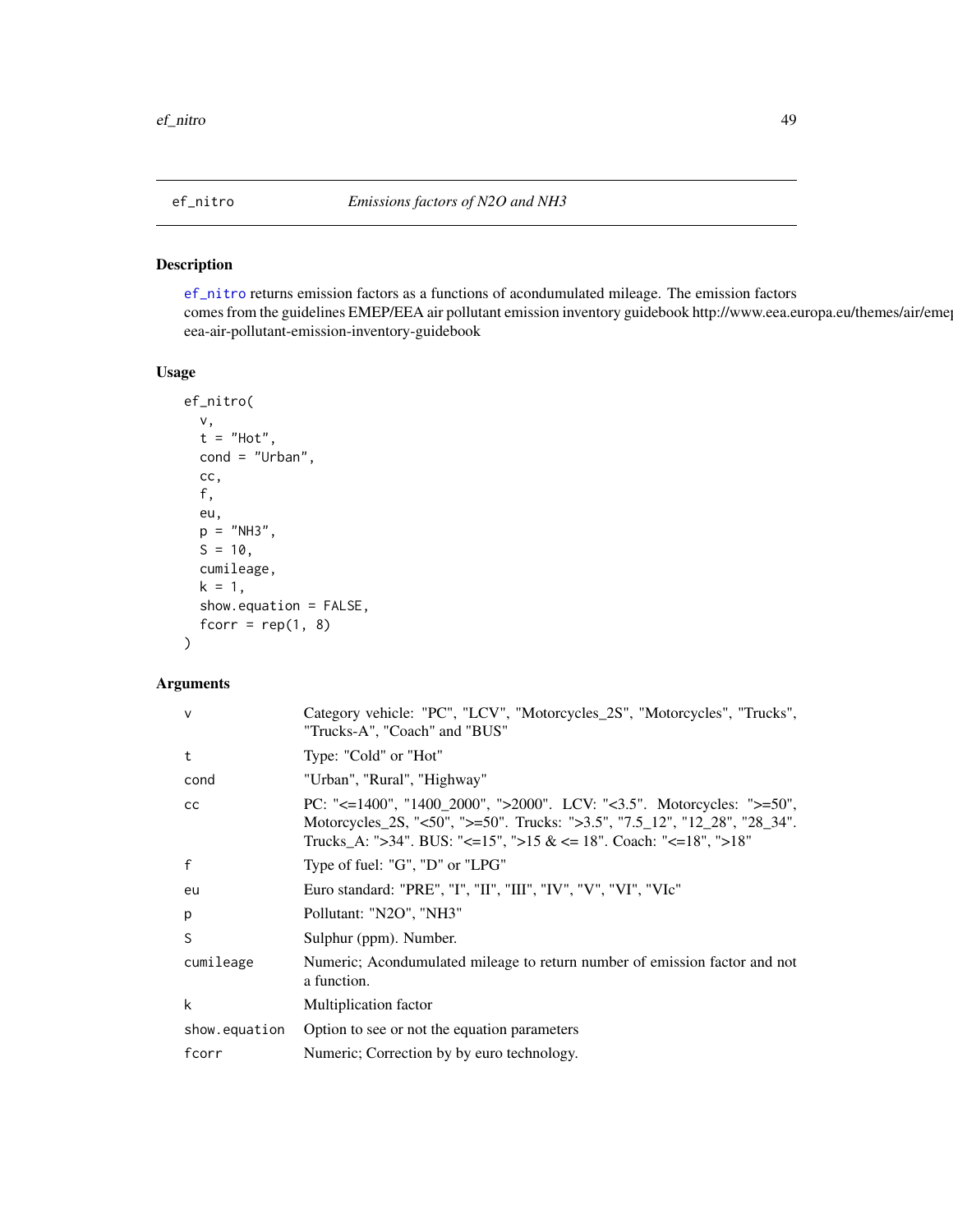### Value

an emission factor function which depends on the acondumulated mileage, or an EmissionFactor

#### Note

if length of eu is bigger than 1, cumileage can have values of length 1 or length equal to length of eu

### Examples

```
## Not run:
efe10 <- ef_nitro(v = "PC", t = "Hot", cond = "Urban", f = "G", cc = "<=1400",
eu = "III", p = "NH3", S = 10,
show.equation = FALSE)
efe50 <- ef_nitro(v = "PC", t = "Hot", cond = "Urban", f = "G", cc = "<=1400",eu = "III", p = "NH3", S = 50,
show.equation = TRUE)
efe10(10)
efe50(10)
efe10 <- ef_nitro(v = "PC", t = "Hot", cond = "Urban", f = "G", cc = "<=1400",eu = "III", p = "NH3", S = 10, cumileage = units::set_units(25000, "km"))
```
## End(Not run)

<span id="page-49-0"></span>ef\_wear *Emissions factors from tyre, break and road surface wear*

#### Description

[ef\\_wear](#page-49-0) estimates wear emissions. The sources are tyres, breaks and road surface.

### Usage

```
ef_wear(wear, type, pol = "TSP", speed, load = 0.5, axle = 2)
```
### Arguments

| wear  | Character; type of wear: "tyre", "break" and "road"             |
|-------|-----------------------------------------------------------------|
| type  | Character; type of vehicle: "2W", "PC", "LCV", 'HDV"            |
| pol   | Character; pollutant: "TSP", "PM10", "PM2.5", "PM1" and "PM0.1" |
| speed | Data.frame of speeds                                            |
| load  | Load of the HDV                                                 |
| axle  | Number of axle of the HDV                                       |

#### Value

emission factors grams/km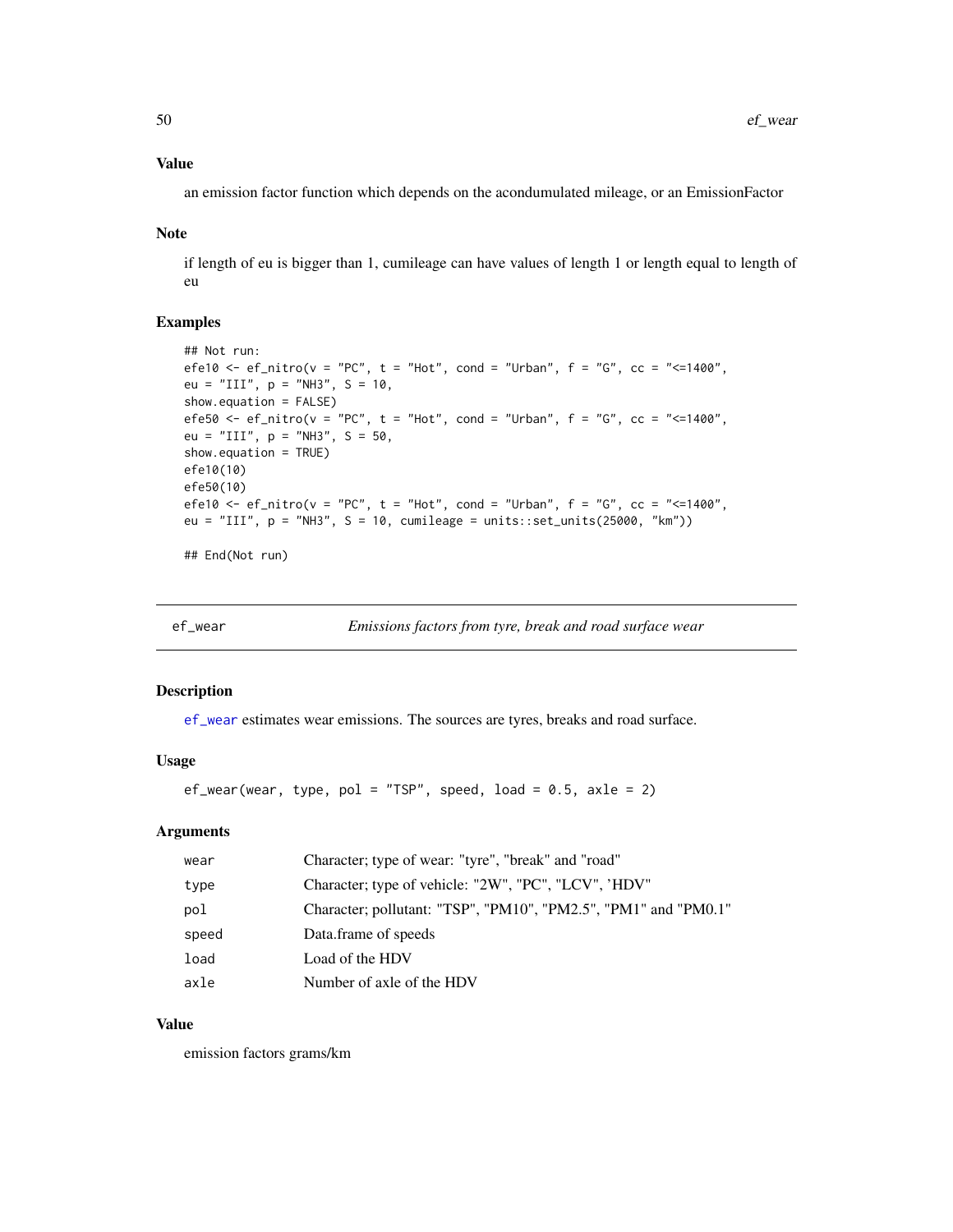#### $e^{\frac{f}{f}}$  whe 51

### References

Ntziachristos and Boulter 2016. Automobile tyre and break wear and road abrasion. In: EEA, EMEP. EEA air pollutant emission inventory guidebook-2009. European Environment Agency, Copenhagen, 2016

### Examples

```
## Not run:
data(net)
data(pc_profile)
pc_week <- temp_fact(net$ldv+net$hdv, pc_profile)
df <- netspeed(pc_week, net$ps, net$ffs, net$capacity, net$lkm, alpha = 1)
ef \leq ef_wear(wear = "tyre", type = "PC", pol = "PM10", speed = df)
## End(Not run)
```
<span id="page-50-0"></span>ef\_whe *Emission factor that incorporates the effect of high emitters*

### Description

[ef\\_whe](#page-50-0) return weighted emission factors of vehicles considering that one part of the fleet has a normal deterioration and another has a deteriorated fleet that would be rejected in a inspection and mantainence program but it is still in circulation. This emission factor might be applicable in cities without a inspection and mantainence program and with Weighted emission factors considering that part of the fleet are high emitters.

#### Usage

```
ef_whe(efhe, phe, ef)
```
### Arguments

| efhe | Numeric; Emission factors of high emitters vehicles. This vehicles would be<br>rejected in a inspection and mantainnence program.                     |
|------|-------------------------------------------------------------------------------------------------------------------------------------------------------|
| phe  | Numeric; Percentage of high emitters.                                                                                                                 |
| ef   | Numeric; Emission factors deteriorated vehicles under normal conditions. These<br>vehicles would be approved in a inspection and mantainence program. |

#### Value

An emission factor by annual mileage.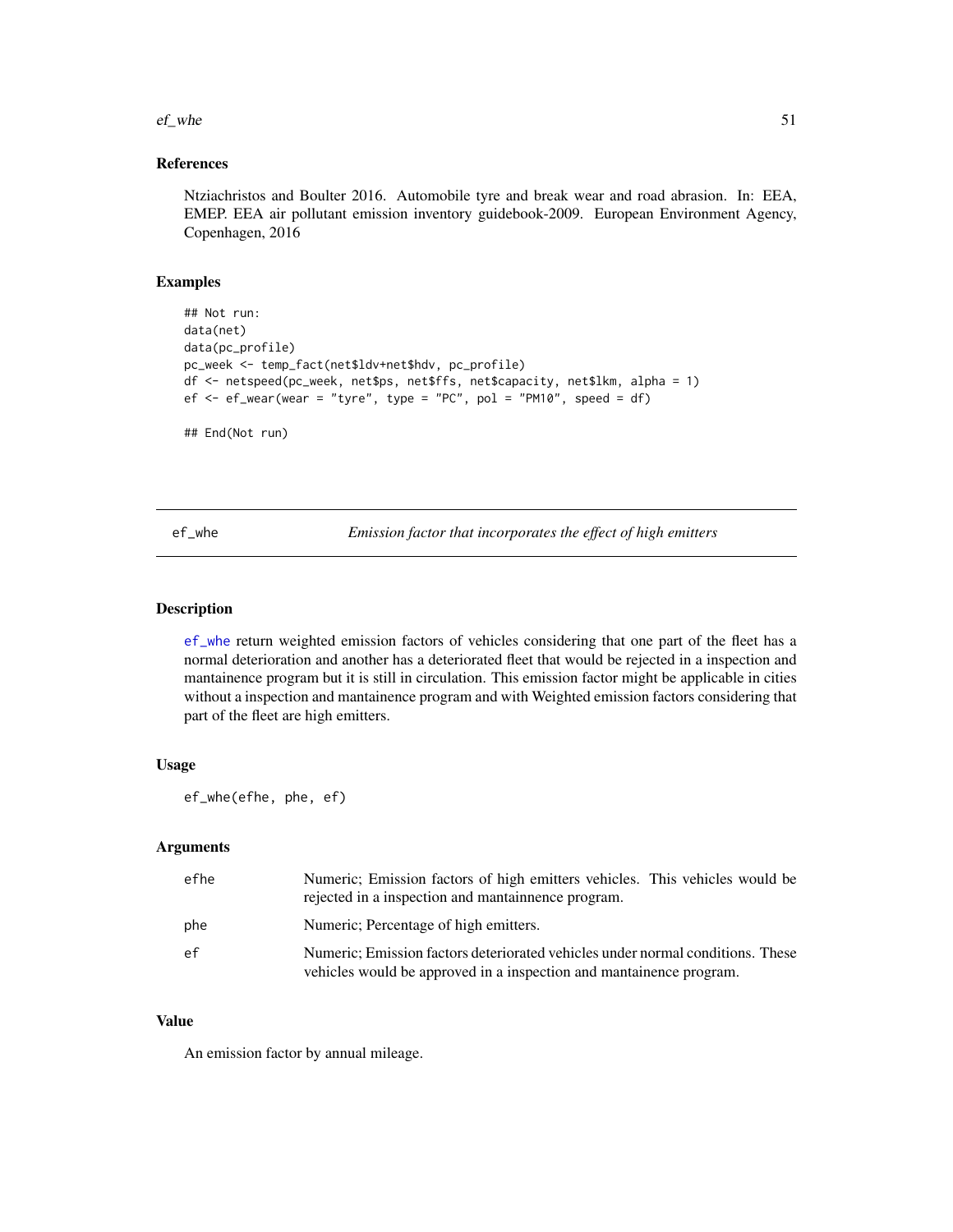### Examples

```
## Not run:
# Do not run
# Let's say high emitter is 5 times the normal ef.
co_{e} co<sub>-</sub>efhe <- ef_cetesb(p = "COd", "PC<sub>-</sub>G") * 5
# Let's say that the perfil of high emitters increases linearly
# till 30 years and after that percentage is constant
perc <- c(seq(0.01, 0.3, 0.01), rep(0.3, 20))
# Now, lets use our ef with normal deterioration
co\_ef\_normal \leftarrow ef\_cetesb(p = "C0d", "PC_G")efd \le -ef_{\text{whe}}(efhe = co_{\text{e}}fhe, phe = perc, ef = co_{\text{e}}f_{\text{norm}})# now, we can plot the three ef
plot(co_efhe)
lines(co_ef_normal, pch = 16, col = "red" )
lines(efd, pch = 16, col = "blue")## End(Not run)
```
<span id="page-51-0"></span>emis *Estimation of emissions*

#### Description

[emis](#page-51-0) estimates vehicular emissions as the product of the vehicles on a road, length of the road, emission factor avaliated at the respective speed.  $E = VEH * LENGTH * EF(speed)$ 

#### Usage

```
emis(
  veh,
  lkm,
  ef,
  speed,
  agemax = ifelse(is.data.frame(veh), ncol(veh), ncol(veh[[1]])),
  profile,
  simplify = FALSE,fortran = FALSE,
  hour = nrow(profile),
  day = ncol(profile),
  verbose = FALSE,
  nt = ifelse(check_nt() == 1, 1, check_nt() / 2))
```
### Arguments

veh "Vehicles" data-frame or list of "Vehicles" data-frame. Each data-frame as number of columns matching the age distribution of that ype of vehicle. The number of rows is equal to the number of streets link. If this is a list, the length of the list is the vehicles for each hour.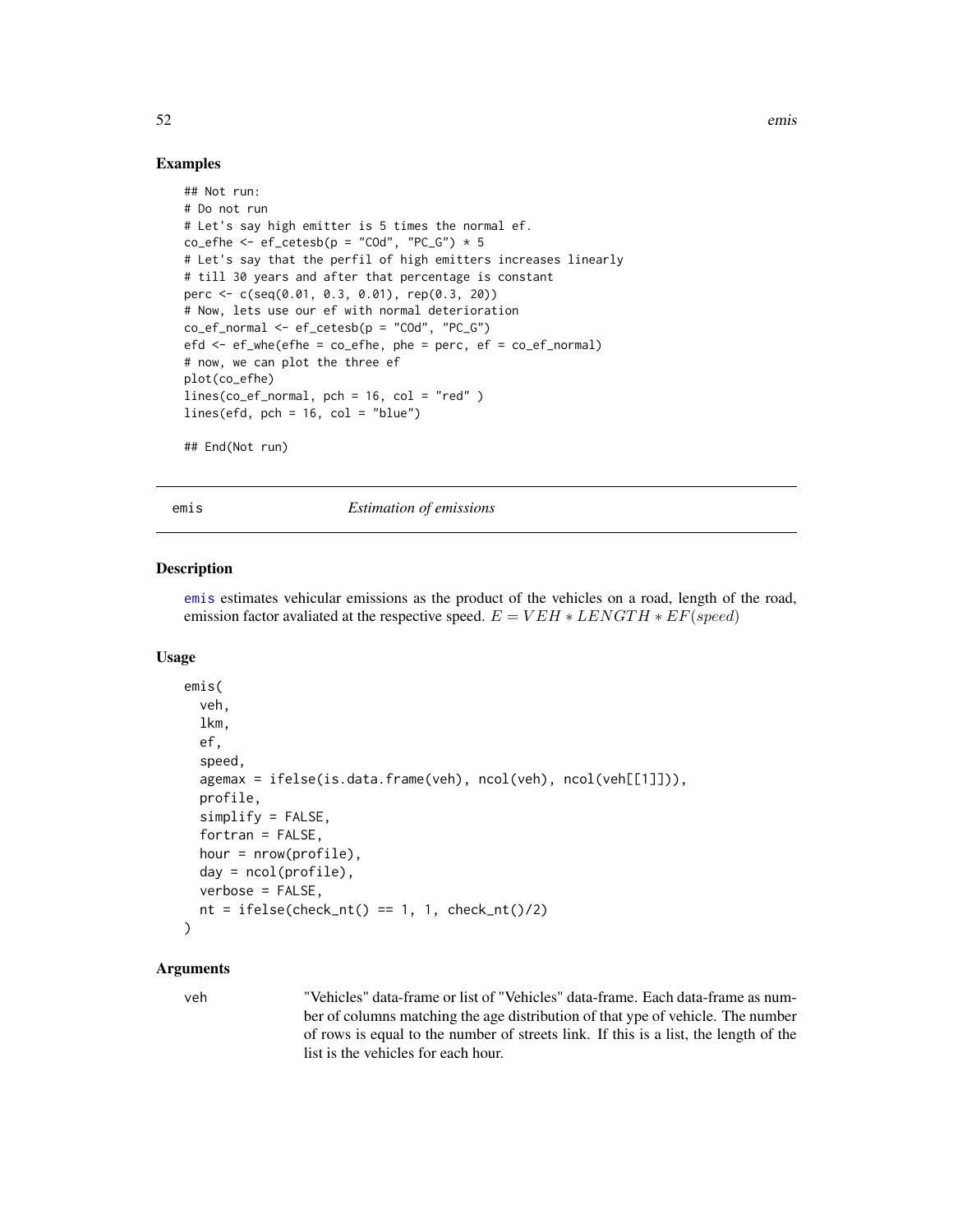emis 53

| lkm      | Length of each link in km                                                                                                                                                                                                                                                                         |
|----------|---------------------------------------------------------------------------------------------------------------------------------------------------------------------------------------------------------------------------------------------------------------------------------------------------|
| ef       | List of functions of emission factors                                                                                                                                                                                                                                                             |
| speed    | Speed data-frame with number of columns as hours. The default value is 34km/h                                                                                                                                                                                                                     |
| agemax   | Age of oldest vehicles for that category                                                                                                                                                                                                                                                          |
| profile  | Dataframe or Matrix with prows equal to 24 and nool 7 day of the week                                                                                                                                                                                                                             |
| simplify | Logical; to determine if EmissionsArray should les dimensions, being streets,<br>vehicle categories and hours or default (streets, vehicle categories, hours and<br>days). Default is FALSE to avoid break old code, but the recommendation is<br>that new estimations use this parameter as TRUE |
| fortran  | Logical; to try the fortran calculation when speed is not used. I will add fortran<br>for EmissionFactorsList soon.                                                                                                                                                                               |
| hour     | Number of considered hours in estimation. Default value is number of rows of<br>argument profile                                                                                                                                                                                                  |
| day      | Number of considered days in estimation                                                                                                                                                                                                                                                           |
| verbose  | Logical; To show more information                                                                                                                                                                                                                                                                 |
| nt       | Integer; Number of threads wich must be lower than max available. See check_nt.<br>Only when fortran $=$ TRUE                                                                                                                                                                                     |
|          |                                                                                                                                                                                                                                                                                                   |

### Value

If the user applies a top-down approach, the resulting units will be according its own data. For instance, if the vehicles are veh/day, the units of the emissions implicitly will be g/day.

#### Note

Hour and day will be deprecated because they can be infered from the profile matrix.

```
## Not run:
# Do not run
data(net)
data(pc_profile)
data(profiles)
data(fe2015)
data(fkm)
PC_G \leftarrow c33491, 22340, 24818, 31808, 46458, 28574, 24856, 28972, 37818, 49050, 87923,
  133833, 138441, 142682, 171029, 151048, 115228, 98664, 126444, 101027,
  84771, 55864, 36306, 21079, 20138, 17439, 7854, 2215, 656, 1262, 476, 512,
  1181, 4991, 3711, 5653, 7039, 5839, 4257, 3824, 3068
\mathcal{L}pc1 <- my\_\text{age}(x = \text{net}1 \text{d}v, y = PC\_\text{G}, \text{name} = "PC")# Estimation for morning rush hour and local emission factors and speed
speed <- data.frame(S8 = net$ps)
lef <- EmissionFactorsList(ef_cetesb("CO", "PC_G", agemax = ncol(pc1)))
system.time(E_CO <- emis(veh = pc1, lkm = net$lkm, ef = lef, speed = speed))
```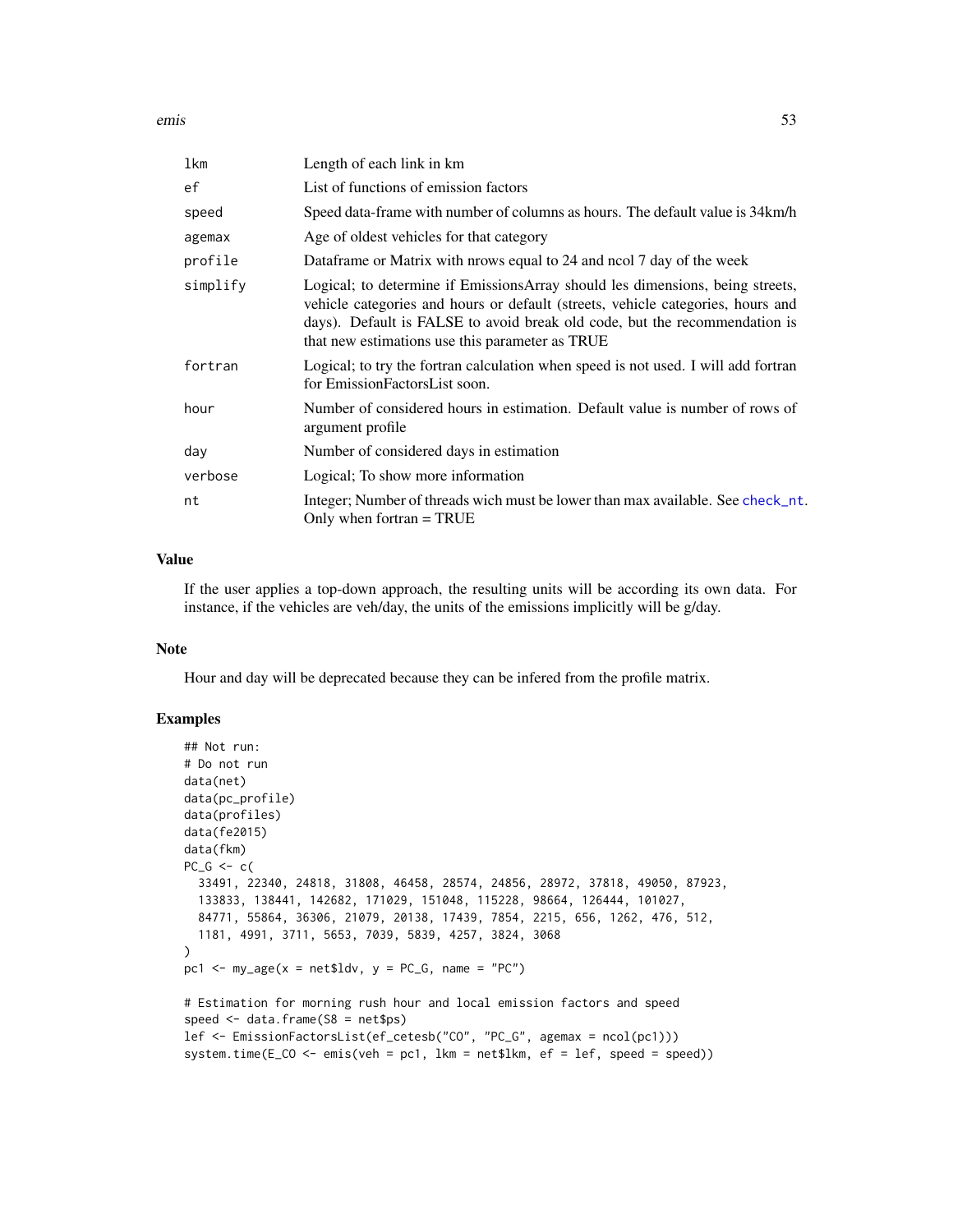```
system.time(E_CO_2 <- emis(veh = pc1, lkm = net$lkm, ef = lef, speed = speed, simplify = TRUE))
identical(E_CO, E_CO_2)
# Estimation for morning rush hour and local emission factors without speed
\left[ \begin{array}{cc} - & \text{if\_cetesb("CO", "PC_G", agemax = ncol(pc1))} \end{array} \right]system.time(E_CO <- emis(veh = pc1, lkm = net$lkm, ef = lef))
system.time(E_{C}O_{2} <- emis(veh = pc1, lkm = net$lkm, ef = lef, fortran = TRUE))
identical(E_CO, E_CO_2)
# Estimation for 168 hour and local factors and speed
pcw <- temp_fact(net$ldv + net$hdv, pc_profile)
speed <- netspeed(pcw, net$ps, net$ffs, net$capacity, net$lkm, alpha = 1)
lef <- EmissionFactorsList(ef_cetesb("CO", "PC_G", agemax = ncol(pc1)))
system.time(
 E_{C0} < - emis(
    veh = pc1,
    lkm = net$lkm,
    ef = lef,speed = speed,
    profile = profiles$PC_JUNE_2014
  )
\lambdasystem.time(
  E_{C_2}^2 < - emis(
    veh = pc1,lkm = net$lkm,
    ef = lef,
    speed = speed,
    profile = profiles$PC_JUNE_2014,
    simplify = TRUE
 )
\mathcal{L}# Estimation for 168 hour and local factors and without speed
lef <- ef_cetesb("CO", "PC_G", agemax = ncol(pc1))
system.time(
  E_{C}CO \leq emis(
    veh = pc1,
    lkm = net$lkm,
    ef = lef,
    profile = profiles$PC_JUNE_2014
  )
\mathcal{L}sum(E_CO)
system.time(
  E_{C_0} = 2 < - emis(
    veh = pc1,
    lkm = net$lkm,
    ef = lef,profile = profiles$PC_JUNE_2014,
    fortran = TRUE
  )
\mathcal{L}
```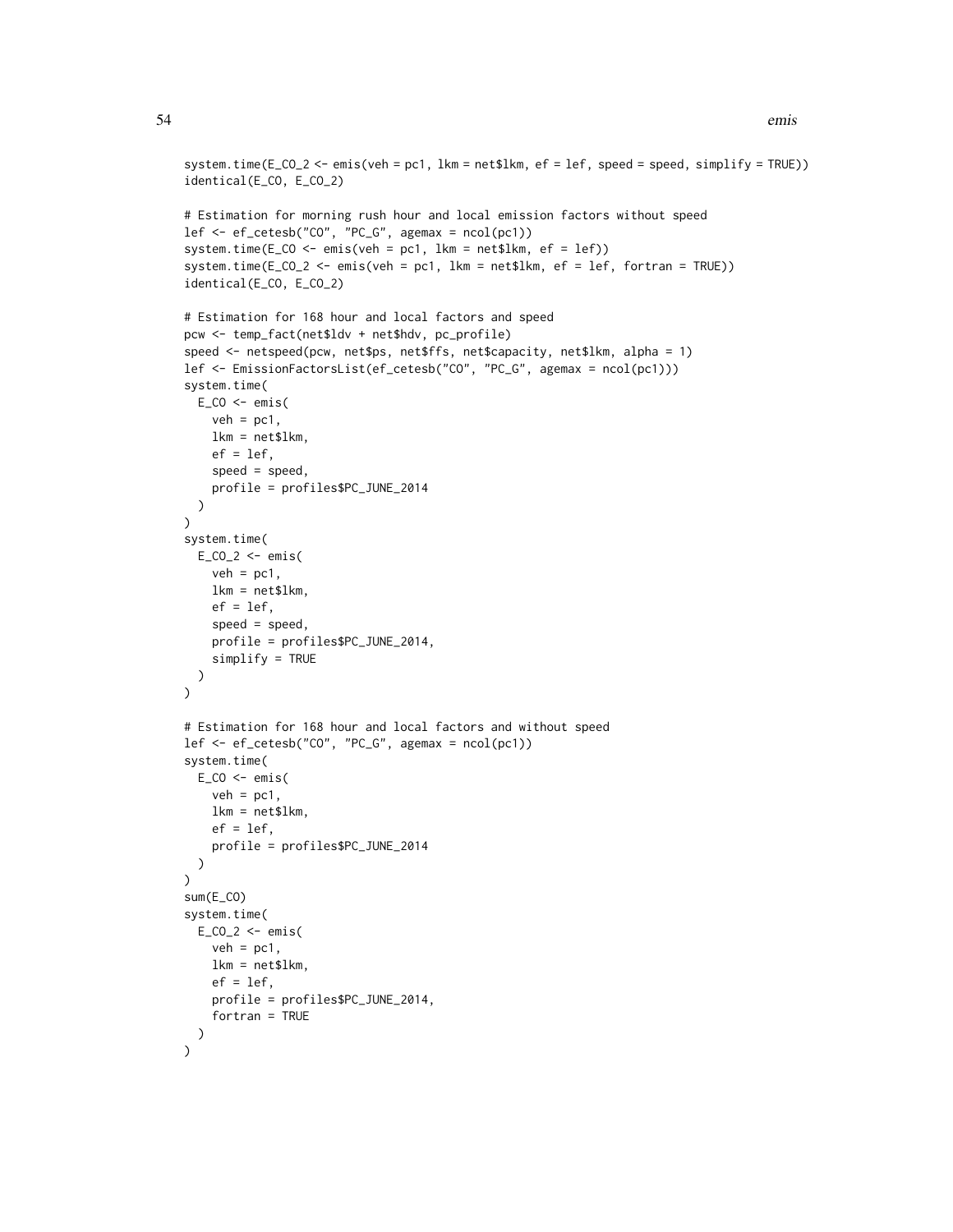emis 55

```
sum(E_CO)
system.time(
 E_{C_0} = K \leq \leq \leq \leq \leq \leq \leq \leq \leq \leq \leq \leq \leq \leq \leq \leq \leq \leq \leq \leq \leq \leq \leq \leq \leq \leq \leq \leq \leq \leq \leq \leq \leq \leq \veh = pc1,
    lkm = net$lkm,
    ef = lef,
    profile = profiles$PC_JUNE_2014,
    simplify = TRUE
  \lambda\lambdasum(E_CO)
system.time(
  E_CO_4 < - emis(
    veh = pc1,
    lkm = net$lkm,
    ef = lef,
    profile = profiles$PC_JUNE_2014,
    simplify = TRUE,
    fortran = TRUE
  )
\lambdasum(E_CO)
identical(round(E_CO, 2), round(E_CO_2, 2))
identical(round(E_CO_3, 2), round(E_CO_4, 2))
identical(round(E_CO_3[, , 1], 2), round(E_CO_4[, , 1], 2))
dim(E_CO_3)
dim(E_CO_4)
# but
a <- unlist(lapply(1:41, function(i) {
  unlist(lapply(1:168, function(j) {
    identical(E_CO_3[, i, j], E_CO_4[, i, j])
  }))
}))
unique(a)
# Estimation with list of vehicles
lpc \leftarrow list(pc1, pc1)lef <- EmissionFactorsList(ef_cetesb("CO", "PC_G", agemax = ncol(pc1)))
E_COv2 <- emis(veh = lpc, lkm = net$lkm, ef = lef, speed = speed)
# top down
veh <- age\_ldv(x = net$ldv[1:4], name = "PC_E25_1400", agent = 4)mil <- fkm$KM_PC_E25(1:4)
ef <- ef_cetesb("COd", "PC_G")[1:4]
emis(veh, units::set_units(mil, "km"), ef)
# group online
bus1 \leq age_hdv(30, agemax = 4)
veh <- bus1
lkm <- units::set_units(400, "km")
speed <-40efco <- ef_cetesb("COd", "UB", agemax = 4)
lef <- ef_hdv_scaled(
```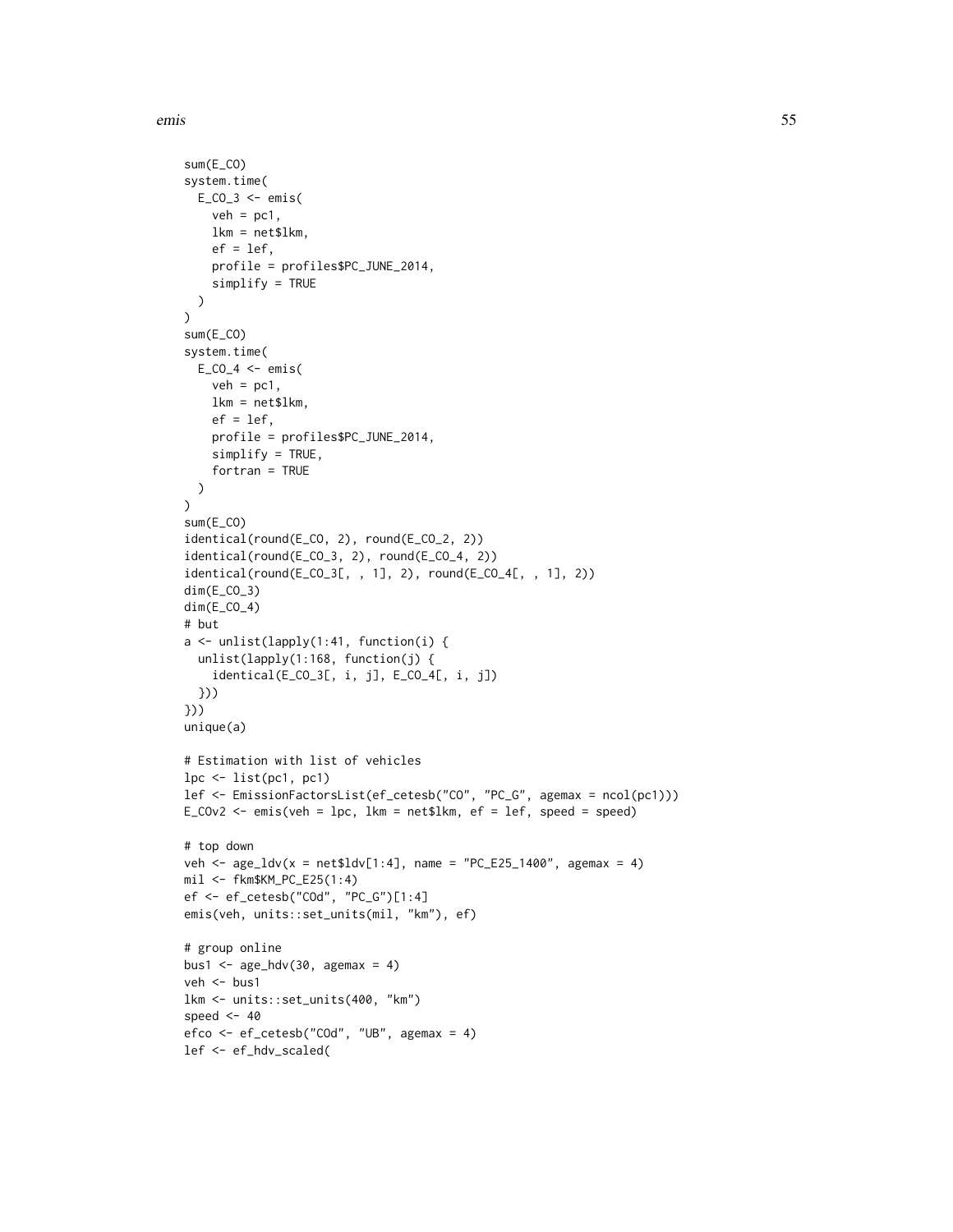```
dfcol = as.numeric(efco),
 v = "Ubus",t = "Std",
 g =">15 & <=18",
 eu = rep("IV", 4),gr = 0,
 1 = 0.5,
 p = "CO"\lambdafor (i in 1:length(lef)) print(lef[[i]](10))
(a \le - emis(veh = bus1, lkm = lkm, ef = efco, verbose = TRUE))
(b \le - emis(veh = bus1, lkm = lkm, ef = efco, verbose = TRUE, fortran = TRUE))
## End(Not run)
```
EmissionFactors *Construction function for class "EmissionFactors"*

#### Description

EmissionFactors returns a transformed object with class "EmissionFactors" and units g/km.

### Usage

```
EmissionFactors(x, mass = "g", dist = "km", ...)
## S3 method for class 'EmissionFactors'
print(x, \ldots)## S3 method for class 'EmissionFactors'
summary(object, ...)
## S3 method for class 'EmissionFactors'
plot(
  x,
 pal = "mpl_viridis",
  rev = TRUE,fig1 = c(0, 0.8, 0, 0.8),fig2 = c(0, 0.8, 0.55, 1),fig3 = c(0.7, 1, 0, 0.8),
 mail = c(0.2, 0.82, 0.82, 0.42),
 mai2 = c(1.3, 0.82, 0.82, 0.42),
 mail3 = c(0.7, 0.62, 0.82, 0.42),
 bias = 1.5,
  ...
)
```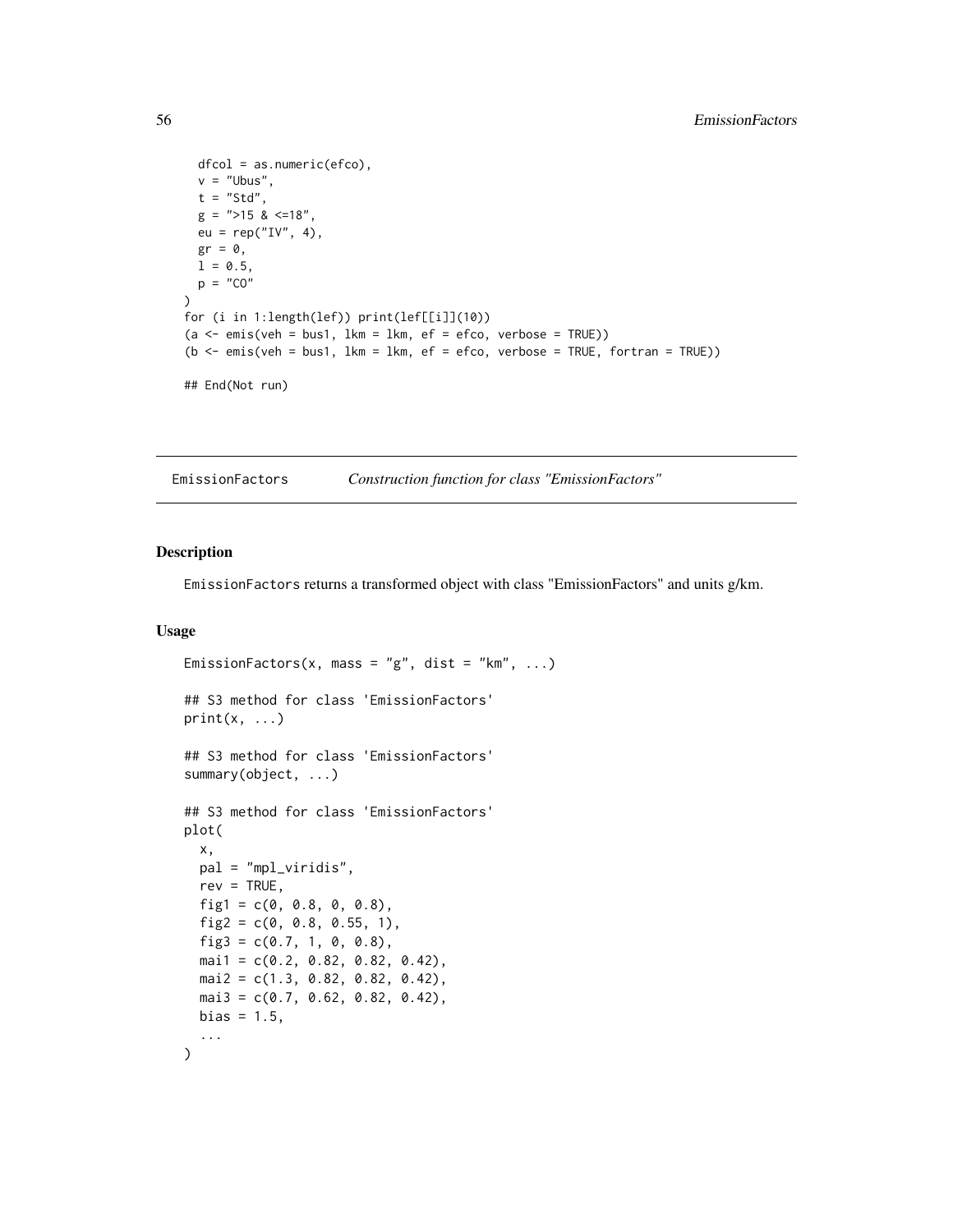# Arguments

| X      | Object with class "data.frame", "matrix" or "numeric"                          |
|--------|--------------------------------------------------------------------------------|
| mass   | Character to be the time units as numerator, default "g" for grams             |
| dist   | String indicating the units of the resulting distance in speed.                |
| .      | ignored                                                                        |
| object | object with class "EmissionFactors'                                            |
| pal    | Palette of colors available or the number of the position                      |
| rev    | Logical; to internally revert order of rgb color vectors.                      |
| fig1   | par parameters for fig. par.                                                   |
| fig2   | par parameters for fig, par.                                                   |
| fig3   | par parameters for fig. par.                                                   |
| mai1   | par parameters for mai, par.                                                   |
| mail2  | par parameters for mai, par.                                                   |
| mail3  | par parameters for mai, par.                                                   |
| bias   | positive number. Higher values give more widely spaced colors at the high end. |

# Value

Objects of class "EmissionFactors" or "units"

### Examples

```
## Not run:
data(fe2015)
names(fe2015)
class(fe2015)
df <- fe2015[fe2015$Pollutant=="CO", c(ncol(fe2015)-1,ncol(fe2015))]
ef1 <- EmissionFactors(df)
class(ef1)
summary(ef1)
plot(ef1)
print(ef1)
## End(Not run)
```
EmissionFactorsList *Construction function for class "EmissionFactorsList"*

### Description

EmissionFactorsList returns a transformed object with class"EmissionsFactorsList".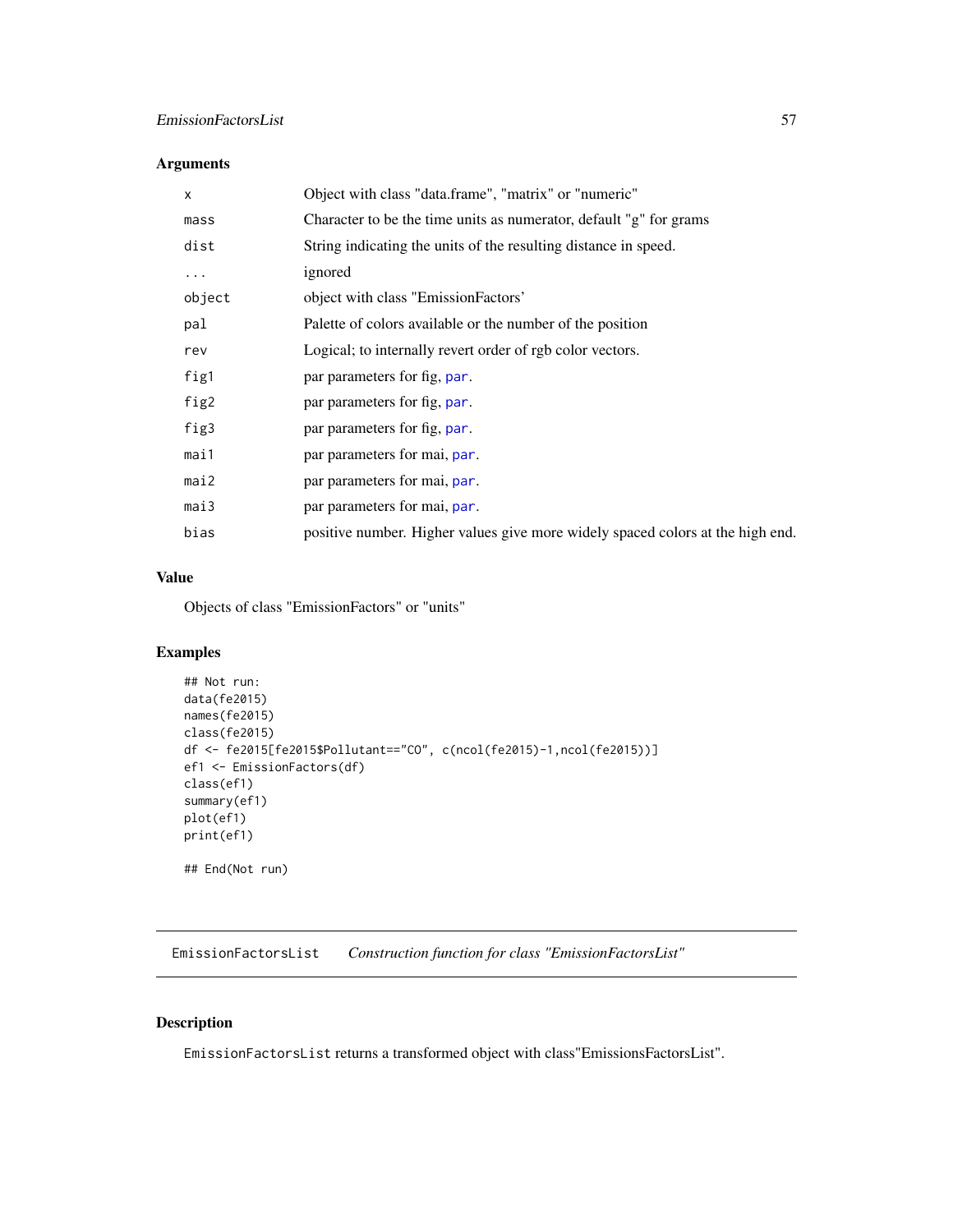### Usage

```
EmissionFactorsList(x, ...)
## S3 method for class 'EmissionFactorsList'
print(x, ..., default = FALSE)## S3 method for class 'EmissionFactorsList'
summary(object, ...)
## S3 method for class 'EmissionFactorsList'
plot(x, \ldots)
```
### Arguments

| X          | Object with class "list"                                                                             |
|------------|------------------------------------------------------------------------------------------------------|
| $\ddots$ . | ignored                                                                                              |
| default    | Logical value. When TRUE prints default list, when FALSE prints messages<br>with description of list |
| object     | Object with class "EmissionFactorsList"                                                              |

### Value

Objects of class "EmissionFactorsList"

#### Examples

```
## Not run:
data(fe2015)
names(fe2015)
class(fe2015)
df <- fe2015[fe2015$Pollutant=="CO", c(ncol(fe2015)-1,ncol(fe2015))]
ef1 <- EmissionFactorsList(df)
class(ef1)
length(ef1)
length(ef1[[1]])
summary(ef1)
ef1
## End(Not run)
```
Emissions *Construction function for class "Emissions"*

### Description

Emissions returns a transformed object with class "Emissions". The type of objects supported are of classes "matrix", "data.frame" and "numeric". If the class of the object is "matrix" this function returns a dataframe.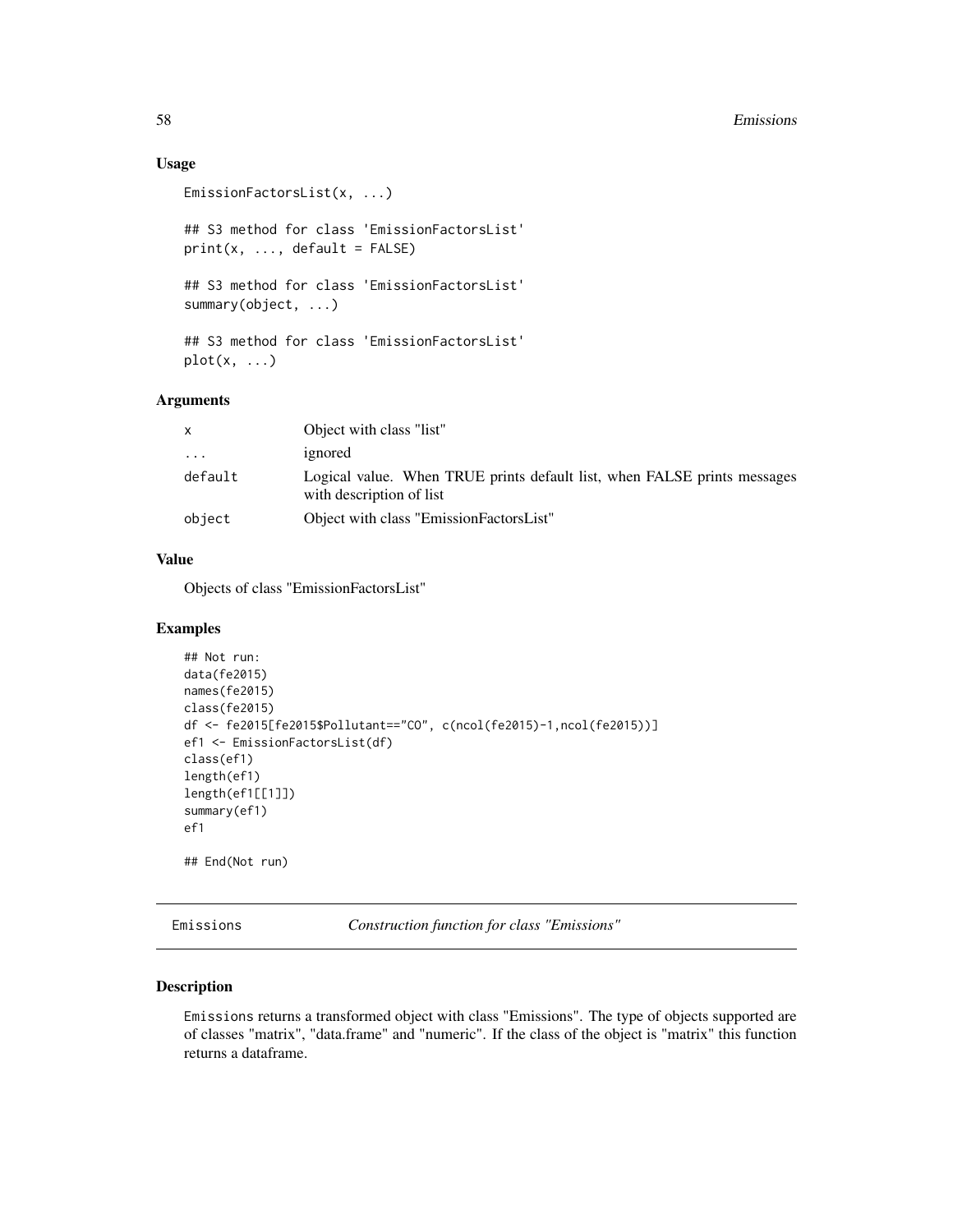#### Emissions 59

# Usage

```
Emissions(x, mass = "g", time, ...)
## S3 method for class 'Emissions'
print(x, \ldots)## S3 method for class 'Emissions'
summary(object, ...)
## S3 method for class 'Emissions'
plot(
 x,
 pal = "colo_angelafaye_Coloured_sky_in",
 rev = FALSE,fig1 = c(0, 0.8, 0, 0.8),fig2 = c(0, 0.8, 0.55, 1),fig3 = c(0.7, 1, 0, 0.8),mai1 = c(0.2, 0.82, 0.82, 0.42),
 mai2 = c(1.3, 0.82, 0.82, 0.42),
 mai3 = c(0.7, 0.72, 0.82, 0.42),
 main = NULL,bias = 1.5,
  ...
)
```
# Arguments

| $\times$ | Object with class "data.frame", "matrix" or "numeric"                          |
|----------|--------------------------------------------------------------------------------|
| mass     | Character to be the time units as numerator, default "g" for grams             |
| time     | Character to be the time units as denominator, eg "h"                          |
| $\cdots$ | ignored                                                                        |
| object   | object with class "Emissions"                                                  |
| pal      | Palette of colors available or the number of the position                      |
| rev      | Logical; to internally revert order of rgb color vectors.                      |
| fig1     | par parameters for fig, par.                                                   |
| fig2     | par parameters for fig, par.                                                   |
| fig3     | par parameters for fig, par.                                                   |
| mai1     | par parameters for mai, par.                                                   |
| mai2     | par parameters for mai, par.                                                   |
| mail3    | par parameters for mai, par.                                                   |
| main     | title of plot                                                                  |
| bias     | positive number. Higher values give more widely spaced colors at the high end. |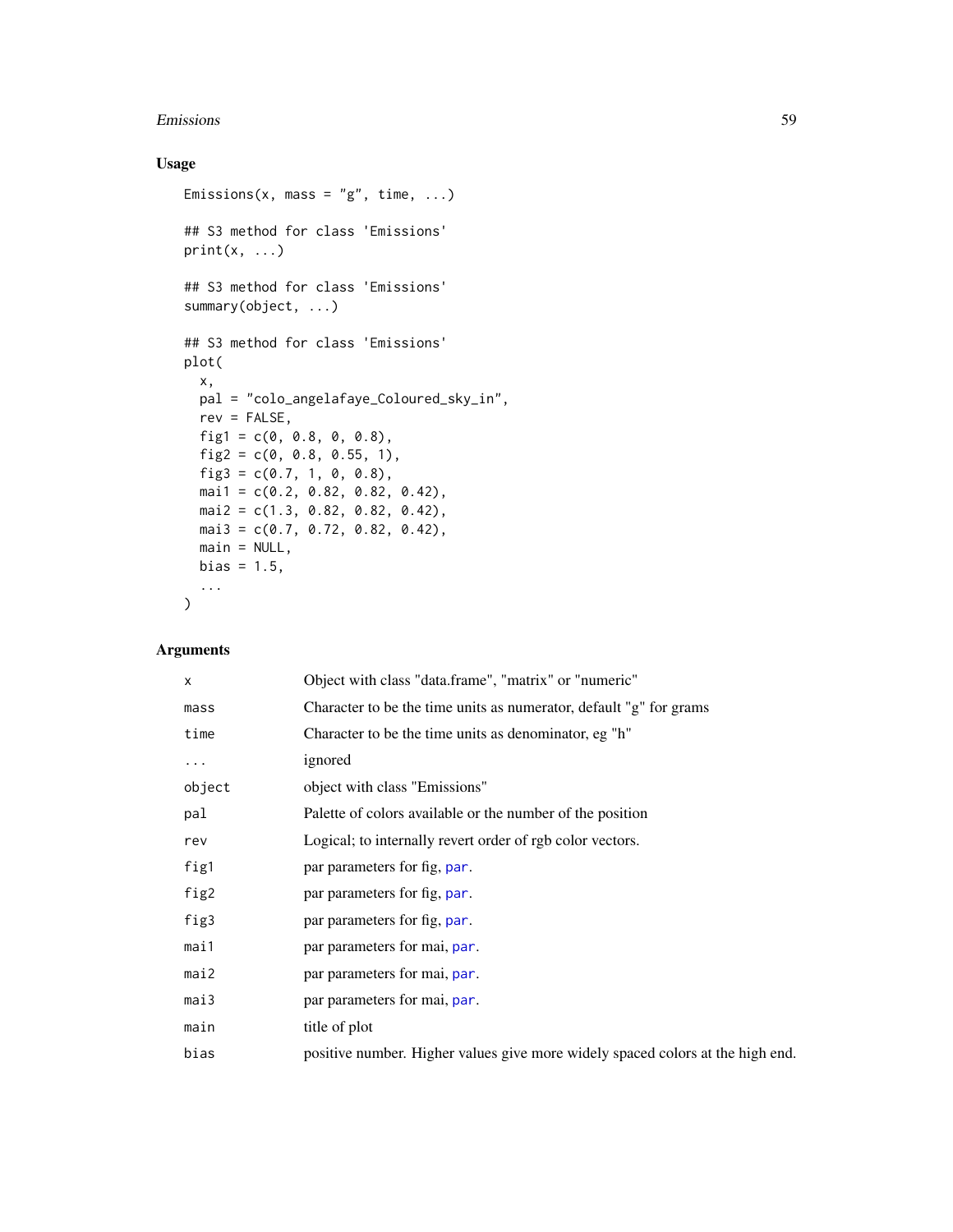### Value

Objects of class "Emissions" or "units"

### Examples

```
## Not run:
data(net)
data(pc_profile)
data(fe2015)
data(fkm)
PC_G <- c(33491,22340,24818,31808,46458,28574,24856,28972,37818,49050,87923,
          133833,138441,142682,171029,151048,115228,98664,126444,101027,
          84771,55864,36306,21079,20138,17439, 7854,2215,656,1262,476,512,
          1181, 4991, 3711, 5653, 7039, 5839, 4257,3824, 3068)
veh <- data.frame(PC_G = PC_G)
pc1 <- my\_\text{age}(x = net$1dv, y = PC_G, name = "PC")pcw <- temp_fact(net$ldv+net$hdv, pc_profile)
speed <- netspeed(pcw, net$ps, net$ffs, net$capacity, net$lkm, alpha = 1)
pckm <- units::as_units(fkm[[1]](1:24), "km"); pckma <- cumsum(pckm)
cod1 <- emis_det(po = "CO", cc = 1000, eu = "III", km = pckma[1:11])
cod2 \le - emis_det(po = "CO", cc = 1000, eu = "I", km = pckma[12:24])
#vehicles newer than pre-euro
co1 <- fe2015[fe2015$Pollutant=="CO", ] #24 obs!!!
cod <- c(co1$PC_G[1:24]*c(cod1,cod2),co1$PC_G[25:nrow(co1)])
lef \leq ef_ldv_scaled(co1, cod, v = "PC", cc = "\leq=1400",
                     f = "G", p = "CO", eu=co1$Euro_LDV)E_CO <- emis(veh = pc1, lkm = net$lkm, ef = lef, speed = speed, agemax = 41,
             profile = pc_profile)
dim(E_CO) # streets x vehicle categories x hours x days
class(E_CO)
plot(E_CO)
####
Emissions(1)
Emissions(1, time = "h")
## End(Not run)
```
EmissionsArray *Construction function for class "EmissionsArray"*

### **Description**

EmissionsArray returns a transformed object with class "EmissionsArray" with 4 dimensions.

#### Usage

```
EmissionsArray(x, ...)
```
## S3 method for class 'EmissionsArray'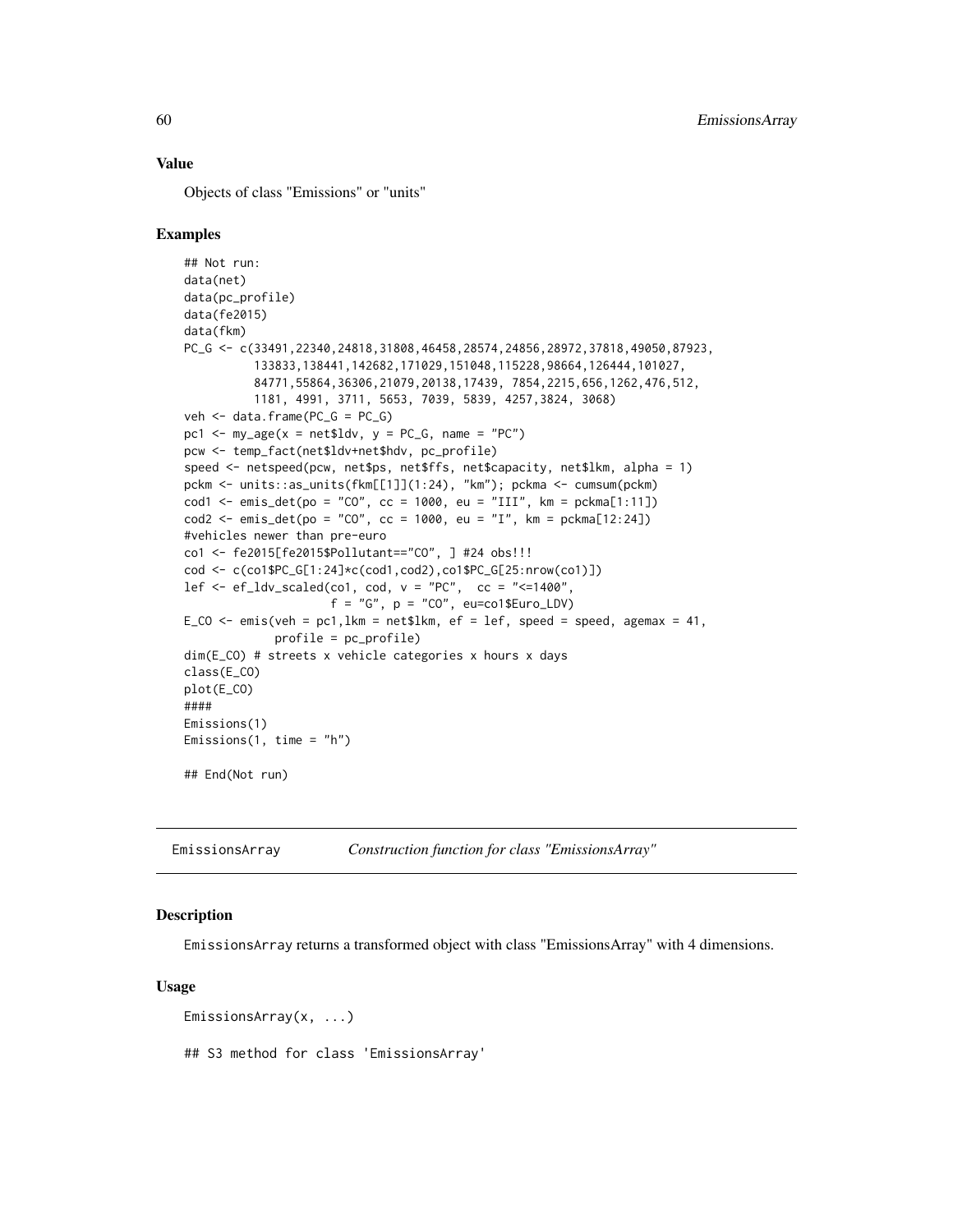### EmissionsArray 61

```
print(x, \ldots)## S3 method for class 'EmissionsArray'
summary(object, ...)
## S3 method for class 'EmissionsArray'
plot(x, main = "average emissions", ...)
```
### Arguments

| $\mathsf{x}$ | Object with class "data.frame", "matrix" or "numeric" |
|--------------|-------------------------------------------------------|
| $\cdot$      | ignored                                               |
| object       | object with class "EmissionsArray"                    |
| main         | Title for plot                                        |

#### Value

Objects of class "EmissionsArray"

#### Note

Future version of this function will return an Array of 3 dimensions.

```
## Not run:
data(net)
data(pc_profile)
data(fe2015)
data(fkm)
PC_G <- c(33491,22340,24818,31808,46458,28574,24856,28972,37818,49050,87923,
          133833,138441,142682,171029,151048,115228,98664,126444,101027,
          84771,55864,36306,21079,20138,17439, 7854,2215,656,1262,476,512,
          1181, 4991, 3711, 5653, 7039, 5839, 4257,3824, 3068)
veh \leq data.frame(PC_G = PC_G)
pc1 <- my_age(x = net$ldv, y = PC_G, name = "PC")
pcw <- temp_fact(net$ldv+net$hdv, pc_profile)
speed <- netspeed(pcw, net$ps, net$ffs, net$capacity, net$lkm, alpha = 1)
pckm <- units::set_units(fkm[[1]](1:24), "km"); pckma <- cumsum(pckm)
cod1 <- emis_det(po = "CO", cc = 1000, eu = "III", km = pckma[1:11])
cod2 \leq -emis\_det(po = "CO", cc = 1000, eu = "I", km = pckma[12:24])#vehicles newer than pre-euro
co1 <- fe2015[fe2015$Pollutant=="CO", ] #24 obs!!!
cod <- c(co1$PC_G[1:24]*c(cod1,cod2),co1$PC_G[25:nrow(co1)])
lef \leq ef_ldv_scaled(co1, cod, v = "PC", cc = "\leq1400",
                     f = "G", p = "CO", eu=co1$Euro_LDV)E_CO <- emis(veh = pc1, lkm = net$lkm, ef = lef, speed = speed, agemax = 41,
             profile = pc_profile, simplify = TRUE)
class(E_CO)
summary(E_CO)
E_CO
```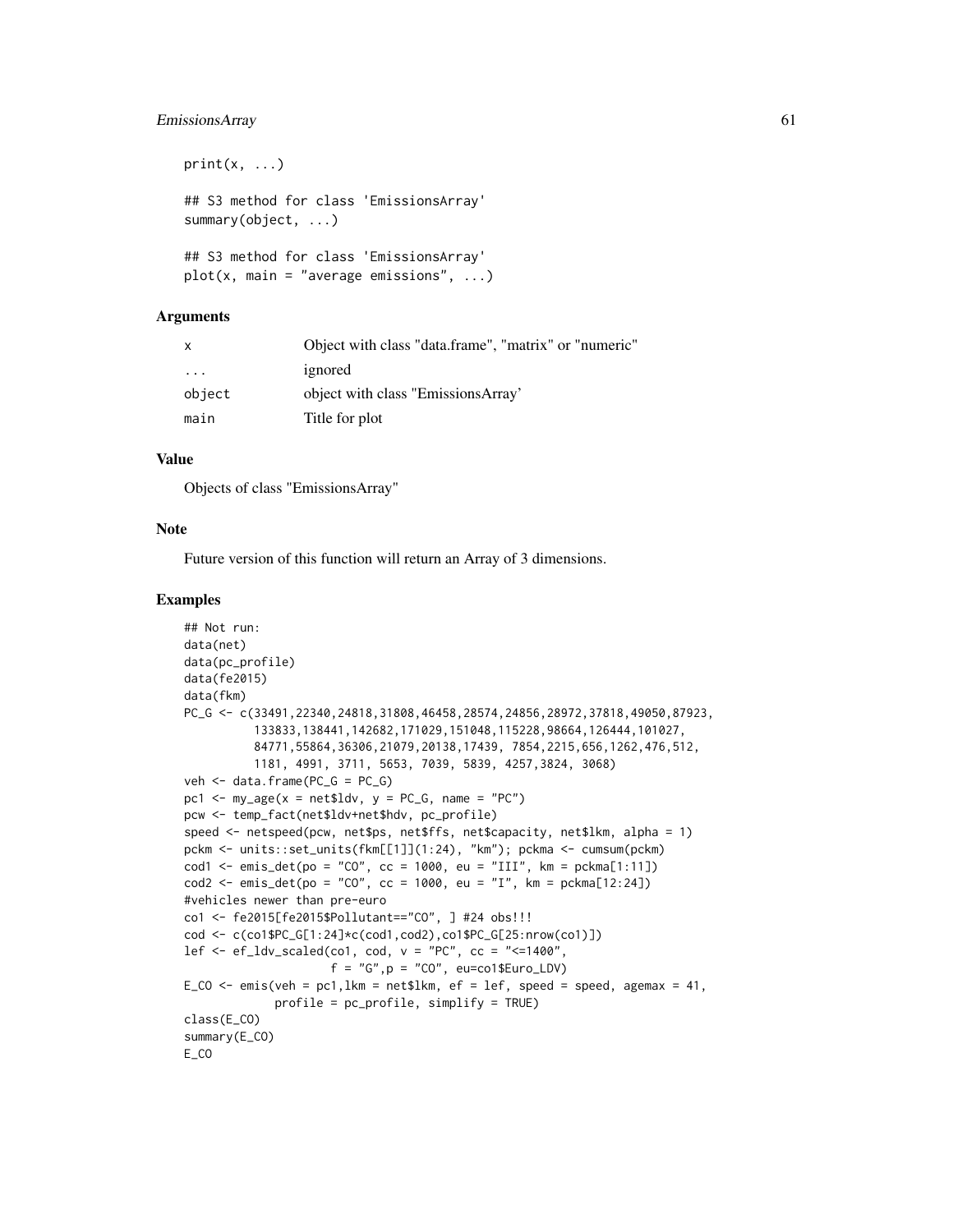```
plot(E_CO)
lpc <- list(pc1, pc1)
E_COv2 <- emis(veh = lpc,lkm = net$lkm, ef = lef, speed = speed, agemax = 41,
             profile = pc\_profile, hour = 2, day = 1)
## End(Not run)
```
<span id="page-61-0"></span>

emis\_chem *Aggregate emissions by lumped groups in chemical mechanism*

#### Description

[emis\\_chem](#page-61-0) aggregates emissions by chemical mechanism and convert grams to mol. This function reads all hydrocarbos and respective criteria polluants specified in [ef\\_ldv\\_speed](#page-42-0) and [ef\\_hdv\\_speed](#page-33-0).

#### Usage

emis\_chem(dfe, mechanism, colby, long = FALSE)

### Arguments

| dfe       | data.frame with column 'emissions' in grams and 'pollutant' in long format. It<br>is supposed that each line is the pollution of some region. Then the 'coldby'<br>argument is for include the name of the region. |
|-----------|--------------------------------------------------------------------------------------------------------------------------------------------------------------------------------------------------------------------|
| mechanism | Character, "RADM2_SORG", "CBMZ_MOSAIC", "CPTEC", "GOCART_CPTEC",<br>"MOZEM", "MOZCEM", "CAMMAM", "MOZMEM", "MOZC_T1_EM", "CB05_OPT1"<br>or "CB05 OPT2"                                                             |
| colby     | Character indicating column name for aggregating extra column. For instance,<br>region or province.                                                                                                                |
| long      | Logical. Do you want data in long format?                                                                                                                                                                          |

#### Value

data.frame with lumped groups by chemical mechanism. It transform emissions in grams to mol.

#### Note

This feature is experimental and the mapping of pollutants and lumped species may change in future. This function is converting the intial data.frame input into data.table. To have a comprehensive speciation is necessary enter with a data.frame with colum 'emission' in long format including another column named 'pollutant' with species of NMHC, CO, NO, NO2, NH3, SO2, PM2.5 and coarse PM10.

Groups derived from gases has units 'mol' and from aersols 'g'. The aersol units for WRF-Chem are ug/m $\alpha$ 2/s while for CMAQ and CAMx are g/s. So, leaving the units just in g, allow to make further change while providing flexibility for several models. TODO: Enter with wide data.frame, with each line as a each street, each column for pollutant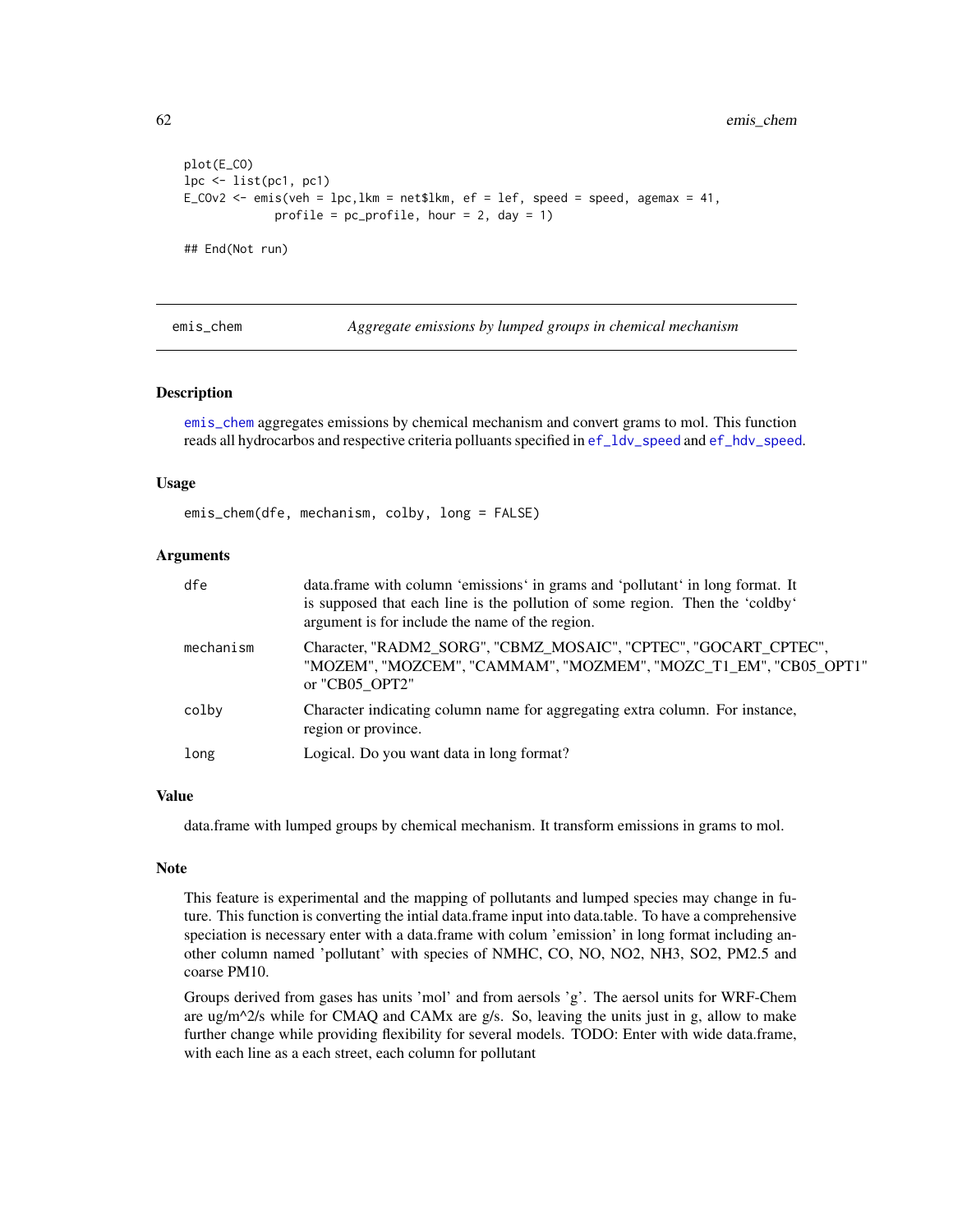### emis\_chem2 63

### See Also

[ef\\_ldv\\_speed](#page-42-0) [ef\\_hdv\\_speed](#page-33-0) [speciate](#page-122-0) [ef\\_evap](#page-28-0)

### Examples

```
## Not run:
# CO
df <- data.frame(emission = Emissions(1:10))
df$pollutant = "CO"
emis_chem(df, "CBMZ_MOSAIC")
# hexanal
df$pollutant = "hexanal"
emis_chem(df, "CBMZ_MOSAIC")
# propadiene and NO2
df2 <- df1 <- df
df1$pollutant = "propadiene"
df2$pollutant = "NO2"
(dfe <- rbind(df1, df2))
emis_chem(dfe, "CBMZ_MOSAIC")
dfe$region <- rep(letters[1:2], 10)
emis_chem(dfe, "CBMZ_MOSAIC", "region")
emis_chem(dfe, "CBMZ_MOSAIC", "region", TRUE)
```
## End(Not run)

<span id="page-62-0"></span>emis\_chem2 *Aggregate emissions by lumped groups in chemical mechanism*

#### Description

[emis\\_chem2](#page-62-0) aggregates VOC emissions by chemical mechanism and convert grams to mol.

### Usage

```
emis_chem2(df, mech, nx, na.rm = FALSE)
```
### Arguments

| df    | data.frame with emissions including columns "id" and "pol".                                                                          |
|-------|--------------------------------------------------------------------------------------------------------------------------------------|
| mech  | Character, "CB4", "CB05", "S99", "S7", "CS7", "S7T", "S11", "S11D", "S16C", "S18B", "RADM2",<br>"RACM2", "MOZT1", "CBMZ", "CB05opt2" |
| nx    | Character, colnames for emissions data, for instance "V1", "V2"                                                                      |
| na.rm | Logical, to remove lines with NA from group                                                                                          |

### Value

data.frame with lumped groups by chemical mechanism.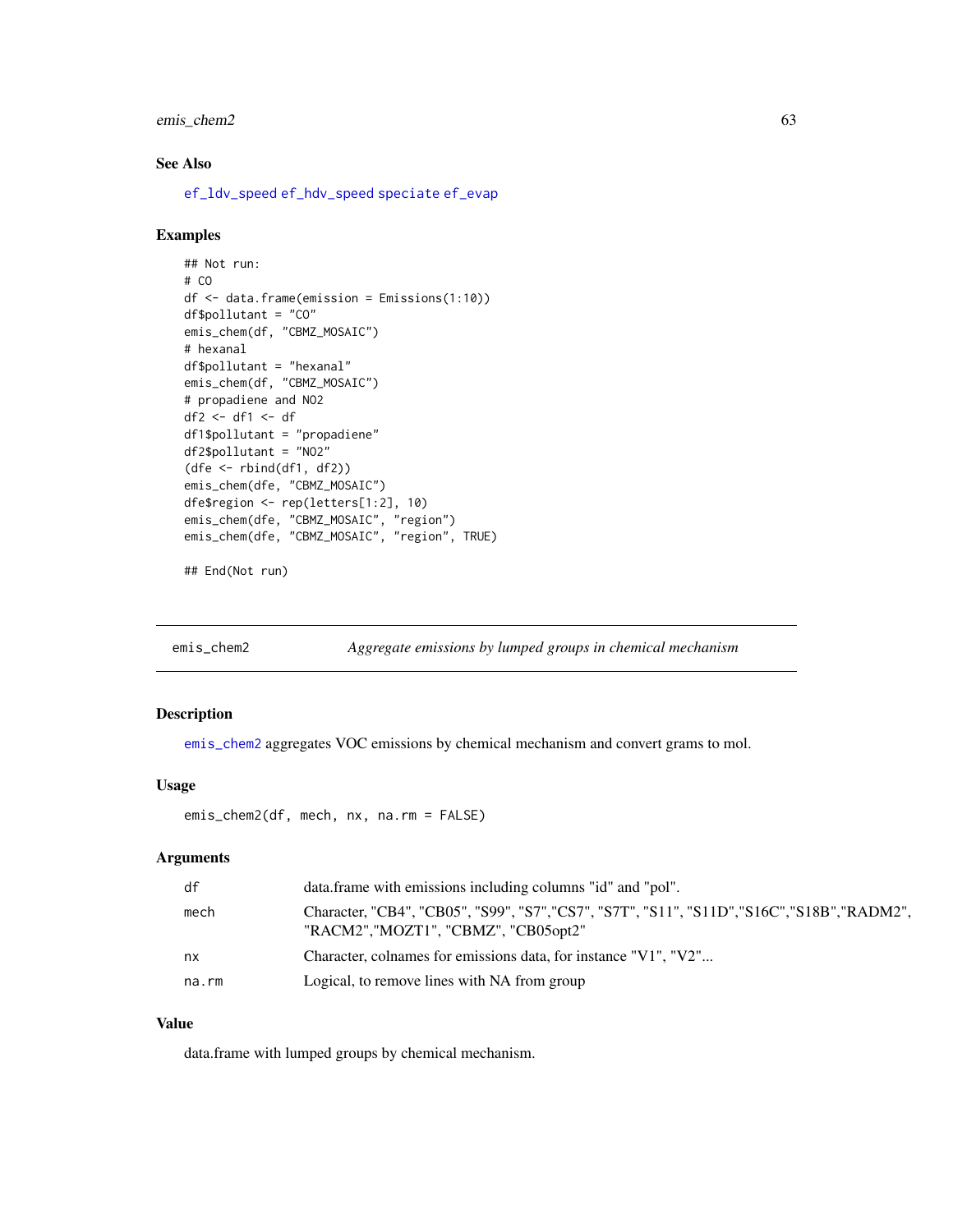Note

• CB05opt2: "ALD2" "ALDX" "BENZENE" "ETH" "ETHA" "FORM" "IOLE" "OLE" "PAR"

• RADM2: "ALD" "ETH" "HC3" "HC5" "HC8" "HCHO" "KET" "MACR" "OL2" "OLI"

• RACM2: ACD" "ACE" "ACT" "ALD" "BALD" "BEN" "DIEN" "ETE" "ETH" "HC3" "HC5" "HC8" "HCHO" "MACR" "MEK" "OLI" "OLT" "TOL" "UALD" "XYM" "XYO" "XYP"

• S99: "ACET" "ALK1" "ALK2" "ALK3" "ALK4" "ALK5" "ARO1NBZ" "ARO2" "BALD" "BENZENE" "CCHO" "ETHENE" "HCHO" "IPROD" "MACR" "MEK" "OLE1" "OLE2"

• CB4: "ACET" "ACYE" "ALK1" "ALK2" "ALK3" "ALK4" "ALK5" "ARO1" "ARO2" "BALD" "BENZ" "CCHO" "ETHE" "HCHO" "IPRD" "MACR" "MEK" "OLE1" "OLE2" "RCHO" • CS7: "ALK3" "ALK4" "ARO1" "ARO2" "CCHO" "ETHE" "HCHO" "IPRD" "NROG" "OLE1"

• S7: "ACET" "ACYE" "ALK1" "ALK2" "ALK3" "ALK4" "ALK5" "ARO1" "ARO2" "BALD" "BENZ" "CCHO" "ETHE" "HCHO" "IPRD" "MACR" "MEK" "OLE1" "OLE2" "RCHO" • S7T: "13BDE" "ACET" "ACRO" "ACYE" "ALK1" "ALK2" "ALK3" "ALK4" "ALK5" "ARO1" "ARO2" "B124" "BALD" "BENZ" "CCHO" "ETHE" "HCHO" "IPRD" "MACR" "MEK"

• S11: "ACET" "ACYL" "ALK1" "ALK2" "ALK3" "ALK4" "ALK5" "ARO1" "ARO2" "BALD" "BENZ" "CCHO" "ETHE" "HCHO" "IPRD" "MACR" "MEK" "OLE1" "OLE2" "RCHO" • S11D: "ACET" "ACRO" "ACYL" "ALLENE" "BALD" "BENZ" "BUTDE13" "BUTENE1" "C2BENZ" "C2BUTE" "C2PENT" "C4RCHO1" "CCHO" "CROTALD" "ETACTYL" "ETHANE" "ETHE" "HCHO" "HEXENE1" "ISOBUTEN" "M2C3" "M2C4" "M2C6" "M2C7" "M3C6" "M3C7" "MACR" "MEACTYL" "MEK" "MXYLENE" "NC1" "NC4" NC5" "NC6" "NC7" "NC8" "NC9" "OLE2" "OTH2" "OTH4" "OTH5" "OXYLENE" "PENTEN1" "PROPALD" "PROPANE" "PROPENE" "PXYLENE" "RCHO" "STYRENE" "TMB123" "TMB124" "TMB135"

• S16C:"ACET" "ACETL" "ACRO" "ACYLS" "ALK3" "ALK4" "ALK5" "BALD" "BENZ" "BUT13" "BZ123" "BZ124" "BZ135" "C2BEN" "ETCHO" "ETHAN" "ETHEN" "HCHO" "MACR" "MECHO" "MEK" "MXYL" "NC4" "OLE1" "OLE2" "OLE3" "OLE4" "OLEA1" "OTH1" "OTH3" "OTH4" "OXYL" "PROP" "PROPE" "PXYL" "RCHO" "STYRS" "TOLU" • S18B:"ACET" "ACETL" "ACRO" "ACYLS" "ALK3" "ALK4" "ALK5" "BALD" "BENZ" "BUT13" "BZ123" "BZ124" "BZ135" "C2BEN" "ETCHO" "ETHAN" "ETHEN" "HCHO" "MACR" "MECHO" "MEK" "MXYL" "NC4" "OLE1" "OLE2" "OLE3" "OLE4" "OLEA1" "OTH1" "OTH3" "OTH4" "OXYL" "PROP" "PROPE" "PXYL" "RCHO" "STYRS" "TOLU"

Carter, W. P. (2015). Development of a database for chemical mechanism assignments for volatile organic emissions. Journal of the Air & Waste Management Association, 65(10), 1171-1184.

"MXYL" "OLE1" "OLE2" "OXYL" "PRPE" "PXYL" "RCHO" "TOLU"

• CB4: "ALD2" "ETH" "FORM" "OLE" "PAR" "TOL" "XYL"

"TOL" "XYL"

"RCHO"

"TOLUENE"

References

"OLT" "TOL" "XYL"

"OLE2" "PRD2" "RCHO"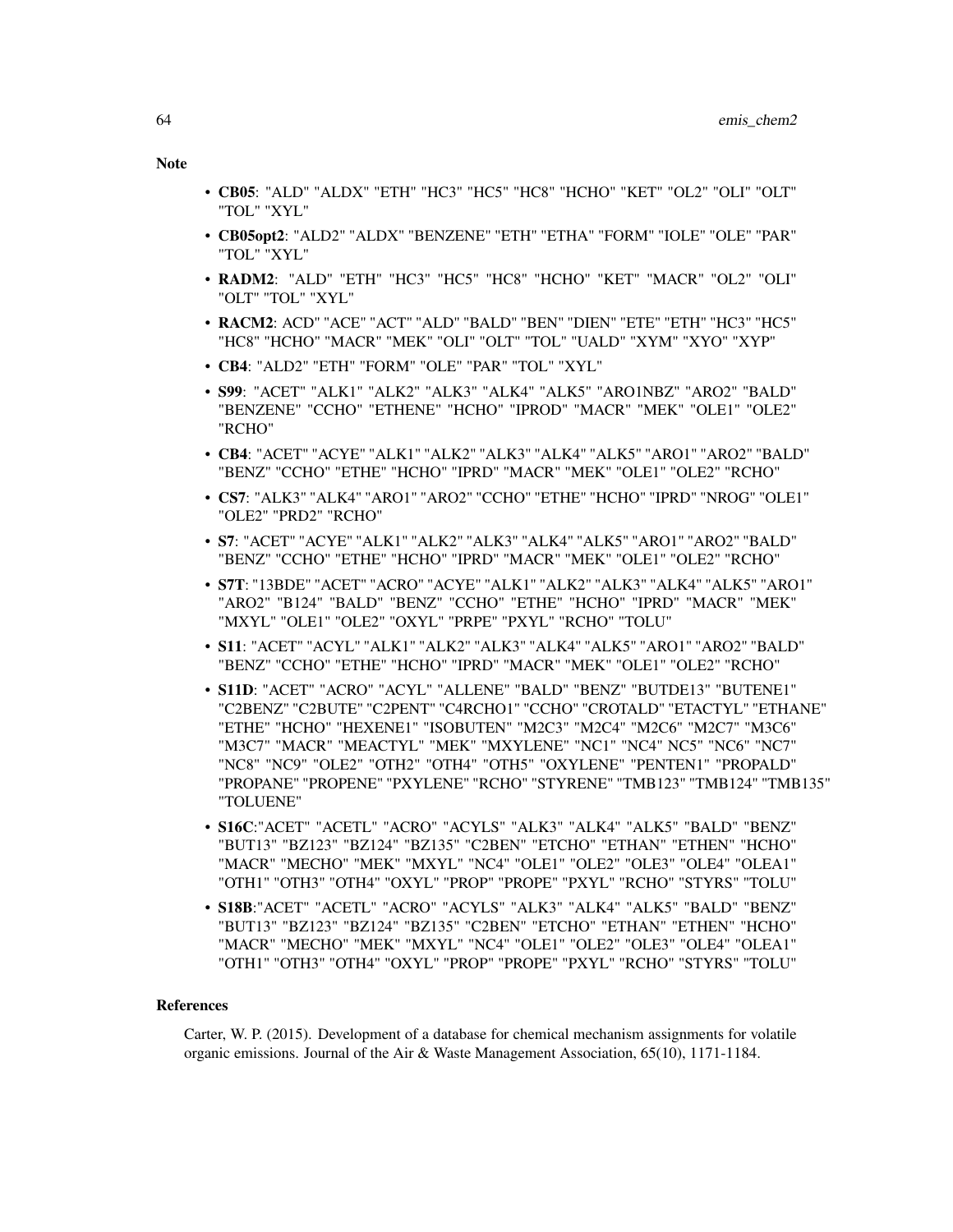emis\_cold 65

### See Also

[speciate](#page-122-0)

### Examples

```
{
id < -1:2df <- data.frame(V1 = 1:2, V2 = 1:2)
dx <- speciate(
x = df,
spec = "nmhc",fuel = "E25",
veh = "LDV",
eu = "Exhaust"
\mathcal{L}dx$id <- rep(id, length(unique(dx$pol)))
names(dx)
vocE25EX <- emis_chem2(df = dx,mech = "CB05",nx = c("V1", "V2"))
}
```
<span id="page-64-0"></span>emis\_cold *Estimation of cold start emissions hourly for the of the week*

# Description

emis\_cold emissions are estimated as the product of the vehicles on a road, length of the road, emission factor evaluated at the respective speed. The estimation considers the beta parameter, the fraction of mileage driven

# Usage

```
emis_cold(
  veh,
  lkm,
  ef,
  efcold,
 beta,
  speed = 34,
  agemax = if (!inherits(x = veh, what = "list")) { ncol(veh) } else {
    ncol(veh[[1]]) },
  profile,
  simplify = FALSE,
  hour = nrow(profile),
  day = ncol(profile),
  array = TRUE,
  verbose = FALSE
)
```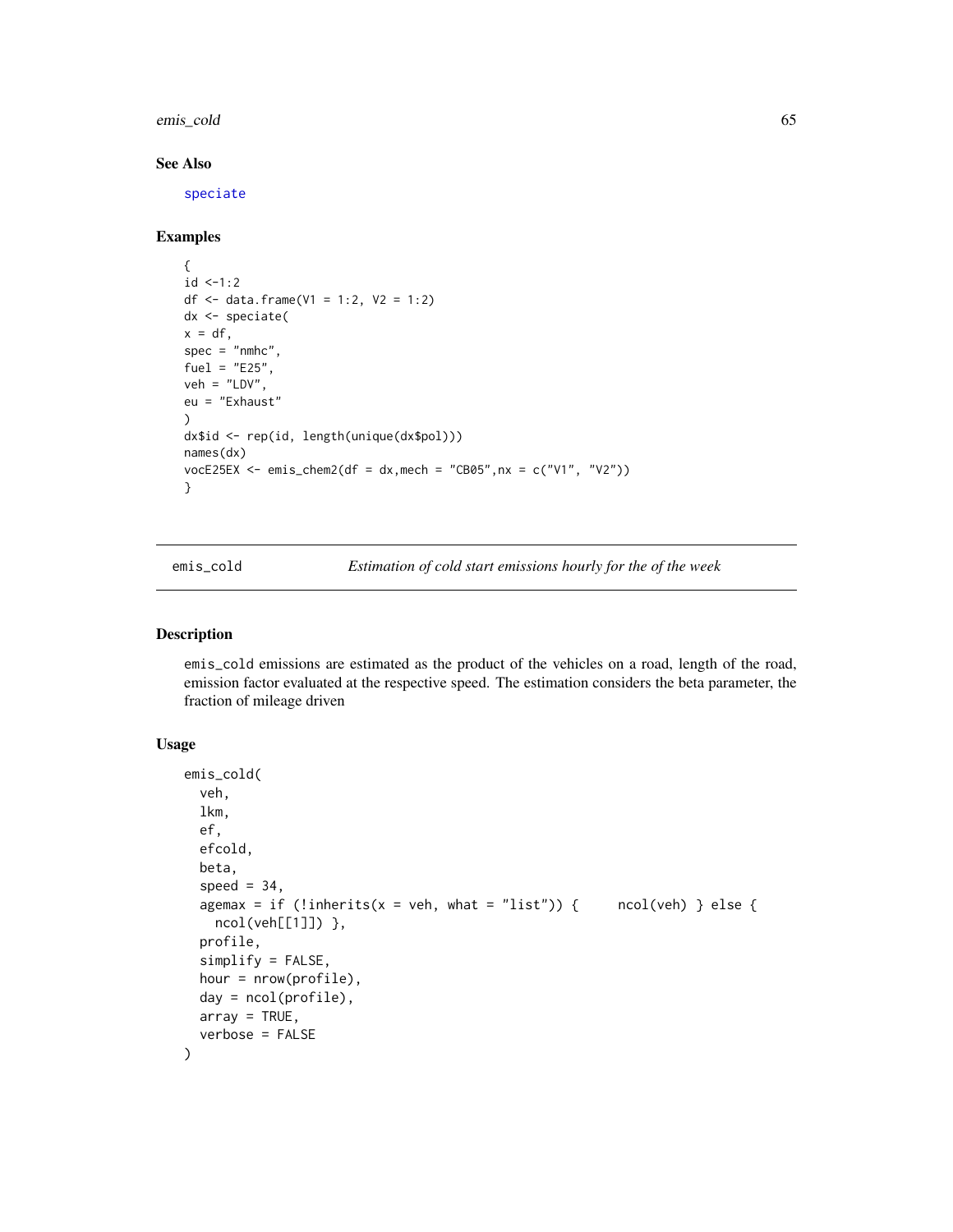### Arguments

| veh      | "Vehicles" data-frame or list of "Vehicles" data-frame. Each data-frame as num-<br>ber of columns matching the age distribution of that type of vehicle. The number<br>of rows is equal to the number of streets link                                                                             |
|----------|---------------------------------------------------------------------------------------------------------------------------------------------------------------------------------------------------------------------------------------------------------------------------------------------------|
| lkm      | Length of each link                                                                                                                                                                                                                                                                               |
| ef       | List of functions of emission factors of vehicular categories                                                                                                                                                                                                                                     |
| efcold   | List of functions of cold start emission factors of vehicular categories                                                                                                                                                                                                                          |
| beta     | Dataframe with the hourly cold-start distribution to each day of the period.<br>Number of rows are hours and columns are days                                                                                                                                                                     |
| speed    | Speed data-frame with number of columns as hours                                                                                                                                                                                                                                                  |
| agemax   | Age of oldest vehicles for that category                                                                                                                                                                                                                                                          |
| profile  | Numerical or dataframe with nrows equal to 24 and nool 7 day of the week                                                                                                                                                                                                                          |
| simplify | Logical; to determine if EmissionsArray should les dimensions, being streets,<br>vehicle categories and hours or default (streets, vehicle categories, hours and<br>days). Default is FALSE to avoid break old code, but the recommendation is<br>that new estimations use this parameter as TRUE |
| hour     | Number of considered hours in estimation                                                                                                                                                                                                                                                          |
| day      | Number of considered days in estimation                                                                                                                                                                                                                                                           |
| array    | Deprecated! emis_cold returns only arrays. When TRUE and veh is not a list,<br>expects a profile as a dataframe producing an array with dimensions (streets x<br>columns x hours x days)                                                                                                          |
| verbose  | Logical; To show more information                                                                                                                                                                                                                                                                 |

#### Value

EmissionsArray g/h

```
## Not run:
# Do not run
data(net)
data(pc_profile)
data(fe2015)
data(fkm)
data(pc_cold)
pcf <- as.data.frame(cbind(pc_cold,pc_cold,pc_cold,pc_cold,pc_cold,pc_cold,
pc_cold))
PC_G <- c(33491,22340,24818,31808,46458,28574,24856,28972,37818,49050,87923,
          133833,138441,142682,171029,151048,115228,98664,126444,101027,
          84771,55864,36306,21079,20138,17439, 7854,2215,656,1262,476,512,
          1181, 4991, 3711, 5653, 7039, 5839, 4257,3824, 3068)
veh <- data.frame(PC_G = PC_G)
pc1 <- my\_\text{age}(x = net$1dv, y = PC_G, name = "PC")pcw <- temp_fact(net$ldv+net$hdv, pc_profile)
speed <- netspeed(pcw, net$ps, net$ffs, net$capacity, net$lkm, alpha = 1)
```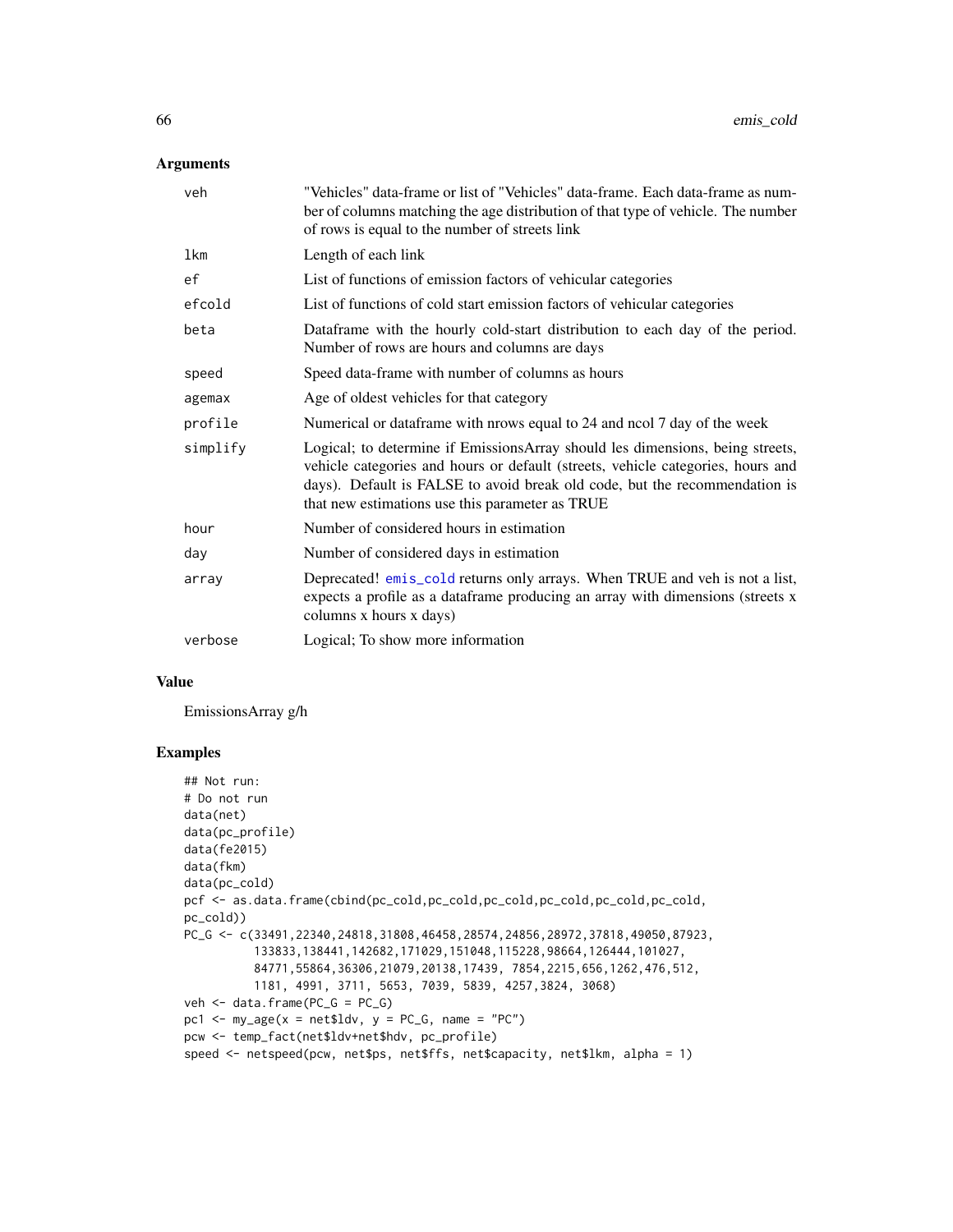```
pckm <- units::set_units(fkm[[1]](1:24), "km"); pckma <- cumsum(pckm)
cod1 <- emis_det(po = "CO", cc = 1000, eu = "III", km = pckma[1:11])
cod2 <- emis_det(po = "CO", cc = 1000, eu = "I", km = pckma[12:24])
#vehicles newer than pre-euro
co1 <- fe2015[fe2015$Pollutant=="CO", ] #24 obs!!!
cod <- c(co1$PC_G[1:24]*c(cod1,cod2),co1$PC_G[25:nrow(co1)])
lef \leq ef_ldv_scaled(co1, cod, v = "PC", cc = "\leq=1400",
                     f = "G", p = "CO", eu=co1$Euro_LDV)# Mohtly average temperature 18 Celcius degrees
lefec <- ef_ldv_cold_list(df = co1, ta = 18, cc = "<=1400", f = "G",
                          eu = co1$Euro_LDV, p = "CO" )
lefec <- c(lefec,lefec[length(lefec)], lefec[length(lefec)],
           lefec[length(lefec)], lefec[length(lefec)],
           lefec[length(lefec)])
length(lefcc) == ncol(pc1)#emis change length of 'ef' to match ncol of 'veh'
class(lefec)
PC_CO_COLD <- emis_cold(veh = pc1,
                        lkm = net$lkm,
                        ef = lef,efcold = lefec,
                        beta = pcf,
                        speed = speed,
                        profile = pc_profile)
class(PC_CO_COLD)
plot(PC_CO_COLD)
lpc < - list(pc1, pc1)
PC_CO_COLDv2 <- emis_cold(veh = pc1,
                          lkm = net$lkm,
                          ef = lef,efcold = lefec,
                          beta = pcf,
                          speed = speed,
                          profile = pc_profile,
                          hour = 2,
                          day = 1)
## End(Not run)
```
<span id="page-66-0"></span>emis\_cold\_td *Estimation of cold start emissions with top-down approach*

#### Description

[emis\\_cold\\_td](#page-66-0) estimates cld start emissions with a top-down appraoch. This is, annual or monthly emissions or region. Especifically, the emissions are esitmated for row of the simple feature (row of the spatial feature).

In general was designed so that each simple feature is a region with different average monthly temperature. This funcion, as other in this package, adapts to the class of the input data. providing flexibility to the user.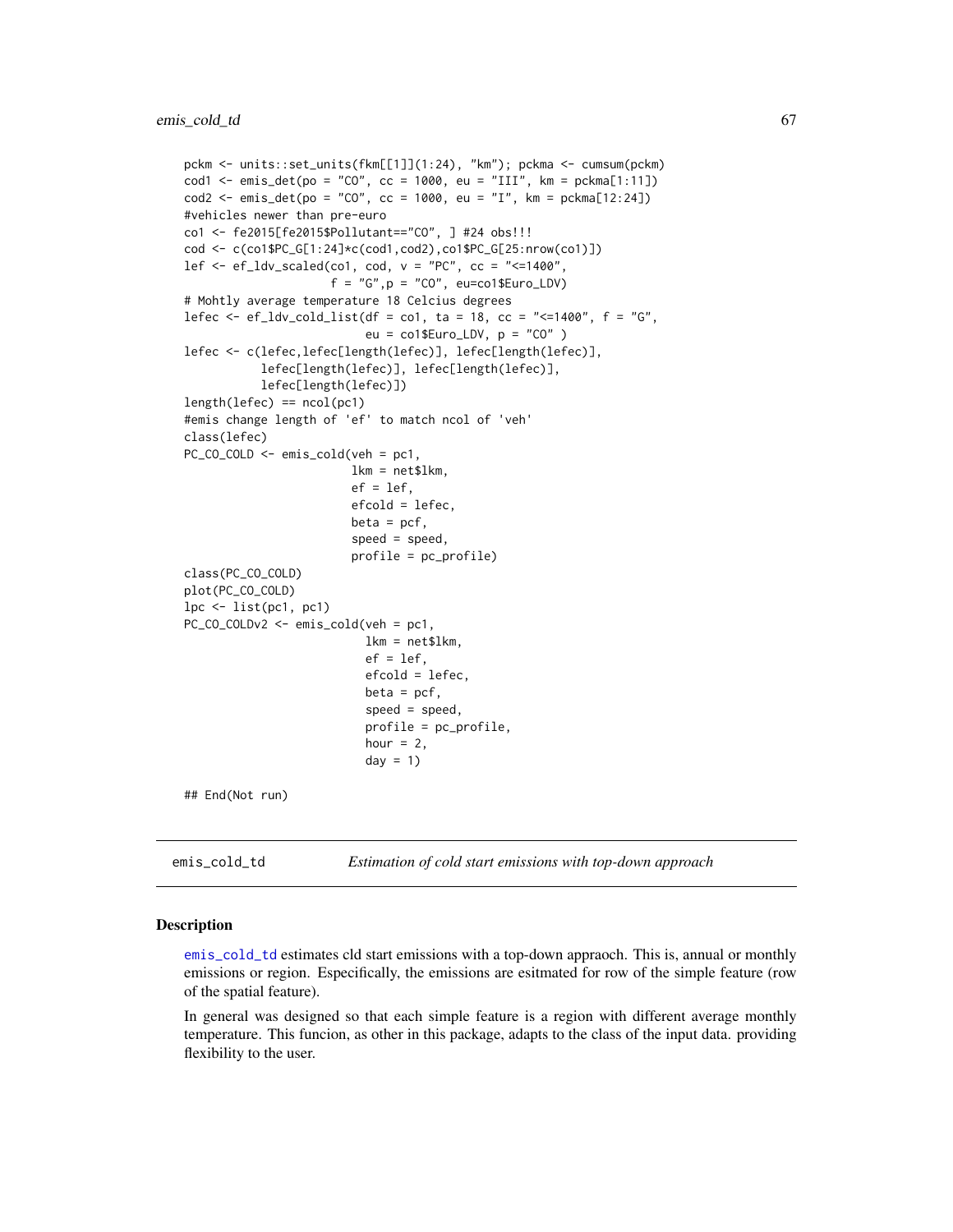# Usage

```
emis_cold_td(
  veh,
  lkm,
  ef,
  efcold,
  beta,
  pro_month,
  params,
  verbose = FALSE,
  fortran = FALSE,
  nt = ifelse(check_nt() == 1, 1, check_nt() / 2)\mathcal{L}
```
# Arguments

| veh        | "Vehicles" data-frame or spatial feature, wwhere columns are the age distribu-<br>tion of that vehicle. and rows each simple feature or region. The number of rows<br>is equal to the number of streets link                                                   |
|------------|----------------------------------------------------------------------------------------------------------------------------------------------------------------------------------------------------------------------------------------------------------------|
| <b>lkm</b> | Numeric; mileage by the age of use of each vehicle.                                                                                                                                                                                                            |
| ef         | Numeric; emission factor with                                                                                                                                                                                                                                  |
| efcold     | Data.frame. When it is a data.frame, each column is for each type of vehicle by<br>age of use, rows are are each simple feature. When you have emission factors<br>for each month, the order should a data.frame ina long format, as rurned by<br>ef_ldv_cold. |
| beta       | Data frame with the fraction of cold starts. The rows are the fraction for each<br>spatial feature or subregion, the columns are the age of use of vehicle.                                                                                                    |
| pro_month  | Numeric; montly profile to distribuite annual mileage in each month.                                                                                                                                                                                           |
| params     | List of parameters; Add columns with information to returning data.frame                                                                                                                                                                                       |
| verbose    | Logical; To show more information                                                                                                                                                                                                                              |
| fortran    | Logical; to try the fortran calculation.                                                                                                                                                                                                                       |
| nt         | Integer; Number of threads wich must be lower than max available. See check_nt.<br>Only when fortran $=$ TRUE                                                                                                                                                  |

# Value

Emissions data.frame

# See Also

[ef\\_ldv\\_cold](#page-38-0)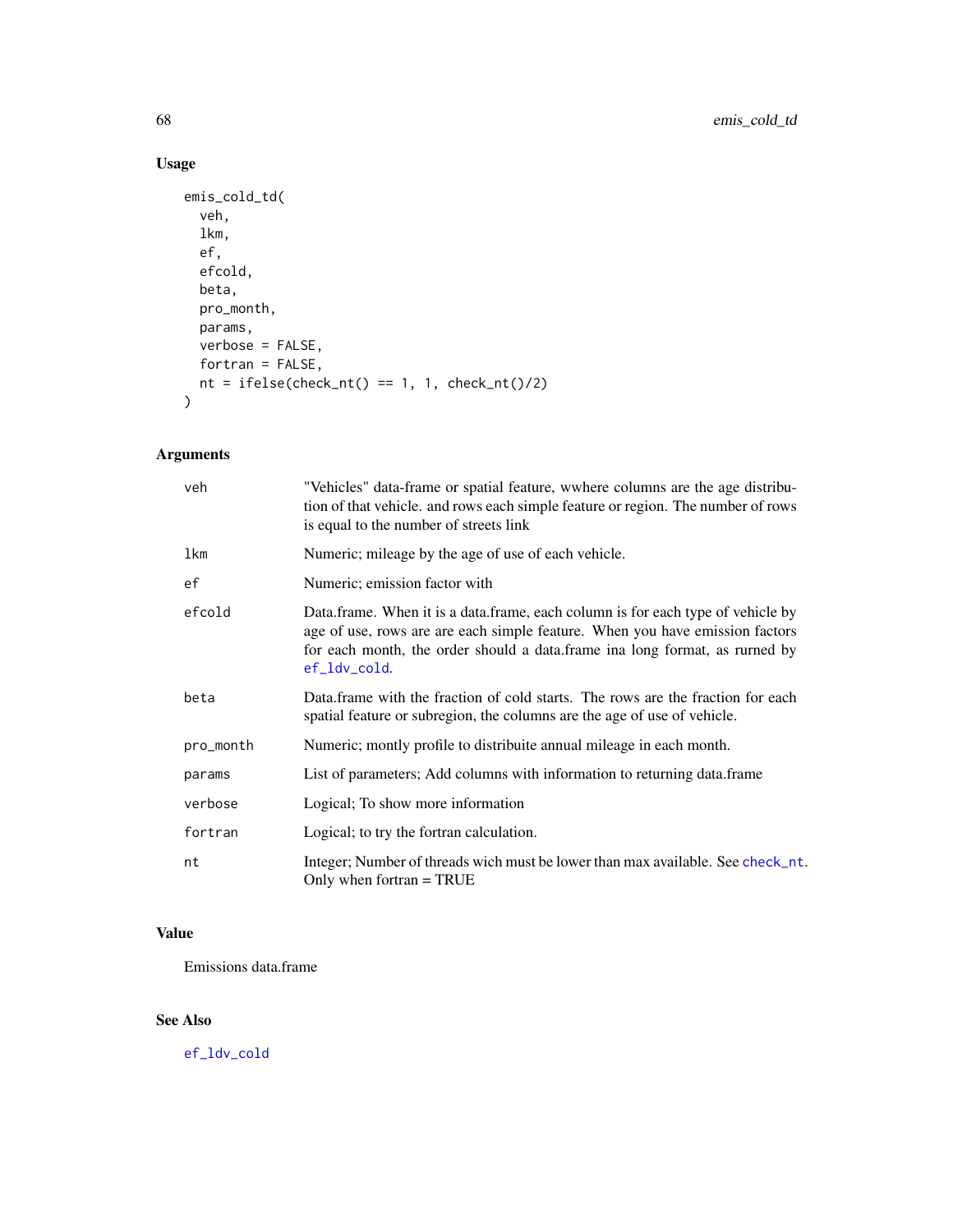### emis\_cold\_td 69

```
## Not run:
# Do not run
veh \leq age_ldv(1:10, agemax = 8)
euros <- c("V", "V", "IV", "III", "II", "I", "PRE", "PRE")
dt <- matrix(rep(2:25, 5), ncol = 12, nrow = 10) # 12 months, 10 rows
row.names(dt) <- paste0("Simple_Feature_", 1:10)
efc \leq - ef_ldv_cold(ta = dt, cc = "\leq 1400", f = "G", eu = euros, p = "CO", speed = Speed(34))
efh <- ef_ldv_speed(
  v = "PC", t = "4S", cc = "<=1400", f = "G",eu = euros, p = "CO", speed = Speed(runif(nrow(veh), 15, 40)))
lkm <- units::as_units(18:11, "km") * 1000
cold_lkm <- cold_mileage(ltrip = units::as_units(20, "km"), ta = celsius(dt))
names(cold_lkm) <- paste0("Month_", 1:12)
veh_month <- c(rep(8, 1), rep(10, 5), 9, rep(10, 5))
system.time(
  a <- emis_cold_td(
   veh = veh,lkm = lkm,
   ef = efh[1, ],
   efcold = efc[1:10, ]beta = cold_lkm[, 1],verbose = TRUE
 )
\lambdasystem.time(
 a2 <- emis_cold_td(
   veh = veh,
   lkm = lkm,
   ef = efh[1, ],
   efcold = efc[1:10, ]beta = cold_lkm[, 1],verbose = TRUE,
   fortran = TRUE
  \lambda) # emistd2coldf.f95
a$emissions <- round(a$emissions, 8)
a2$emissions <- round(a2$emissions, 8)
identical(a, a2)
# Adding parameters
emis_cold_td(
 veh = veh,
  lkm = lkm,
  ef = efh[1, ],
  efcold = efc[1:10, ],
  beta = cold_lkm[, 1],verbose = TRUE,
  params = list(
   paste0("data_", 1:10),
    "moredata"
```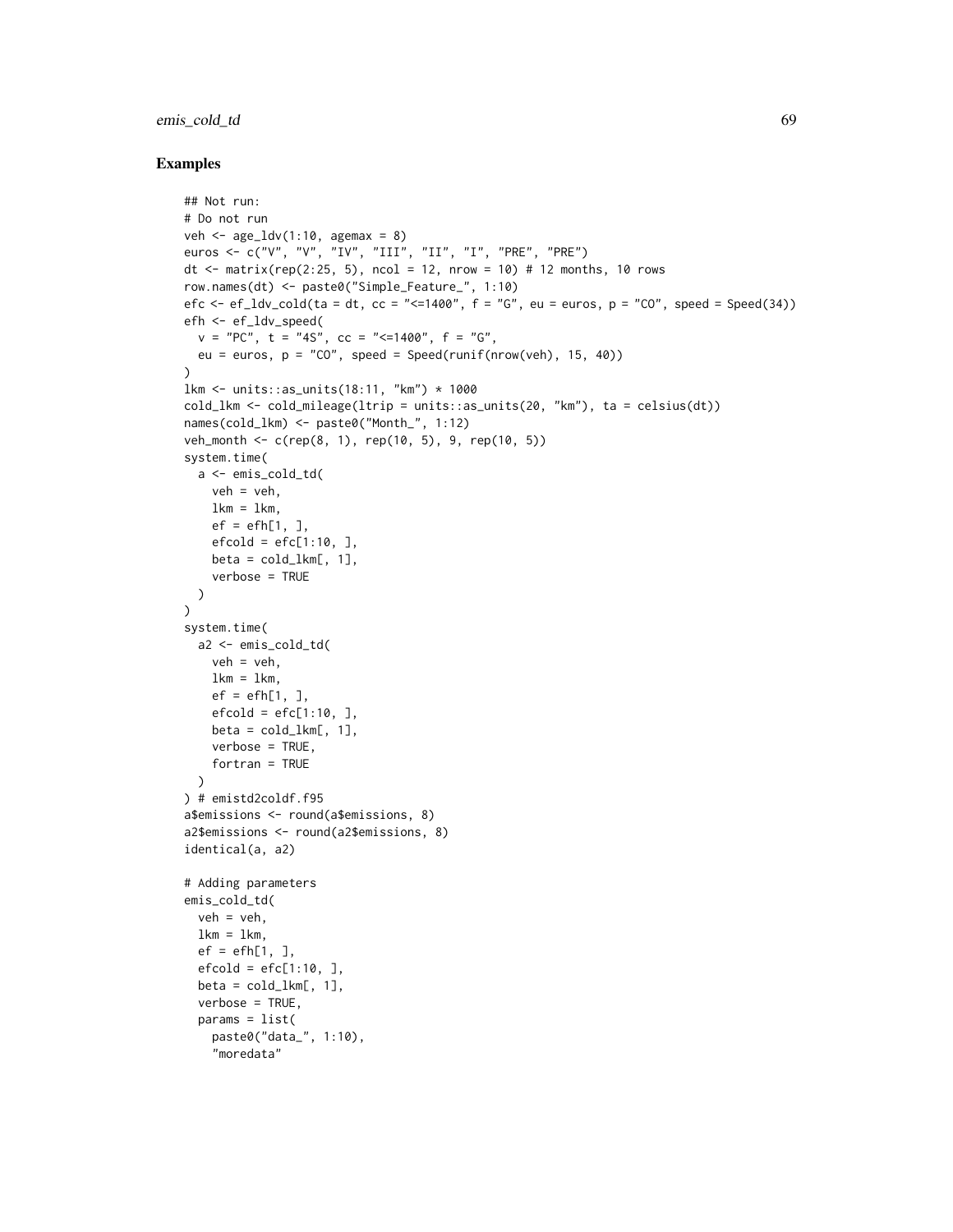```
)
\mathcal{L}system.time(
 aa <- emis_cold_td(
   veh = veh,lkm = lkm,ef = efh,
   efcold = efc,
   beta = cold_lkm,
   pro_month = veh_month,
   verbose = TRUE
 )
)
system.time(
 aa2 <- emis_cold_td(
   veh = veh,
   lkm = 1km,ef = efh,
   efcold = efc,
   beta = cold_lkm,pro_month = veh_month,
   verbose = TRUE,
    fortran = TRUE
 )
) # emistd5coldf.f95
aa$emissions <- round(aa$emissions, 8)
aa2$emissions <- round(aa2$emissions, 8)
identical(aa, aa2)
## End(Not run)
```
<span id="page-69-0"></span>emis\_det *Determine deterioration factors for urban conditions*

#### Description

[emis\\_det](#page-69-0) returns deterioration factors. The emission factors comes from the guidelines for developing emission factors of the EMEP/EEA air pollutant emission inventory guidebook http://www.eea.europa.eu/themes/air/eme eea-air-pollutant-emission-inventory-guidebook This function subset an internal database of emission factors with each argument

### Usage

```
emis_det(
 po,
  cc,
  eu,
  speed = Speed(18.9),
  km,
```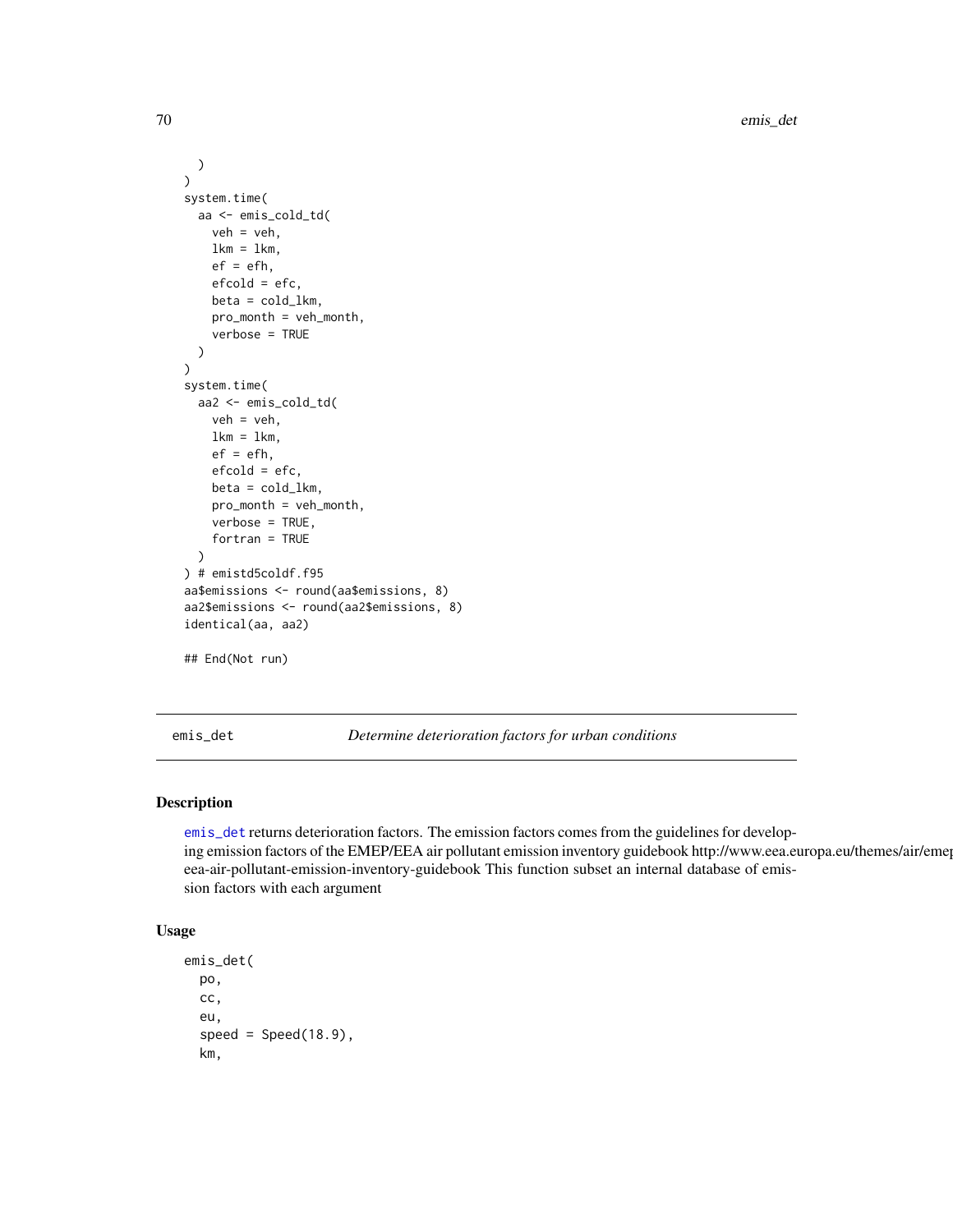#### emis\_det 71

```
verbose = FALSE,
  show.equation = FALSE
\lambda
```
#### Arguments

| po            | Character; Pollutant "CO", "NOx" or "HC"                                                         |
|---------------|--------------------------------------------------------------------------------------------------|
| <b>CC</b>     | Character; Size of engine in cc covering " $\leq$ =1400", "1400_2000" or ">2000"                 |
| eu            | Character; Euro standard: "I", "II", "III", "III", "IV", "V", "VI", "VIc"                        |
| speed         | Numeric; Speed to return Number of emission factor and not a function. It needs<br>units in km/h |
| km            | Numeric; accumulated mileage in km.                                                              |
| verbose       | Logical; To show more information                                                                |
| show.equation | Option to see or not the equation parameters                                                     |

#### Value

It returns a numeric vector representing the increase in emissions due to normal deterioring

#### Note

The deterioration factors functions are available for technologies euro "II", "III" and "IV". In order to cover all euro technologies, this function assumes that the deterioration function of "III" and "IV" applies for "V", "VI" and "VIc". However, as these technologies are relative new, accumulated milage is low and hence, deteerioration factors small.

```
## Not run:
data(fkm)
pckm <- fkm[[1]](1:24); pckma <- cumsum(pckm)
km <- units::set_units(pckma[1:11], km)
# length eu = length km = 1
emis_det(po = "CO", cc = "<=1400", eu = "III", km = km[5], show.equation = TRUE)
# length eu = length km = 1, length speed > 1
emis_det(po = "CO", cc = "<=1400", eu = "III", km = km[5], speed = Speed(1:10))
# length km != length eu error
# (cod1 < - emis_det(po = "CO", cc = "<=1400", eu = c("III", "IV"), speed = Speed(30),
# km = km[4])# length eu = 1 length km > 1
emis_det(po = "CO", cc = "<=1400", eu = "III", km = km)
# length eu = 2, length km = 2 (if different length, error!)
(cod1 <- emis_det(po = "CO", cc = "<=1400", eu = c("III", "IV"), km = km[4:5]))
# length eu = 2, length km = 2, length speed > 1
(cod1 <- emis_det(po = "CO", cc = "<=1400", eu = c("III", "IV"), speed = Speed(0:130),
km = km[4:5])euros <- c("V","V","V", "IV", "IV", "IV", "III", "III", "III", "III")
# length eu = 2, length km = 2, length speed > 1
(cod1 < - emis_det(po = "CO", cc = "<=1400", eu = euros, speed = Speed(1:100),
```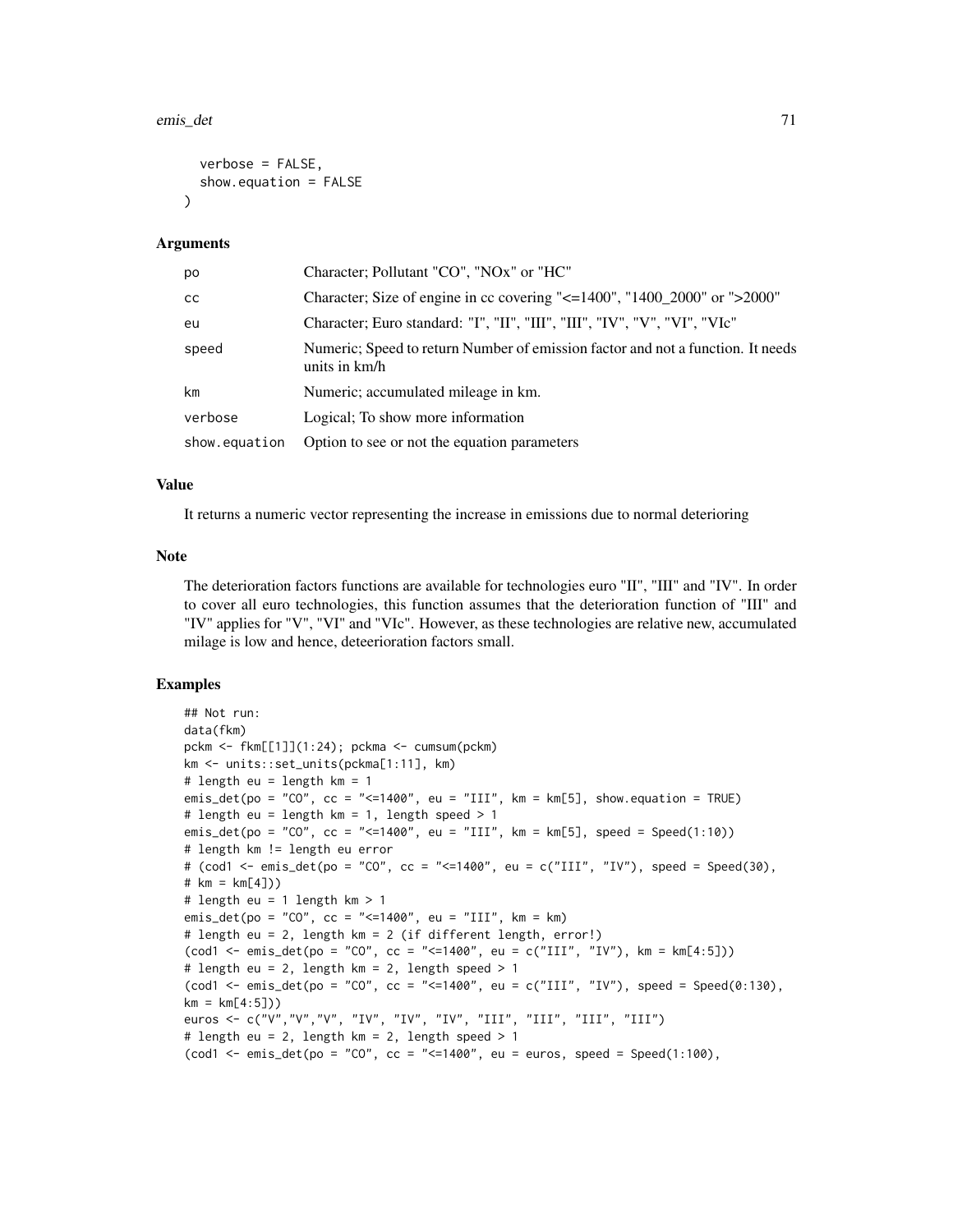```
km = km[1:10])cod1 \leq as.matrix(cod1[, 1:11])filled.contour(cod1, col = cptcity::cpt(6277, n = 20))
filled.contour(cod1, col = cptcity::lucky(n = 19))
euro <- c(rep("V", 5), rep("IV", 5), "III")
euros <- rbind(euro, euro)
(cod1 \le - \text{emis}\_det(po = "CO", cc = "<=1400", eu = euros, km = km))## End(Not run)
```
<span id="page-71-0"></span>emis\_dist *Allocate emissions into spatial objects (street emis to grid)*

# Description

[emis\\_dist](#page-71-0) allocates emissions proportionally to each feature. "Spatial" objects are converter to "sf" objects. Currently, 'LINESTRING' or 'MULTILINESTRING' supported. The emissions are distributed in each street.

#### Usage

emis\_dist(gy, spobj, pro, osm, verbose = FALSE)

### Arguments

| gy      | Numeric; a unique total (top-down)                                                                                                                                                                                                                                                                                                                                    |
|---------|-----------------------------------------------------------------------------------------------------------------------------------------------------------------------------------------------------------------------------------------------------------------------------------------------------------------------------------------------------------------------|
| spobj   | A spatial data frame of class "sp" or "sf". When class is "sp" it is transformed to<br>"sf".                                                                                                                                                                                                                                                                          |
| pro     | Matrix or data-frame profiles, for instance, pc profile.                                                                                                                                                                                                                                                                                                              |
| osm     | Numeric; vector of length 5, for instance, $c(5, 3, 2, 1, 1)$ . The first element<br>covers 'motorway' and 'motorway_link. The second element covers 'trunk' and<br>'trunk_link'. The third element covers 'primary' and 'primary_link'. The fourth<br>element covers 'secondary' and 'secondary_link'. The fifth element covers 'ter-<br>tiary' and 'tertiary_link'. |
| verbose | Logical; to show more info.                                                                                                                                                                                                                                                                                                                                           |

#### Note

When spobj is a 'Spatial' object (class of sp), they are converted into 'sf'.

```
## Not run:
data(net)
data(pc_profile)
po <- 1000
t1 <- emis\_dist(gy = po, spobj = net)
```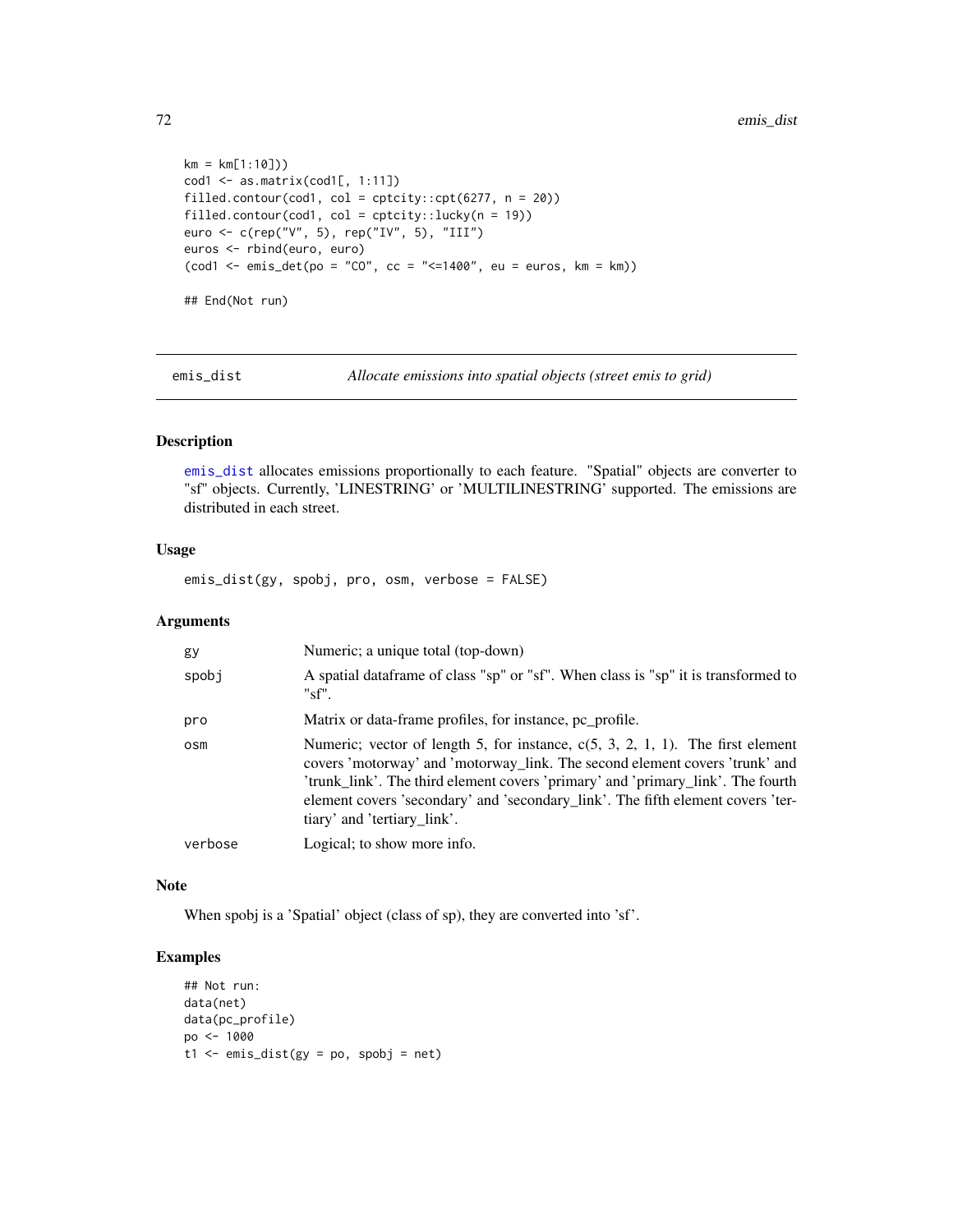emis\_evap 73

```
head(t1)
sum(t1$gy)
#t1 <- emis\_dist(gy = po, spobj = net, osm = c(5, 3, 2, 1, 1) )t1 <- emis_dist(gy = po, spobj = net, pro = pc_profile)
## End(Not run)
```
## <span id="page-72-0"></span>emis\_evap *Estimation of evaporative emissions*

# Description

[emis\\_evap](#page-72-0) estimates evaporative emissions from EMEP/EEA emisison guidelines

## Usage

```
emis_evap(
 veh,
 x,
 ed,
 hotfi,
 hotc,
 warmc,
 carb = 0,
 p,
 params,
 pro_month,
 verbose = FALSE
)
```

| veh   | Numeric or data frame of Vehicles with untis 'veh'.                                                                                                                                                                                                                                                                                                                                                                                                  |
|-------|------------------------------------------------------------------------------------------------------------------------------------------------------------------------------------------------------------------------------------------------------------------------------------------------------------------------------------------------------------------------------------------------------------------------------------------------------|
| x     | Numeric which can be either, daily mileage by age of use with units 'lkm',<br>number of trips or number of proc. When it has units 'lkm', all the emission<br>factors must be in 'g/km'. When ed is in g/day, x it is the number of days<br>(without units). When hotfi, hotc or warme are in $g$ /trip, x it is the number of<br>trips (without units). When hotfi, hotc or warme are in g/proced, x it is the<br>number of proced (without units). |
| ed    | average daily evaporative emissions. If x has units 'lkm', the units of ed must<br>be 'g/km', other case, this are simply $g$ /day (without units).                                                                                                                                                                                                                                                                                                  |
| hotfi | average hot running losses or soak evaporative factor for vehicles with fuel in-<br>jection and returnless fuel systems. If x has units 'lkm', the units of ed must be<br>'g/km', other case, this is simply g/trip or g/proced                                                                                                                                                                                                                      |
| hotc  | average running losses or soak evaporative factor for vehicles with carburetor or<br>fuel return system for vehicles with fuel injection and returnless fuel systems. If<br>x has units 'lkm', the units of ed must be 'g/km',                                                                                                                                                                                                                       |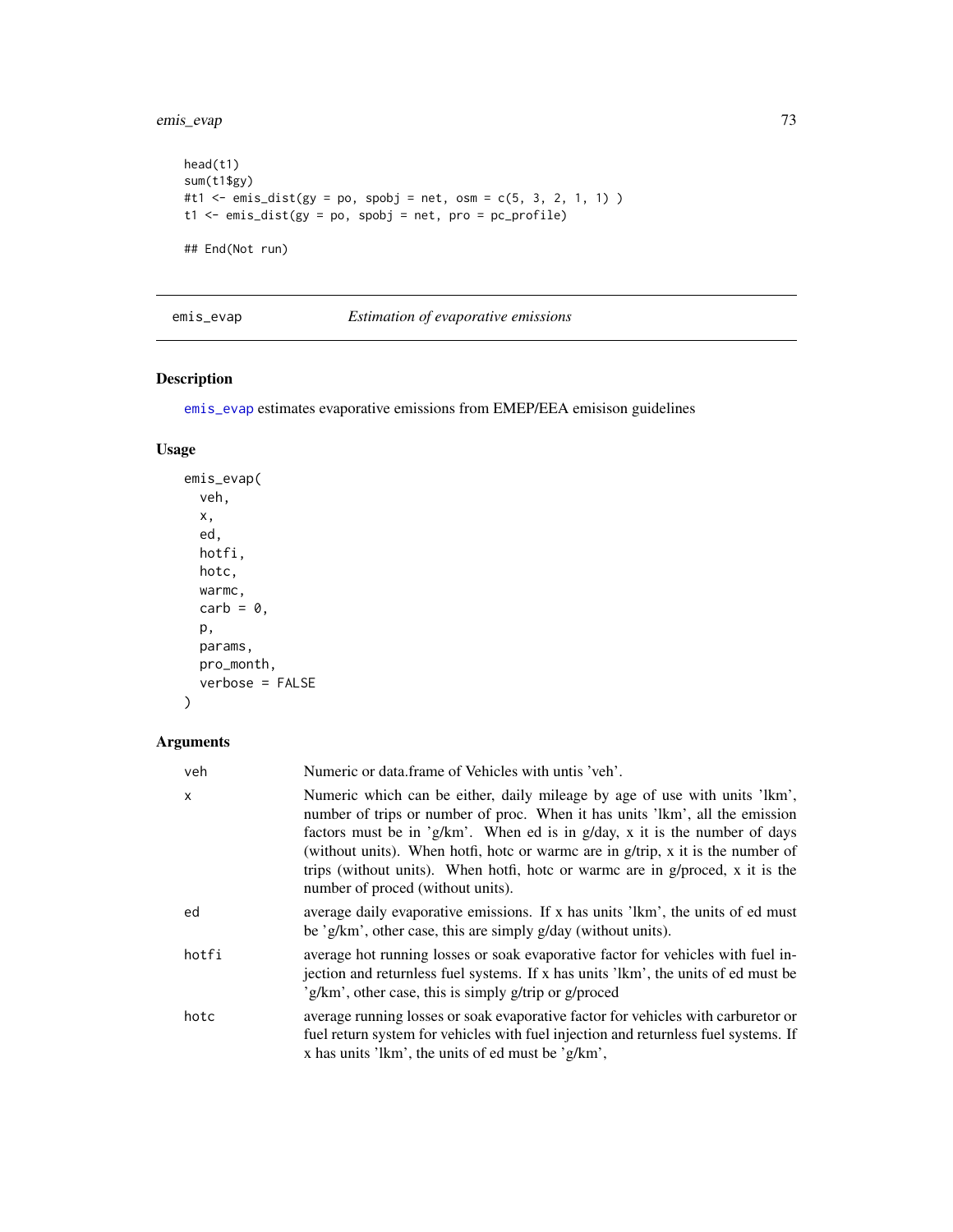| warmc     | average cold and warm running losses or soak evaporative factor for vehicles<br>with carburetor or fuel return system for vehicles with fuel injection and return-<br>less fuel systems. If x has units 'lkm', the units of ed must be 'g/km', |
|-----------|------------------------------------------------------------------------------------------------------------------------------------------------------------------------------------------------------------------------------------------------|
| carb      | fraction of gasoline vehicles with carburetor or fuel return system.                                                                                                                                                                           |
| b.        | Fraction of trips finished with hot engine                                                                                                                                                                                                     |
| params    | Character; Add columns with information to returning data.frame                                                                                                                                                                                |
| pro_month | Numeric; monthly profile to distribute annual mileage in each month.                                                                                                                                                                           |
| verbose   | Logical; To show more information                                                                                                                                                                                                              |

#### Value

numeric vector of emission estimation in grams

## Note

When veh is a "Vehicles" data.frame, emission factors are evaluated till the number of columns of veh. For instance, if the length of the emission factor is 20 but the number of columns of veh is 10, the 10 first emission factors are used.

## References

Mellios G and Ntziachristos 2016. Gasoline evaporation. In: EEA, EMEP. EEA air pollutant emission inventory guidebook-2009. European Environment Agency, Copenhagen, 2009

# See Also

[ef\\_evap](#page-28-0)

# Examples

```
## Not run:
(a <- Vehicles(1:10))
(lkm <- units::as_units(1:10, "km"))
(ef <- EmissionFactors(1:10))
(ev < - emis_evap(veh = a, x = 1km, hotfi = ef))
## End(Not run)
```
emis\_evap2 *Estimation of evaporative emissions 2*

## Description

emis\_evap performs the estimation of evaporative emissions from EMEP/EEA emission guidelines with Tier 2.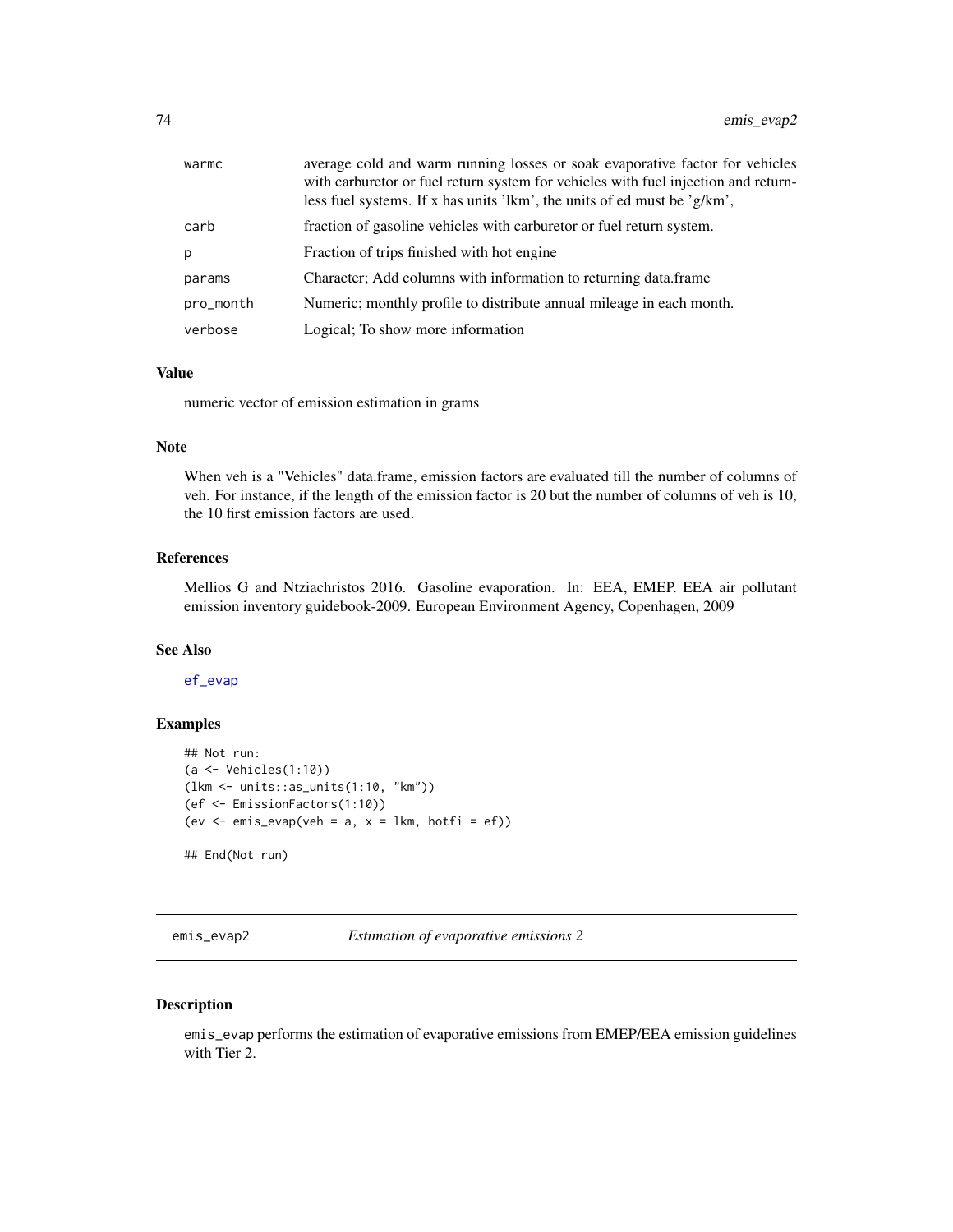# emis\_evap2 75

# Usage

emis\_evap2( veh, name, size, fuel, aged, nd4, nd3, nd2, nd1, hs\_nd4, hs\_nd3, hs\_nd2, hs\_nd1, rl\_nd4, rl\_nd3, rl\_nd2, rl\_nd1, d\_nd4, d\_nd3, d\_nd2, d\_nd1 )

| veh       | Total number of vehicles by age of use. If is a list of 'Vehicles' data-frames, it<br>will sum the columns of the eight element of the list representing the 8th hour.<br>It was chosen this hour because it is morning rush hour but the user can adapt<br>the data to this function |
|-----------|---------------------------------------------------------------------------------------------------------------------------------------------------------------------------------------------------------------------------------------------------------------------------------------|
| name      | Character of type of vehicle                                                                                                                                                                                                                                                          |
| size      | Character of size of vehicle                                                                                                                                                                                                                                                          |
| fuel      | Character of fuel of vehicle                                                                                                                                                                                                                                                          |
| aged      | Age distribution vector. E.g.: 1:40                                                                                                                                                                                                                                                   |
| nd4       | Number of days with temperature between 20 and 35 Celsius degrees                                                                                                                                                                                                                     |
| nd3       | Number of days with temperature between 10 and 25 Celsius degrees                                                                                                                                                                                                                     |
| nd2       | Number of days with temperature between 0 and 15 Celsius degrees                                                                                                                                                                                                                      |
| nd1       | Number of days with temperature between -5 and 10 Celsius degrees                                                                                                                                                                                                                     |
| $hs_n$ d4 | average daily hot-soak evaporative emissions for days with temperature between<br>20 and 35 Celsius degrees                                                                                                                                                                           |
| hs_nd3    | average daily hot-soak evaporative emissions for days with temperature between<br>10 and 25 Celsius degrees                                                                                                                                                                           |
| $hs\_nd2$ | average daily hot-soak evaporative emissions for days with temperature between<br>0 and 15 Celsius degrees                                                                                                                                                                            |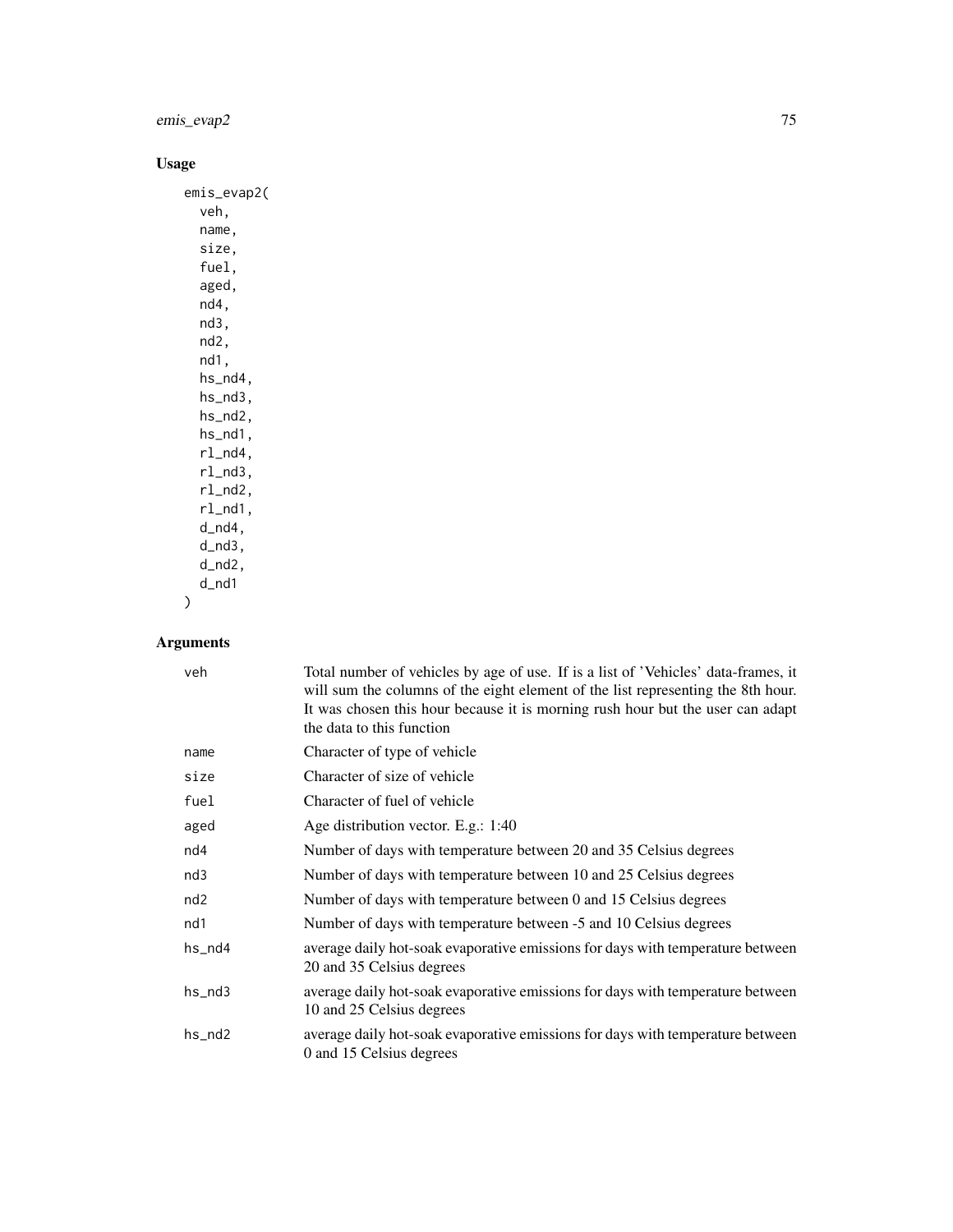| hs_nd1 | average daily hot-soak evaporative emissions for days with temperature between<br>-5 and 10 Celsius degrees       |
|--------|-------------------------------------------------------------------------------------------------------------------|
| rl_nd4 | average daily running losses evaporative emissions for days with temperature<br>between 20 and 35 Celsius degrees |
| rl_nd3 | average daily running losses evaporative emissions for days with temperature<br>between 10 and 25 Celsius degrees |
| rl_nd2 | average daily running losses evaporative emissions for days with temperature<br>between 0 and 15 Celsius degrees  |
| rl_nd1 | average daily running losses evaporative emissions for days with temperature<br>between -5 and 10 Celsius degrees |
| d_nd4  | average daily diurnal evaporative emissions for days with temperature between<br>20 and 35 Celsius degrees        |
| d_nd3  | average daily diurnal evaporative emissions for days with temperature between<br>10 and 25 Celsius degrees        |
| d_nd2  | average daily diurnal evaporative emissions for days with temperature between<br>0 and 15 Celsius degrees         |
| d_nd1  | average daily diurnal evaporative emissions for days with temperature between<br>-5 and 10 Celsius degrees        |
|        |                                                                                                                   |

# Value

dataframe of emission estimation in grams/days

## References

Mellios G and Ntziachristos 2016. Gasoline evaporation. In: EEA, EMEP. EEA air pollutant emission inventory guidebook-2009. European Environment Agency, Copenhagen, 2009

```
## Not run:
data(net)
PC_G <- c(33491,22340,24818,31808,46458,28574,24856,28972,37818,49050,87923,
          133833,138441,142682,171029,151048,115228,98664,126444,101027,
          84771,55864,36306,21079,20138,17439, 7854,2215,656,1262,476,512,
          1181, 4991, 3711, 5653, 7039, 5839, 4257,3824, 3068)
veh <- data.frame(PC_G = PC_G)
pc1 \leq my_age(x = net$ldv, y = PC_G, name = "PC")
ef1 <- ef_evap(ef = "erhotc", v = "PC", cc = "<=1400", dt = "0_15", ca = "no")
dfe <- emis_evap2(veh = pc1,
                 name = "PC",
                 size = "<=1400",
                 fuel = "G",aged = 1:ncol(pc1),nd4 = 10,
                 nd3 = 4,nd2 = 2,nd1 = 1,
```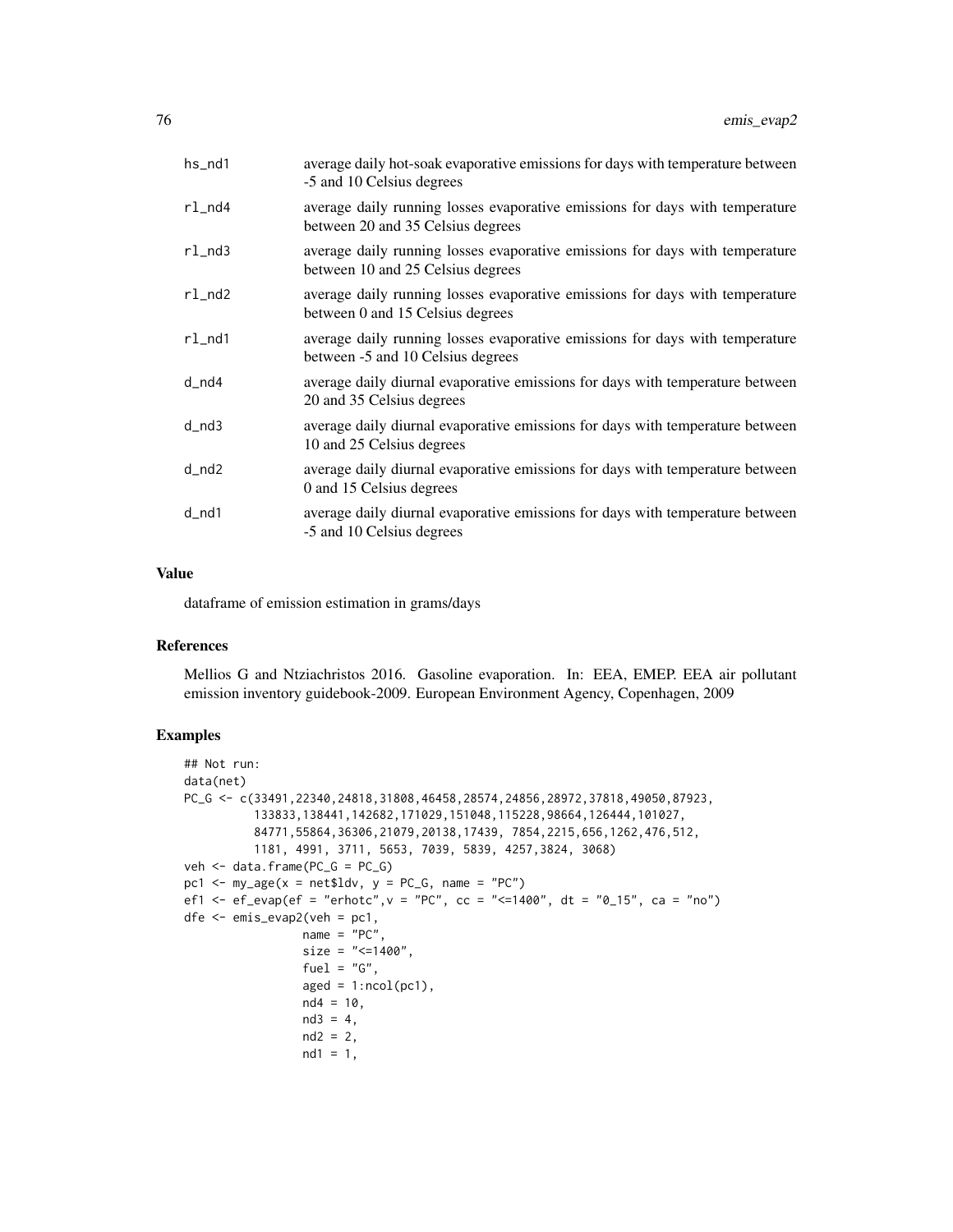```
hs\_nd4 = eff1*1:ncol(pc1),
                 hs\_nd3 = ef1*1:ncol(pc1),hs\_nd2 = eff1*1:ncol(pc1),hs\_nd1 = ef1*1:ncol(pc1),d_{nd4} = ef1*1:ncol(pc1),d\_nd3 = ef1*1:ncol(pc1),d\_nd2 = ef1*1:ncol(pc1),d_{nd1} = ef1*1:ncol(pc1),rl\_nd4 = ef1*1:ncol(pc1),rl\_nd3 = ef1*1:ncol(pc1),rl\_nd2 = ef1*1:ncol(pc1),rl\_nd1 = ef1*1:ncol(pc1))lpc <- list(pc1, pc1, pc1, pc1,
            pc1, pc1, pc1, pc1)
dfe <- emis_evap2(veh = lpc,
                 name = "PC",size = "<=1400",fuel = "G",aged = 1:ncol(pc1),nd4 = 10,
                 nd3 = 4,
                 nd2 = 2,
                 nd1 = 1,hs\_nd4 = eff1*1:ncol(pc1),
                 hs\_nd3 = ef1*1:ncol(pc1),hs\_nd2 = eff1*1:ncol(pc1),hs\_nd1 = eff1*1:ncol(pc1),
                 d_{nd4} = ef1*1:ncol(pc1),d\_nd3 = ef1*1:ncol(pc1),d_{nd2} = ef1*1:ncol(pc1),d_{nd1} = ef1*1:ncol(pc1),rl\_nd4 = ef1*1:ncol(pc1),rl\_nd3 = ef1*1:ncol(pc1),rl\_nd2 = ef1*1:ncol(pc1),rl\_nd1 = ef1*1:ncol(pc1))
```
## End(Not run)

<span id="page-76-0"></span>emis\_grid *Allocate emissions into a grid returning point emissions or flux*

#### Description

[emis\\_grid](#page-76-0) allocates emissions proportionally to each grid cell. The process is performed by the intersection between geometries and the grid. It means that requires "sr" according to your location for the projection. It is assumed that spobj is a Spatial\*DataFrame or an "sf" with the pollutants in data. This function returns an object of class "sf".

It is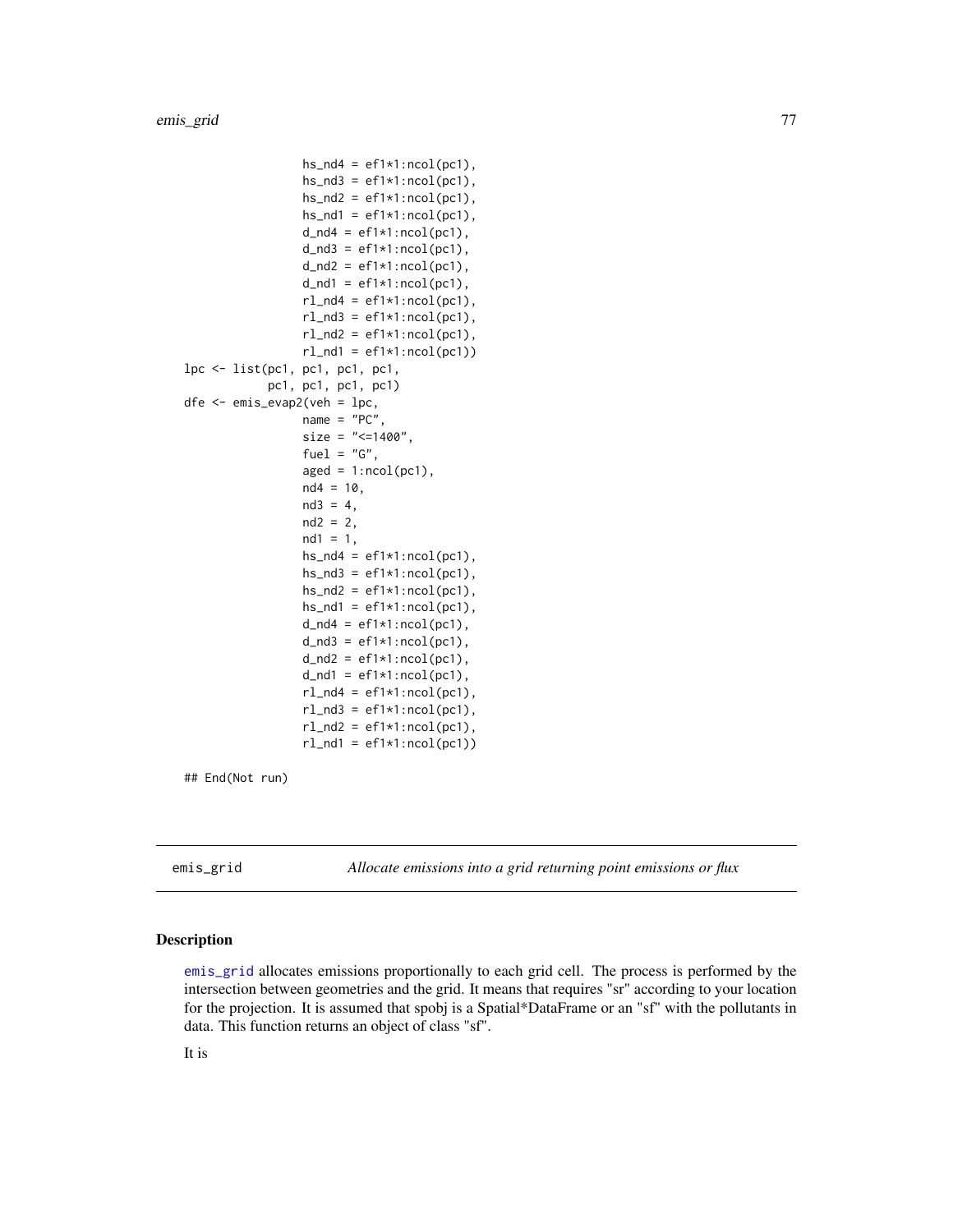emis\_grid(spobj = net, g, sr, type = "lines",  $FN =$  "sum",  $flux = TRUE, k = 1)$ 

#### Arguments

| spobj     | A spatial data frame of class "sp" or "sf". When class is "sp" it is transformed to<br>"sf".                                                                                      |
|-----------|-----------------------------------------------------------------------------------------------------------------------------------------------------------------------------------|
| g         | A grid with class "SpatialPolygonsDataFrame" or "sf".                                                                                                                             |
| sr        | Spatial reference e.g. 31983. It is required if spobj and g are not projected.<br>Please, see http://spatialreference.org/.                                                       |
| type      | type of geometry: "lines", "points" or "polygons".                                                                                                                                |
| <b>FN</b> | Character indicating the function. Default is "sum"                                                                                                                               |
| flux      | Logical, if TRUE, it return flux (mass / area / time (implicit)) in a polygon grid,<br>if false, mass / time (implicit) as points, in a similar fashion as EDGAR provide<br>data. |
| k         | Numeric to multiply emissions                                                                                                                                                     |

#### Note

1) If flux = TRUE (default), emissions are flux = mass / area / time (implicit), as polygons. If flux = FALSE, emissions are mass / time (implicit), as points. Time untis are not displayed because each use can have different time units for instance, year, month, hour second, etc.

2) Therefore, it is good practice to have time units in 'spobj'. This implies that spobj MUST include units!.

3) In order to check the sum of the emissions, you must calculate the grid-area in km^2 and multiply by each column of the resulting emissions grid, and then sum.

4) If  $FN = "sum",$  is mass conservative!.

## Examples

```
## Not run:
data(net)
g <- make_grid(net, 1/102.47/2) #500m in degrees
names(net)
netsf <- sf::st_as_sf(net)
netg \le emis_grid(spobj = netsf[, c("ldv", "hdv")], g = g, sr= 31983)
plot(netg["ldv"], axes = TRUE)
plot(netg["hdv"], axes = TRUE)
netg \le emis_grid(spobj = netsf[, c("ldv", "hdv")], g = g, sr= 31983, FN = "mean")
plot(netg["ldv"], axes = TRUE)
plot(netg["hdv"], axes = TRUE)
netg <- emis_grid(spobj = netsf[, c("ldv", "hdv")], g = g, sr= 31983, flux = FALSE)
plot(netg["ldv"], axes = TRUE, pch = 16,
pal = cptcity::cpt(colorRampPalette= TRUE, rev = TRUE), cex = 3)
```
## End(Not run)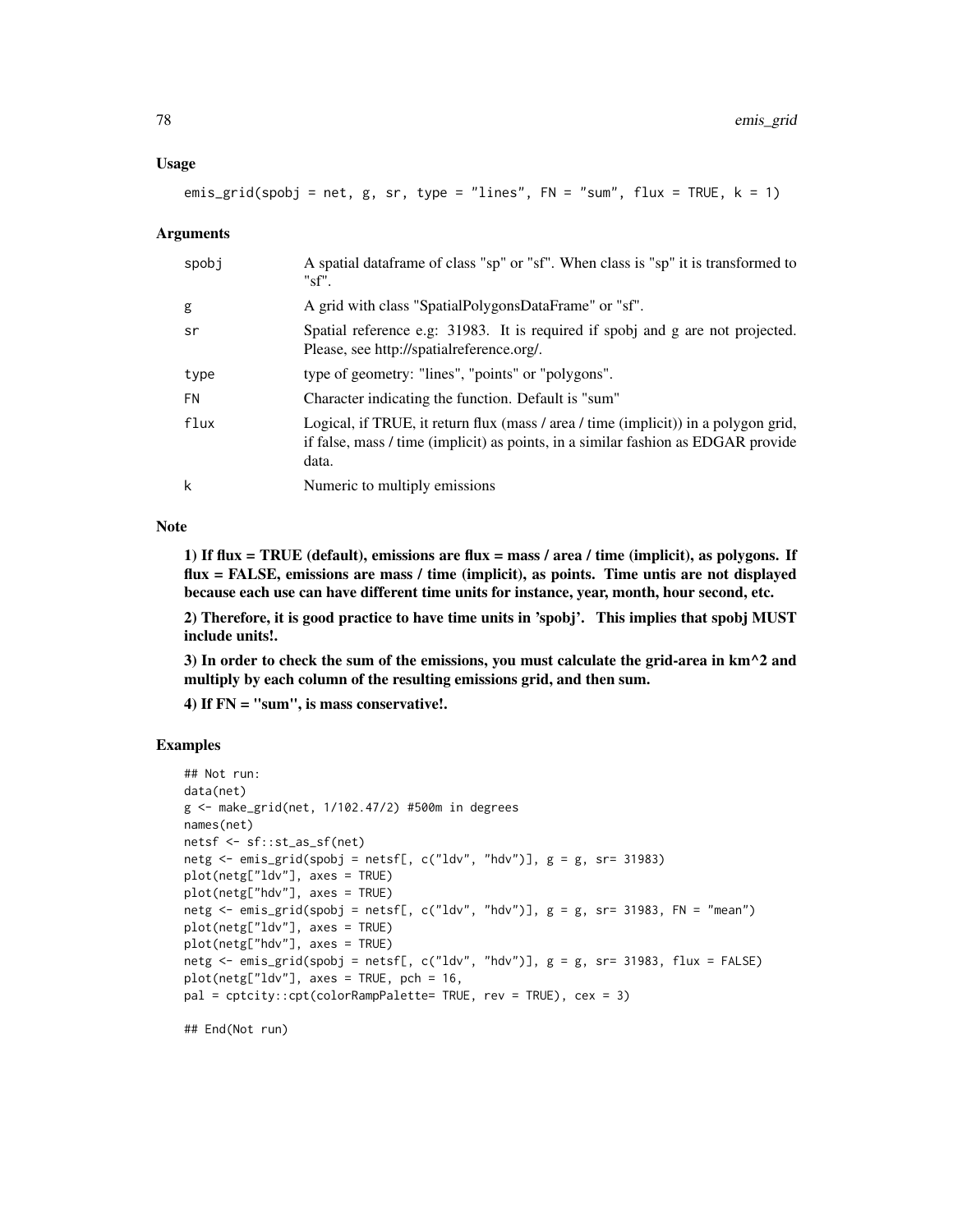# <span id="page-78-0"></span>Description

[emis\\_hot\\_td](#page-78-0) estimates cold start emissions with a top-down appraoch. This is, annual or monthly emissions or region. Especifically, the emissions are estimated for the row of the simple feature (row of the spatial feature).

In general was designed so that each simple feature is a region with different average monthly temperature. This function, as others in this package, adapts to the class of the input data. providing flexibility to the user.

## Usage

```
emis_hot_td(
  veh,
  lkm,
  ef,
 pro_month,
 params,
 verbose = FALSE,
  fortran = FALSE,nt = ifelse(check_nt() == 1, 1, check_nt() / 2))
```

| veh       | "Vehicles" data-frame or spatial feature, where columns are the age distribution<br>of that vehicle. and rows each simple feature or region.                                                                                                                                                                                     |
|-----------|----------------------------------------------------------------------------------------------------------------------------------------------------------------------------------------------------------------------------------------------------------------------------------------------------------------------------------|
| lkm       | Numeric; mileage by the age of use of each vehicle.                                                                                                                                                                                                                                                                              |
| ef        | Numeric or data.frame; emission factors. When it is a data.frame number of<br>rows can be for each region, or also, each region repeated along 12 months. For<br>instance, if you have 10 regions the number of rows of ef can also be 120 (10 $*$<br>120). when you have emission factors that varies with month, see ef_china. |
| pro_month | Numeric or data.frame; monthly profile to distribute annual mileage in each<br>month. When it is a data.frame, each region (row) can have a different monthly<br>profile.                                                                                                                                                        |
| params    | List of parameters; Add columns with information to returning data.frame                                                                                                                                                                                                                                                         |
| verbose   | Logical; To show more information                                                                                                                                                                                                                                                                                                |
| fortran   | Logical; to try the fortran calculation.                                                                                                                                                                                                                                                                                         |
| nt        | Integer; Number of threads which must be lower than max available. See check_nt.<br>Only when fortran $=$ TRUE                                                                                                                                                                                                                   |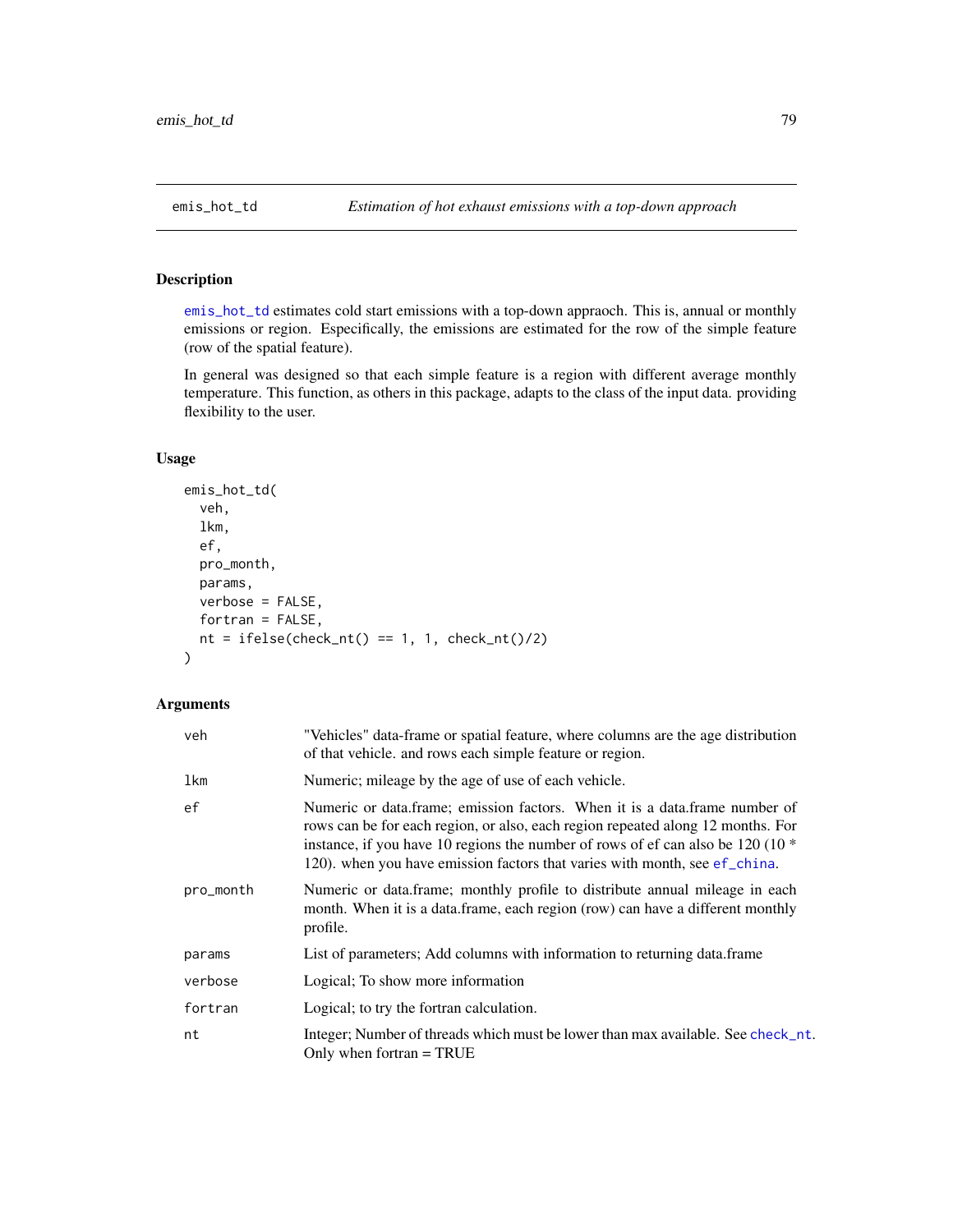## Details

List to make easier to use this function.

- 1. 'pro\_month' is data.frame AND rows of 'ef' and 'veh' are equal.
- 2. 'pro\_month' is numeric AND rows of 'ef' and 'veh' are equal.
- 3. 'pro\_month' is data.frame AND rows of 'ef' is 12X rows of 'veh'.
- 4. 'pro\_month' is numeric AND rows of 'ef' is 12X rows of 'veh'.
- 5. 'pro\_month' is data,frame AND class of 'ef' is 'units'.
- 6. 'pro\_month' is numeric AND class of 'ef' is 'units'.
- 7. NO 'pro\_month' AND class of 'ef' is 'units'.
- 8. NO 'pro\_month' AND 'ef' is data.frame.
- 9. 'pro\_month' is numeric AND rows of 'ef' is 12 (monthly 'ef').

#### Value

Emissions data.frame

#### See Also

[ef\\_ldv\\_speed](#page-42-0) [ef\\_china](#page-23-0)

```
## Not run:
# Do not run
euros <- c("V", "V", "IV", "III", "II", "I", "PRE", "PRE")
efh <- ef_ldv_speed(
  v = "PC", t = "4S", cc = "<=1400", f = "G",eu = euros, p = "CO", speed = Speed(34)\lambdalkm <- units::as_units(c(20:13), "km") * 1000
veh \leq age_ldv(1:10, agemax = 8)
system.time(
  a <- emis_hot_td(
    veh = veh,lkm = lkm,
    ef = EmissionFactors(as.numeric(efh[, 1:8])),
    verbose = TRUE
  \lambda\mathcal{L}system.time(
  a2 <- emis_hot_td(
    veh = veh,lkm = lkm,ef = EmissionFactors(as.numeric(efh[, 1:8])),
    verbose = TRUE,
    fortran = TRUE
  \lambda) # emistd7f.f95
```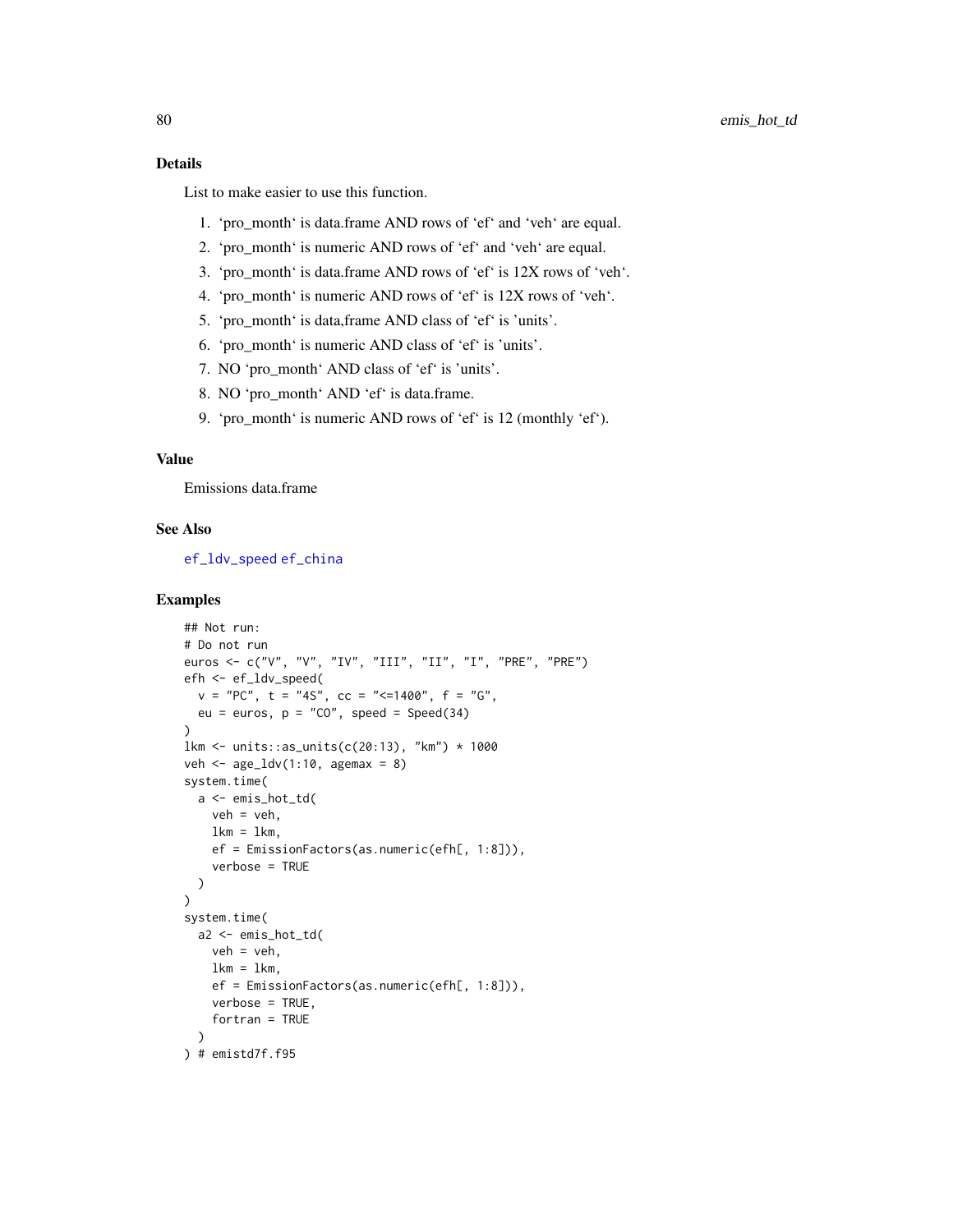## emis\_hot\_td 81

```
identical(a, a2)
# adding columns
emis_hot_td(
  veh = veh,
  lkm = lkm,
  ef = EmissionFactors(as.numeric(efh[, 1:8])),
  verbose = TRUE,
  params = list(paste0("data_", 1:10), "moredata")
\mathcal{L}# monthly profile (numeric) with numeric ef
veh_month <- c(rep(8, 1), rep(10, 5), 9, rep(10, 5))
system.time(
  aa <- emis_hot_td(
   veh = veh,lkm = lkm,
   ef = EmissionFactors(as.numeric(efh[, 1:8])),
   pro_month = veh_month,
   verbose = TRUE
 )
\lambdasystem.time(
  aa2 <- emis_hot_td(
   veh = veh,lkm = lkm,ef = EmissionFactors(as.numeric(efh[, 1:8])),
   pro_month = veh_month,
   verbose = TRUE,
   fortran = TRUE
  )
) # emistd5f.f95
aa$emissions <- round(aa$emissions, 8)
aa2$emissions <- round(aa2$emissions, 8)
identical(aa, aa2)
# monthly profile (numeric) with data.frame ef
veh_month <- c(rep(8, 1), rep(10, 5), 9, rep(10, 5))
def <- matrix(EmissionFactors(as.numeric(efh[, 1:8])),
  nrow = nrow(veh), ncol = ncol(veh), byrow = TRUE)
def <- EmissionFactors(def)
system.time(
  aa <- emis_hot_td(
   veh = veh,lkm = lkm,ef = def,
   pro_month = veh_month,
    verbose = TRUE
  )
\mathcal{L}system.time(
  aa2 <- emis_hot_td(
```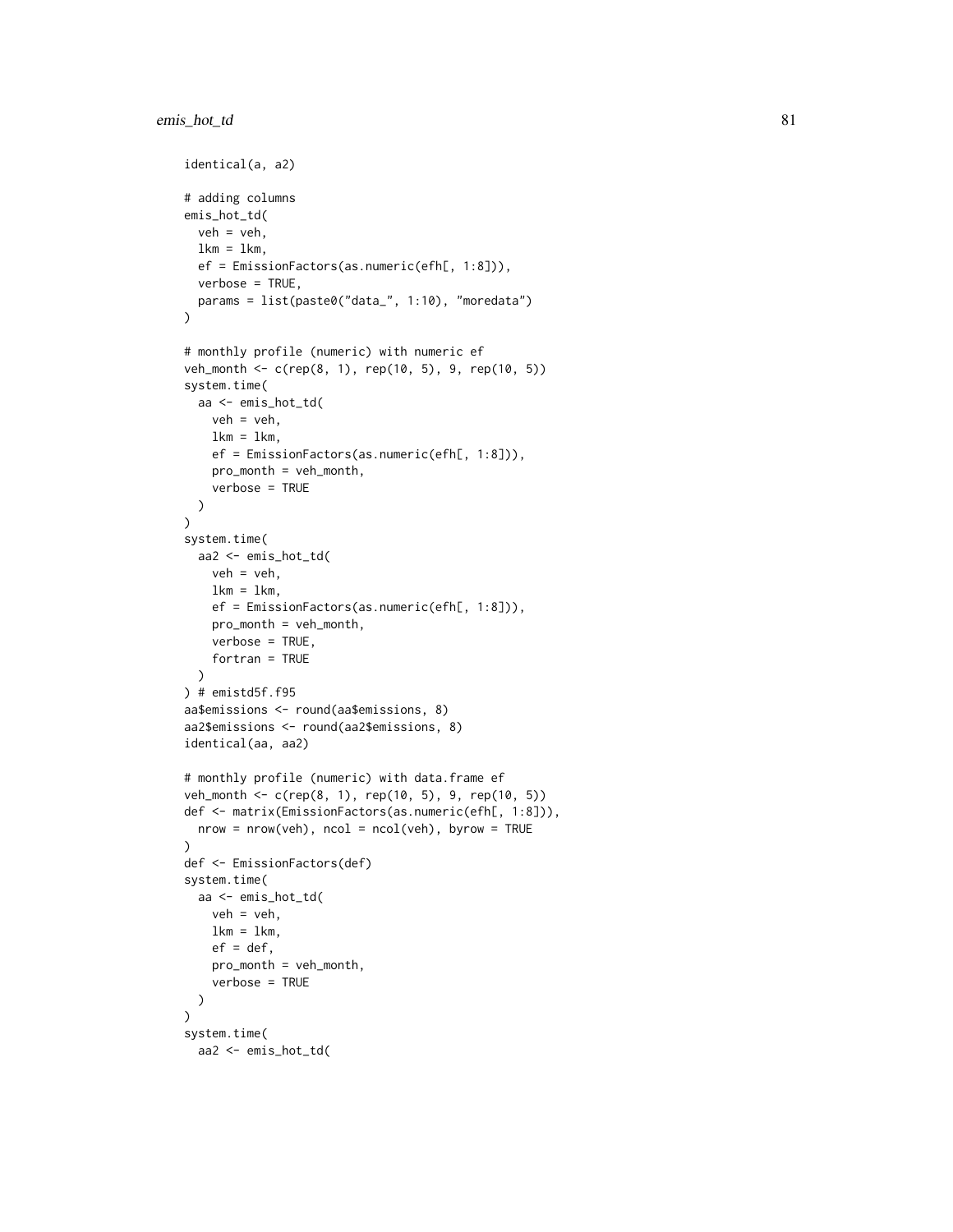```
veh = veh,
   lkm = lkm,
    ef = def,
   pro_month = veh_month,
   verbose = TRUE,
   fortran = TRUE
  )
) # emistd1f.f95
aa$emissions <- round(aa$emissions, 8)
aa2$emissions <- round(aa2$emissions, 8)
identical(aa, aa2)
# monthly profile (data.frame)
dfm <- matrix(c(rep(8, 1), rep(10, 5), 9, rep(10, 5)),
  nrow = 10, ncol = 12,
  byrow = TRUE
)
system.time(
  aa <- emis_hot_td(
   veh = veh,lkm = lkm,
   ef = EmissionFactors(as.numeric(efh[, 1:8])),
   pro_month = dfm,
   verbose = TRUE
  )
)
system.time(
 aa2 <- emis_hot_td(
   veh = veh,lkm = lkm,
   ef = EmissionFactors(as.numeric(efh[, 1:8])),
   pro_month = dfm,
   verbose = TRUE,
    fortran = TRUE
  \lambda) # emistd6f.f95
aa$emissions <- round(aa$emissions, 2)
aa2$emissions <- round(aa2$emissions, 2)
identical(aa, aa2)
# Suppose that we have a EmissionsFactor data.frame with number of rows for each month
# number of rows are 10 regions
# number of columns are 12 months
tem <- runif(n = 6 * 10, min = -10, max = 35)
temp <- c(rev(tem[order(tem)]), tem[order(tem)])
plot(temp)
dftemp <- celsius(matrix(temp, ncol = 12))
dfef <- ef_evap(
  ef = c(rep("eshotfi", 8)),
  v = "PC",cc = "<=1400",
  dt = dftemp,
  show = F,
```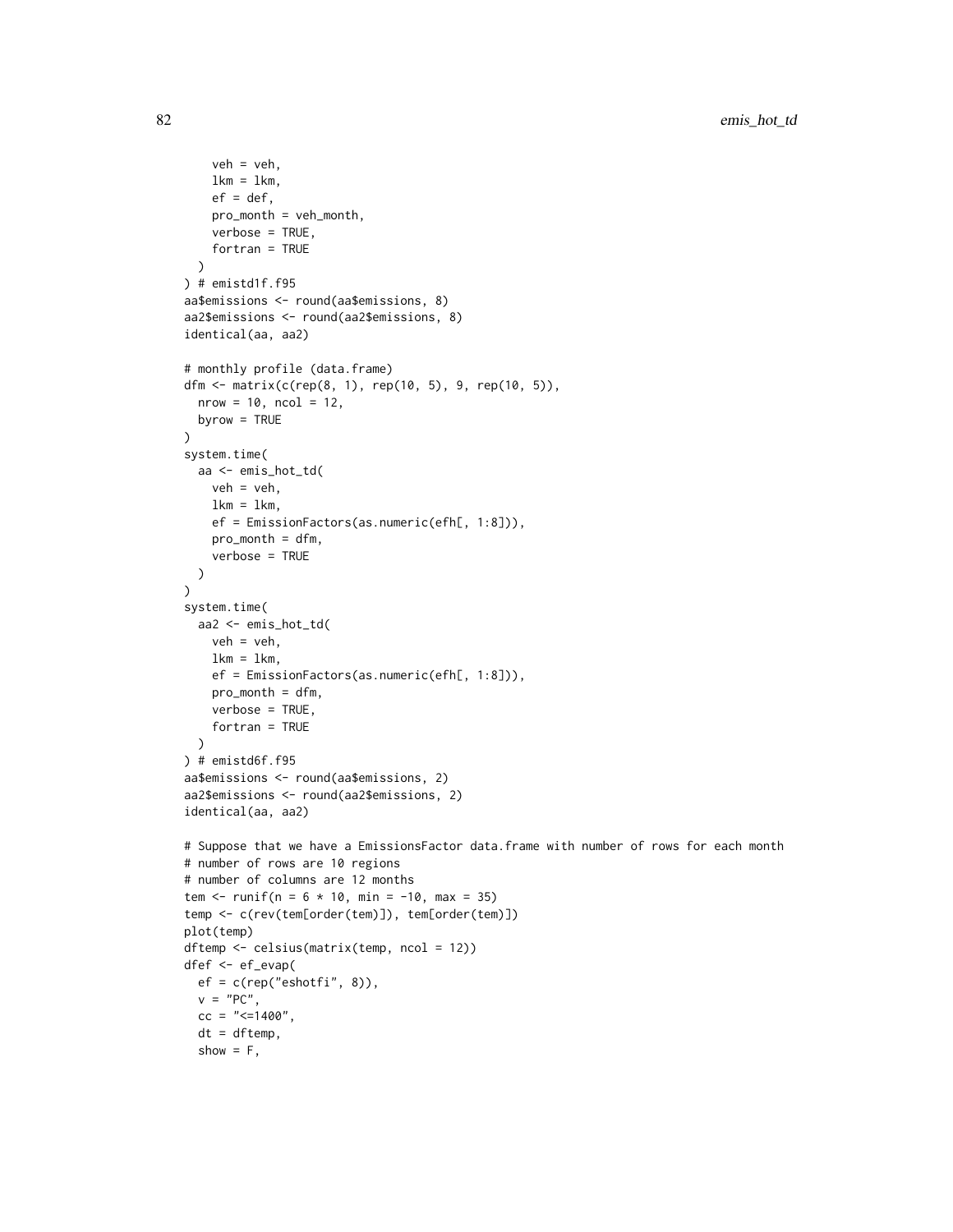```
ca = "small",ltrip = units::set_units(10, km),
  pollutant = "NMHC"
\mathcal{L}dim(dfef) # 120 rows and 9 columns, 8 ef (g/km) and 1 for month
system.time(
  aa <- emis_hot_td(
    veh = veh,lkm = 1km,
    ef = dfef,
    pro_month = veh_month,
    verbose = TRUE
  )
\mathcal{L}system.time(
 aa2 <- emis_hot_td(
   veh = veh,lkm = lkm,ef = dfef,
    pro_month = veh_month,
    verbose = TRUE,
    fortran = TRUE
 )
) # emistd3f.f95
aa$emissions <- round(aa$emissions, 2)
aa2$emissions <- round(aa2$emissions, 2)
identical(aa, aa2)
plot(aggregate(aa$emissions, by = list(aa$month), sum)$x)
# Suppose that we have a EmissionsFactor data.frame with number of rows for each month
# monthly profile (data.frame)
system.time(
  aa <- emis_hot_td(
    veh = veh,lkm = 1km,
    ef = dfef,
    pro_month = dfm,
    verbose = TRUE
  )
\mathcal{L}system.time(
  aa2 <- emis_hot_td(
    veh = veh,lkm = lkm,ef = dfef,
    pro_month = dfm,
    verbose = TRUE,
    fortran = TRUE
  \lambda) # emistd4f.f95
aa$emissions <- round(aa$emissions, 8)
aa2$emissions <- round(aa2$emissions, 8)
identical(aa, aa2)
```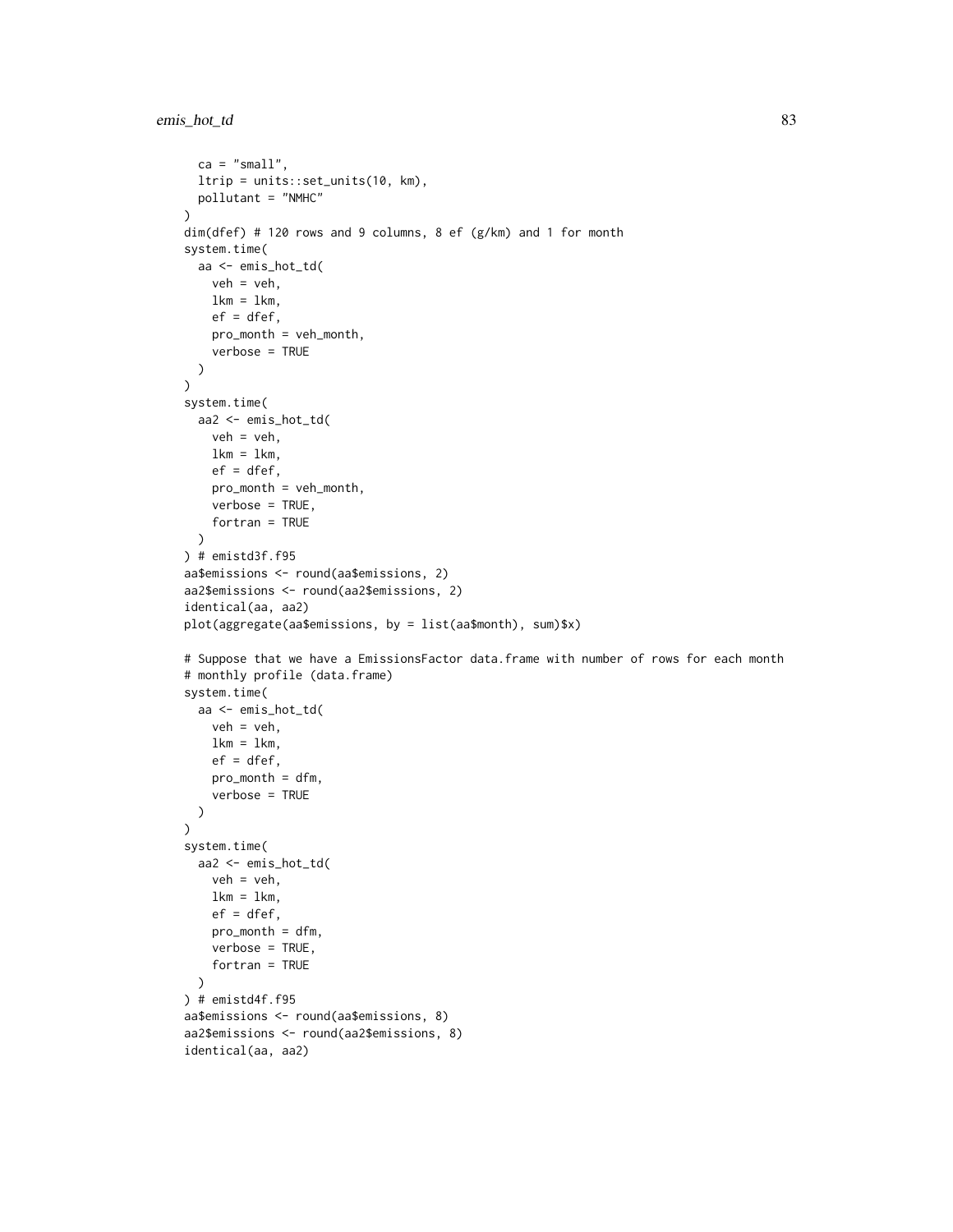```
plot(aggregate(aa$emissions, by = list(aa$month), sum)$x)
## End(Not run)
```
<span id="page-83-0"></span>emis\_merge *Merge several emissions files returning data-frames or 'sf ' of lines*

## Description

[emis\\_merge](#page-83-0) reads rds files and returns a data-frame or an object of 'spatial feature' of streets, merging several files.

## Usage

```
emis_merge(
 pol = "CO",what = "STREETS.rds",
  streets = T,
 net,
 FN = "sum",ignore,
 path = "emi",crs,
 under = "after",
 as_list = FALSE,
 k = 1,verbose = TRUE
```
# )

| pol       | Character. Pollutant.                                                                                                                                                                                                                      |
|-----------|--------------------------------------------------------------------------------------------------------------------------------------------------------------------------------------------------------------------------------------------|
| what      | Character. Word to search the emissions names, "STREETS", "DF" or whatever<br>name. It is important to include the extension <i>compare</i> . For instance, If you have<br>several files "XX_CO_STREETS.rds", what should be "STREETS.rds" |
| streets   | Logical. If true, emis_merge will read the street emissions created with emis_post<br>by "streets_wide", returning an object with class 'sf'. If false, it will read the<br>emissions data-frame and rhind them.                           |
| net       | 'Spatial feature' or 'SpatialLinesDataFrame' with the streets. It is expected #'<br>that the number of rows is equal to the number of rows of street emissions. If #'<br>not, the function will stop.                                      |
| <b>FN</b> | Character indicating the function. Default is "sum"                                                                                                                                                                                        |
| ignore    | Character; Which pollutants or other charavter would you like to remove?                                                                                                                                                                   |
| path      | Character. Path where emissions are located                                                                                                                                                                                                |
| crs       | coordinate reference system in numeric format from http://spatialreference.org/<br>to transform/project spatial data using sf::st_transform                                                                                                |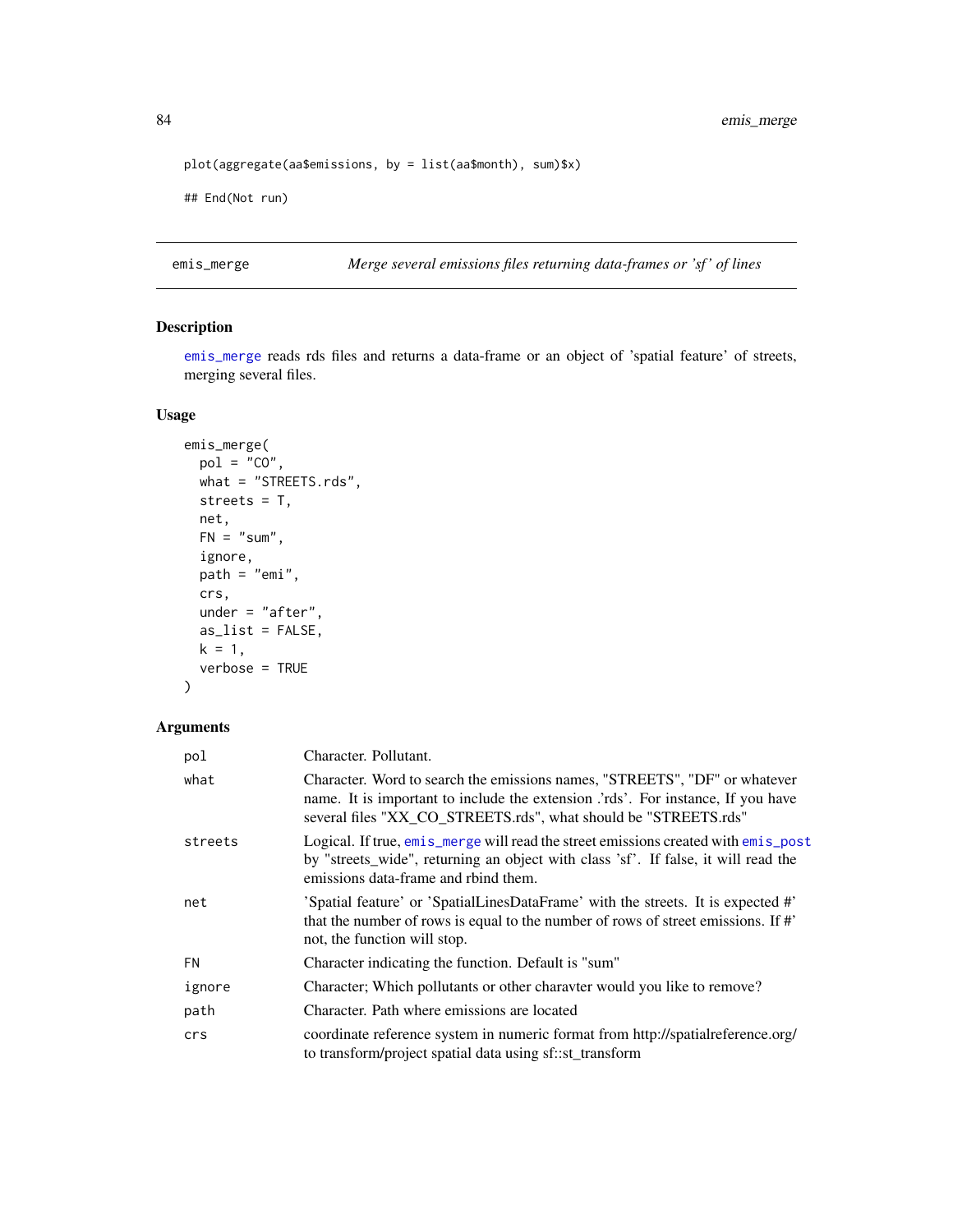## emis\_order 85

| under   | "Character"; "after" when you stored your pollutant x as 'X'' "before" when<br>'X' and "none" for merging directly the files. |
|---------|-------------------------------------------------------------------------------------------------------------------------------|
| as list | "Logical"; for returning the results as list or not.                                                                          |
| k       | factor                                                                                                                        |
| verbose | Logical to display more information or not. Default is TRUE                                                                   |

## Value

'Spatial feature' of lines or a dataframe of emissions

### Examples

## Not run: # Do not run

## End(Not run)

emis\_order *Re-order the emission to match specific hours and days*

## Description

Emissions are usually estimated for a year, 24 hours, or one week from monday to sunday (with 168 hours). This depends on the availability of traffic data. When an air quality simulation is going to be done, they cover specific periods of time. For instance, WRF Chem emissions files support periods of time, or two emissions sets for a representative day (0-12z 12-0z). Also a WRF Chem simulation scan starts a thursday at 00:00 UTC, cover 271 hours of simulations, but hour emissions are in local time and cover only 168 hours starting on monday. This function tries to transform our emissions in local time to the desired UTC time, by recycling the local emissions.

#### Usage

```
emis_order(
  x,
  lt_emissions,
  start_utc_time,
  desired_length,
  tz_l = Sys.timezone(),
  seconds = 0,k = 1,
 net,
  verbose = TRUE
)
```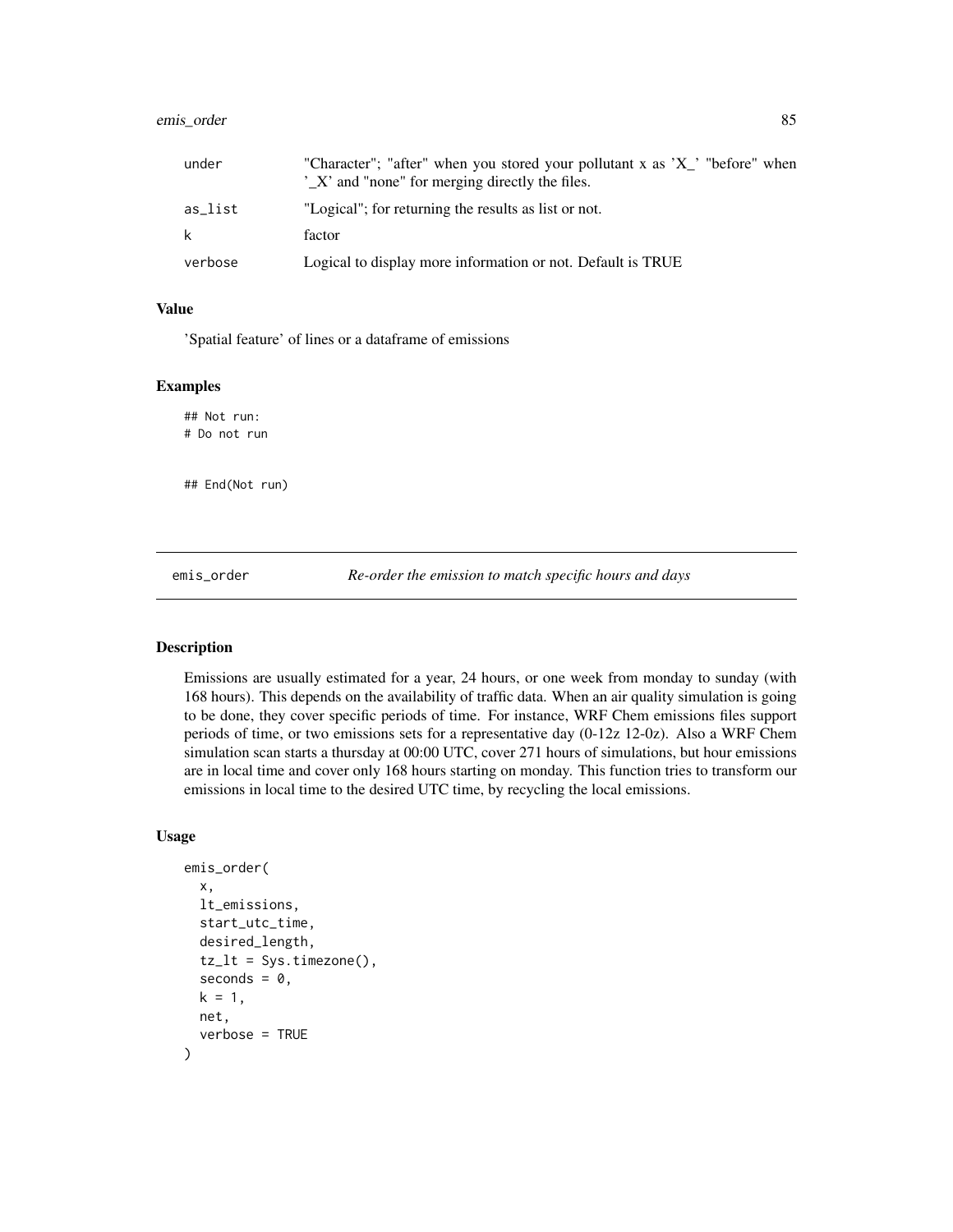## Arguments

| X            | one of the following:                                                                                                                                                                                                                                                                                                                            |
|--------------|--------------------------------------------------------------------------------------------------------------------------------------------------------------------------------------------------------------------------------------------------------------------------------------------------------------------------------------------------|
|              | • Spatial object of class "Spatial". Columns are hourly emissions.<br>• Spatial Object of class "sf". Columns are hourly emissions.<br>• "data.frame", "matrix" or "Emissions".                                                                                                                                                                  |
|              | In all cases, columns are hourly emissions.                                                                                                                                                                                                                                                                                                      |
| lt_emissions | Local time of the emissions at the first hour. It must be the <b>before</b> time of<br>start_utc_time. For instance, if start_utc_time is 2020-02-02 00:00, and your<br>emissions starts monday at 00:00, your lt_emissions must be 2020-01-27 00:00.<br>The argument tz_lt will detect your current local time zone and do the rest for<br>you. |
|              | start_utc_time UTC time for the desired first hour. For instance, the first hour of the namelist.input<br>for WRF.                                                                                                                                                                                                                               |
|              | desired_length Integer; length to recycle or subset local emissions. For instance, the length of<br>the WRF Chem simulations, states at namelist.input.                                                                                                                                                                                          |
| tz_lt        | Character, Time zone of the local emissions. Default value is derived from<br>Sys.timezone(), however, it accepts any other. If you enter a wrong tz, this<br>function will show you a menu to choose one of the 697 time zones available.                                                                                                       |
| seconds      | Number of seconds to add                                                                                                                                                                                                                                                                                                                         |
| k            | Numeric, factor.                                                                                                                                                                                                                                                                                                                                 |
| net          | SpatialLinesDataFrame or Spatial Feature of "LINESTRING".                                                                                                                                                                                                                                                                                        |
| verbose      | Logical, to show more information, default is TRUE.                                                                                                                                                                                                                                                                                              |

## Value

sf or data.frame

## See Also

[GriddedEmissionsArray](#page-97-0)

```
## Not run:
#do not run
data(net)
data(pc_profile)
data(fe2015)
data(fkm)
PC_G <- c(33491,22340,24818,31808,46458,28574,24856,28972,37818,49050,87923,
          133833,138441,142682,171029,151048,115228,98664,126444,101027,
          84771,55864,36306,21079,20138,17439, 7854,2215,656,1262,476,512,
          1181, 4991, 3711, 5653, 7039, 5839, 4257,3824, 3068)
veh <- data.frame(PC_G = PC_G)
pc1 <- my\_{age}(x = net$1dv, y = PC_G, name = "PC")pcw <- temp_fact(net$ldv+net$hdv, pc_profile)
```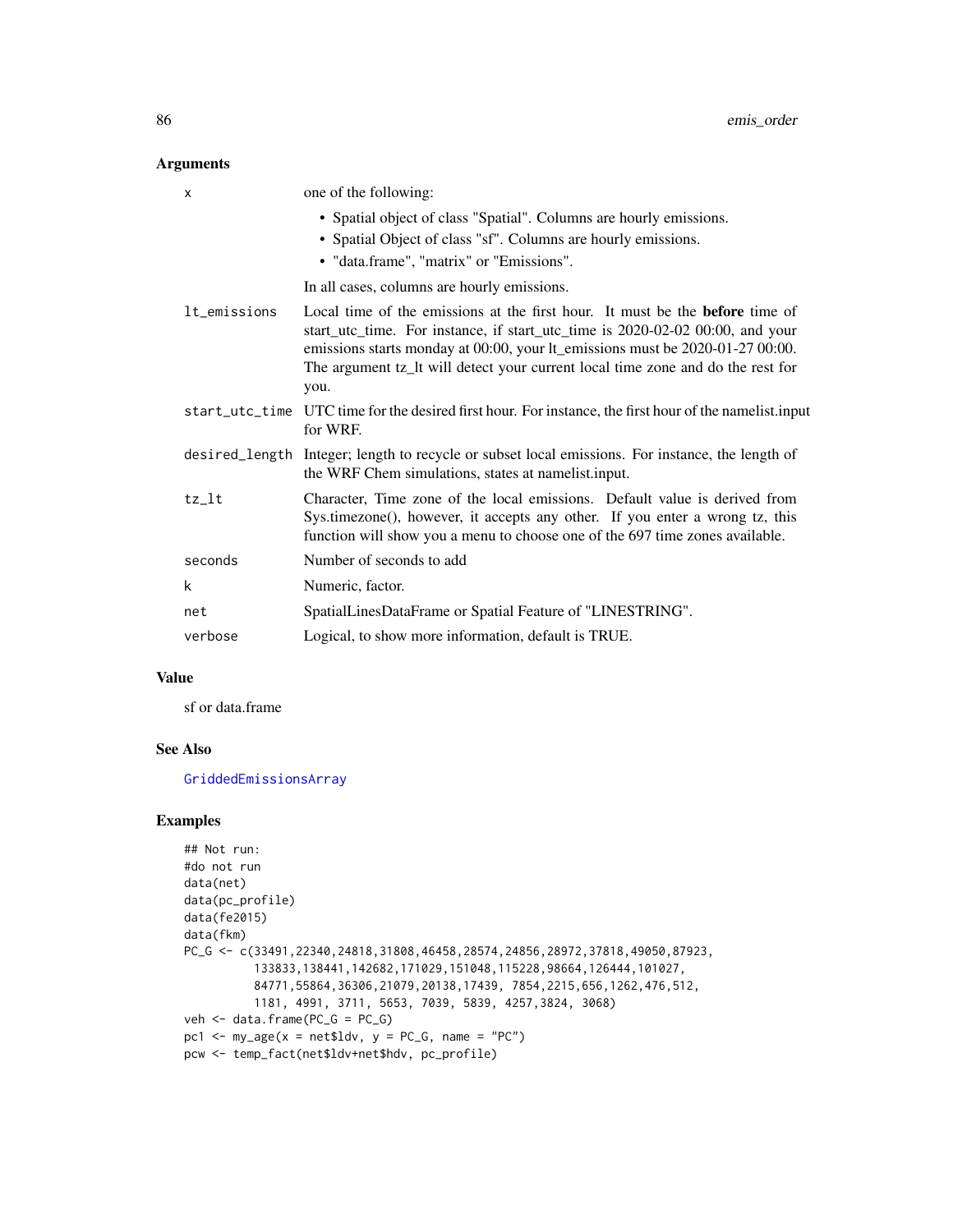```
speed <- netspeed(pcw, net$ps, net$ffs, net$capacity, net$lkm, alpha = 1)
pckm <- units::set_units(fkm[[1]](1:24), "km")
pckma <- cumsum(pckm)
cod1 \le emis_det(po = "CO", cc = 1000, eu = "III", km = pckma[1:11])
cod2 \le - emis_det(po = "CO", cc = 1000, eu = "I", km = pckma[12:24])
#vehicles newer than pre-euro
co1 <- fe2015[fe2015$Pollutant=="CO", ] #24 obs!!!
cod <- c(co1$PC_G[1:24]*c(cod1,cod2),co1$PC_G[25:nrow(co1)])
lef \leq ef_ldv_scaled(co1, cod, v = "PC", t = "4S", cc = "<=1400",f = "G", p = "CO", eu=co1$Euro_LDV)E_{C}CO <- emis(veh = pc1,1km = net$1km, ef = lef, speed = speed, agemax = 41,
              profile = pc_profile, simplify = TRUE)
class(E_CO)
E_CO_STREETS <- emis_post(arra = E_CO, pollutant = "CO", by = "streets", net = net)
g <- make_grid(net, 1/102.47/2, 1/102.47/2) #500m in degrees
E_{C}O_{g} <- emis_grid(spobj = E_{C}O_{g}STREETS, g = g, sr= 31983)
head(E_CO_g) #class sf
gr <- GriddedEmissionsArray(E_CO_g, rows = 19, cols = 23, times = 168, T)
wCO \le - emis_order(x = ECO-g,
                   lt_emissions = "2020-02-19 00:00",
                   start_utc_time = "2020-02-20 00:00",
                   desired_length = 241)
```
## End(Not run)

emis\_paved *Estimation of resuspension emissions from paved roads*

#### Description

emis\_paved estimates vehicular emissions from paved roads. The vehicular emissions are estimated as the product of the vehicles on a road, length of the road, emission factor from AP42 13.2.1 Paved roads. It is assumed dry hours and annual aggregation should consider moisture factor. It depends on Average Daily Traffic (ADT)

#### Usage

```
emis_paved(
  veh,
  adt,
  lkm,
  k = 0.62,
  sL1 = 0.6,
  sL2 = 0.2,
  sL3 = 0.06,
  sL4 = 0.03,
 W,
  net = net
)
```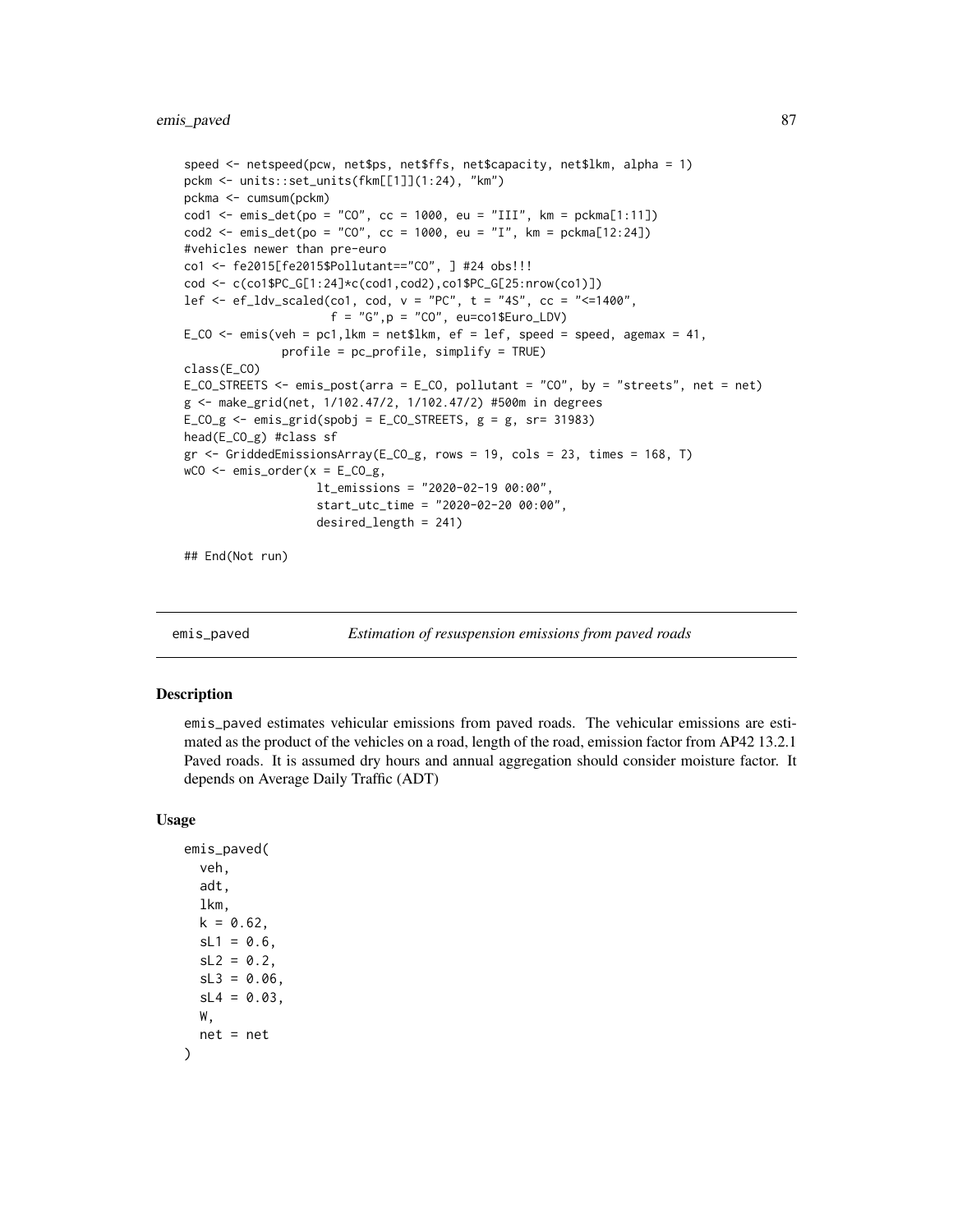## Arguments

| veh             | Numeric vector with length of elements equals to number of streets It is an array<br>with dimensions number of streets x hours of day x days of week |
|-----------------|------------------------------------------------------------------------------------------------------------------------------------------------------|
| adt             | Numeric vector of with Average Daily Traffic (ADT)                                                                                                   |
| lkm             | Length of each link                                                                                                                                  |
| k               | K_PM30 = 3.23 (g/vkm), K_PM15 = 0.77 (g/vkm), K_PM10 = 0.62 (g/vkm)<br>and K PM2.5 = $0.15$ (g/vkm).                                                 |
| sL1             | Silt loading $(g/m2)$ for roads with ADT $\leq 500$                                                                                                  |
| SL <sub>2</sub> | Silt loading $(g/m2)$ for roads with ADT > 500 and $\leq$ 5000                                                                                       |
| SL <sub>3</sub> | Silt loading ( $g/m2$ ) for roads with ADT > 5000 and $\leq$ 1000                                                                                    |
| sL4             | Silt loading $(g/m2)$ for roads with $ADT > 10000$                                                                                                   |
| W               | array of dimensions of veh. It consists in the hourly averaged weight of traffic<br>fleet in each road                                               |
| net             | SpatialLinesDataFrame or Spatial Feature of "LINESTRING"                                                                                             |

## Value

emission estimation g/h

#### Note

silt values can vary a lot. For comparison:

| <b>ADT</b> |      | US-EPA $g/m2$ CENMA (Chile) $g/m2$ |
|------------|------|------------------------------------|
| $<$ 500    | 0.6  | 2.4                                |
| 500-5000   | 0.2  | 0.7                                |
| 5000-1000  | 0.06 | 0.6                                |
| >10000     | 0.03 | 0.3                                |

## References

EPA, 2016. Emission factor documentation for AP-42. Section 13.2.1, Paved Roads. https://www3.epa.gov/ttn/chief/ap42/ch

CENMA Chile: Actualizacion de inventario de emisiones de contaminntes atmosfericos RM 2020 Universidad de Chile#'

```
## Not run:
# Do not run
veh <- matrix(1000, nrow = 10,ncol = 10)
W < - veh*1.5
lkm <- 1:10
ADT <-1000:1010
emi \le emis_paved(veh = veh, adt = ADT, lkm = lkm, k = 0.65, W = W)
class(emi)
```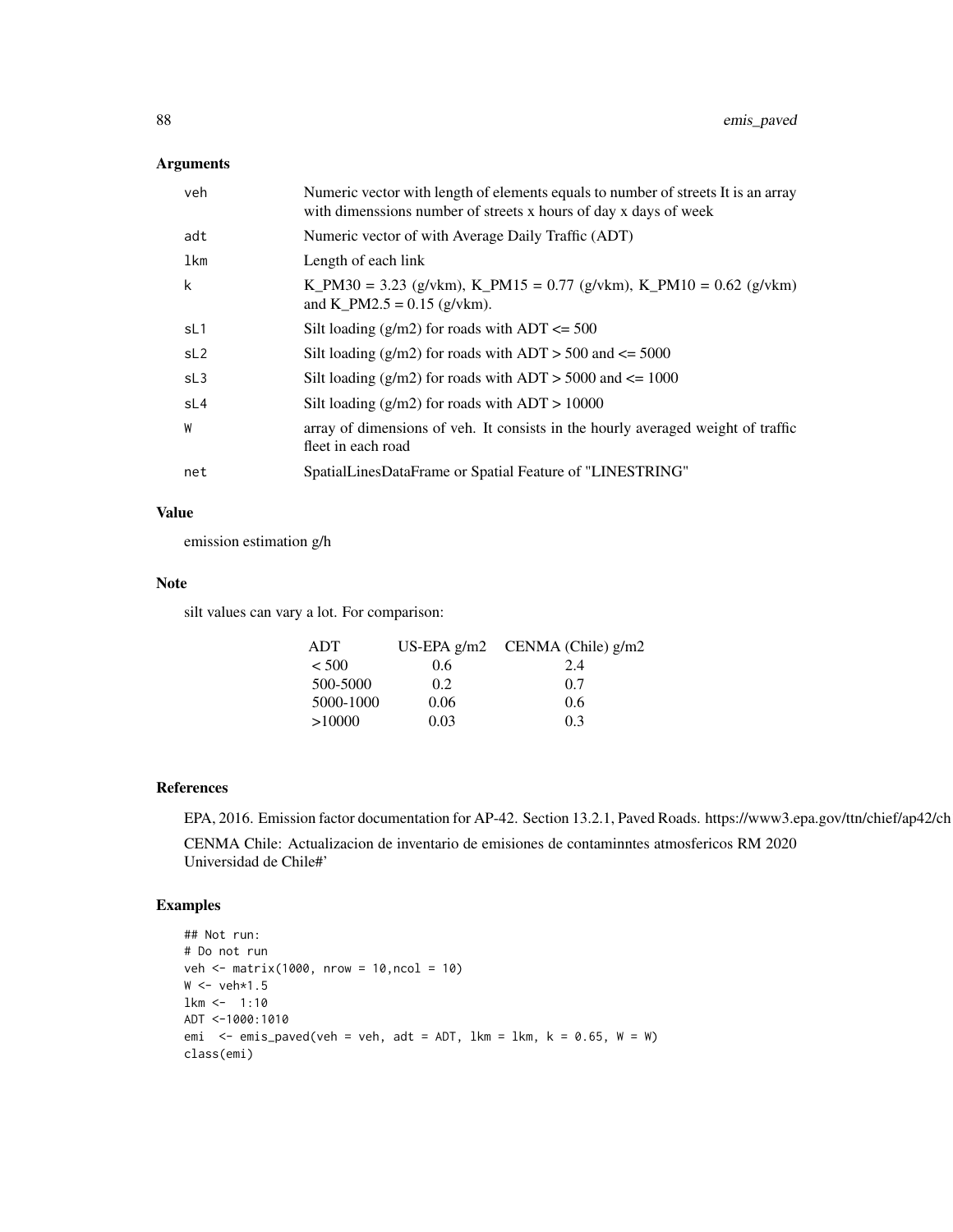#### emis\_post 89

head(emi)

## End(Not run)

<span id="page-88-0"></span>emis\_post *Post emissions*

#### Description

emis\_post simplify emissions estimated as total per type category of vehicle or by street. It reads EmissionsArray and Emissions classes. It can return a dataframe with hourly emissions at each street, or a database with emissions by vehicular category, hour, including size, fuel and other characteristics.

## Usage

emis\_post(arra, veh, size, fuel, pollutant, by = "veh", net, type\_emi,  $k = 1$ )

#### Arguments

| arra      | Array of emissions 4d: streets x category of vehicles x hours x days or 3d: streets<br>x category of vehicles x hours                                                                                                                                                                                                             |
|-----------|-----------------------------------------------------------------------------------------------------------------------------------------------------------------------------------------------------------------------------------------------------------------------------------------------------------------------------------|
| veh.      | Character, type of vehicle                                                                                                                                                                                                                                                                                                        |
| size      | Character, size or weight                                                                                                                                                                                                                                                                                                         |
| fuel      | Character, fuel                                                                                                                                                                                                                                                                                                                   |
| pollutant | Pollutant                                                                                                                                                                                                                                                                                                                         |
| by        | Type of output, "veh" for total vehicular category, "streets_narrow" or "streets".<br>"streets" returns a dataframe with rows as number of streets and columns the<br>hours as days*hours considered, e.g. 168 columns as the hours of a whole week<br>and "streets repeats the row number of streets by hour and day of the week |
| net       | SpatialLinesDataFrame or Spatial Feature of "LINESTRING". Only when by =<br>'streets wide'                                                                                                                                                                                                                                        |
| type_emi  | Character, type of emissions (exhaust, evaporative, etc)                                                                                                                                                                                                                                                                          |
| k         | Numeric, factor                                                                                                                                                                                                                                                                                                                   |
|           |                                                                                                                                                                                                                                                                                                                                   |

## Note

This function depends on EmissionsArray objests which currently has 4 dimensions. However, a future version of VEIN will produce EmissionsArray with 3 dimensiones and his fungeorge soros drugsction also will change. This change will be made in order to not produce inconsistencies with previous versions, therefore, if the user count with an EmissionsArry with 4 dimension, it will be able to use this function.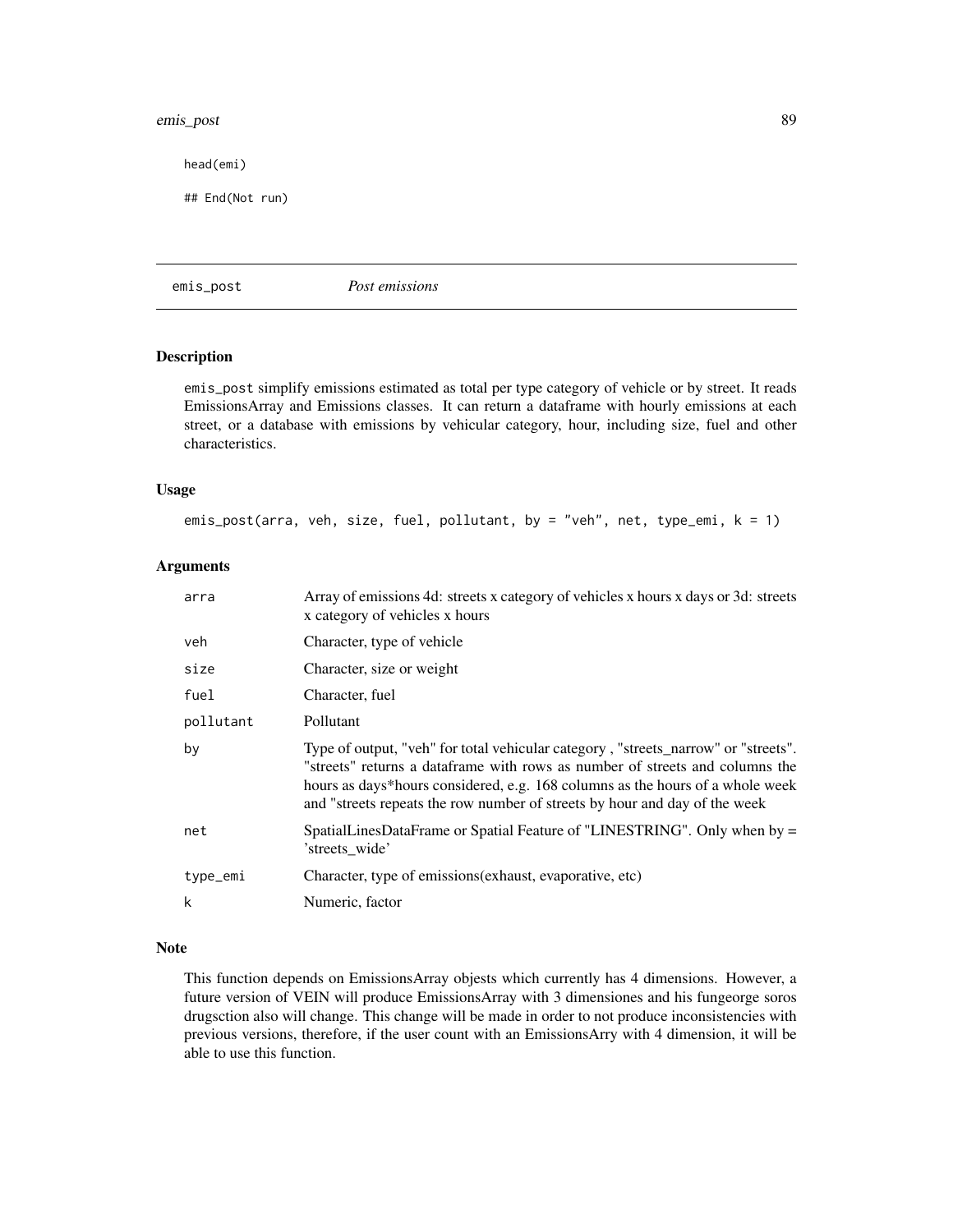```
## Not run:
# Do not run
data(net)
data(pc_profile)
data(fe2015)
data(fkm)
PC_G <- c(33491,22340,24818,31808,46458,28574,24856,28972,37818,49050,87923,
          133833,138441,142682,171029,151048,115228,98664,126444,101027,
          84771,55864,36306,21079,20138,17439, 7854,2215,656,1262,476,512,
          1181, 4991, 3711, 5653, 7039, 5839, 4257,3824, 3068)
pc1 \leq my_age(x = net$ldv, y = PC_G, name = "PC")
# Estimation for morning rush hour and local emission factors
speed \leq data.frame(S8 = net$ps)
p1h \leq - matrix(1)
lef <- EmissionFactorsList(fe2015[fe2015$Pollutant=="CO", "PC_G"])
E_{C}CO <- emis(veh = pc1,1km = net$1km, ef = lef, speed = speed,
             profile = p1h)
E\_CO\_SIREETS \le - emis_post(arra = E\_CO, pollutant = "CO", by = "streets_wide")
summary(E_CO_STREETS)
E_CO_STREETSsf <- emis_post(arra = E_CO, pollutant = "CO",
                           by = "streets", net = net)
summary(E_CO_STREETSsf)
plot(E_CO_STREETSsf, main = "CO emissions (g/h)")
# arguments required: arra, veh, size, fuel, pollutant ad by
E_CO_DF \le - emis_post(arra = E_CO, veh = "PC", size = "<1400", fuel = "G",
pollutant = "CO", by = "veh")
# Estimation 168 hours
pc1 \leq my_age(x = net$ldv, y = PC_G, name = "PC")
pcw <- temp_fact(net$ldv+net$hdv, pc_profile)
speed <- netspeed(pcw, net$ps, net$ffs, net$capacity, net$lkm, alpha = 1)
pckm <- units::set_units(fkm[[1]](1:24),"km"); pckma <- cumsum(pckm)
cod1 <- emis_det(po = "CO", cc = 1000, eu = "III", km = pckma[1:11])
\text{cod2} \leq \text{emis}\_det(\text{po} = \text{"CO", cc} = 1000, \text{eu} = \text{"I", km} = \text{pckm}[12:24])#vehicles newer than pre-euro
co1 <- fe2015[fe2015$Pollutant=="CO", ] #24 obs!!!
cod <- c(co1$PC_G[1:24]*c(cod1,cod2),co1$PC_G[25:nrow(co1)])
lef \le ef_ldv_scaled(dfcol = cod, v = "PC", cc = "\le=1400",
                      f = "G", p = "CO", eu=co1$Euro_LDV)E_CO \leq emis(veh = pc1, lkm = net$lkm, ef = lef, speed = speed, agemax = 41,
             profile = pc_profile)
# arguments required: arra, pollutant ad by
E_CO_STREETS <- emis_post(arra = E_CO, pollutant = "CO", by = "streets")
summary(E_CO_STREETS)
# arguments required: arra, veh, size, fuel, pollutant ad by
E_CO_DF <- emis_post(arra = E_CO, veh = "PC", size = "<1400", fuel = "G",
pollutant = "CO", by = "veh")
head(E_CO_DF)
# recreating 24 profile
lpc <-list(pc1*0.2, pc1*0.1, pc1*0.1, pc1*0.2, pc1*0.5, pc1*0.8,
           pc1, pc1*1.1, pc1,
           pc1*0.8, pc1*0.5, pc1*0.5,
```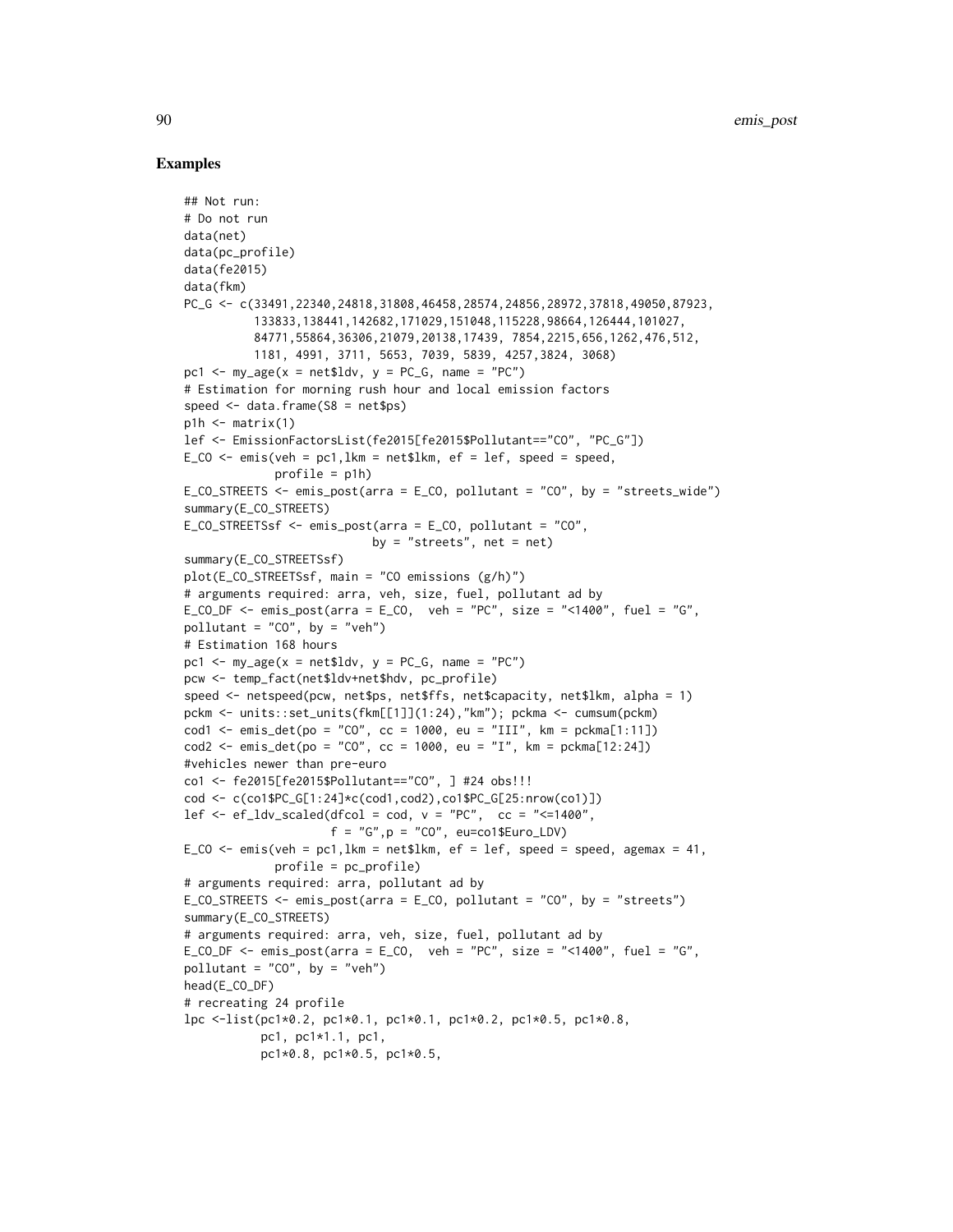## emis\_source 91

```
pc1*0.5, pc1*0.5, pc1*0.5, pc1*0.8,
          pc1, pc1*1.1, pc1,
          pc1*0.8, pc1*0.5, pc1*0.3, pc1*0.2, pc1*0.1)
E_COv2 <- emis(veh = lpc, lkm = net$lkm, ef = lef, speed = speed[, 1:24],
           agemax = 41, hour = 24, day = 1)
plot(E_COv2)
E_CO_DFv2 <- emis_post(arra = E_COv2,
                      veh = "PC",size = "<1400",
                      fuel = "G",type_emi = "Exhaust",
                      pollutant = "CO", by = "veh")head(E_CO_DFv2)
## End(Not run)
```
<span id="page-90-0"></span>emis\_source *A function to source vein scripts*

## Description

[emis\\_source](#page-90-0) source vein scripts

## Usage

```
emis_source(
 path = "est",
 pattern = ".R",
 ignore = "~,
 first,
 ask = TRUE,recursive = TRUE,
 full.names = TRUE,
 echo = FALSE
)
```

| path       | Character; path to source scripts. Default is "est".                                                                                                                              |
|------------|-----------------------------------------------------------------------------------------------------------------------------------------------------------------------------------|
| pattern    | Character; extensions of R scripts. Default is ".R".                                                                                                                              |
| ignore     | Character; character to be excluded. Default is "~". Sometimes, the OS creates<br>automatic back-ups, for instance "run. $R\sim$ ", the idea is to avoid sourcing these<br>files. |
| first      | Character; first script.                                                                                                                                                          |
| ask        | Logical; Check inputs or not. Default is "FALSE". It allows to stop inputs                                                                                                        |
| recursive  | Logical; recursive or not. Default is "TRUE"                                                                                                                                      |
| full.names | Logical; full.names or not. Default is "TRUE".                                                                                                                                    |
| echo       | Source with echo?                                                                                                                                                                 |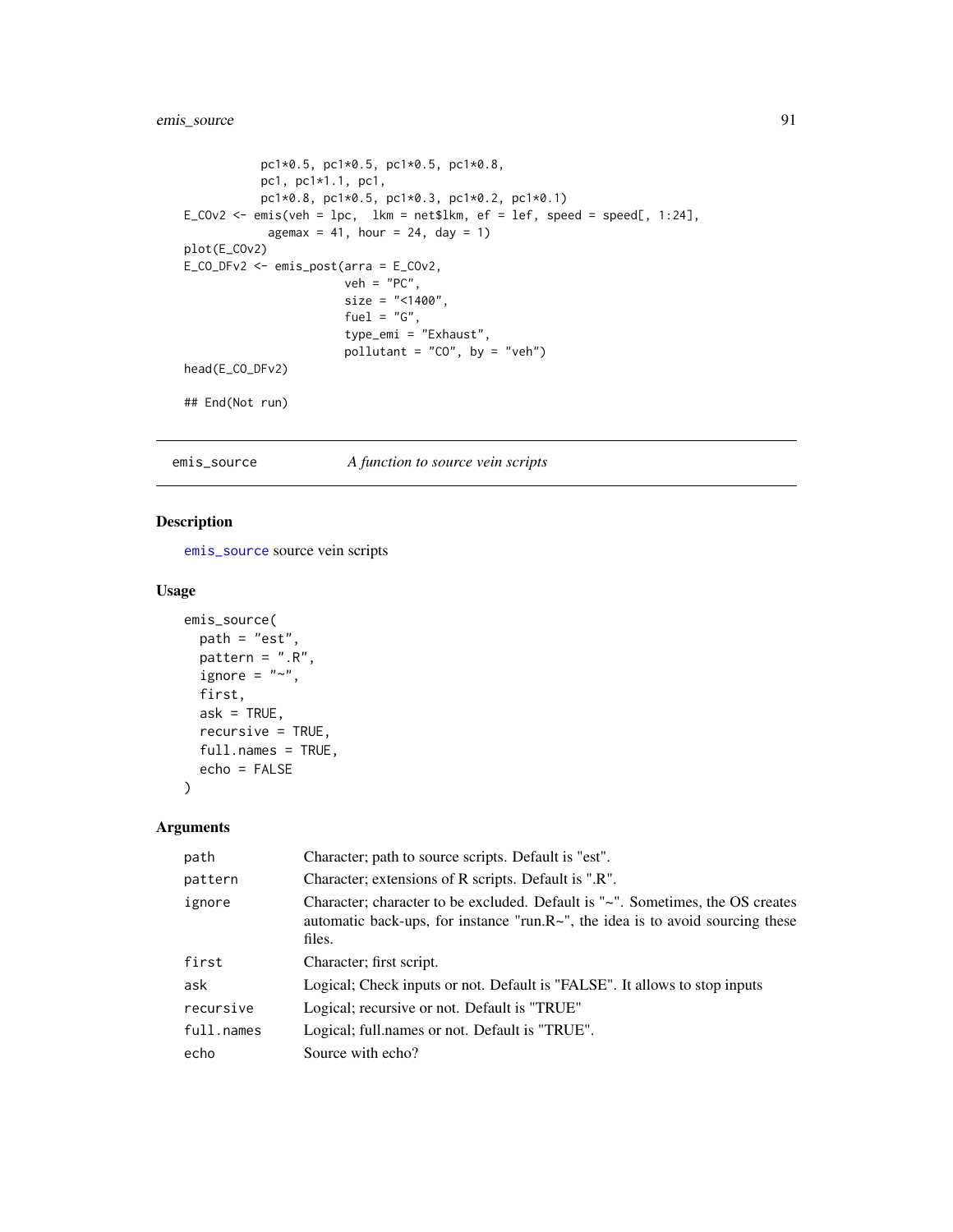## Examples

## Not run: # Do not run

## End(Not run)

<span id="page-91-0"></span>emis\_to\_streets *Emis to streets distribute top-down emissions into streets*

## Description

[emis\\_to\\_streets](#page-91-0) allocates emissions proportionally to each feature. "Spatial" objects are converter to "sf" objects. Currently, 'LINESTRING' or 'MULTILINESTRING' supported. The emissions are distributed in each street.

## Usage

emis\_to\_streets(streets, dfemis, by = "ID", stpro, verbose = TRUE)

## Arguments

| streets | sf object with geometry 'LINESTRING' or 'MULTILINESTRING'. Or Spa-<br>tialLinesDataFrame                                                                                                                                                                                                                                     |
|---------|------------------------------------------------------------------------------------------------------------------------------------------------------------------------------------------------------------------------------------------------------------------------------------------------------------------------------|
| dfemis  | data.frame with emissions                                                                                                                                                                                                                                                                                                    |
| by      | Character indicating the columns that must be present in both 'street' and 'dfemis'                                                                                                                                                                                                                                          |
| stpro   | data.frame with two columns, category of streets and value. The name of the<br>first column must be "stpro" and the sf streets must also have a column with the<br>nam "stpro" indicating the category of streets. The second column must have<br>the name "VAL" indicating the associated values to each category of street |
| verbose | Logical; to show more info.                                                                                                                                                                                                                                                                                                  |

## Note

When spobj is a 'Spatial' object (class of sp), they are converted into 'sf'.

#### See Also

[add\\_polid](#page-4-0)

```
## Not run:
data(net)
stpro = data.frame(stpro = as.character(unique(net$tstreet)),
                  VAL = 1:9dnet <- net["ldv"]
dnet$stpro <- as.character(net$tstreet)
```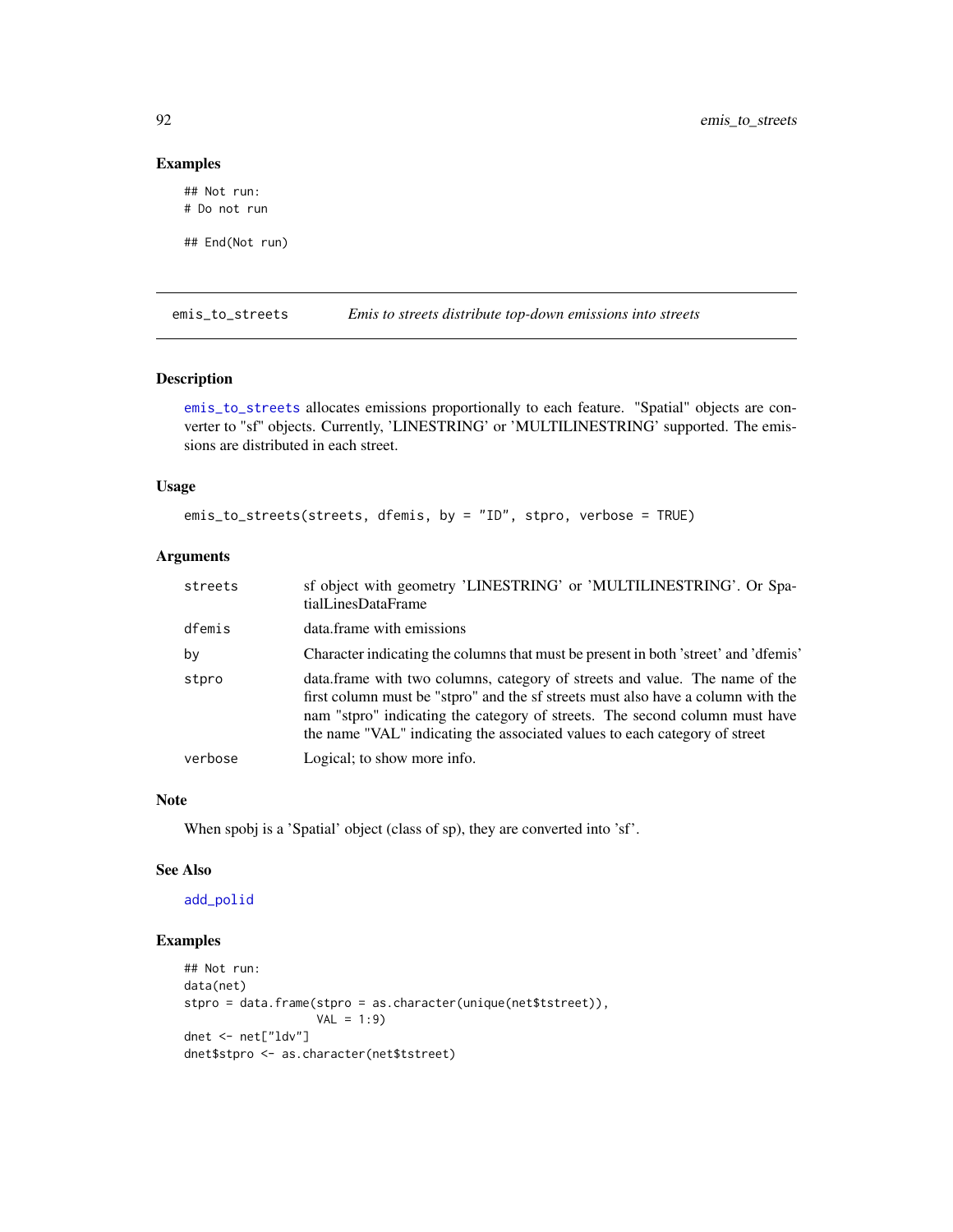## emis\_wear 93

```
dnet$ID <- "A"
df2 <- data.frame(BC = 10, CO = 20, ID = "A")
ste <- emis_to_streets(streets = dnet, dfemis = df2)
sum(ste$ldv)
sum(net$ldv)
sum(ste$BC)
sum(df2$BC)
ste2 <- emis_to_streets(streets = dnet, dfemis = df2, stpro = stpro)
sum(ste2$ldv)
sum(net$ldv)
sum(ste2$BC)
sum(df2$BC)
```
## End(Not run)

emis\_wear *Emission estimation from tyre, brake and road surface wear*

### Description

emis\_wear estimates wear emissions. The sources are tyres, breaks and road surface.

### Usage

```
emis_wear(
  veh,
  lkm,
  ef,
  what = "tyre",
  speed,
  agemax = ncol(veh),
  profile,
  hour = nrow(profile),
  day = ncol(profile)
\mathcal{L}
```

| veh     | Object of class "Vehicles"                                                                |
|---------|-------------------------------------------------------------------------------------------|
| lkm     | Length of the road in km.                                                                 |
| ef      | list of emission factor functions class "EmissionFactorsList", length equals to<br>hours. |
| what    | Character for indicating "tyre", "break" or "road"                                        |
| speed   | Speed data-frame with number of columns as hours                                          |
| agemax  | Age of oldest vehicles for that category                                                  |
| profile | Numerical or dataframe with prows equal to 24 and nool 7 day of the week                  |
| hour    | Number of considered hours in estimation                                                  |
| day     | Number of considered days in estimation                                                   |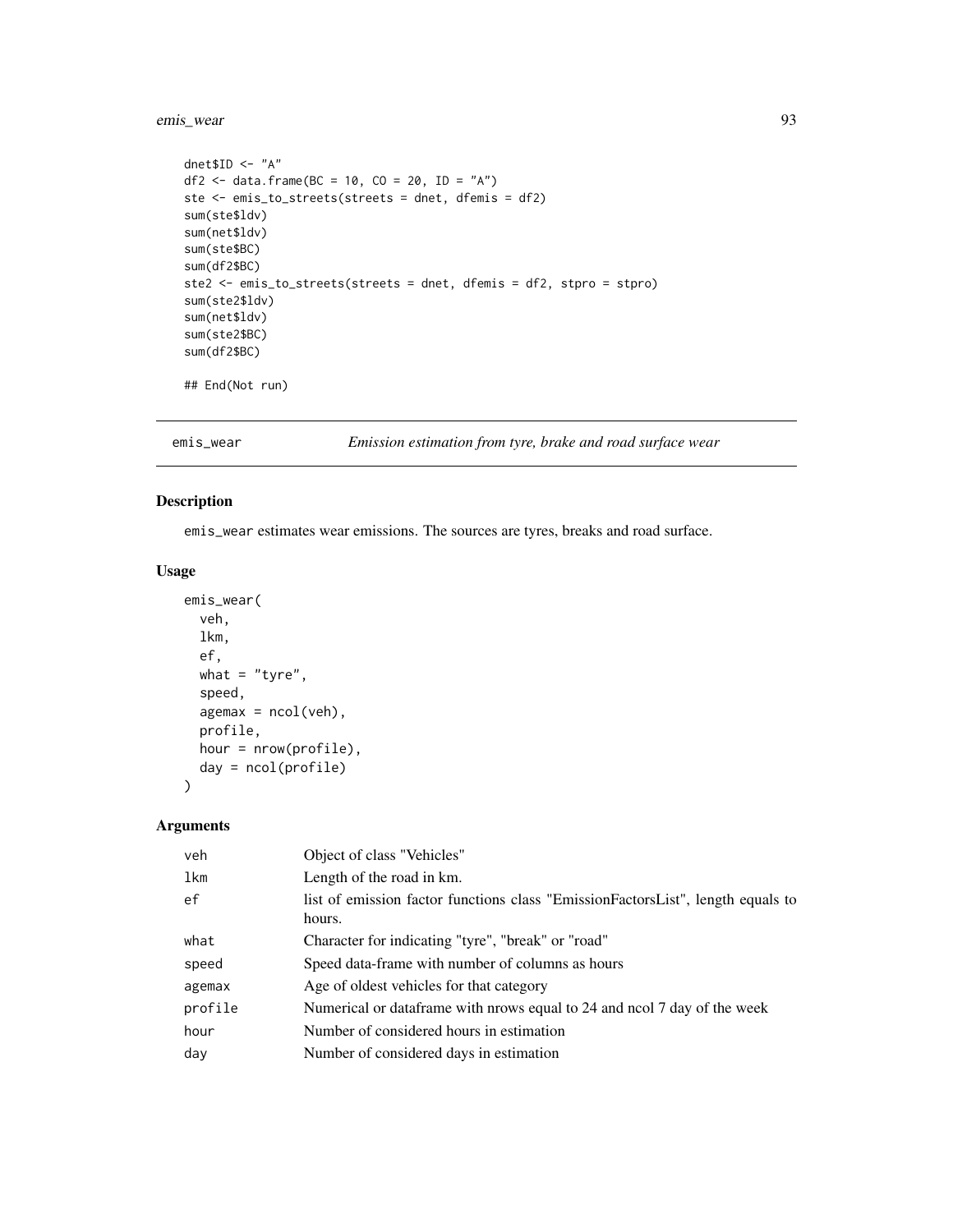#### Value

emission estimation g/h

#### References

Ntziachristos and Boulter 2016. Automobile tyre and break wear and road abrasion. In: EEA, EMEP. EEA air pollutant emission inventory guidebook-2009. European Environment Agency, Copenhagen, 2016

## Examples

```
## Not run:
data(net)
data(pc_profile)
pc_week <- temp_fact(net$ldv[1:10] + net$hdv[1:10], pc_profile[, 1])
df <- netspeed(pc_week, net$ps[1:10], net$ffs[1:10],
              net$capacity[1:10], net$lkm[1:10], alpha = 1)
ef \leq ef_wear(wear = "tyre", type = "PC", pol = "PM10", speed = df)
emi <- emis_wear(veh = age_ldv(net$ldv[1:10], name = "VEH"),
                 lkm = net$lkm[1:10], ef = ef, speed = df,profile = pc_profile[, 1])
emi
```
## End(Not run)

fe2015 *Emission factors from Environmental Agency of Sao Paulo CETESB*

#### **Description**

A dataset containing emission factors from CETESB and its equivalency with EURO

#### Usage

data(fe2015)

## Format

A data frame with 288 rows and 12 variables:

Age Age of use

Year Year of emission factor

Pollutant Pollutants included: "CH4", "CO", "CO2", "HC", "N2O", "NMHC", "NOx", and "PM" Proconve\_LDV Proconve emission standard: "PP", "L1", "L2", "L3", "L4", "L5", "L6" t\_Euro\_LDV Euro emission standard equivalence: "PRE\_ECE", "I", "II", "III","IV", "V" Euro\_LDV Euro emission standard equivalence: "PRE\_ECE", "I", "II", "III","IV", "V" Proconve\_HDV Proconve emission standard: "PP", "P1", "P2", "P3", "P4", "P5", "P7"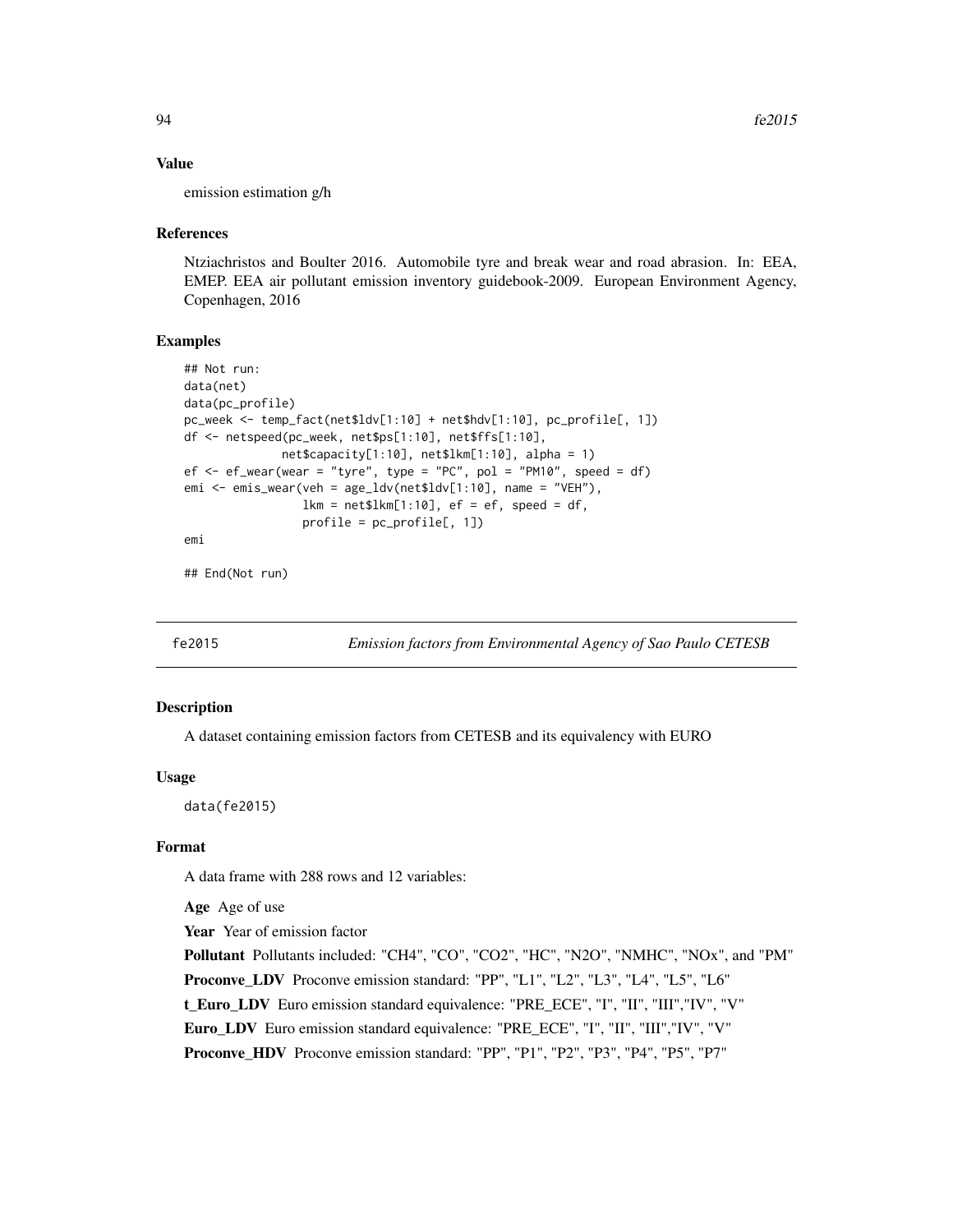#### fkm 35

Euro\_HDV Euro emission standard equivalence: "PRE", "I", "II", "III", "V" PC\_G CETESB emission standard for Passenger Cars with Gasoline (g/km) LT CETESB emission standard for Light Trucks with Diesel (g/km)

#### Source

**CETESB** 

fkm *List of functions of mileage in km fro Brazilian fleet*

## Description

Functions from CETESB: Antonio de Castro Bruni and Marcelo Pereira Bales. 2013. Curvas de intensidade de uso por tipo de veiculo automotor da frota da cidade de Sao Paulo This functions depends on the age of use of the vehicle

### Usage

data(fkm)

## Format

A data frame with 288 rows and 12 variables:

KM\_PC\_E25 Mileage in km of Passenger Cars using Gasoline with 25% Ethanol KM PC E100 Mileage in km of Passenger Cars using Ethanol 100% KM\_PC\_FLEX Mileage in km of Passenger Cars using Flex engines KM\_LCV\_E25 Mileage in km of Light Commercial Vehicles using Gasoline with 25% Ethanol KM\_LCV\_FLEX Mileage in km of Light Commercial Vehicles using Flex KM\_PC\_B5 Mileage in km of Passenger Cars using Diesel with 5% biodiesel KM\_TRUCKS\_B5 Mileage in km of Trucks using Diesel with 5% biodiesel KM\_BUS\_B5 Mileage in km of Bus using Diesel with 5% biodiesel KM\_LCV\_B5 Mileage in km of Light Commercial Vehicles using Diesel with 5% biodiesel KM\_SBUS\_B5 Mileage in km of Small Bus using Diesel with 5% biodiesel KM\_ATRUCKS\_B5 Mileage in km of Articulated Trucks using Diesel with 5% biodiesel KM\_MOTO\_E25 Mileage in km of Motorcycles using Gasoline with 25% Ethanol KM\_LDV\_GNV\_Mileage in km of Light Duty Vehicles using Natural Gas

Source

**CETESB**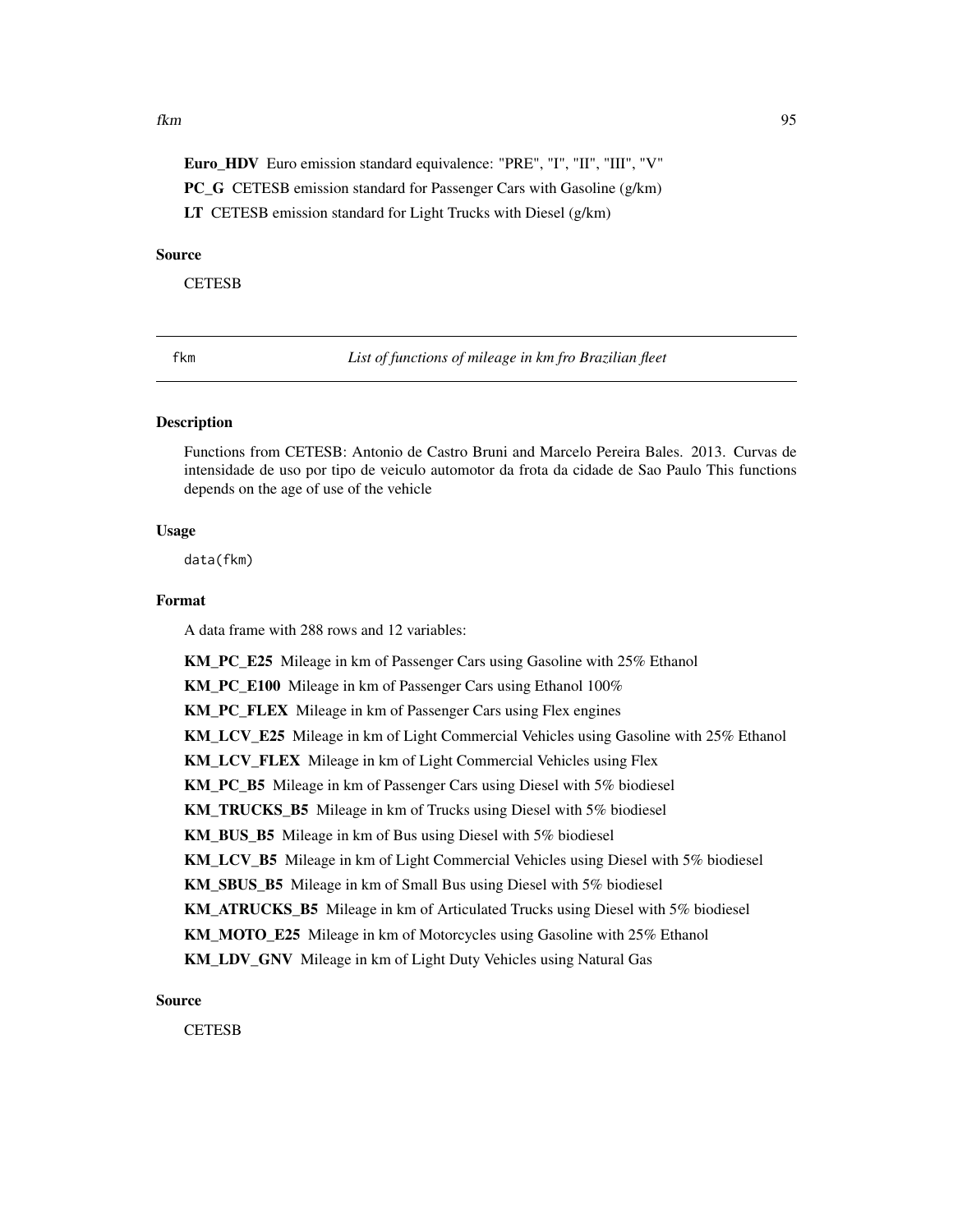## Description

Take into account the effect of better fuels on vehicles with older technology. If the ratio is less than 1, return 1. It means that it is nota degradation function.

## Usage

```
fuel_corr(
  euro,
  g = c(e100 = 52, aro = 39, o2 = 0.4, e150 = 86, oleft in = 10, s = 165),d = c(den = 840, pah = 9, cn = 51, t95 = 350, s = 400)\lambda
```
## Arguments

| euro | Character; Euro standards ("PRE", "I", "II", "III", "IV", "V", VI, "VIc")                                                                                                          |
|------|------------------------------------------------------------------------------------------------------------------------------------------------------------------------------------|
| g    | Numeric; vector with parameters of gasoline with the names: e100(vol. (sul-<br>phur, ppm)                                                                                          |
| d    | Numeric; vector with parameters for diesel with the names: den (density at 15)<br>Celsius degrees $kg/m3$ , pah (Back end distillation in Celsius degrees) and s<br>(sulphur, ppm) |

## Value

A list with the correction of emission factors.

#### Note

This function cannot be used to account for deterioration, therefore, it is restricted to values between 0 and 1. Parameters for gasoline (g):

 $O2 = Oxy$ genates in

 $S =$  Sulphur content in ppm

ARO = Aromatics content in

OLEFIN = Olefins content in

 $E100 = Mid range volatility in$ 

 $E150$  = Tail-end volatility in

Parameters for diesel (d):

 $DEN = Density at 15 C (kg/m3)$ 

S = Sulphur content in ppm

PAH = Aromatics content in

 $CN =$ Cetane number

T95 = Back-end distillation in o C.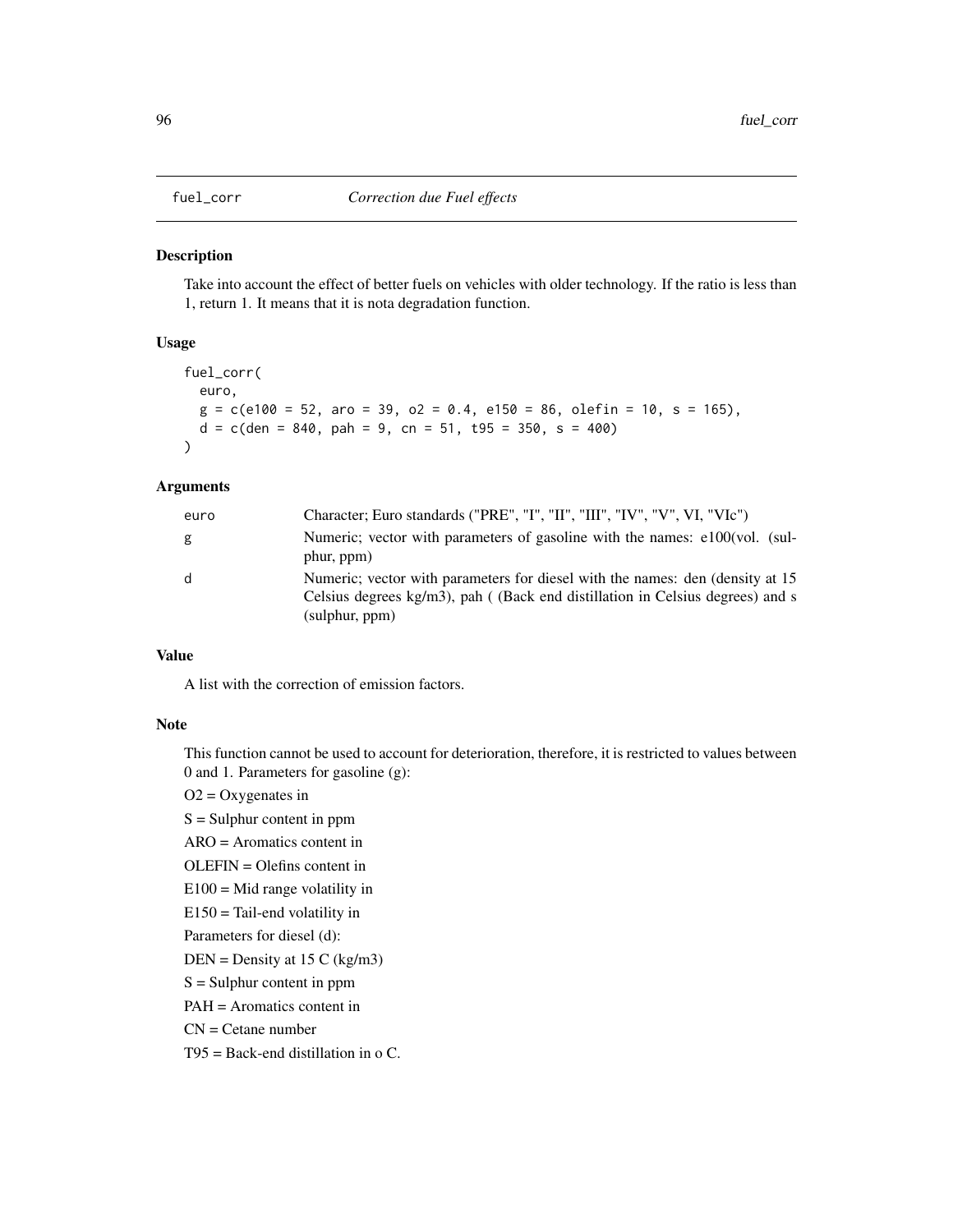# get\_project 97

# Examples

```
## Not run:
f \leftarrow \text{fuel\_corr}(\text{euro} = "I")names(f)
```
## End(Not run)

<span id="page-96-0"></span>get\_project *Download vein project*

# Description

[get\\_project](#page-96-0) downloads a project for running vein. The projects are available on Github.com/atmoschem/vein/projects

## Usage

get\_project(directory, case = "brasil", url)

| directory | Character; Path to an existing or a new directory to be created. |
|-----------|------------------------------------------------------------------|
| case      | Character; One of of the following:                              |

| case                                       | <b>Description</b>                                      | EF                  |
|--------------------------------------------|---------------------------------------------------------|---------------------|
| brazil or brazil_bu or brasil or brasil_bu | Bottom-up                                               | <b>CETESB</b>       |
| emislacovid                                | Bottom-up March 2020                                    | <b>CETESB</b>       |
| brazil_bu_csvgz                            | Bottom-up                                               | CETESB+tunnel       |
| brazil_csv                                 | Bottom-up. Faster but heavier                           | <b>CETESB</b>       |
| brazil_td_chem                             | Top-down with chemical mechanisms                       | <b>CETESB</b>       |
| brazil_bu_chem                             | Bottom-up chemical mechanisms                           | CETESB+tunnel       |
| brazil_bu_chem_streets                     | Bottom-up chemical mechanisms for streets and MUNICH    | CETESB+tunnel       |
| brazil_td_chem_im                          | Top-down with chemical mechanisms+IM                    | <b>CETESB</b>       |
| brazil_bu_chem_im                          | Bottom-up chemical mechanisms+IM                        | CETESB+tunnel       |
| brazil_bu_chem_streets_im                  | Bottom-up chemical mechanisms for streets and MUNICH+IM | CETESB+tunnel       |
| sebr_cb05co2                               | Top-down SP, MG and RJ                                  | CETESB+tunnel       |
| amazon2014                                 | Top-down Amazon                                         | CETESB+tunnel       |
| curitiba                                   | Bottom-down +GTFS                                       | CETESB+tunnel       |
| masp2020                                   | Bottom-down                                             | CETESB+tunnel       |
| ecuador_td                                 | Top-down                                                | <b>EEA</b>          |
| ecuador_td_im                              | Top-down                                                | <b>EEA</b>          |
| ecuador_td_hot                             | Top-down                                                | <b>EEA</b>          |
| ecuador_td_hot_month                       | Top-down                                                | <b>EEA</b>          |
| moves bu                                   | Bottom-up                                               | <b>US/EPA MOVES</b> |
| manizales_bu                               | Bottom-up chemical mechanisms                           | <b>EEA</b>          |
| sebr_cb05co2_im                            | Top-down SP, MG and RJ IM                               | CETESB+tunnel       |
| eu bu chem                                 | Bottom-up chemical mechanisms                           | <b>EEA 2019</b>     |
| eu_bu_chem_simple                          | Bottom-up chemical mechanisms 7 veh                     | <b>EEA 2019</b>     |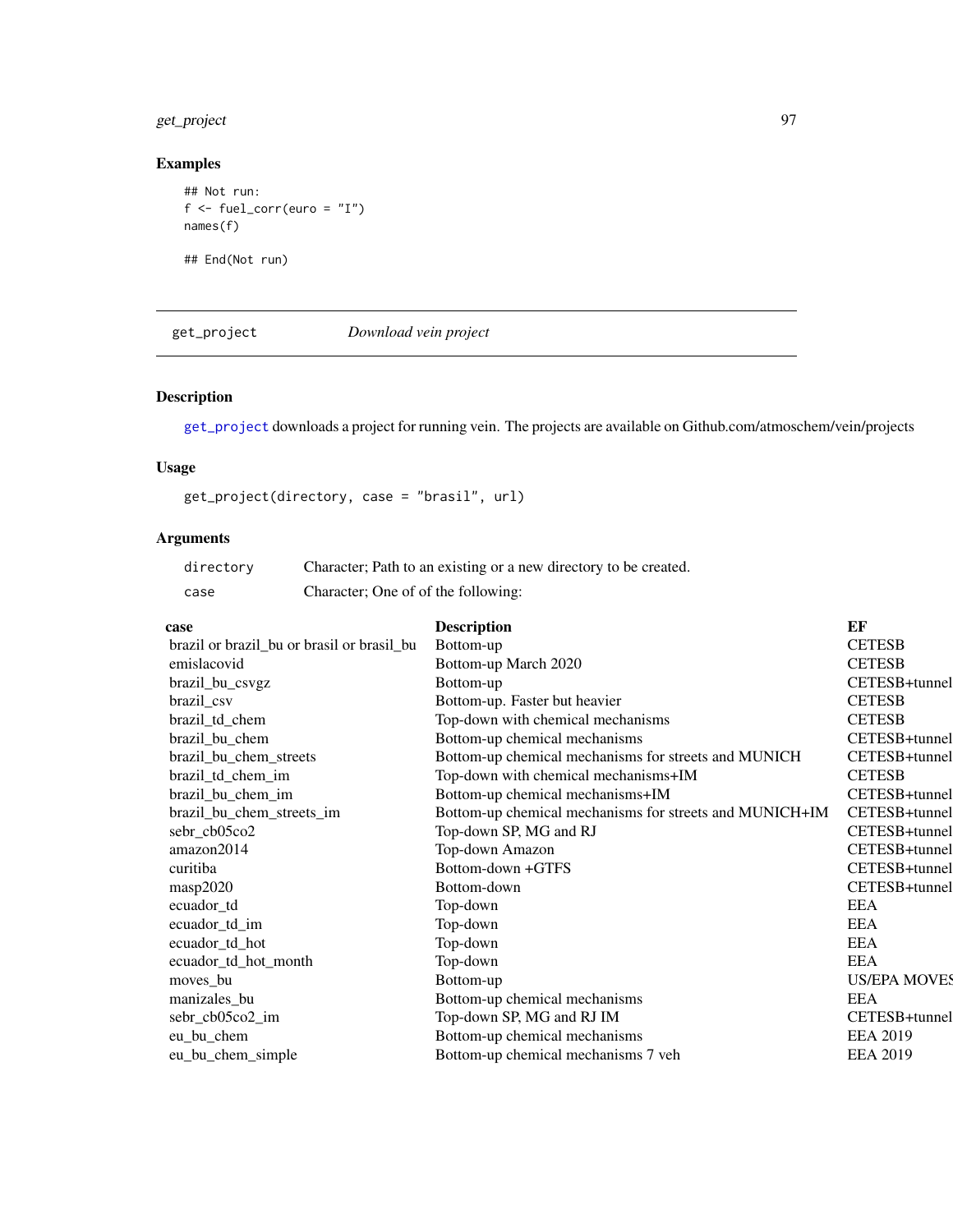url String, with the URL to download VEIN project

## Note

default case can be any of "brasil", "brazil", "brazil\_bu", "brasil\_bu", they are the same In any case, if you find any error, please, send a pull request in github.

In Sao Paulo the IM programs was functioning until 2011.

## Examples

```
## Not run:
#do not run
get_project("awesomecity")
```
## End(Not run)

<span id="page-97-0"></span>GriddedEmissionsArray *Construction function for class "GriddedEmissionsArray"*

#### Description

GriddedEmissionsArray returns a transformed object with class "EmissionsArray" with 4 dimensions.

## Usage

```
GriddedEmissionsArray(x, ..., cols, rows, times = ncol(x), rotate = "default")
```
## S3 method for class 'GriddedEmissionsArray'  $print(x, \ldots)$ 

## S3 method for class 'GriddedEmissionsArray' summary(object, ...)

## S3 method for class 'GriddedEmissionsArray'  $plot(x, ..., times = 1)$ 

| $\mathsf{x}$ | Object with class "SpatialPolygonDataFrame", "sf" "data.frame" or "matrix"                                                                           |
|--------------|------------------------------------------------------------------------------------------------------------------------------------------------------|
| $\ddots$     | ignored                                                                                                                                              |
| cols         | Number of columns                                                                                                                                    |
| rows         | Number of rows                                                                                                                                       |
| times        | Number of times                                                                                                                                      |
| rotate       | Character, rotate array: "default", "left", "right", "cols", "rows", "both", "br", "colsbr",<br>"rowsbr", "bothbr". br means starting a matrix byrow |
| object       | object with class "EmissionsArray"                                                                                                                   |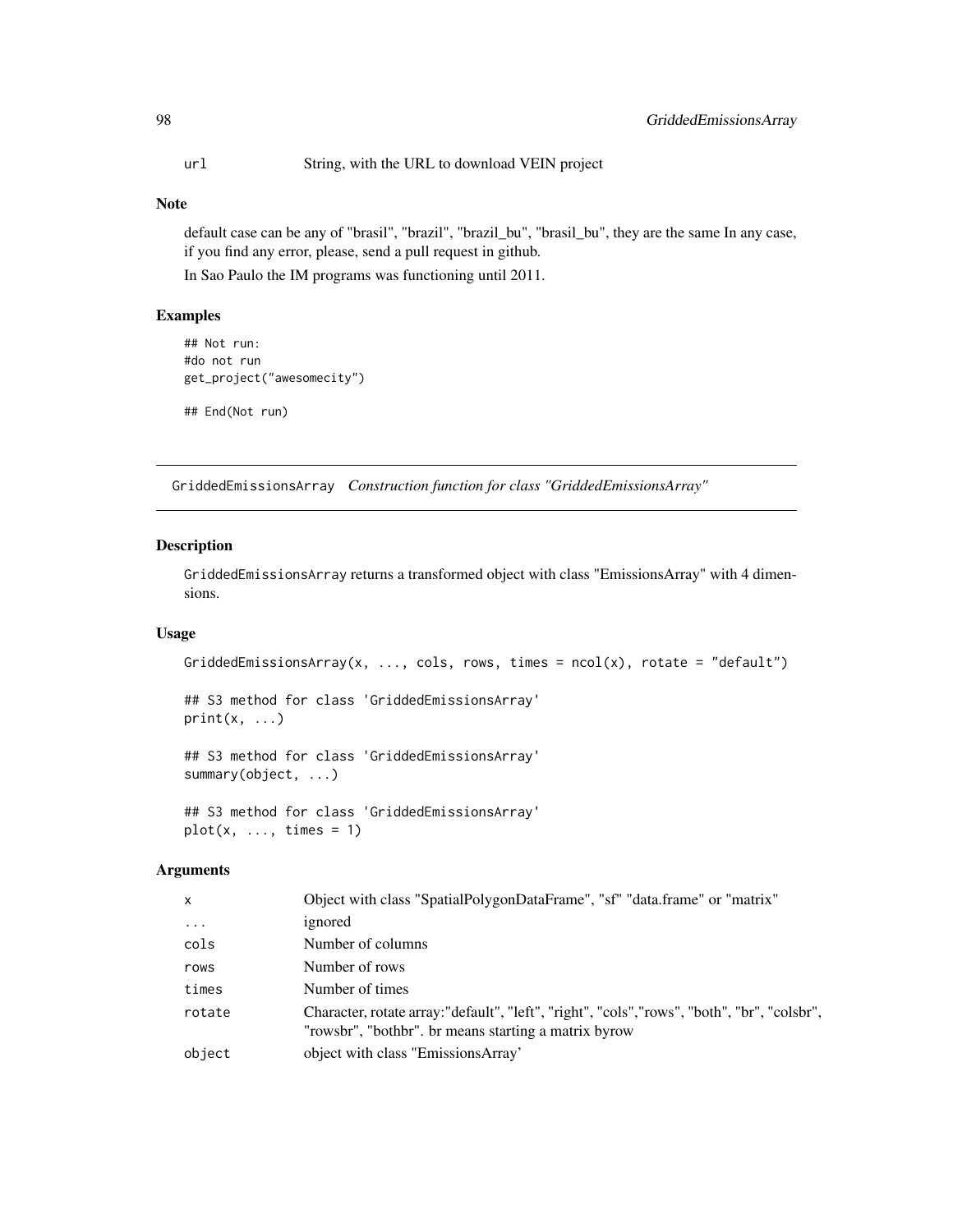#### Value

Objects of class "GriddedEmissionsArray"

## Examples

```
## Not run:
data(net)
data(pc_profile)
data(fe2015)
data(fkm)
PC_G <- c(33491,22340,24818,31808,46458,28574,24856,28972,37818,49050,87923,
          133833,138441,142682,171029,151048,115228,98664,126444,101027,
          84771,55864,36306,21079,20138,17439, 7854,2215,656,1262,476,512,
          1181, 4991, 3711, 5653, 7039, 5839, 4257,3824, 3068)
veh \leq data.frame(PC_G = PC_G)
pc1 <- my\_\text{age}(x = net$1dv, y = PC_G, name = "PC")pcw <- temp_fact(net$ldv+net$hdv, pc_profile)
speed <- netspeed(pcw, net$ps, net$ffs, net$capacity, net$lkm, alpha = 1)
pckm <- units::set_units(fkm[[1]](1:24), "km")
pckma <- cumsum(pckm)
cod1 <- emis_det(po = "CO", cc = 1000, eu = "III", km = pckma[1:11])
cod2 \le - \text{emis\_det}(po = "CO", cc = 1000, eu = "I", km = pckma[12:24])#vehicles newer than pre-euro
co1 <- fe2015[fe2015$Pollutant=="CO", ] #24 obs!!!
cod <- c(co1$PC_G[1:24]*c(cod1,cod2),co1$PC_G[25:nrow(co1)])
lef \leq ef_ldv_scaled(co1, cod, v = "PC", t = "4S", cc = "\leq1400",
                     f = "G", p = "CO", eu=co1$Euro_LDV)E_CO \leq emis(veh = pc1, lkm = net$lkm, ef = lef, speed = speed, agemax = 41,
              profile = pc_profile, simplify = TRUE)
class(E_CO)
E_CO_STREETS <- emis_post(arra = E_CO, pollutant = "CO", by = "streets",
                          net = net, k = units::set\_units(1, "1/h"))g <- make_grid(net, 1/102.47/2, 1/102.47/2) #500m in degrees
E_{C}O_{g} <- emis_grid(spobj = E_{C}O_{g}STREETS, g = g, sr= 31983)
plot(E_CO_g["V9"])
# check all
rots <- c("default", "left", "right",
          "cols","rows", "both",
          "br", "colsbr", "rowsbr", "bothbr")
oldpar <- par()
par(mfrow = c(2,5))lg <- lapply(seq_along(rots), function(i){
            x <- GriddedEmissionsArray(E_CO_g,
                                 rows = 19,
                                 cols = 23,
                                 times = 168,
                                 rotate = rots[i]plot(x, main = rots[i])})
```
 $par(mfrow = c(1,1))$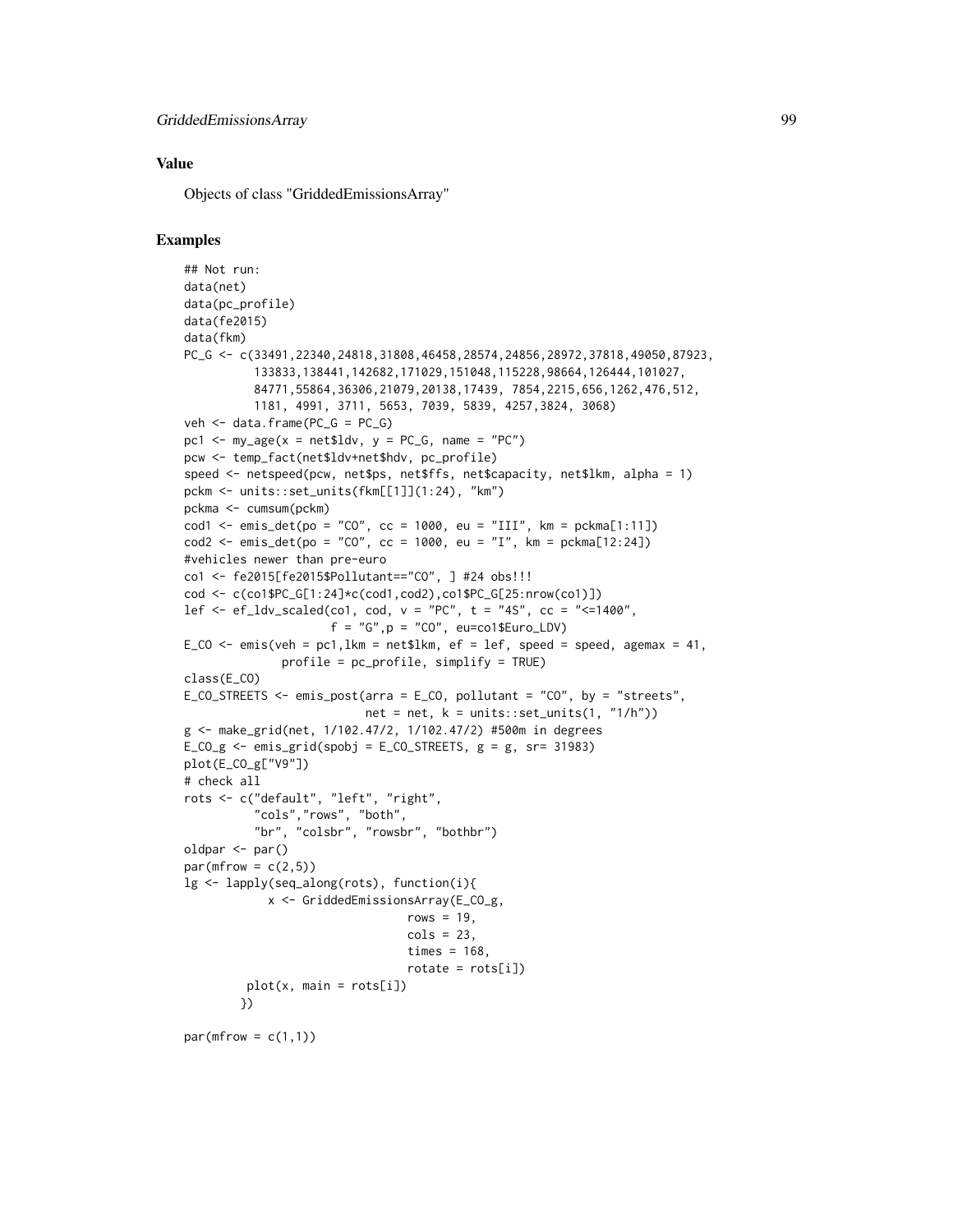## End(Not run)

<span id="page-99-0"></span>grid\_emis *Allocate emissions gridded emissions into streets (grid to emis street)*

## Description

[grid\\_emis](#page-99-0) it is sort of the opposite of [emis\\_grid](#page-76-0). It allocates gridded emissions into streets. This function applies [emis\\_dist](#page-71-0) into each grid cell using lapply. This function is in development and pull request are welcome.

## Usage

grid\_emis(spobj, g, top\_down = FALSE, sr, pro, char, verbose = FALSE)

## Arguments

| spobj    | A spatial dataframe of class "sp" or "sf". When class is "sp" it is transformed to<br>"sf'.                                                                                                                                                                                                                                                                                                                        |
|----------|--------------------------------------------------------------------------------------------------------------------------------------------------------------------------------------------------------------------------------------------------------------------------------------------------------------------------------------------------------------------------------------------------------------------|
| g        | A grid with class "SpatialPolygonsDataFrame" or "sf". This grid includes the<br>total emissions with the column "emission". If the profile is going to be used,<br>the column 'emission' must include the sum of the emissions for each profile.<br>For instance, if profile covers the hourly emissions, the column 'emission' bust<br>be the sum of the hourly emissions.                                        |
| top_down | Logical; requires emissions named 'emissions' and allows to apply profile fac-<br>tors. If your data is hourly emissions or a spatial grid with several emissions at<br>different hours, being each hour a column, it is better to use top_down = FALSE.<br>In this way all the hourly emissions are considered, however, each hourly emis-<br>sions has to have the name "V" and the number of the hour like "V1" |
| sr       | Spatial reference e.g: 31983. It is required if spobj and g are not projected.<br>Please, see http://spatialreference.org/.                                                                                                                                                                                                                                                                                        |
| pro      | Numeric, Matrix or data-frame profiles, for instance, pc_profile.                                                                                                                                                                                                                                                                                                                                                  |
| char     | Character, name of the first letter of hourly emissions. New variables in R start<br>with the letter "V", for your hourly emissions might start with the letter "h". This<br>option applies when top_down is FALSE. For instance, if your hourly emissions<br>are: "h1", "h2", "h3" 'char" can be "h"                                                                                                              |
| verbose  | Logical; to show more info.                                                                                                                                                                                                                                                                                                                                                                                        |

## Note

Your gridded emissions might have flux units (mass / area / time(implicit)) You must multiply your emissions with the area to return to the original units.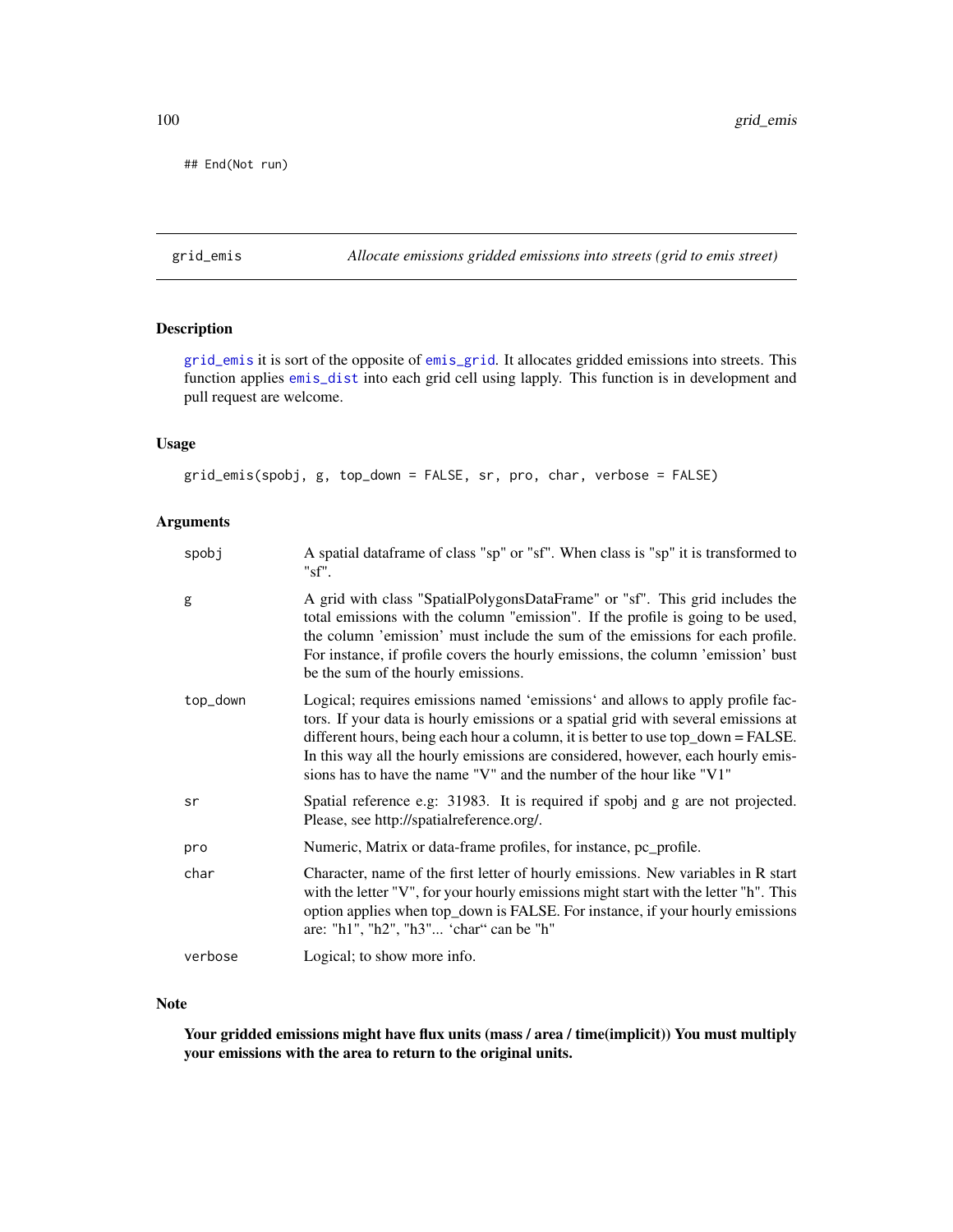#### invcop 101

#### Examples

```
## Not run:
data(net)
data(pc_profile)
data(fkm)
PC_G <- c(33491,22340,24818,31808,46458,28574,24856,28972,37818,49050,87923,
133833,138441,142682,171029,151048,115228,98664,126444,101027,
       84771,55864,36306,21079,20138,17439, 7854,2215,656,1262,476,512,
1181, 4991, 3711, 5653, 7039, 5839, 4257,3824, 3068)
pc1 <- my\_\text{age}(x = net$1dv, y = PC_G, name = "PC")# Estimation for morning rush hour and local emission factors
lef <- EmissionFactorsList(ef_cetesb("CO", "PC_G"))
E_{C}CO <- emis(veh = pc1, lkm = net$lkm, ef = lef,
            profile = 1, speed = Speed(1))
E_CO_STREETS \le emis_post(arra = E_CO, by = "streets", net = net)
g <- make_grid(net, 1/102.47/2) #500m in degrees
gCO \le - emis_grid(spobj = E_CO_STREETS, g = g)
gCO$emission <- gCO$V1
area <- sf::st_area(gCO)
area <- units::set_units(area, "km^2") #Check units!
gCO$emission <- gCO$emission*area
#
\dontrun{
#do not run
library(osmdata)
library(sf)
osm <- osmdata_sf(
add_osm_feature(
opq(bbox = st_bbox(gCO)),
key = 'highway'))$osm_lines[, c("highway")]
st <- c("motorway", "motorway_link", "trunk", "trunk_link",
"primary", "primary_link", "secondary", "secondary_link",
"tertiary", "tertiary_link")
osm <- osm[osm$highway %in% st, ]
plot(osm, axes = T)
# top_down requires name `emissions` into gCO`
xnet <- grid_emis(osm, gCO, top_down = TRUE)
plot(xnet, axes = T)
# bottom_up requires that emissions are named `V` plus the hour like `V1`
xnet <- grid_emis(osm, gCO,top_down= FALSE)
plot(xnet["V1"], axes = T)
}
## End(Not run)
```
invcop *Helper function to copy and zip projects*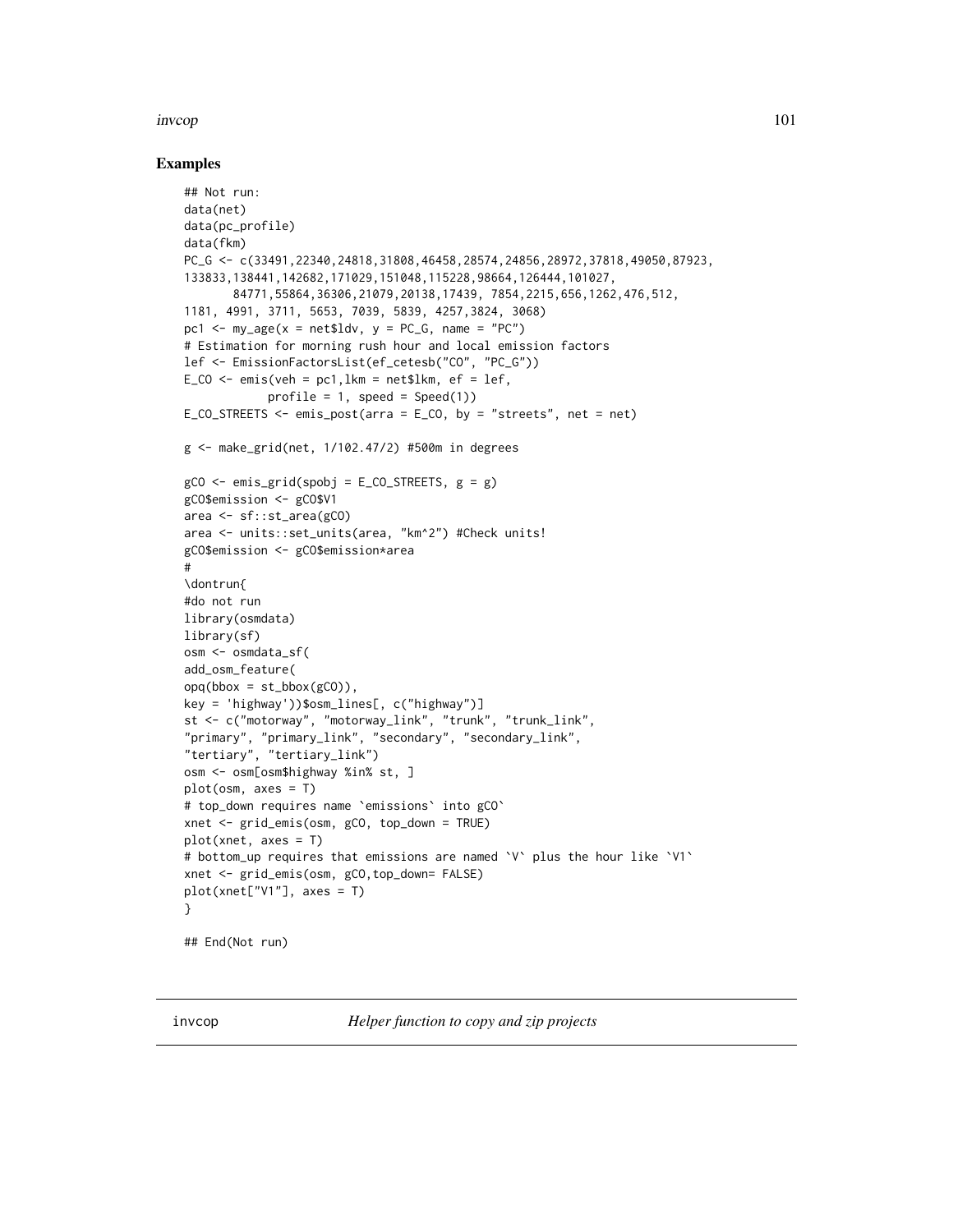102 invcop

# Description

invcop help to copy and zip projects

# Usage

```
invcop(
 in\_name = getwd(),
 out_name,
 all = FALSE,main = TRUE,ef = TRUE,est = TRUE,network = TRUE,
 veh_rds = FALSE,
 veh_csv = TRUE,
 zip = TRUE)
```
# Arguments

| in_name  | Character; Name of current project.      |
|----------|------------------------------------------|
| out_name | Character; Name of output project.       |
| all      | Logical; copy ALL (and for once) or not. |
| main     | Logical; copy or not.                    |
| ef       | Logical; copy or not.                    |
| est      | Logical; copy or not.                    |
| network  | Logical; copy or not.                    |
| veh_rds  | Logical; copy or not.                    |
| veh_csv  | Logical; copy or not.                    |
| zip      | Logical; zip or not.                     |

# Value

emission estimation g/h

## Note

This function was created to copy and zip project without the emis.

# Examples

## Not run: # Do not run

## End(Not run)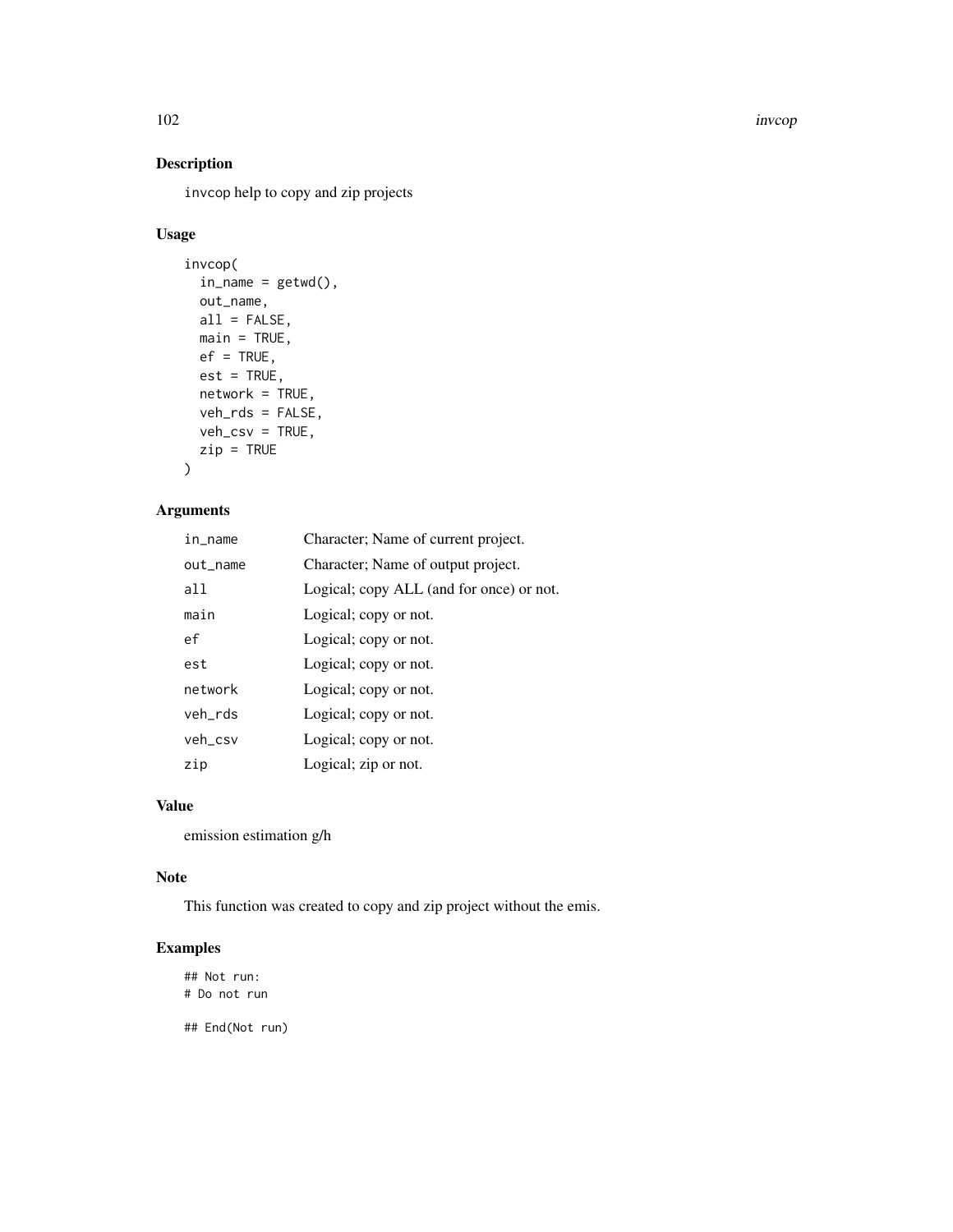#### Description

inventory produces an structure of directories and scripts in order to run vein. It is required to know the vehicular composition of the fleet.

#### Usage

```
inventory(
  name,
  vehcomp = c(PC = 1, LCV = 1, HGV = 1, BUS = 1, MC = 1),show.main = FALSE,
  scripts = TRUE,
  show-dir = FALSE,show.scripts = FALSE,
  clear = TRUE,
  rush.hour = FALSE,
  showWarnings = FALSE
)
```
#### Arguments

| name         | Character, path to new main directory for running vein. NO BLANK SPACES                                                                                                                                                                                                                                                                         |
|--------------|-------------------------------------------------------------------------------------------------------------------------------------------------------------------------------------------------------------------------------------------------------------------------------------------------------------------------------------------------|
| vehcomp      | Vehicular composition of the fleet. It is required a named numerical vector with<br>the names "PC", "LCV", "HGV", "BUS" and "MC". In the case that there are<br>no vehicles for one category of the composition, the name should be included<br>with the number zero, for example, $PC = 0$ . The maximum number allowed is<br>99 per category. |
| show.main    | Logical; Do you want to see the new main. R file?                                                                                                                                                                                                                                                                                               |
| scripts      | Logical Do you want to generate or no R scripts?                                                                                                                                                                                                                                                                                                |
| show.dir     | Logical value for printing the created directories.                                                                                                                                                                                                                                                                                             |
| show.scripts | Logical value for printing the created scripts.                                                                                                                                                                                                                                                                                                 |
| clear        | Logical value for removing recursively the directory and create another one.                                                                                                                                                                                                                                                                    |
| rush.hour    | Logical, to create a template for morning rush hour.                                                                                                                                                                                                                                                                                            |
| showWarnings | Logical, show Warnings?                                                                                                                                                                                                                                                                                                                         |

## Value

Structure of directories and scripts for automating the compilation of vehicular emissions inventory. The structure can be used with another type of sources of emissions. The structure of the directories is: daily, ef, emi, est, images, network and veh. This structure is a suggestion and the user can use another. ' ef: it is for storing the emission factors data-frame, similar to data(fe2015) but including one column for each of the categories of the vehicular composition. For instance, if  $PC = 5$ , there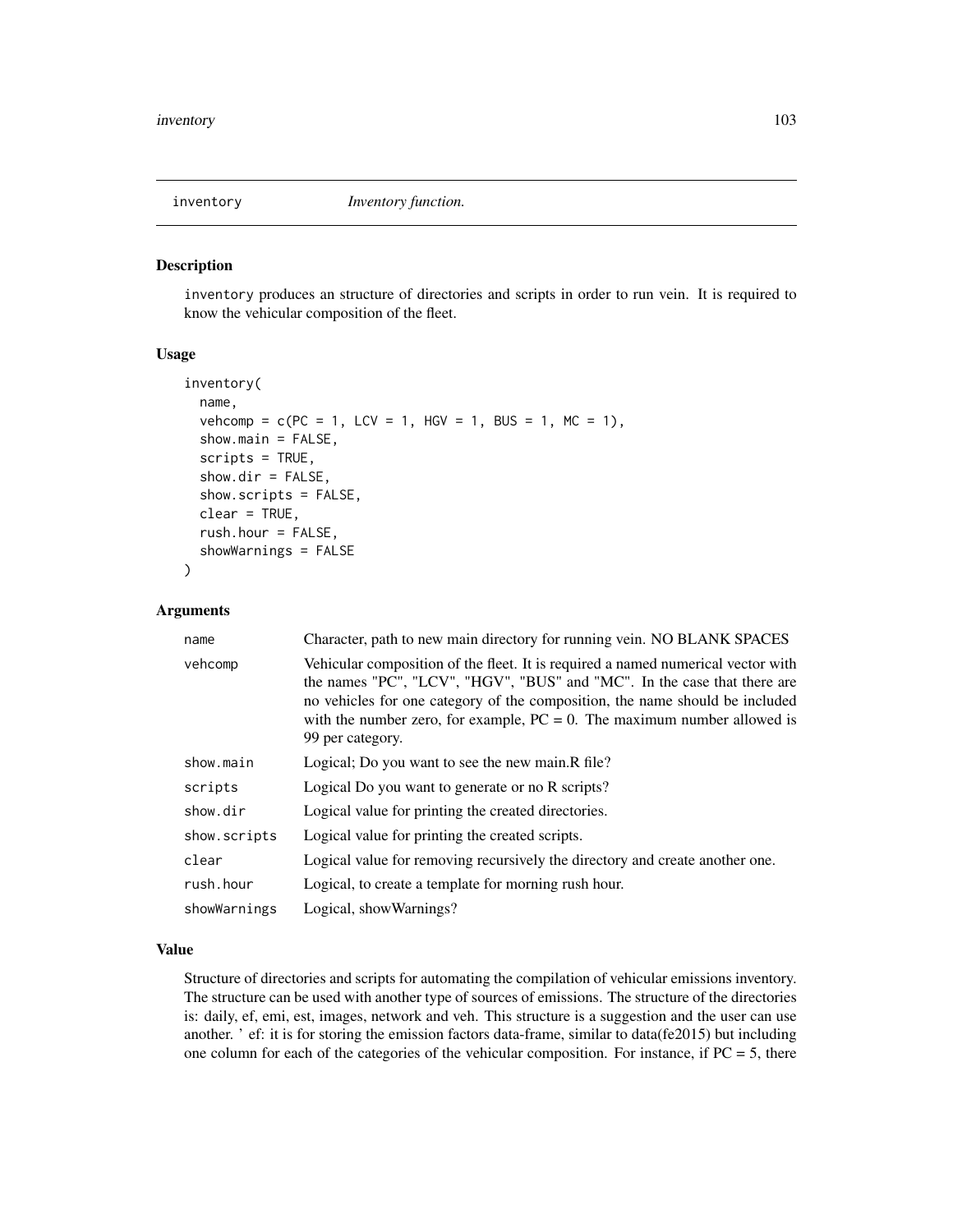should be 5 columns with emission factors in this file. If  $LCV = 5$ , another 5 columns should be present, and so on.

emi: Directory for saving the estimates. It is suggested to use .rds extension instead of .rda.

est: Directory with subdirectories matching the vehicular composition for storing the scripts named input.R.

images: Directory for saving images.

network: Directory for saving the road network with the required attributes. This file will include the vehicular flow per street to be used by age\* functions.

veh: Directory for storing the distribution by age of use of each category of the vehicular composition. Those are data-frames with number of columns with the age distribution and number of rows as the number of streets. The class of these objects is "Vehicles". Future versions of vein will generate Vehicles objects with the explicit spatial component.

The name of the scripts and directories are based on the vehicular composition, however, there is included a file named main.R which is just an R script to estimate all the emissions. It is important to note that the user must add the emission factors for other pollutants. Also, this function creates the scripts input.R where the user must specify the inputs for the estimation of emissions of each category. Also, there is a file called traffic.R to generate objects of class "Vehicles". The user can rename these scripts.

## Examples

```
## Not run:
name = file.path(tempdir(), "YourCity")
inventory(name = name)
```
## End(Not run)

<span id="page-103-0"></span>long\_to\_wide *Transform data.frame from long to wide format*

#### Description

[long\\_to\\_wide](#page-103-0) transform data.frame from long to wide format

#### Usage

```
long_to_wide(
  df,
  column\_with_new\_names = names(df)[1],column_with_data = "emission",
  column_fixed,
  net
)
```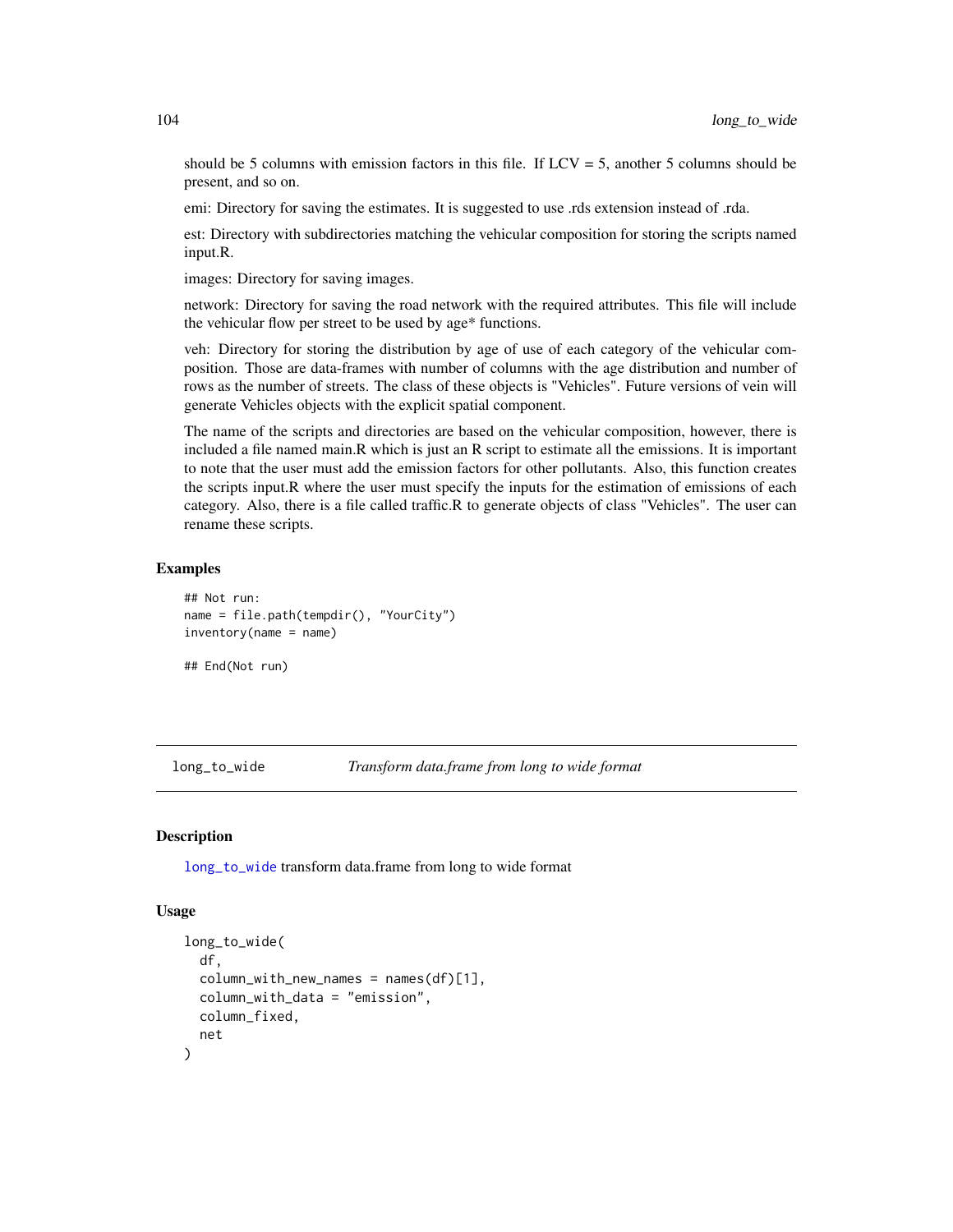## make\_grid 105

## Arguments

| df                    | data.frame with three column.               |  |
|-----------------------|---------------------------------------------|--|
| column_with_new_names |                                             |  |
|                       | Character, column that has new column names |  |
| column_with_data      |                                             |  |
|                       | Character column with data                  |  |
| column fixed          | Character, column that will remain fixed    |  |
| net                   | To return a sf                              |  |

## Value

wide data.frame.

# See Also

[emis\\_hot\\_td](#page-78-0) [emis\\_cold\\_td](#page-66-0) [wide\\_to\\_long](#page-134-0)

## Examples

```
## Not run:
df \le data.frame(pollutant = rep(c("CO", "propadiene", "NO2"), 10),
emission = vein::Emissions(1:30),
region = rep(leftters[1:2], 15))df
long_to_wide(df)
long_to_wide(df, column_fixed = "region")
```
## End(Not run)

<span id="page-104-0"></span>make\_grid *Creates rectangular grid for emission allocation*

## Description

make\_grid creates a sf grid of polygons. The spatial reference is taken from the spatial object.

#### Usage

```
make_grid(spobj, width, height = width, polygon, crs = 4326, ...)
```

| spobj   | A spatial object of class sp or sf.                            |
|---------|----------------------------------------------------------------|
| width   | Width of grid cell. It is recommended to use projected values. |
| height  | Height of grid cell.                                           |
| polvgon | Deprecated! make_grid returns only sf grid of polygons.        |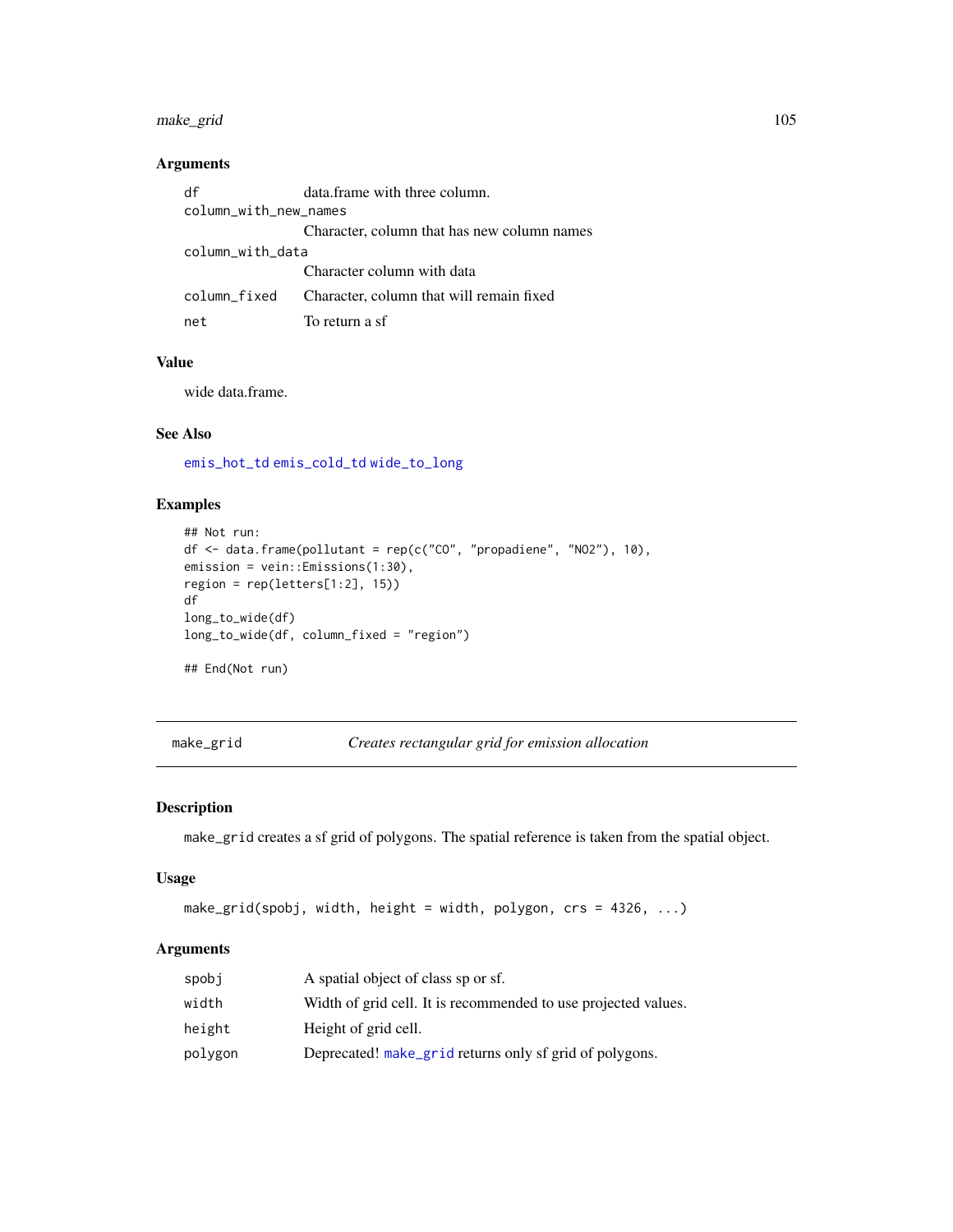| crs                     | coordinate reference system in numeric format from http://spatialreference.org/        |
|-------------------------|----------------------------------------------------------------------------------------|
|                         | to transform/project spatial data using sf::st_transform. The default value is<br>4326 |
| $\cdot$ $\cdot$ $\cdot$ | ignored                                                                                |

# Value

A grid of polygons class 'sf'

## Examples

```
## Not run:
data(net)
grid <- make_grid(net, width = 0.5/102.47) #500 mts
plot(grid, axes = TRUE) #class sf
# make grid now returns warnings for crs with form +init...
#grid <- make_grid(net, width = 0.5/102.47) #500 mts
```
## End(Not run)

<span id="page-105-0"></span>moves\_ef *MOVES emission factors*

# Description

[moves\\_ef](#page-105-0) reads and filter MOVES data.frame of emission factors.

## Usage

```
moves_ef(
  ef,
  vehicles,
  source_type_id = 21,
  process_id = 1,
  fuel_type_id = 1,
  pollutant_id = 2,
  road_type_id = 5,
  speed_bin
\mathcal{L}
```

| ef.        | emission factors from EmissionRates_running exported from MOVES        |
|------------|------------------------------------------------------------------------|
| vehicles   | Name of category, with length equal to fuel_type_id and other with id  |
|            | source_type_id Number to identify type of vehicle as defined by MOVES. |
| process_id | Number to identify emission process defined by MOVES.                  |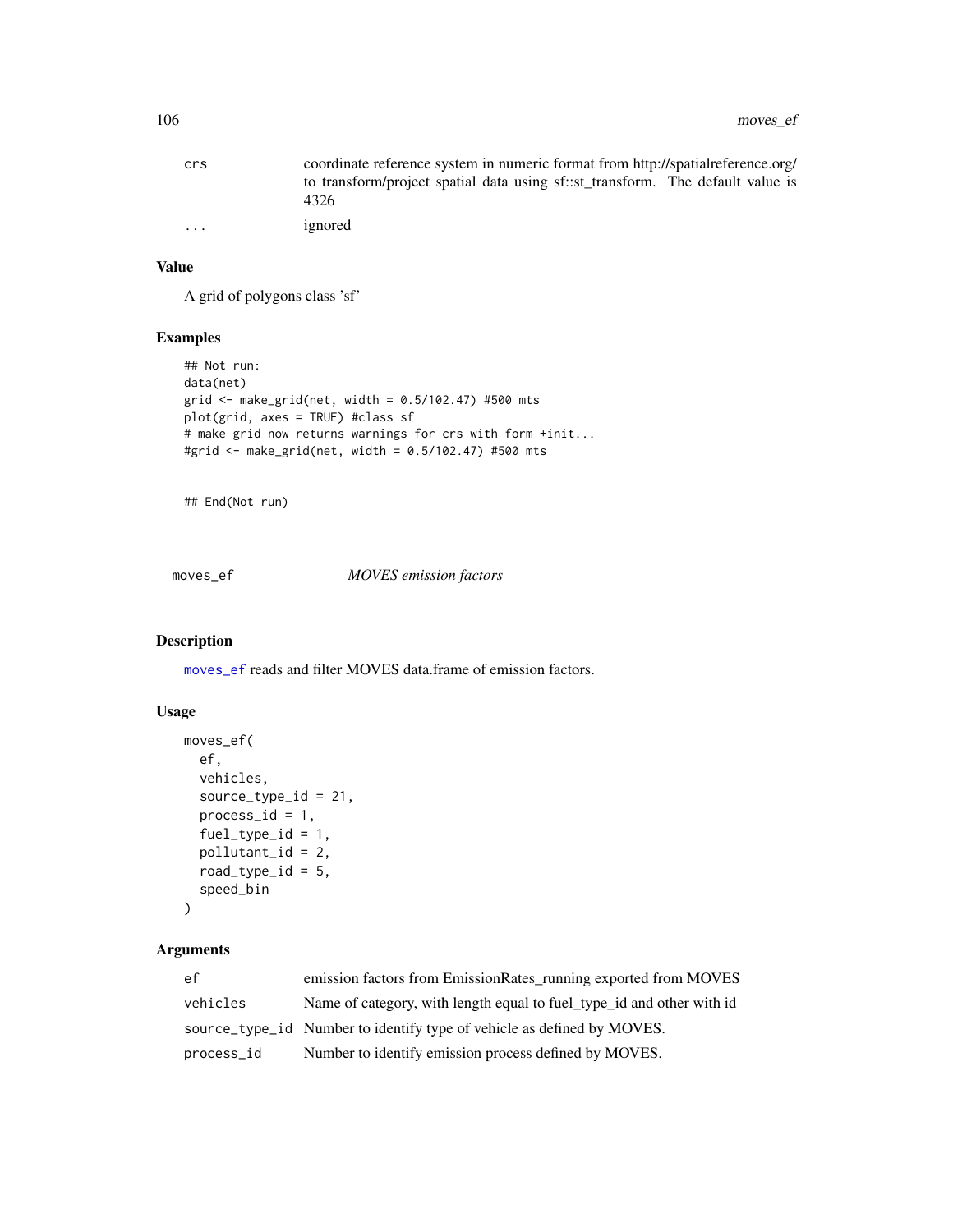## moves\_rpd 107

| fuel_type_id | Number to identify type of fuel as defined by MOVES.       |
|--------------|------------------------------------------------------------|
| pollutant_id | Number to identify type of pollutant as defined by MOVES.  |
| road_type_id | Number to identify type of road as defined by MOVES.       |
| speed_bin    | Data.frame or vector of avgSpeedBinID as defined by MOVES. |

# Value

EmissionFactors data.frame

## Note

'decoder' shows a decoder for MOVES to identify

## Examples

```
{
data(decoder)
decoder
}
```
<span id="page-106-0"></span>moves\_rpd *MOVES estimation of using rates per distance*

## Description

[moves\\_rpd](#page-106-0) estimates running exhaust emissions using MOVES emission factors.

## Usage

```
moves_rpd(
  veh,
  lkm,
  ef,
  fuel_type,
  speed_bin,
  profile,
  source_type_id = 21,
  fuel_type_id = 1,pollutant_id = 91,
  road_type_id = 5,
 process_id = 1,
  vehicle = NULL,
  vehicle_type = NULL,
  fuel_subtype = NULL,
  net,
 path_all,
  verbose = FALSE
\mathcal{E}
```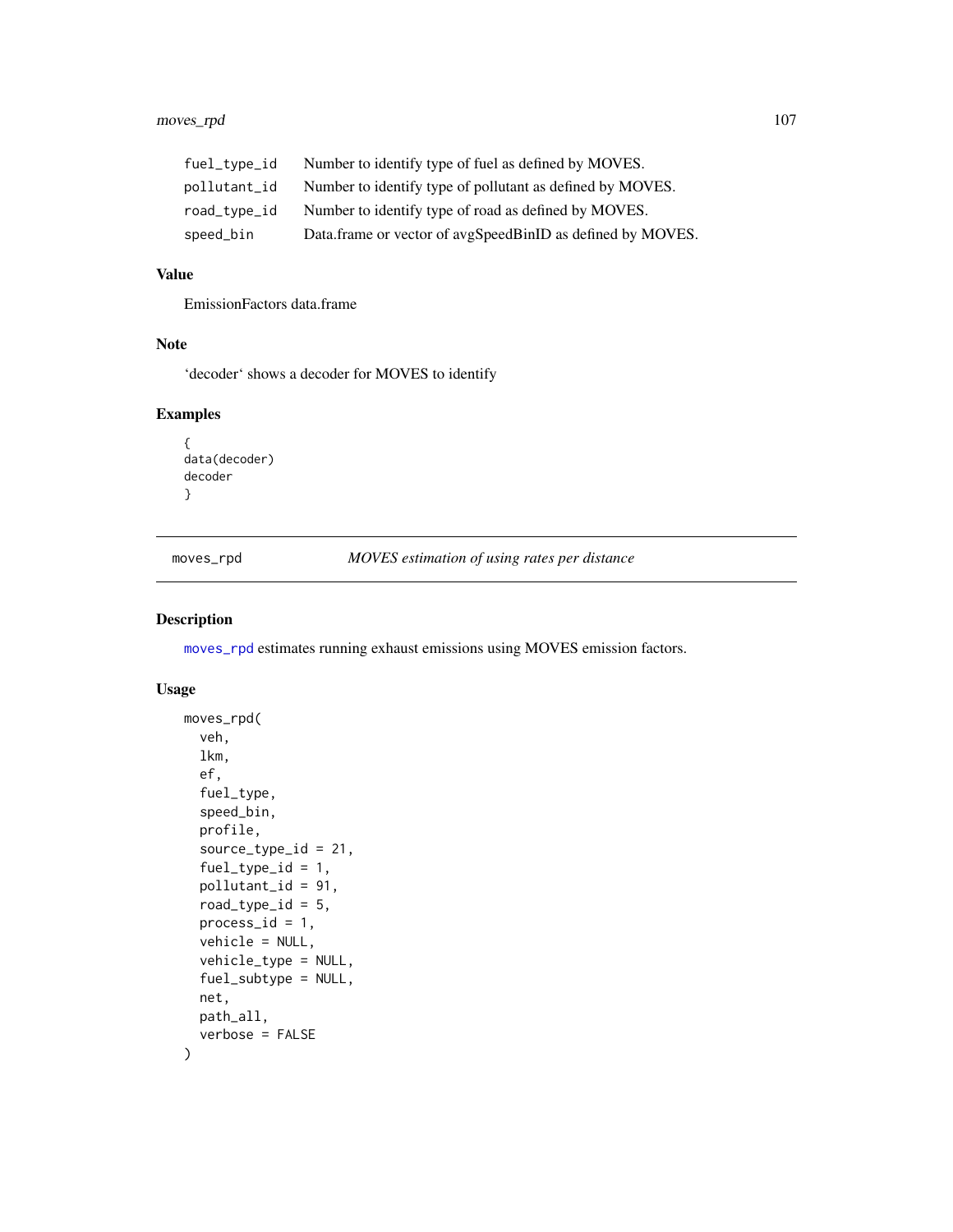# Arguments

| veh            | "Vehicles" data-frame or list of "Vehicles" data-frame. Each data-frame as num-<br>ber of columns matching the age distribution of that ype of vehicle. The number<br>of rows is equal to the number of streets link. |
|----------------|-----------------------------------------------------------------------------------------------------------------------------------------------------------------------------------------------------------------------|
| lkm            | Length of each link in miles                                                                                                                                                                                          |
| ef             | emission factors from EmissionRates_running exported from MOVES                                                                                                                                                       |
| fuel_type      | Data.frame of fuelSubtypeID exported by MOVES.                                                                                                                                                                        |
| speed_bin      | Data.frame or vector of avgSpeedBinID as defined by MOVES.                                                                                                                                                            |
| profile        | Data.frame or Matrix with nrows equal to 24 and ncol 7 day of the week                                                                                                                                                |
| source_type_id | Number to identify type of vehicle as defined by MOVES.                                                                                                                                                               |
| fuel_type_id   | Number to identify type of fuel as defined by MOVES.                                                                                                                                                                  |
| pollutant_id   | Number to identify type of pollutant as defined by MOVES.                                                                                                                                                             |
| road_type_id   | Number to identify type of road as defined by MOVES.                                                                                                                                                                  |
| process_id     | Number to identify type of pollutant as defined by MOVES.                                                                                                                                                             |
| vehicle        | Character, type of vehicle                                                                                                                                                                                            |
| vehicle_type   | Character, subtype of vehicle                                                                                                                                                                                         |
| fuel_subtype   | Character, subtype of vehicle                                                                                                                                                                                         |
| net            | Road network class sf                                                                                                                                                                                                 |
| path_all       | Character to export whole estimation. It is not recommended since it is usually<br>too heavy.                                                                                                                         |
| verbose        | Logical; To show more information. Not implemented yet                                                                                                                                                                |

# Value

a list with emissions at each street and data.base aggregated by categories. See link{emis\_post}

# Note

'decoder' shows a decoder for MOVES

```
{
data(decoder)
decoder
}
```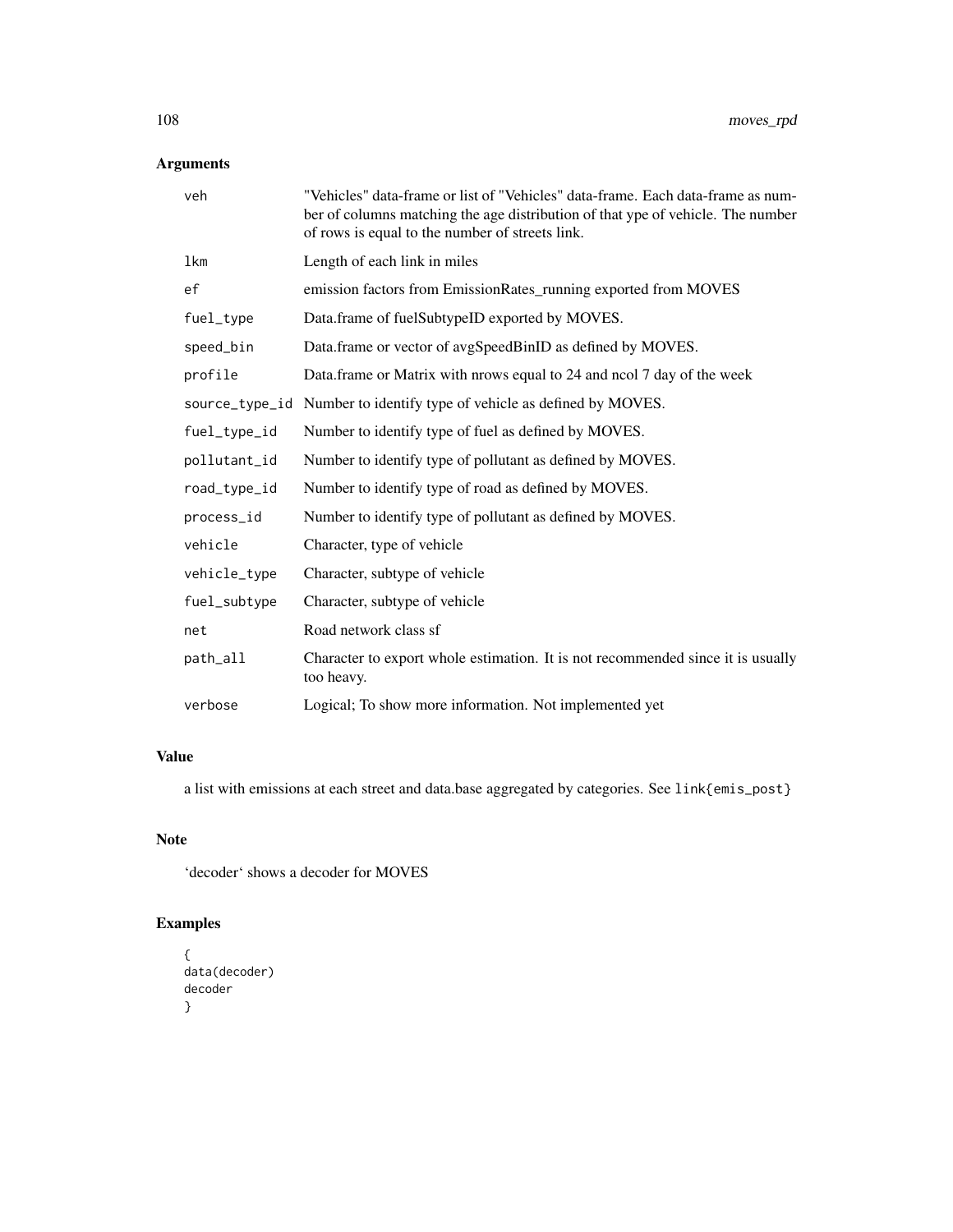<span id="page-108-1"></span><span id="page-108-0"></span>

[moves\\_rpdy](#page-108-0) estimates running exhaust emissions using MOVES emission factors.

## Usage

```
moves_rpdy(
  veh,
 lkm,
 ef,
  source_type_id = 21,
  fuel_type_id = 1,pollutant_id = 91,
  road_type_id = 5,
  fuel_type,
  speed_bin,
 profile,
 vehicle,
  vehicle_type,
  fuel_subtype,
 process_id,
 net,
 path_all,
  verbose = FALSE
)
```
## Arguments

| veh            | "Vehicles" data-frame or list of "Vehicles" data-frame. Each data-frame as num-<br>ber of columns matching the age distribution of that ype of vehicle. The number<br>of rows is equal to the number of streets link. |
|----------------|-----------------------------------------------------------------------------------------------------------------------------------------------------------------------------------------------------------------------|
| lkm            | Length of each link in miles                                                                                                                                                                                          |
| ef             | emission factors from EmissionRates_running exported from MOVES                                                                                                                                                       |
| source_type_id | Number to identify type of vehicle as defined by MOVES.                                                                                                                                                               |
| fuel_type_id   | Number to identify type of fuel as defined by MOVES.                                                                                                                                                                  |
| pollutant_id   | Number to identify type of pollutant as defined by MOVES.                                                                                                                                                             |
| road_type_id   | Number to identify type of road as defined by MOVES.                                                                                                                                                                  |
| fuel_type      | Data.frame of fuelSubtypeID exported by MOVES.                                                                                                                                                                        |
| speed_bin      | Data.frame or vector of avgSpeedBinID as defined by MOVES.                                                                                                                                                            |
| profile        | Data.frame or Matrix with prows equal to 24 and nool 7 day of the week                                                                                                                                                |
| vehicle        | Character, type of vehicle                                                                                                                                                                                            |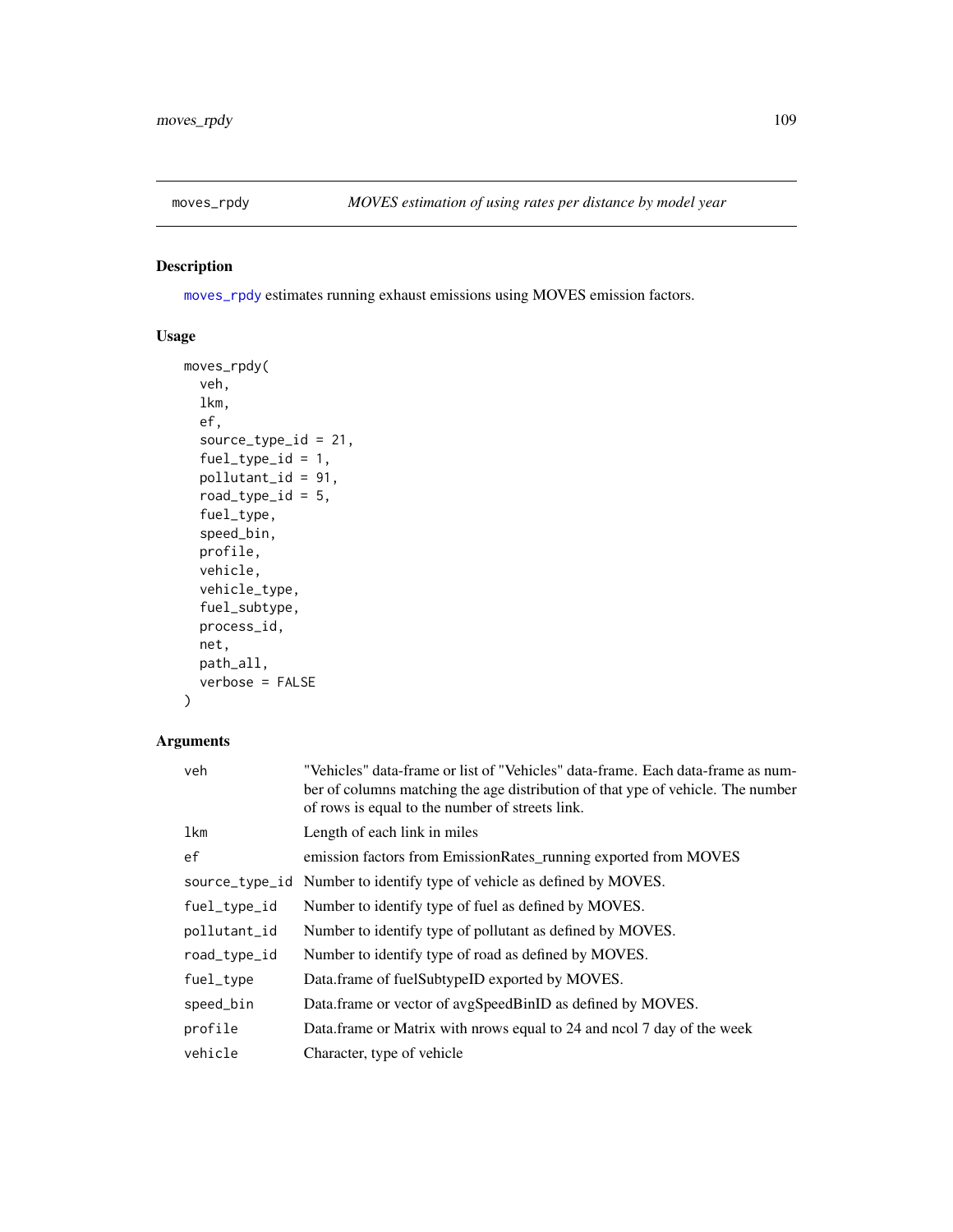<span id="page-109-1"></span>

| vehicle_type | Character, subtype of vehicle                                                                 |
|--------------|-----------------------------------------------------------------------------------------------|
| fuel_subtype | Character, subtype of vehicle                                                                 |
| process_id   | Character, processID                                                                          |
| net          | Road network class sf                                                                         |
| path_all     | Character to export whole estimation. It is not recommended since it is usually<br>too heavy. |
| verbose      | Logical; To show more information. Not implemented yet                                        |

## Value

a list with emissions at each street and data.base aggregated by categories. See link{emis\_post}

## Note

'decoder' shows a decoder for MOVES

# Examples

```
{
data(decoder)
decoder
}
```
<span id="page-109-0"></span>moves\_rpdy\_meta *MOVES estimation of using rates per distance by model year*

## Description

[moves\\_rpdy\\_meta](#page-109-0) estimates running exhaust emissions using MOVES emission factors.

## Usage

```
moves_rpdy_meta(
  metadata,
  lkm,
  ef,
  fuel_type,
  speed_bin,
  profile,
  agemax = 31,
  net,
  simplify = TRUE,
  verbose = FALSE
\mathcal{E}
```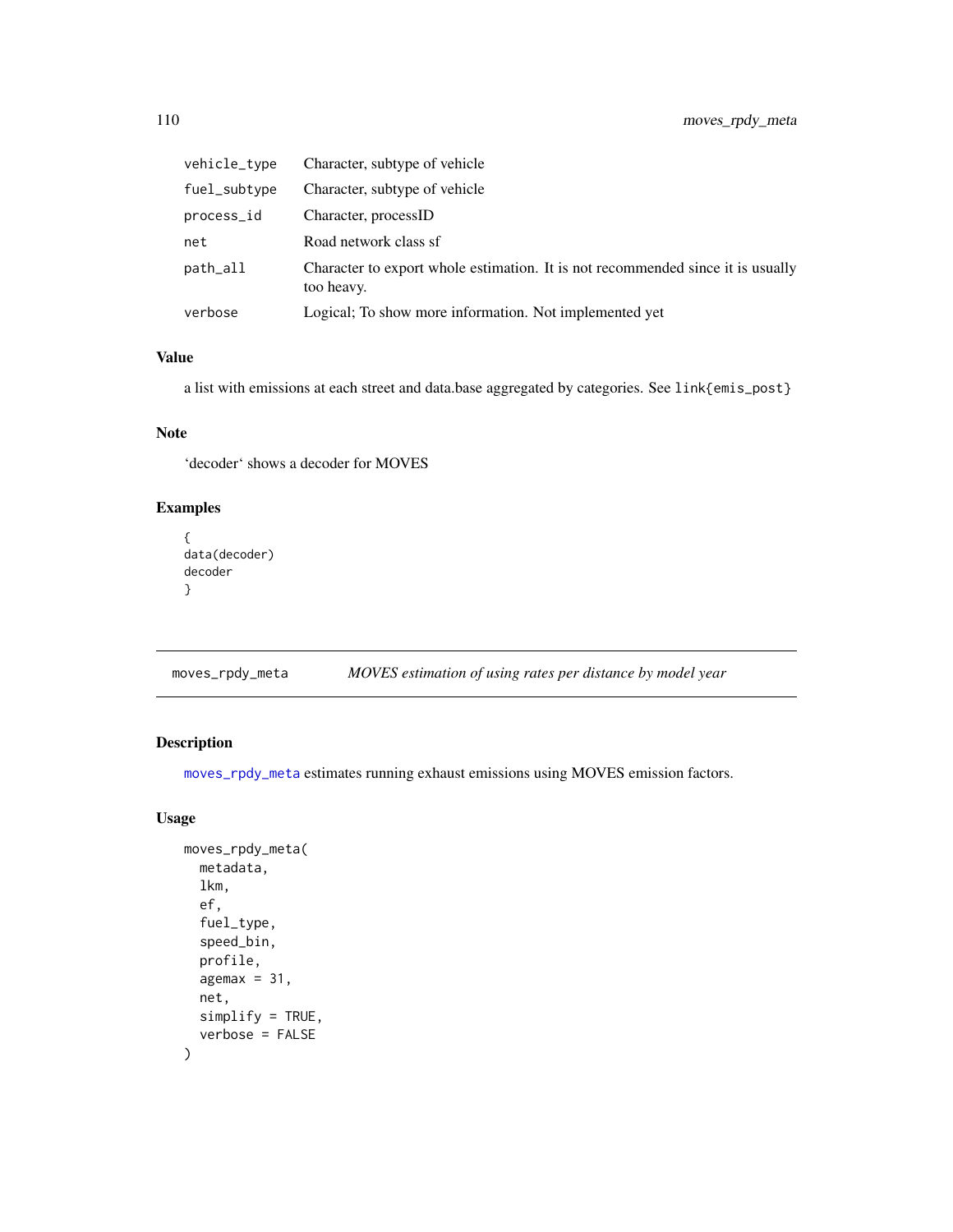# <span id="page-110-1"></span>Arguments

| metadata  | data.frame with the metadata for a vein project for MOVES.             |
|-----------|------------------------------------------------------------------------|
| lkm       | Length of each link in miles                                           |
| ef        | emission factors from EmissionRates_running exported from MOVES        |
| fuel_type | Data.frame of fuelSubtypeID exported by MOVES.                         |
| speed_bin | Data.frame or vector of avgSpeedBinID as defined by MOVES.             |
| profile   | Data.frame or Matrix with prows equal to 24 and nool 7 day of the week |
| agemax    | Integer; max age for the fleet, assuming the same for all vehicles.    |
| net       | Road network class sf                                                  |
| simplify  | Logical, to return the whole object or processed by streets and veh    |
| verbose   | Logical; To show more information. Not implemented yet                 |

## Value

a list with emissions at each street and data.base aggregated by categories.

## Note

The idea is the user enter with emissions factors by pollutant

## Examples

```
{
data(decoder)
decoder
}
```
<span id="page-110-0"></span>moves\_rpdy\_sf *MOVES estimation of using rates per distance by model year*

## Description

[moves\\_rpdy\\_sf](#page-110-0) estimates running exhaust emissions using MOVES emission factors.

#### Usage

```
moves_rpdy_sf(
  veh,
  lkm,
  ef,
  speed_bin,
 profile,
  source_type_id = 21,
  vehicle = NULL,
  vehicle_type = NULL,
```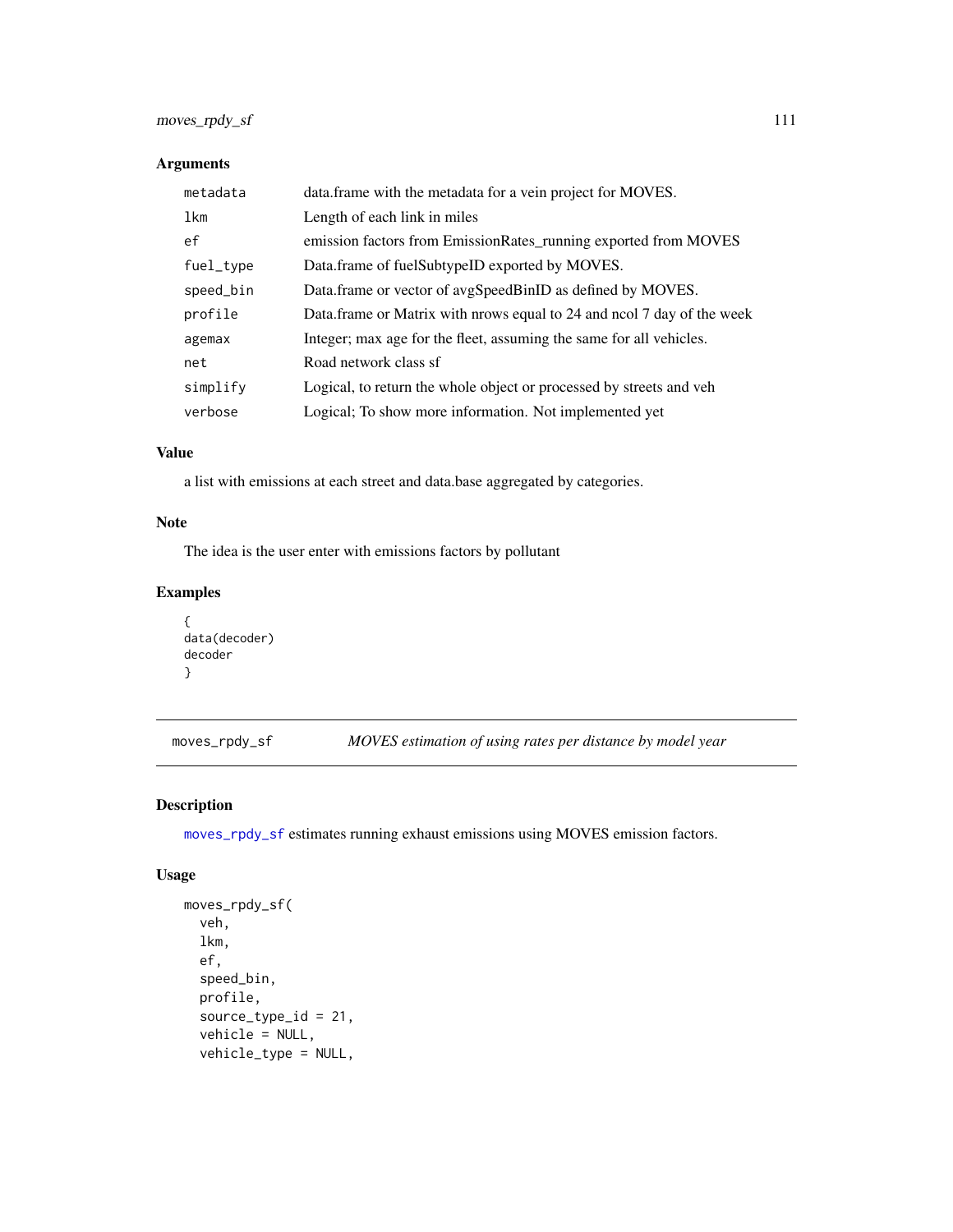```
fuel_subtype = NULL,
  path_all,
  verbose = FALSE
\mathcal{L}
```
# Arguments

| veh          | "Vehicles" data-frame or list of "Vehicles" data-frame. Each data-frame as num-<br>ber of columns matching the age distribution of that ype of vehicle. The number<br>of rows is equal to the number of streets link. |
|--------------|-----------------------------------------------------------------------------------------------------------------------------------------------------------------------------------------------------------------------|
| lkm          | Length of each link in miles                                                                                                                                                                                          |
| ef           | emission factors from EmissionRates_running exported from MOVES filtered<br>by sourceTypeID and fuelTypeID.                                                                                                           |
| speed_bin    | Data.frame or vector of avgSpeedBinID as defined by MOVES.                                                                                                                                                            |
| profile      | numeric vector of normalized traffic for the morning rush hour                                                                                                                                                        |
|              | source_type_id Number to identify type of vehicle as defined by MOVES.                                                                                                                                                |
| vehicle      | Character, type of vehicle                                                                                                                                                                                            |
| vehicle_type | Character, subtype of vehicle                                                                                                                                                                                         |
| fuel_subtype | Character, subtype of vehicle                                                                                                                                                                                         |
| path_all     | Character to export whole estimation. It is not recommended since it is usually<br>too heavy.                                                                                                                         |
| verbose      | Logical; To show more information. Not implemented yet                                                                                                                                                                |

# Value

a list with emissions at each street and data.base aggregated by categories. See link{emis\_post}

# Note

'decoder' shows a decoder for MOVES

```
{
data(decoder)
decoder
}
```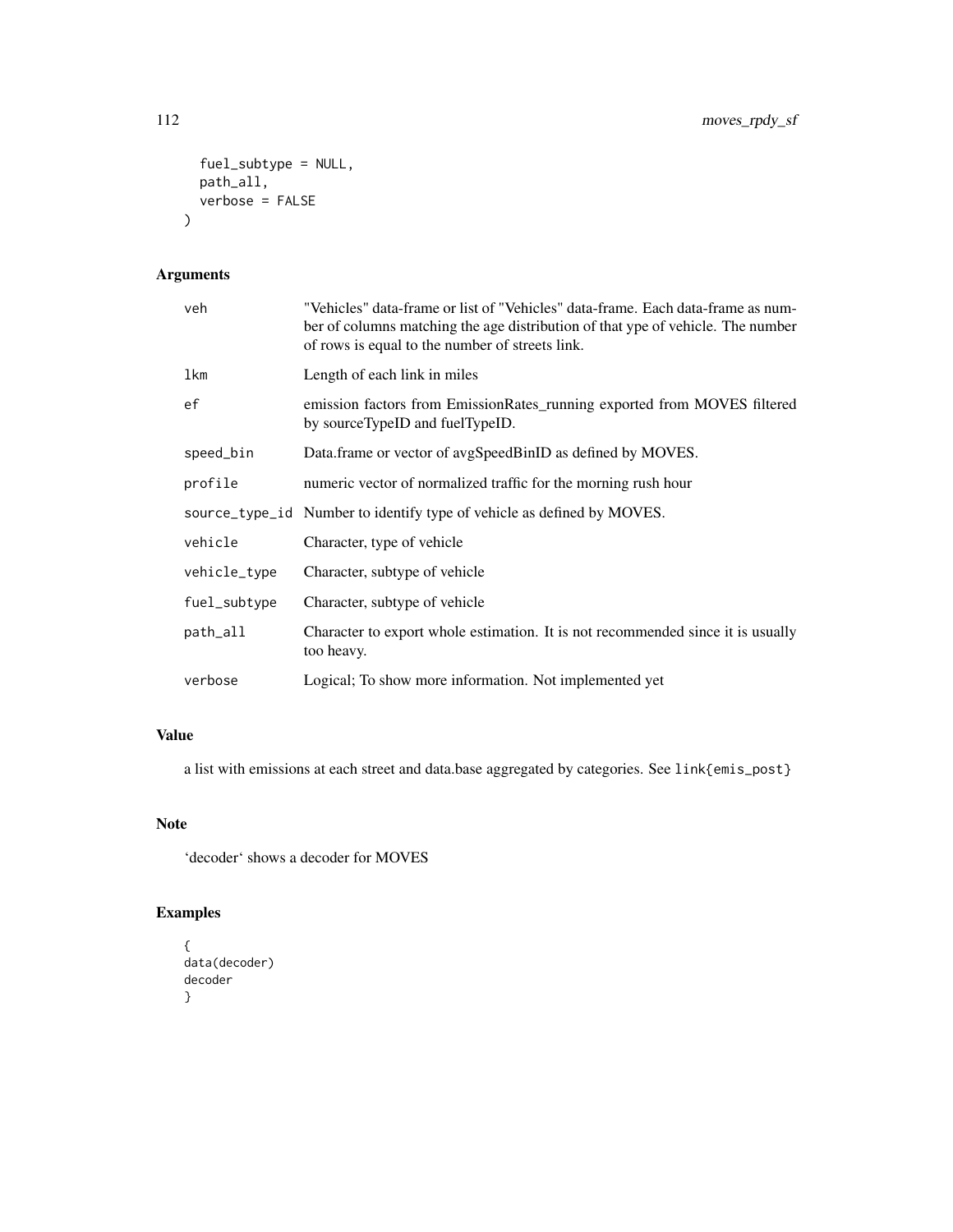<span id="page-112-1"></span><span id="page-112-0"></span>

[moves\\_rpsy\\_meta](#page-112-0) estimates running exhaust emissions using MOVES emission factors.

# Usage

```
moves_rpsy_meta(
  metadata,
  lkm,
  ef,
  fuel_type,
  profile,
  agemax = 31,
  net,
  simplify = TRUE,
  verbose = FALSE,
  colk,
  colkt = F\mathcal{L}
```
# Arguments

| metadata  | data.frame with the metadata for a vein project for MOVES.                   |
|-----------|------------------------------------------------------------------------------|
| lkm       | Length of each link in miles                                                 |
| ef        | emission factors from EmissionRates_running exported from MOVES              |
| fuel_type | Data.frame of fuelSubtypeID exported by MOVES.                               |
| profile   | Data.frame or Matrix with prows equal to 24 and nool 7 day of the week       |
| agemax    | Integer; max age for the fleet, assuming the same for all vehicles.          |
| net       | Road network class sf                                                        |
| simplify  | Logical, to return the whole object or processed by streets and veh          |
| verbose   | Logical; To show more information. Not implemented yet                       |
| colk      | Character identifying a column in 'metadata' to multiply the emission factor |
| colkt     | Logical, TRUE if 'colk' is used                                              |

## Value

a list with emissions at each street and data.base aggregated by categories.

## Note

The idea is the user enter with emissions factors by pollutant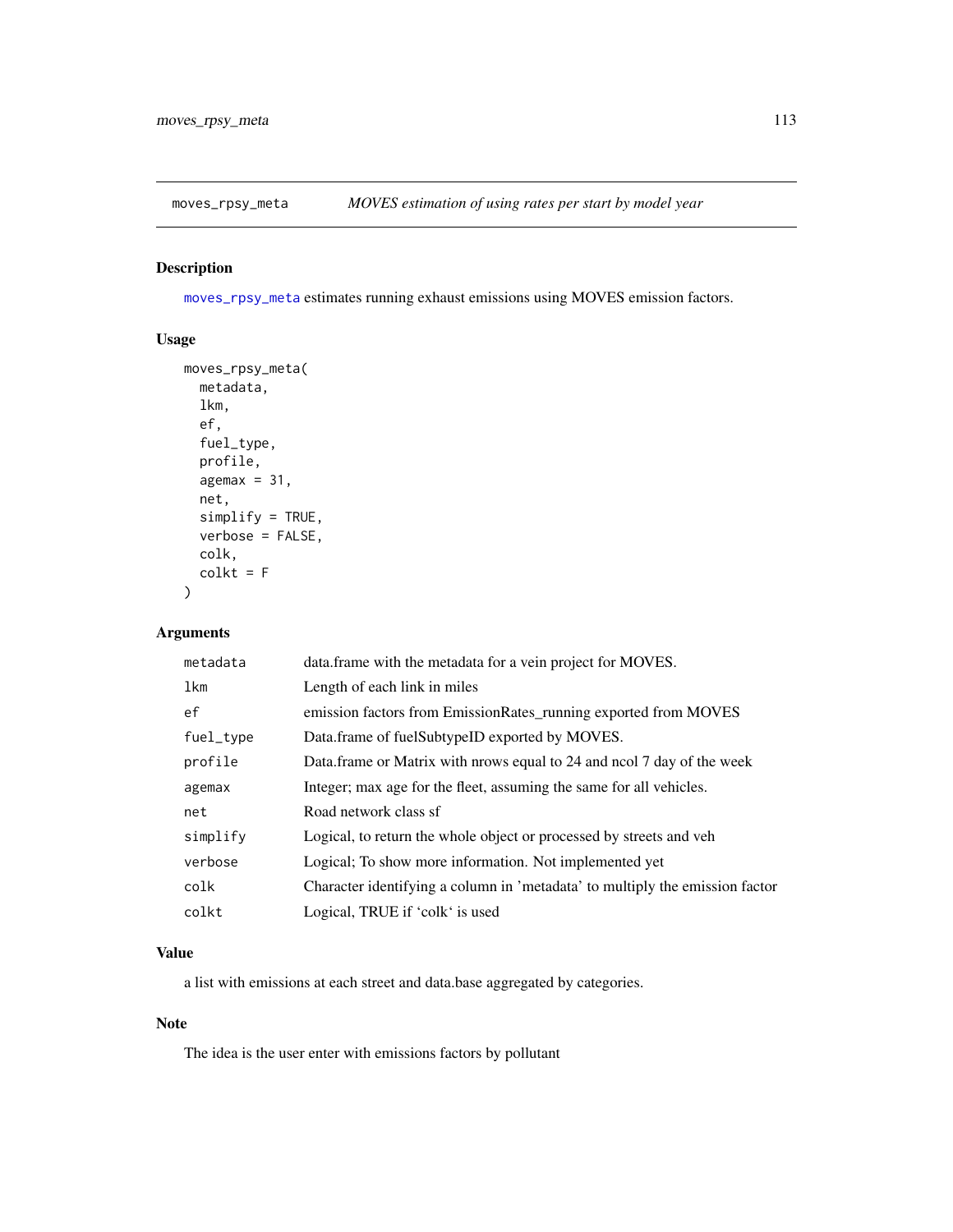# Examples

```
{
data(decoder)
decoder
}
```
<span id="page-113-0"></span>moves\_rpsy\_sf *MOVES estimation of using rates per start by model year*

## Description

[moves\\_rpsy\\_sf](#page-113-0) estimates running exhaust emissions using MOVES emission factors.

## Usage

```
moves_rpsy_sf(
  veh,
  lkm,
  ef,
  profile,
  source_type_id = 21,
  vehicle = NULL,
  vehicle_type = NULL,
  fuel_subtype = NULL,
  net,
  path_all,
  verbose = FALSE
)
```
## Arguments

| veh            | "Vehicles" data-frame or list of "Vehicles" data-frame. Each data-frame as num-<br>ber of columns matching the age distribution of that type of vehicle. The number<br>of rows is equal to the number of streets link. |
|----------------|------------------------------------------------------------------------------------------------------------------------------------------------------------------------------------------------------------------------|
| lkm            | Length of each link in miles                                                                                                                                                                                           |
| ef             | emission factors from EmissionRates_running exported from MOVES filtered<br>by sourceTypeID and fuelTypeID.                                                                                                            |
| profile        | numeric vector of normalized traffic for the morning rush hour                                                                                                                                                         |
| source_type_id | Number to identify type of vehicle as defined by MOVES.                                                                                                                                                                |
| vehicle        | Character, type of vehicle                                                                                                                                                                                             |
| vehicle_type   | Character, subtype of vehicle                                                                                                                                                                                          |
| fuel_subtype   | Character, subtype of vehicle                                                                                                                                                                                          |
| net            | Road network class sf                                                                                                                                                                                                  |
| path_all       | Character to export whole estimation. It is not recommended since it is usually<br>too heavy.                                                                                                                          |
| verbose        | Logical; To show more information. Not implemented yet                                                                                                                                                                 |

<span id="page-113-1"></span>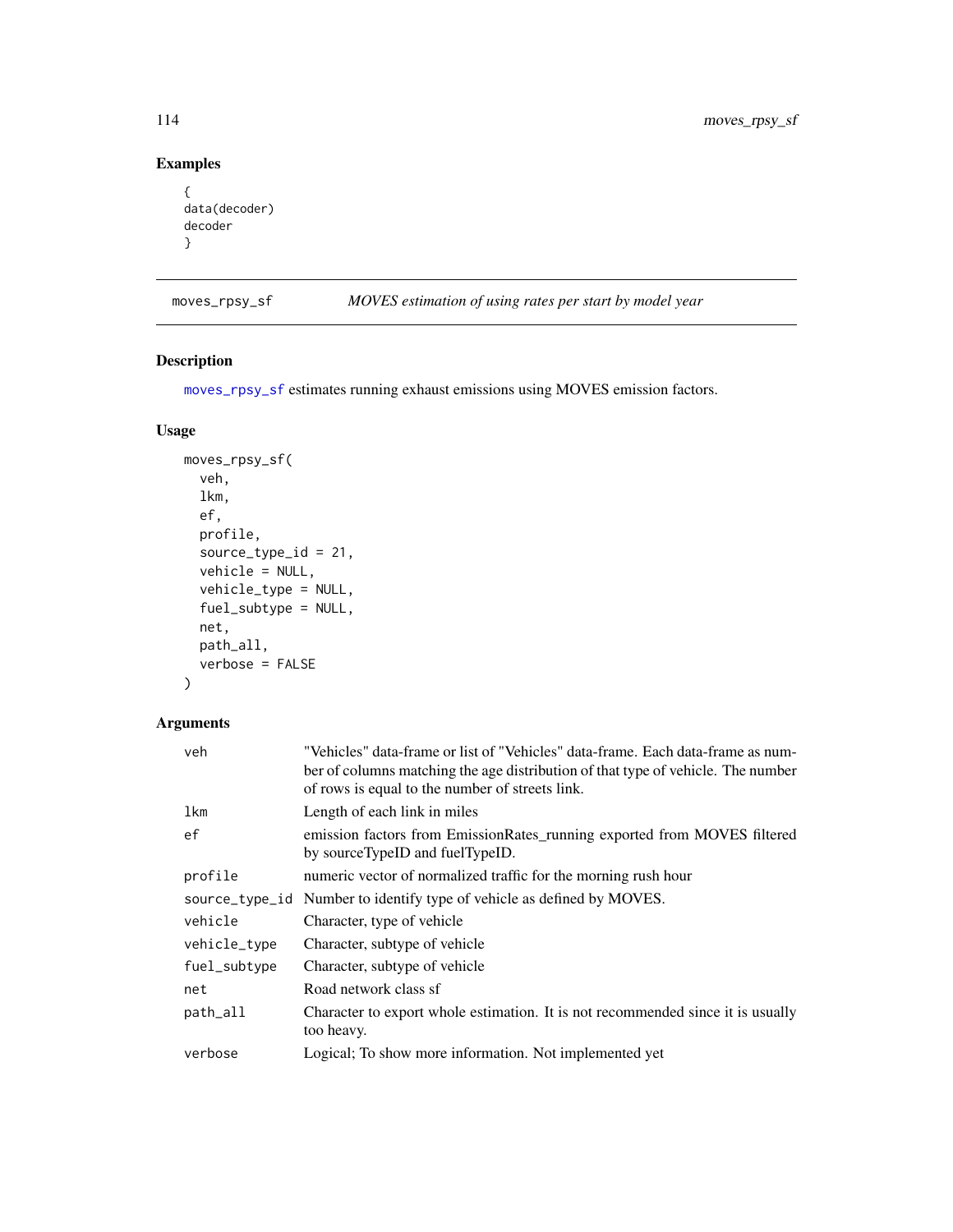## <span id="page-114-0"></span>moves\_speed 115

# Value

a list with emissions at each street and data.base aggregated by categories. See link{emis\_post}

## Note

'decoder' shows a decoder for MOVES

# Examples

```
{
data(decoder)
decoder
}
```
moves\_speed *Return speed bins according to US/EPA MOVES model*

## Description

speed\_moves return an object of average speed bins as defined by US EPA MOVES. The input must be speed as miles/h (mph)

#### Usage

moves\_speed(x, net)

## Arguments

| X   | Object with class, "sf", "data.frame", "matrix" or "numeric" with speeds in<br>miles/ $h$ (mph) |
|-----|-------------------------------------------------------------------------------------------------|
| net | optional spatial data frame of class "sf", it is transformed to "sf".                           |

```
{
data(net)
net$mph <- units::set_units(net$ps, "miles/h")
net$speed_bins <- moves_speed(net$mph)
head(net)
moves_speed(net["ps"])
}
```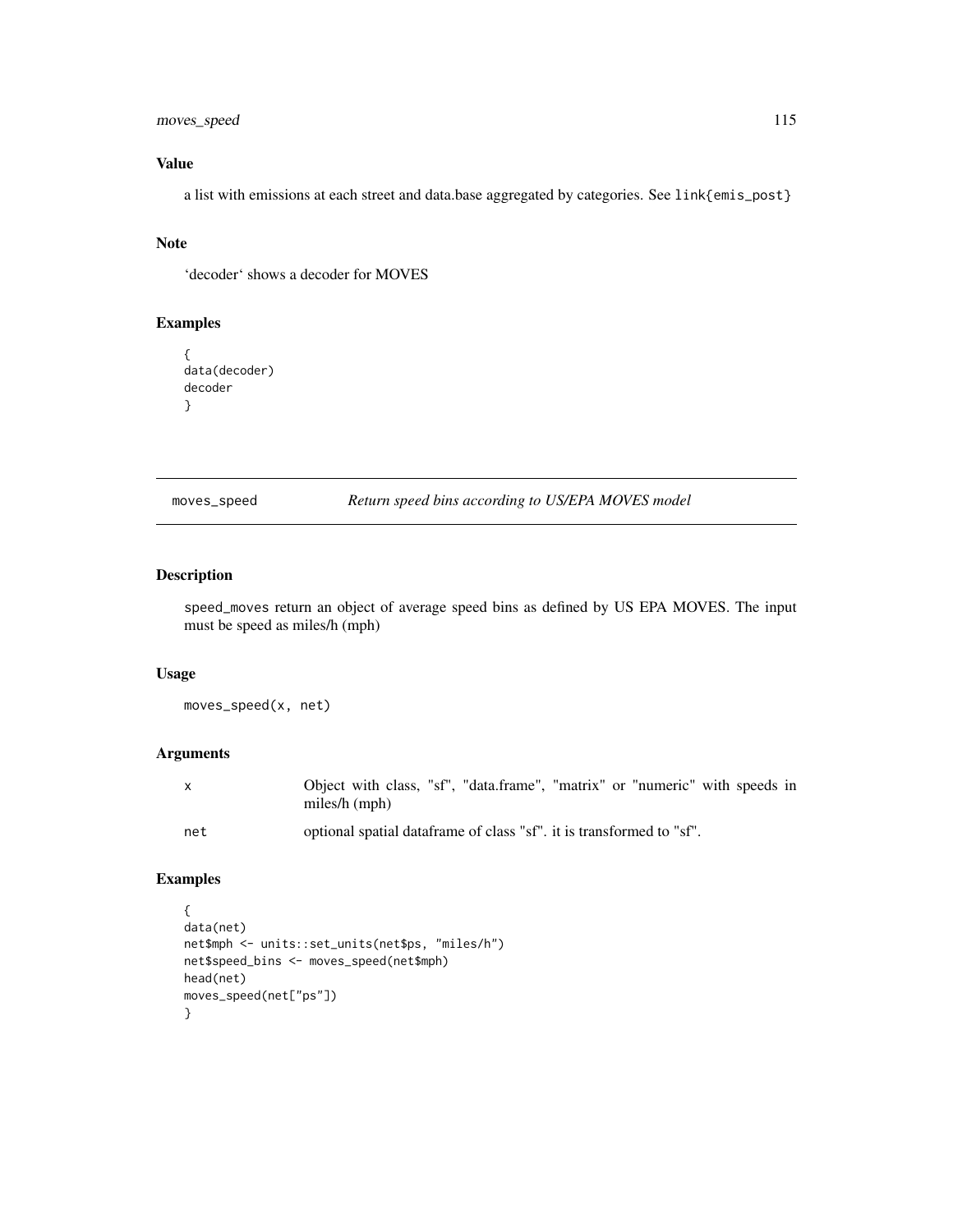<span id="page-115-1"></span><span id="page-115-0"></span>

my\_age returns amount of vehicles at each age using a numeric vector.

# Usage

```
my_age(
 x,
 y,
 agemax,
 name = "vehicle",
 k = 1,pro_street,
 net,
 verbose = FALSE,
 namerows
)
```
# Arguments

| $\times$   | Numeric; vehicles by street (or spatial feature).                                                                                                                                                                                                                                                                                                                                                                                         |
|------------|-------------------------------------------------------------------------------------------------------------------------------------------------------------------------------------------------------------------------------------------------------------------------------------------------------------------------------------------------------------------------------------------------------------------------------------------|
| У          | Numeric or data.frame; when pro_street is not available, y must be 'numeric',<br>else, a 'data.frame'. The names of the columns of this data.frame must be the<br>same as the elements of pro_street and each column must have a profile of age of<br>use of vehicle. When 'y' is 'numeric' the vehicles has the same age distribution<br>to all streets. When 'y' is a data.frame, the distribution by age of use varies the<br>streets. |
| agemax     | Integer; age of oldest vehicles for that category                                                                                                                                                                                                                                                                                                                                                                                         |
| name       | Character; of vehicle assigned to columns of dataframe.                                                                                                                                                                                                                                                                                                                                                                                   |
| k          | Integer; multiplication factor. If its length is $> 1$ , it must match the length of x                                                                                                                                                                                                                                                                                                                                                    |
| pro_street | Character; each category of profile for each street. The length of this character<br>vector must be equal to the length of 'x'. The names of the data.frame 'y' must<br>have the same content of 'pro_street'                                                                                                                                                                                                                             |
| net        | SpatialLinesDataFrame or Spatial Feature of "LINESTRING"                                                                                                                                                                                                                                                                                                                                                                                  |
| verbose    | Logical; message with average age and total number of vehicles.                                                                                                                                                                                                                                                                                                                                                                           |
| namerows   | Any vector to be change row.names. For instance, the name of regions or streets.                                                                                                                                                                                                                                                                                                                                                          |

## Value

dataframe of age distribution of vehicles.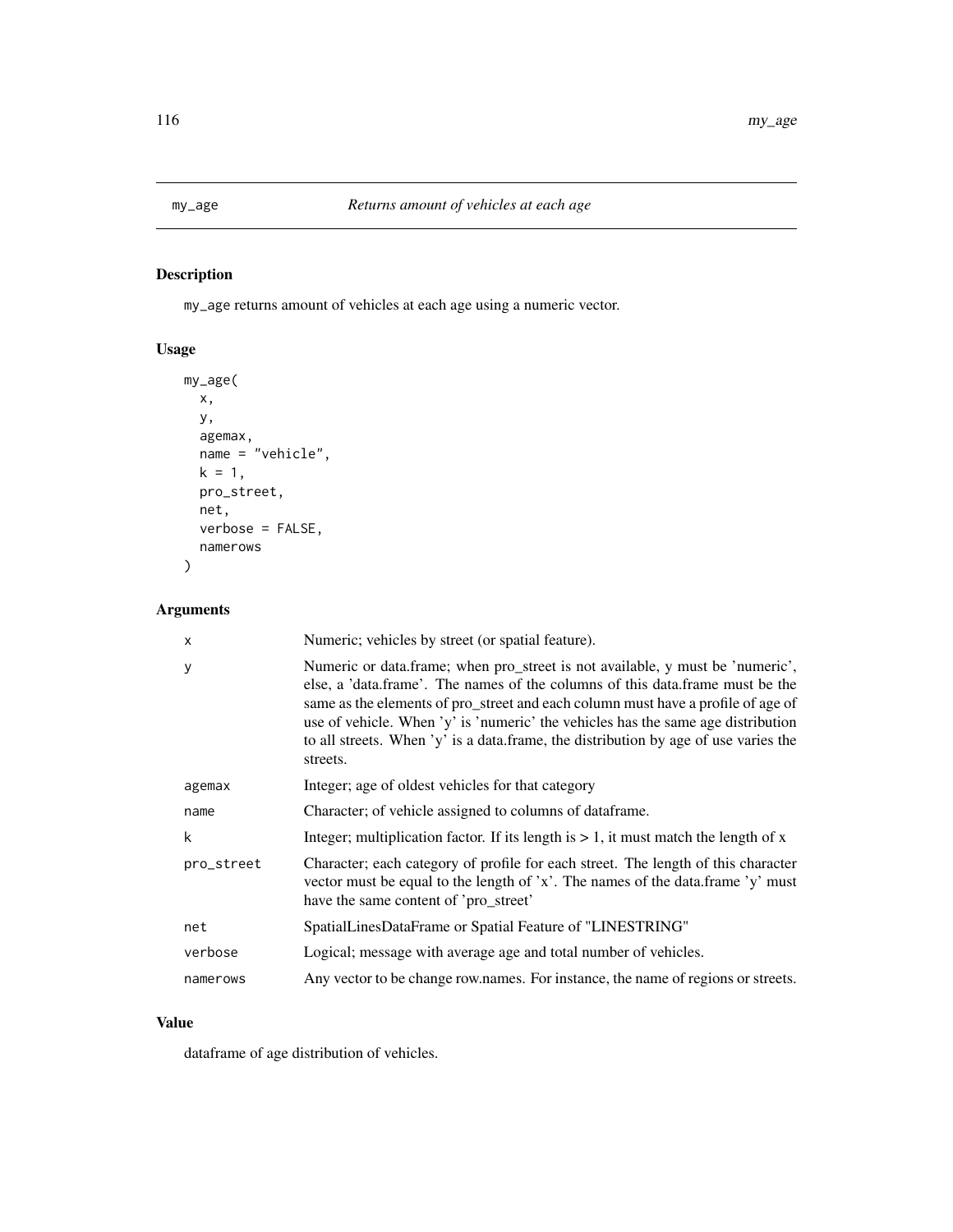The functions age\* produce distribution of the circulating fleet by age of use. The order of using these functions is:

1. If you know the distribution of the vehicles by age of use , use: [my\\_age](#page-115-0) 2. If you know the sales of vehicles, or (the regis)\*better) the registry of new vehicles, use [age](#page-6-0) to apply a survival function. 3. If you know the theoretical shape of the circulating fleet and you can use [age\\_ldv](#page-10-0), [age\\_hdv](#page-8-0) or [age\\_moto](#page-11-0). For instance, you dont know the sales or registry of vehicles, but somehow you know the shape of this curve. 4. You can use/merge/transform/adapt any of these functions.

## Examples

```
## Not run:
data(net)
dpc <- c(seq(1,20,3), 20:10)
PC_E25_1400 \leq my_age(x = net$ldv, y = dpc, name = "PC_E25_1400")
class(PC_E25_1400)
plot(PC_E25_1400)
PC_E25_1400sf \leq my_age(x = net$ldv, y = dpc, name = "PC_E25_1400", net = net)
class(PC_E25_1400sf)
plot(PC_E25_1400sf)
PC_E25_1400nsf <- sf::st_set_geometry(PC_E25_1400sf, NULL)
class(PC_E25_1400nsf)
yy \le- data.frame(a = 1:5, b = 5:1) # perfiles por categoria de calle
pro_street <- c("a", "b", "a") # categorias de cada calle
x <- c(100,5000, 3) # vehiculos
my\_\{age(x = x, y = yy, pro\_\{street} = pro\_\{street})## End(Not run)
```
net *Road network of the west part of Sao Paulo city*

#### **Description**

This dataset is an sf class object with roads from a traffic simulation made by CET Sao Paulo, Brazil

#### Usage

data(net)

## Format

A Spatial data.frame (sf) with 1796 rows and 1 variables:

ldv Light Duty Vehicles (veh/h)

hdv Heavy Duty Vehicles (veh/h)

lkm Length of the link (km)

<span id="page-116-0"></span>

**Note**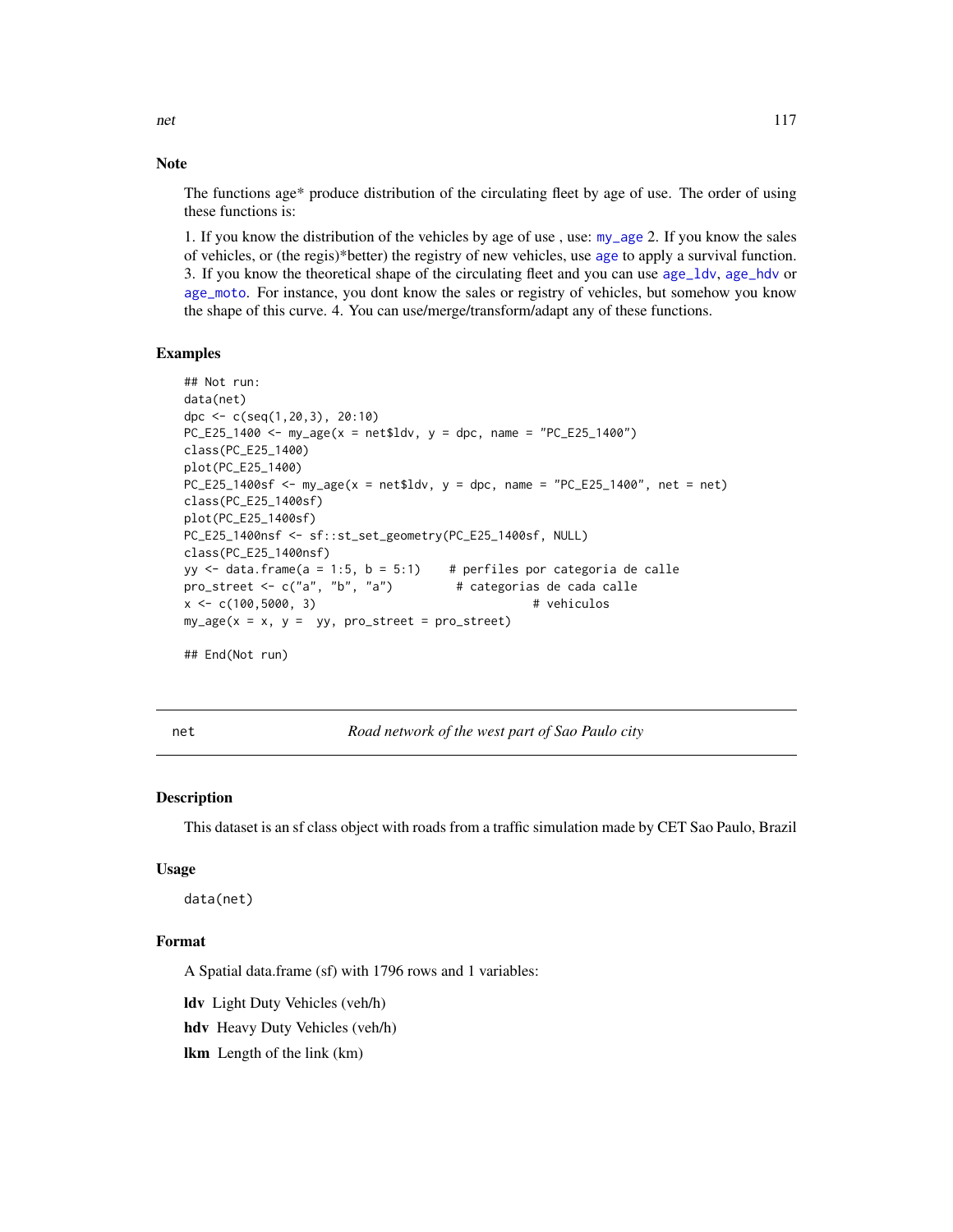#### netspeed and the contract of the contract of the contract of the contract of the contract of the contract of the contract of the contract of the contract of the contract of the contract of the contract of the contract of t

ps Peak Speed (km/h) ffs Free Flow Speed (km/h) tstreet Type of street lanes Number of lanes per link capacity Capacity of vehicles in each link (1/h) tmin Time for travelling each link (min) geometry geometry

netspeed *Calculate speeds of traffic network*

# Description

netspeed Creates a dataframe of speeds for different hours and each link based on morning rush traffic data

## Usage

netspeed(  $q = 1$ , ps, ffs, cap, lkm, alpha =  $0.15$ , beta =  $4$ , net, scheme = FALSE, dist = "km" )

# Arguments

| q      | Data-frame of traffic flow to each hour (veh/h)                                                          |
|--------|----------------------------------------------------------------------------------------------------------|
| ps     | Peak speed (km/h)                                                                                        |
| ffs    | Free flow speed (km/h)                                                                                   |
| cap    | Capacity of link (veh/h)                                                                                 |
| lkm    | Distance of link (km)                                                                                    |
| alpha  | Parameter of BPR curves                                                                                  |
| beta   | Parameter of BPR curves                                                                                  |
| net    | SpatialLinesDataFrame or Spatial Feature of "LINESTRING"                                                 |
| scheme | Logical to create a Speed data-frame with 24 hours and a default profile. It needs<br>ffs and ps:        |
| dist   | String indicating the units of the resulting distance in speed. Default is units<br>from peak speed 'ps' |

<span id="page-117-0"></span>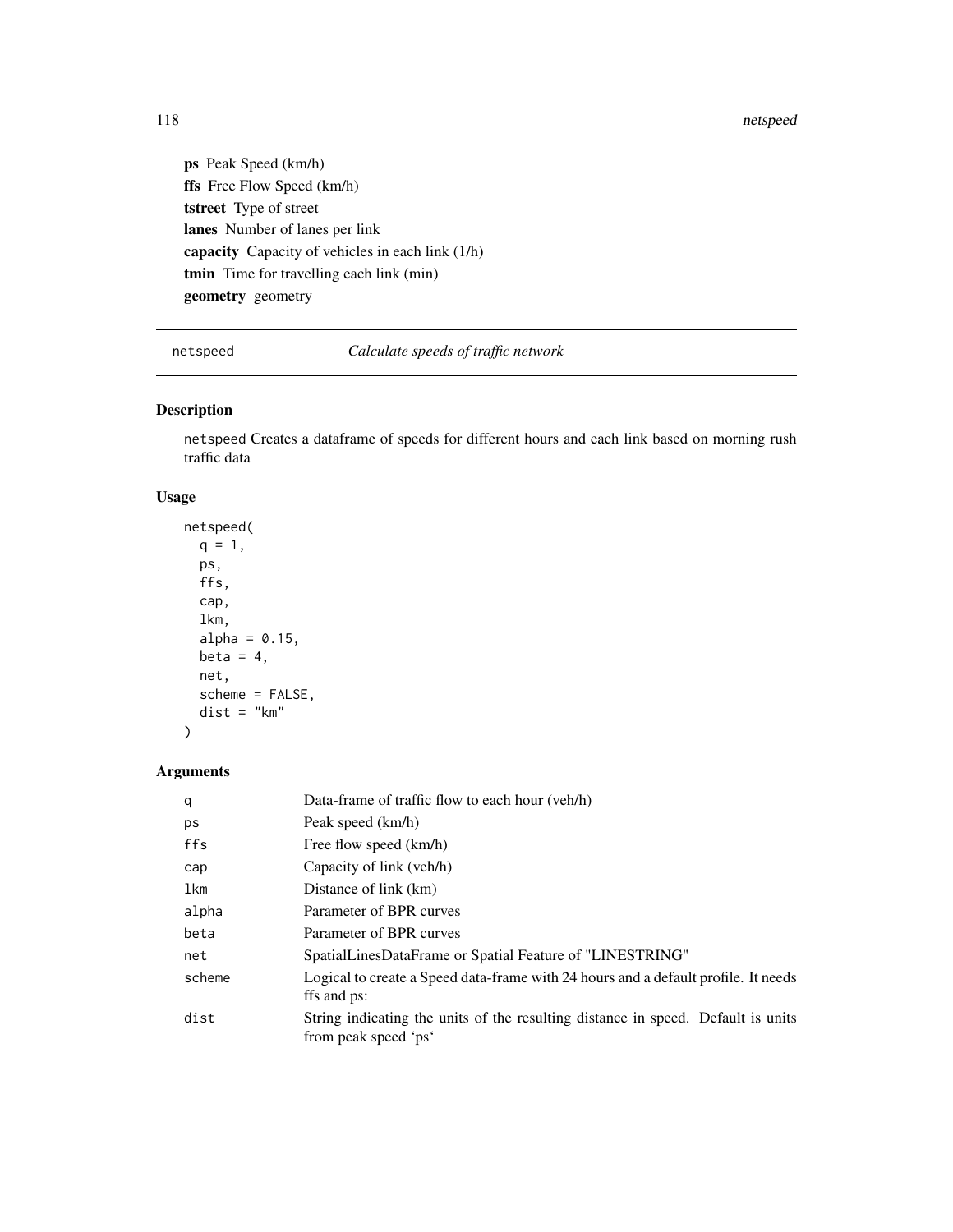<span id="page-118-0"></span>

| $00:00-06:00$   | ffs                        |
|-----------------|----------------------------|
| 06:00-07:00     | average between ffs and ps |
| 07:00-10:00     | ps                         |
| $10:00 - 17:00$ | average between ffs and ps |
| 17:00-20:00     | ps                         |
| $20:00-22:00$   | average between ffs and ps |
| $22:00-00:00$   | ffs                        |

#### Value

dataframe speeds with units or sf.

## Examples

```
{
data(net)
data(pc_profile)
pc_week <- temp_fact(net$ldv+net$hdv, pc_profile)
df <- netspeed(pc_week, net$ps, net$ffs, net$capacity, net$lkm, alpha = 1)
class(df)
plot(df) #plot of the average speed at each hour, +- sd
# net$ps <- units::set_units(net$ps, "miles/h")
# net$ffs <- units::set_units(net$ffs, "miles/h")
# df <- netspeed(pc_week, net$ps, net$ffs, net$capacity, net$lkm, alpha = 1)
# class(df)
# plot(df) #plot of the average speed at each hour, +- sd
# df <- netspeed(ps = net$ps, ffs = net$ffs, scheme = TRUE)
# class(df)
# plot(df) #plot of the average speed at each hour, +- sd
# dfsf <- netspeed(ps = net$ps, ffs = net$ffs, scheme = TRUE, net = net)
# class(dfsf)
# head(dfsf)
# plot(dfsf, pal = cptcity::lucky(colorRampPalette = TRUE, rev = TRUE),
# key.pos = 1, max.plot = 9)}
```
pc\_cold *Profile of Vehicle start patterns*

#### Description

This dataset is a dataframe with percentage of hourly starts with a lapse of 6 hours with engine turned off. Data source is: Lents J., Davis N., Nikkila N., Osses M. 2004. Sao Paulo vehicle activity study. ISSRC. www.issrc.org

## Usage

data(pc\_cold)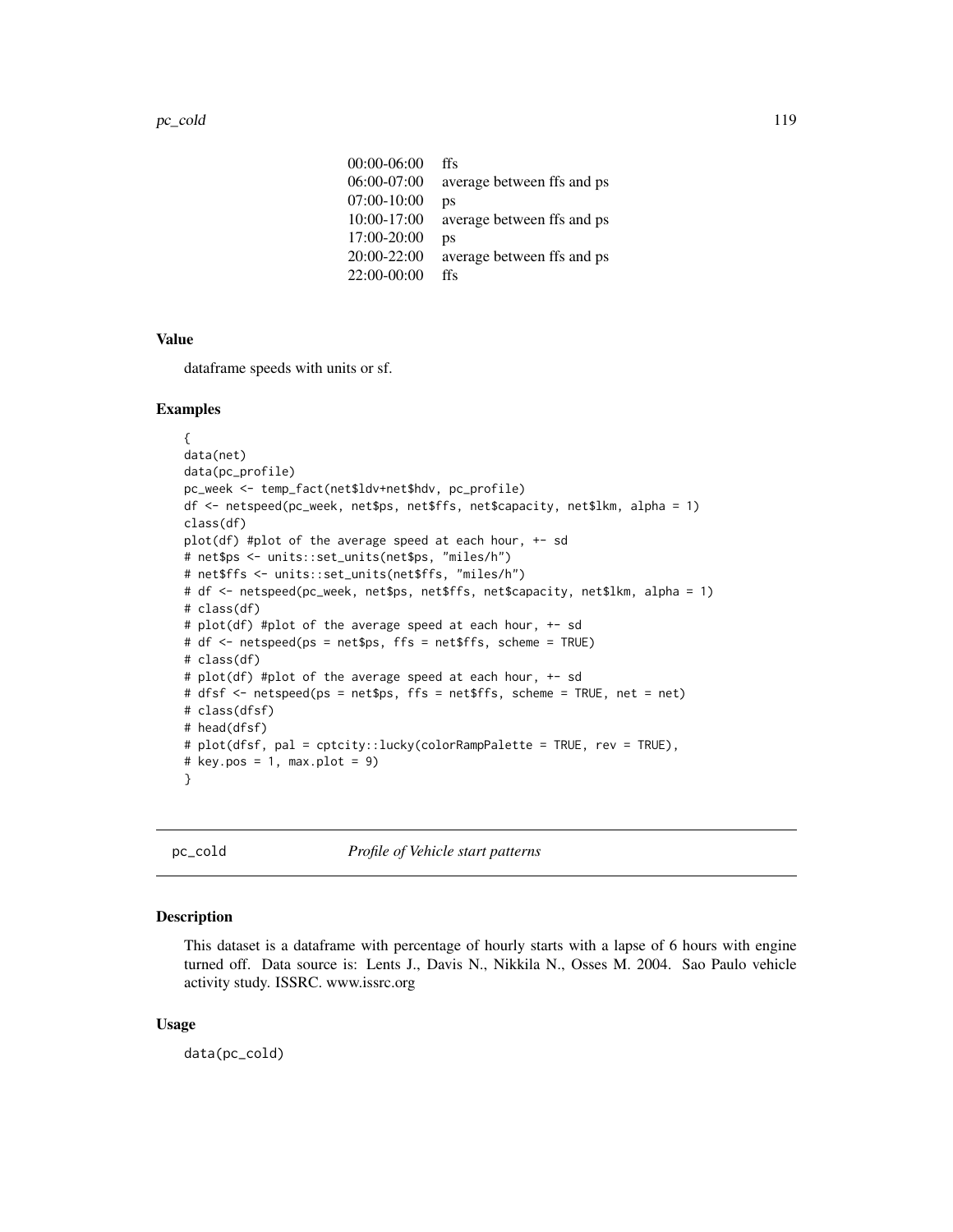## <span id="page-119-0"></span>Format

A data frame with 24 rows and 1 variables:

V1 24 hours profile vehicle starts for Monday

pc\_profile *Profile of traffic data 24 hours 7 n days of the week*

## Description

This dataset is a dataframe with traffic activity normalized monday 08:00-09:00. This data is normalized at 08:00-09:00. It comes from data of toll stations near Sao Paulo City. The source is ARTESP (www.artesp.com.br)

#### Usage

data(pc\_profile)

## Format

A data frame with 24 rows and 7 variables:

V1 24 hours profile for Monday

V2 24 hours profile for Tuesday

V3 24 hours profile for Wednesday

V4 24 hours profile for Thursday

V5 24 hours profile for Friday

V6 24 hours profile for Saturday

V7 24 hours profile for Sunday

pollutants *Data.frame with pollutants names and molar mass used in VEIN*

#### Description

This dataset also includes MIR, MOIR and EBIR is Carter SAPRC07.xls https://www.engr.ucr.edu/~carter/SAPRC/

#### Usage

data(pollutants)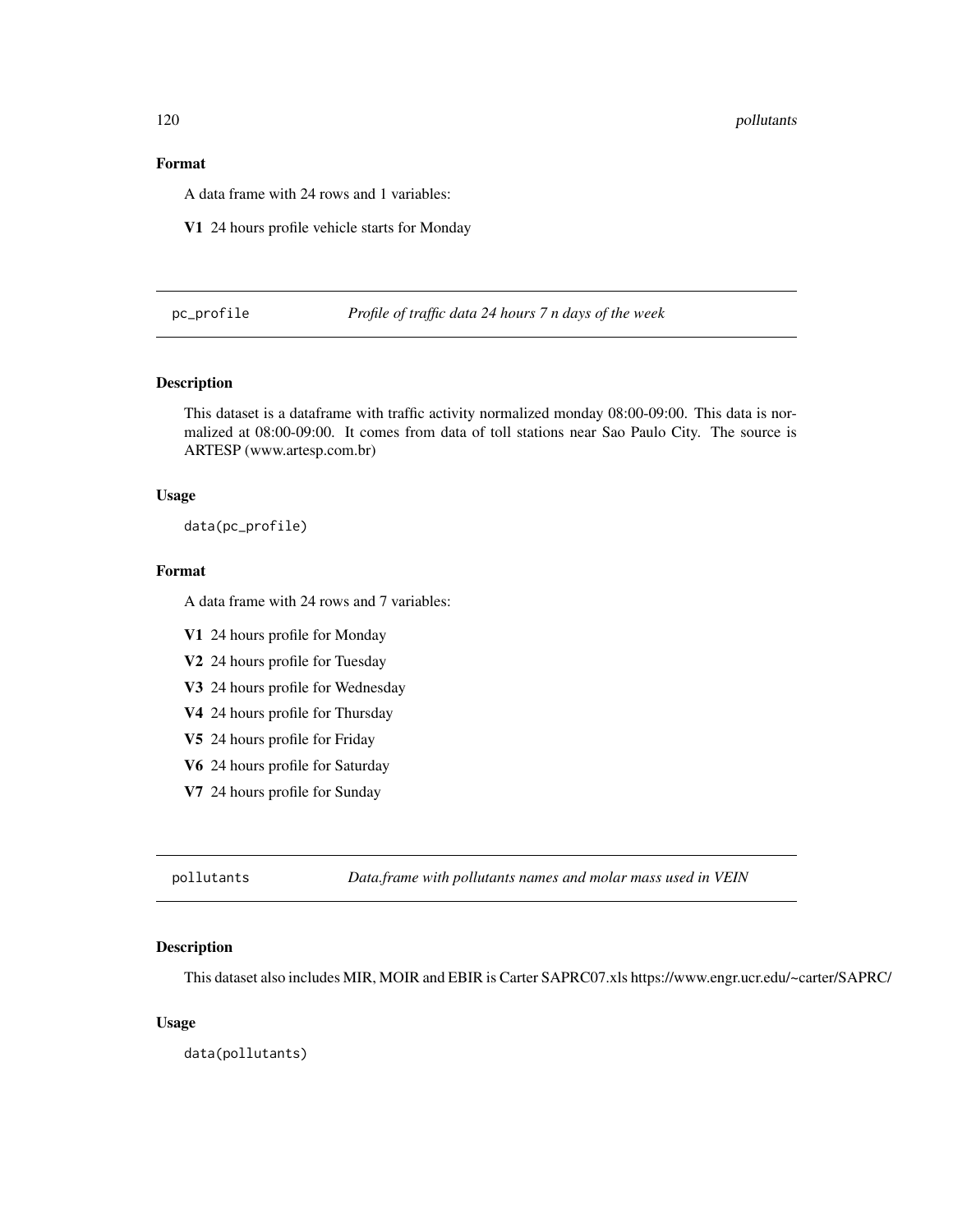#### <span id="page-120-0"></span>profiles and the contract of the contract of the contract of the contract of the contract of the contract of the contract of the contract of the contract of the contract of the contract of the contract of the contract of t

#### Format

A data frame with 148 rows and 10 variables:

n Number for each pollutant, from 1 to 132

- group1 classification for pollutants including "NMHC", "PAH", "METALS", "PM", "criteria" and "PCDD"
- group2 A sub classification for pollutants including "alkenes", "alkynes", "aromatics", "alkanes", "PAH",, "aldehydes", "ketones", "METALS", "PM\_char", "criteria", "cycloalkanes", "NMHC", "PCDD", "PM10", "PM2.5"

pollutant 1 of the 132 pollutants covered

CAS CAS Registry Number

g\_mol molar mass

MIR Maximum incremental Reactivity (gm O3 / gm VOC)

MOIR Reactivity (gm O3 / gm VOC)

EBIR Reactivity (gm O3 / gm VOC)

notes Inform some assumption for molar mass

profiles *Profile of traffic data 24 hours 7 n days of the week*

#### **Description**

This dataset is n a list of data-frames with traffic activity normalized monday 08:00-09:00. It comes from data of toll stations near Sao Paulo City. The source is ARTESP (www.artesp.com.br) for months January and June and years 2012, 2013 and 2014. The type of vehicles covered are PC, LCV, MC and HGV.

#### Usage

data(pc\_profile)

## Format

A list of data-frames with 24 rows and 7 variables:

PC\_JUNE\_2012 168 hours PC\_JUNE\_2013 168 hours PC\_JUNE\_2014 168 hours LCV\_JUNE\_2012 168 hours LCV\_JUNE\_2013 168 hours LCV\_JUNE\_2014 168 hours MC\_JUNE\_2012 168 hours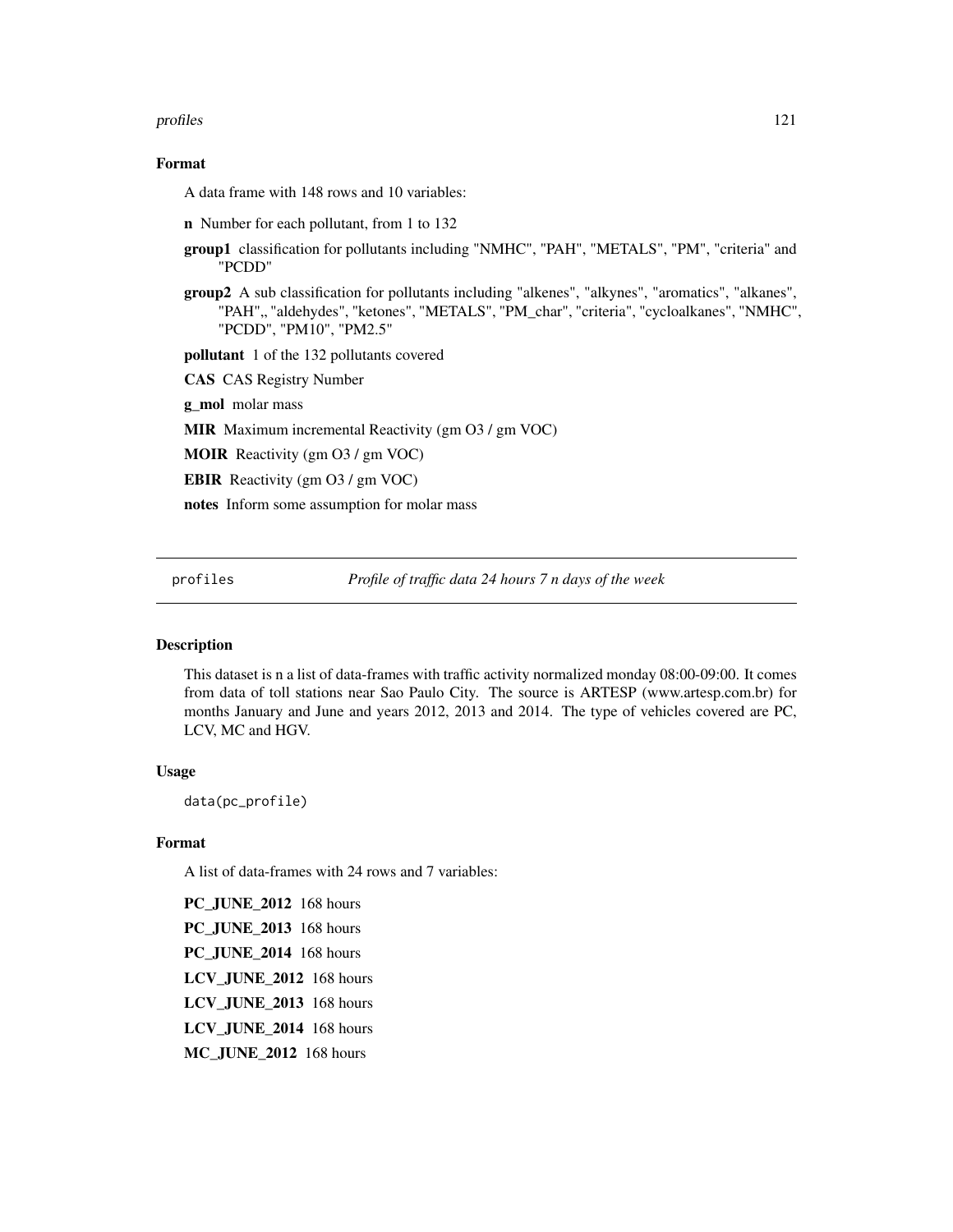```
MC_JUNE_2013 168 hours
MC_JUNE_2014 168 hours
HGV_JUNE_2012 168 hours
HGV_JUNE_2013 168 hours
HGV_JUNE_2014 168 hours
PC_JANUARY_2012 168 hours
PC_JANUARY_2013 168 hours
PC_JANUARY_2014 168 hours
LCV_JANUARY_2012 168 hours
LCV_JANUARY_2013 168 hours
LCV_JANUARY_2014 168 hours
MC_JANUARY_2012 168 hours
MC_JANUARY_2014 168 hours
HGV_JANUARY_2012 168 hours
HGV_JANUARY_2013 168 hours
HGV_JANUARY_2014 168 hours
```
<span id="page-121-0"></span>remove\_units *Remove units*

#### Description

[remove\\_units](#page-121-0) Remove units from sf, data.frames, matrix or units.

## Usage

remove\_units(x)

## Arguments

x Object with class "sf", "data.frame", "matrix" or "units"

# Value

"sf", data.frame", "matrix" or numeric

```
## Not run:
ef1 <- ef\_cetesb(p = "CO", c("PC_G", "PC_FE"))class(ef1)
sapply(ef1, class)
a <- remove_units(ef1)
## End(Not run)
```
<span id="page-121-1"></span>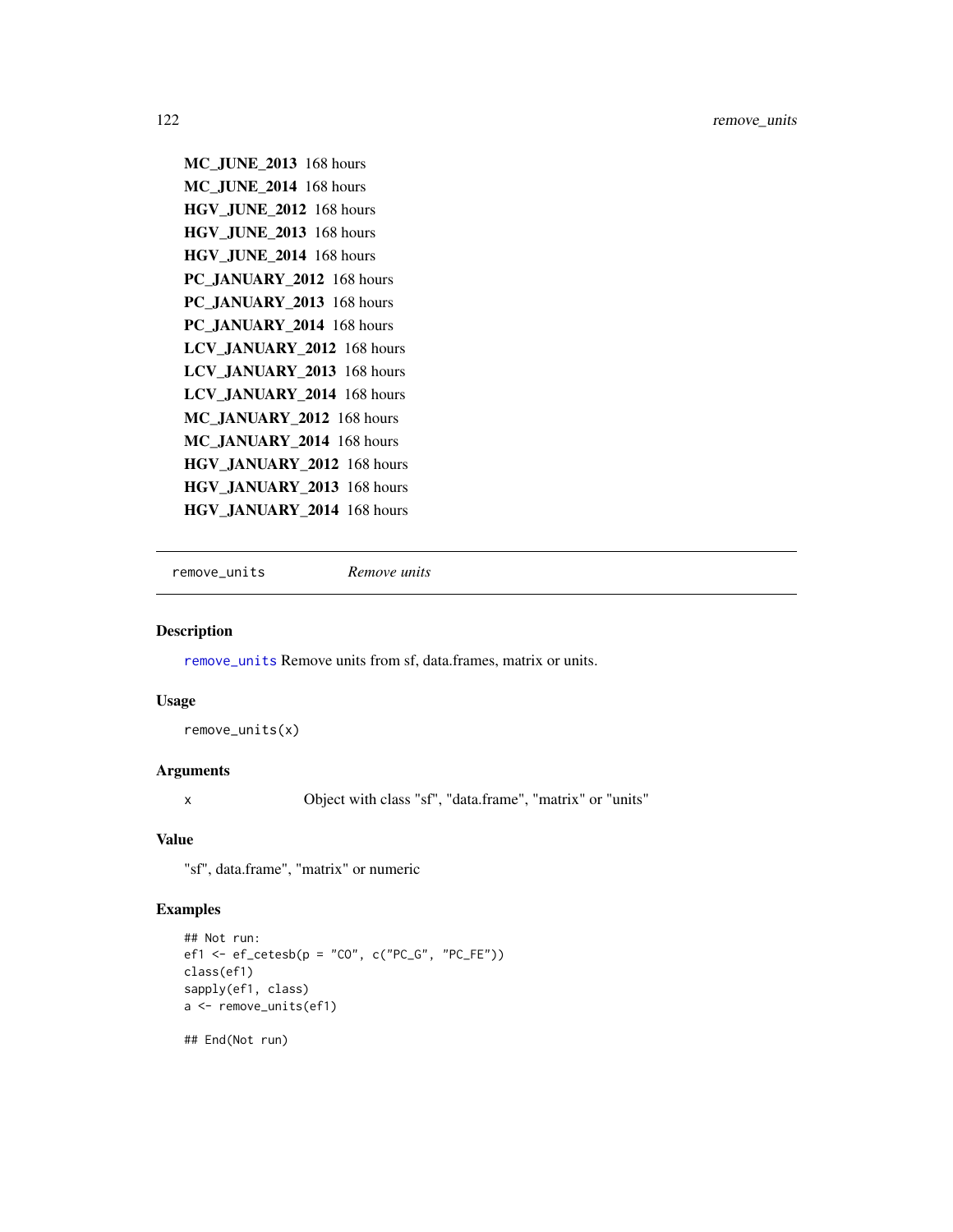<span id="page-122-0"></span>speciate separates emissions in different compounds. It covers black carbon and organic matter from particulate matter. Soon it will be added more speciations

# Usage

```
speciate(
 x = 1,
  spec = "bcom",
 veh,
  fuel,
 eu,
 list = FALSE,
 pmpar,
 verbose = FALSE
)
```
# Arguments

| X    | Emissions estimation                                                              |
|------|-----------------------------------------------------------------------------------|
| spec | The speciations are:                                                              |
|      | • "bcom": Splits PM2.5 in black carbon and organic matter.                        |
|      | • "tyre" or "tire": Splits PM in PM10, PM2.5, PM1 and PM0.1.                      |
|      | • "brake": Splits PM in PM10, PM2.5, PM1 and PM0.1.                               |
|      | • "road": Splits PM in PM10 and PM2.5.                                            |
|      | • "nox": Splits NOx in NO and NO2.                                                |
|      | • "nmhc": Splits NMHC in compounds, see ef_ldv_speed.                             |
|      | • "pmiag", "pmneu", "pmneu2": Splits PM in groups, see note below.                |
|      | The following still available but they will be removed soon:                      |
|      | · "iag_racm": ethanol emissions added in hc3.                                     |
|      | • "iag" or "iag_cb05": Splits NMHC by CB05 (WRF exb05_opt1) group.                |
|      | • "petroiag_cb05": Splits NMHC by CB05 (WRF exb05_opt1) group.                    |
|      | • "iag_cb05v2": Splits NMHC by CB05 (WRF exb05_opt2) group.                       |
|      | • "neu_cb05": Splits NMHC by CB05 (WRF exb05_opt2) group alternative.             |
|      | • "petroiag_cb05v2": Splits NMHC by CB05 (WRF exb05_opt2) group al-<br>ternative. |
| veh  | Type of vehicle:                                                                  |
|      | • "bcom": veh can be "PC", "LCV", HDV" or "Motorcycle".                           |
|      | • "tyre" or "tire": not necessary.                                                |
|      |                                                                                   |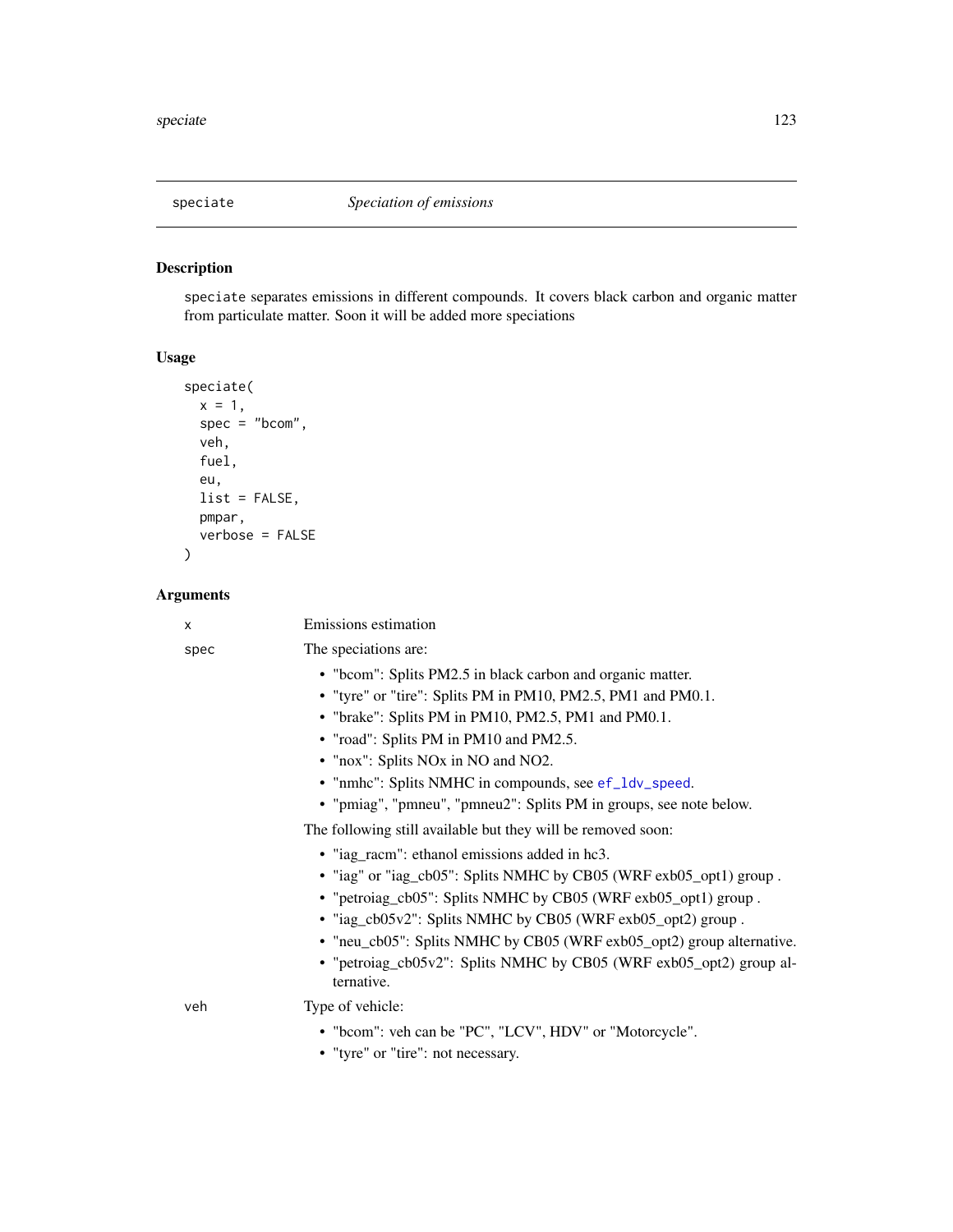- "brake": not necessary.
- "road": not necessary.
- "nox": veh can be "PC", "LCV", HDV" or "Motorcycle".
- "nmhc": veh can be "LDV", "HDV" or "LPG".
- ""pmiag", "pmneu", "pmneu2": not necessary.
- #' The following still available but they will be removed soon:
	- "iag\_racm": veh accepts "veh".
	- "iag" or "iag\_cb05": veh accepts "veh" .
	- "iag\_cb05v2": veh accepts "veh" .
	- "neu\_cb05": veh accepts "veh" .
	- "petroiag\_cb05": veh accepts "veh" .
	- "petroiag\_cb05v2": veh accepts "veh" .

fuel Fuel.

- "bcom": "G" or "D".
- "tyre" or "tire": not necessary.
- "brake": not necessary.
- "road": not necessary.
- "nox": "G", "D", "LPG", "E85" or "CNG".
- "nmhc": "G", "D" or "LPG".
- "pmiag", "pmneu", "pmneu2": not necessary.
- #' The following still available but they will be removed soon:
	- "iag\_racm": "G", "E" or "D".
	- "iag" or "iag\_cb05": "G", "E" or "D".
	- "iag\_cb05v2": "G", "E" or "D".
	- "neu\_cb05": "G", "E" or "D".
	- "petroiag\_cb05": "G", "E" or "D".
	- "petroiag\_cb05v2": "G", "E" or "D".

- eu Emission standard
	- "bcom": "G" or "D".
	- "tyre" or "tire": not necessary.
	- "brake": not necessary.
	- "road": not necessary.
	- "nox": "G", "D", "LPG", "E85" or "CNG".
	- "nmhc": "PRE", "ECE\_1501", "ECE\_1502", "ECE\_1503","I", "II", "III", "IV", "V", "III-CDFP","IV-CDFP","V-CDFP", "III-ADFP", "IV-ADFP","V-ADFP" or "OPEN\_LOOP". eu can be "ALL" if spec is "nmhc" and fuel is "LPG"
	- "pmiag", "pmneu", "pmneu2": not necessary.
	- #' The following still available but they will be removed soon:
		- "iag\_racm": "Exhaust", "Evaporative" or "Liquid".
		- "iag" or "iag\_cb05": "Exhaust", "Evaporative" or "Liquid".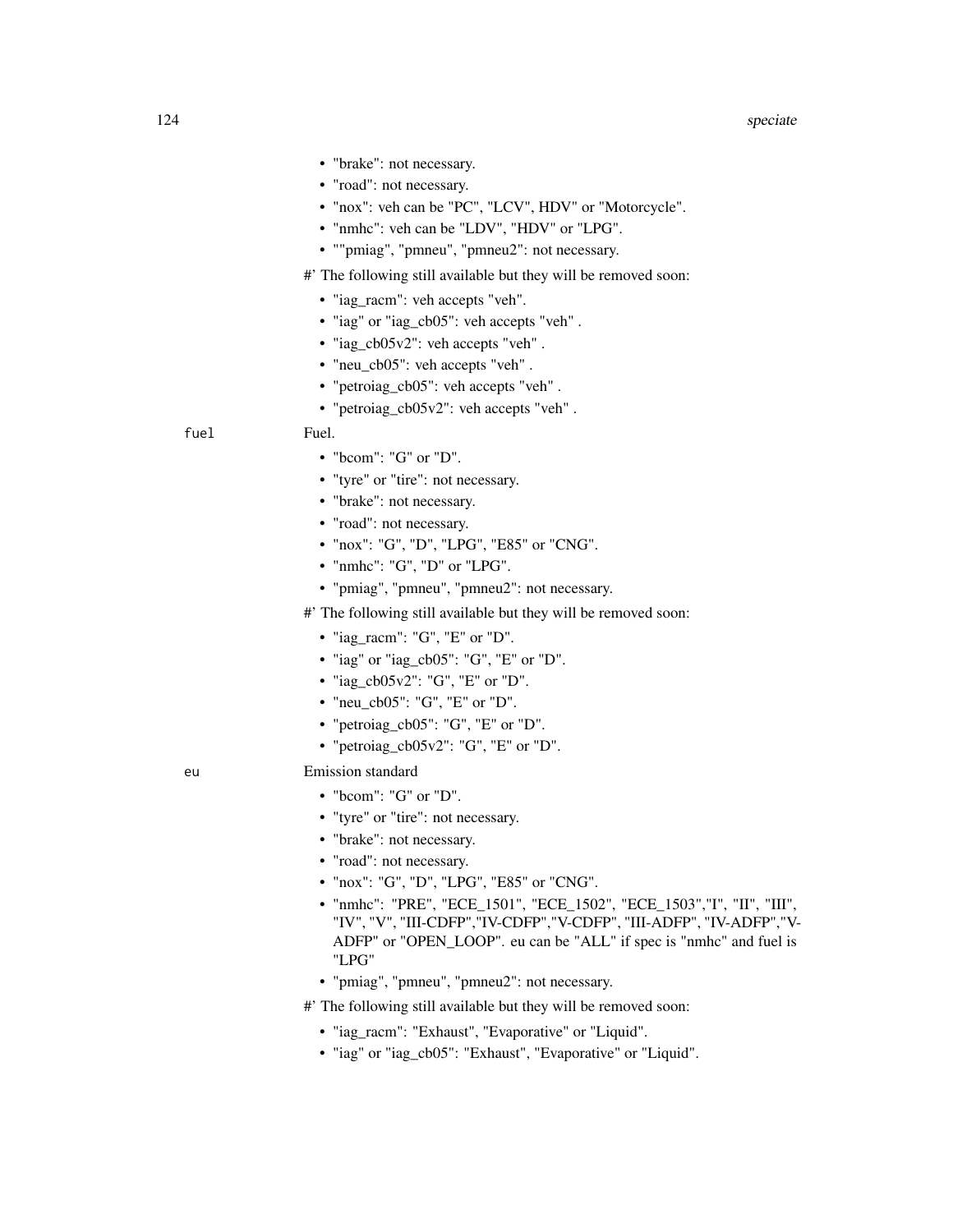|         | • "iag_cb05v2": "Exhaust", "Evaporative" or "Liquid".                                                                                                                                                                                                                                                                                                     |
|---------|-----------------------------------------------------------------------------------------------------------------------------------------------------------------------------------------------------------------------------------------------------------------------------------------------------------------------------------------------------------|
|         | • "neu_cb05": "Exhaust", "Evaporative" or "Liquid".                                                                                                                                                                                                                                                                                                       |
|         | • "petroiag_cb05": "Exhaust", "Evaporative" or "Liquid".                                                                                                                                                                                                                                                                                                  |
|         | • "petroiag_cb05v2": "Exhaust", "Evaporative" or "Liquid".                                                                                                                                                                                                                                                                                                |
| list    | when TRUE returns a list with number of elements of the list as the number<br>species of pollutants                                                                                                                                                                                                                                                       |
| pmpar   | Numeric vector for PM speciation eg: $c(e_s 0.0077, e_s 0.0623,$<br>$e_{103} = 0.00247$ , $e_{103} = 0.01053$ , $e_{102} = 0.1$ , $e_{11} = 0.3$ , $e_{103} = 0.3$ , $e_{11} = 0.3$<br>$= 0.0304$ , e_orgj = 0.1296, e_eci = 0.056, e_ecj = 0.024, h2o = 0.277) These are<br>default values. however, when this argument is present, new values are used. |
| verbose | Logical to show more information                                                                                                                                                                                                                                                                                                                          |

#### Value

dataframe of speciation in grams or mols

#### Note

spec "pmiag" speciate pm2.5 into e\_so4i, e\_so4j, e\_no3i, e\_no3j, e\_mp2.5i, e\_mp2.5j, e\_orgi, e\_orgj, e\_eci, e\_ecj and h2o. Reference: Rafee, S.: Estudo numerico do impacto das emissoes veiculares e fixas da cidade de Manaus nas concentracoes de poluentes atmosfericos da regiao amazonica, Master thesis, Londrina: Universidade Tecnologica Federal do Parana, 2015.

specs: "neu\_cb05", "pmneu" and "pmneu2" provided by Daniel Schuch, from Northeastern University

Speciation with fuels "E25", "E100" and "B5" made by Prof. Leila Martins (UTFPR), represents BRAZILIAN fuel

pmiag2 pass the mass only on j fraction

## **References**

"bcom": Ntziachristos and Zamaras. 2016. Passenger cars, light commercial trucks, heavy-duty vehicles including buses and motorcycles. In: EEA, EMEP. EEA air pollutant emission inventory guidebook-2009. European Environment Agency, Copenhagen, 2016

"tyre", "brake" and "road": Ntziachristos and Boulter 2016. Automobile tyre and brake wear and road abrasion. In: EEA, EMEP. EEA air pollutant emission inventory guidebook-2009. European Environment Agency, Copenhagen, 2016

"iag": Ibarra-Espinosa S. Air pollution modeling in Sao Paulo using bottom-up vehicular emissions inventories. 2017. PhD thesis. Instituto de Astronomia, Geofisica e Ciencias Atmosfericas, Universidade de Sao Paulo, Sao Paulo, page 88. Speciate EPA: https://cfpub.epa.gov/speciate/. : K. Sexton, H. Westberg, "Ambient hydrocarbon and ozone measurements downwind of a large automotive painting plant" Environ. Sci. Tchnol. 14:329 (1980).P.A. Scheff, R.A. Schauer, James J., Kleeman, Mike J., Cass, Glen R., Characterization and Control of Organic Compounds Emitted from Air Pollution Sources, Final Report, Contract 93-329, prepared for California Air Resources Board Research Division, Sacramento, CA, April 1998. 2004 NPRI National Databases as of April 25, 2006, http://www.ec.gc.ca/pdb/npri/npri\_dat\_rep\_e.cfm. Memorandum Proposed procedures for preparing composite speciation profiles using Environment Canada s National Pollutant Release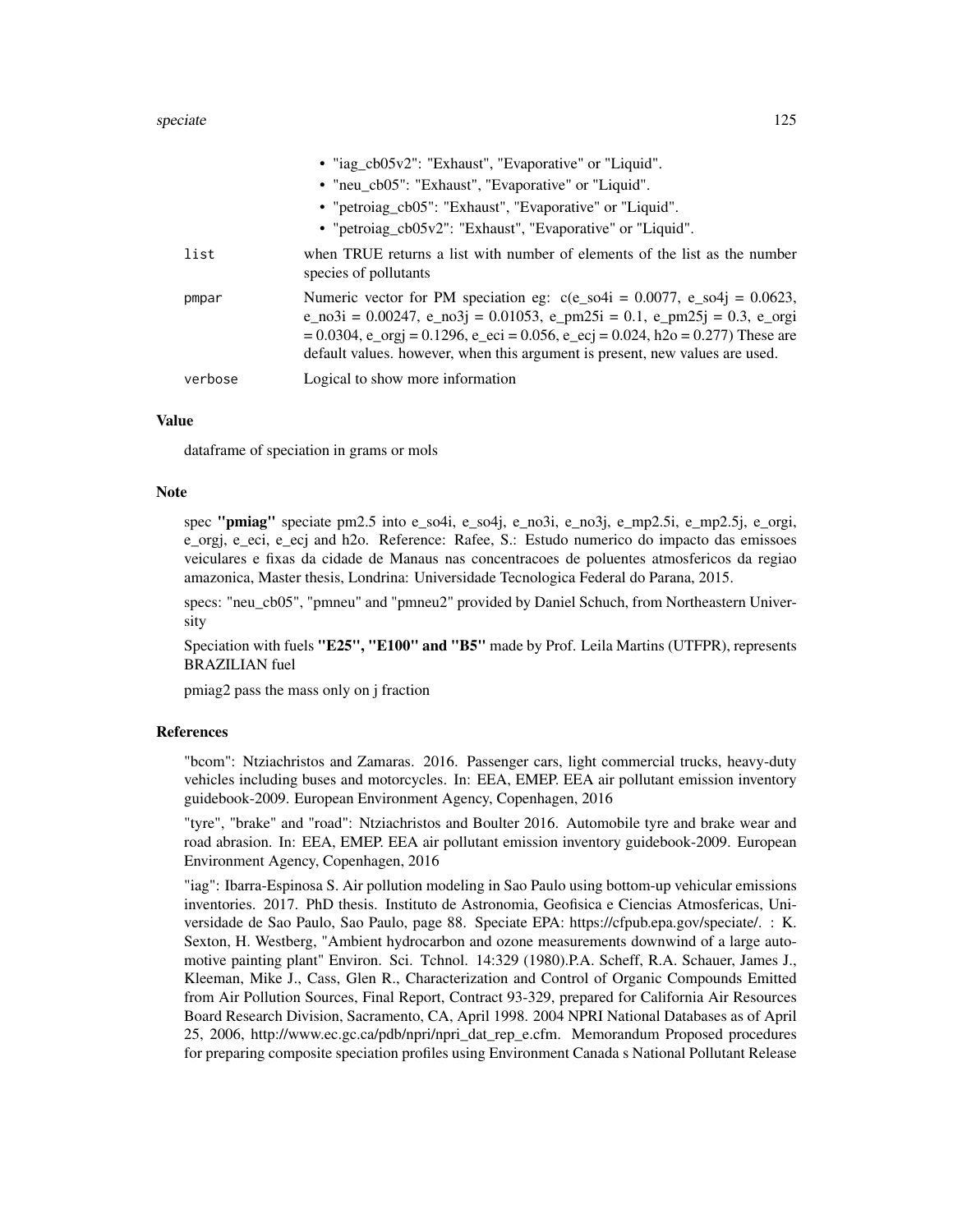<span id="page-125-0"></span>Inventory (NPRI) for stationary sources, prepared by Ying Hsu and Randy Strait of E.H. Pechan Associates, Inc. for David Niemi, Marc Deslauriers, and Lisa Graham of Environment Canada, September 26, 2006.

#### Examples

```
## Not run:
# Do not run
pm < - rnorm(n = 100, mean = 400, sd = 2)
(df <- speciate(pm, veh = "PC", fuel = "G", eu = "I"))
(df <- speciate(pm, spec = "brake", veh = "PC", fuel = "G", eu = "I"))
(dfa \leq speciate(pm, spec = "iag", veh = "veh", fuel = "G", eu = "Exhaust"))
(dfb <- speciate(pm, spec = "iag_cb05v2", veh = "veh", fuel = "G", eu = "Exhaust"))
(dfb \le speciate(pm, spec = "neu_cb05", veh = "veh", fuel = "G", eu = "Exhaust"))
pm <- units::set_units(pm, "g/km^2/h")
#(dfb <- speciate(as.data.frame(pm), spec = "pmiag", veh = "veh", fuel = "G", eu = "Exhaust"))
#(dfb <- speciate(as.data.frame(pm), spec = "pmneu", veh = "veh", fuel = "G", eu = "Exhaust"))
#(dfb <- speciate(as.data.frame(pm), spec = "pmneu2", veh = "veh", fuel = "G", eu = "Exhaust"))
# new
(pah <- speciate(spec = "pah", veh = "LDV", fuel = "G", eu = "I"))
(xs \leq speciate(spec = "pedd", veh = "LDV", fuel = "G", eu = "I")(xs <- speciate(spec = "pmchar", veh = "LDV", fuel = "G", eu = "I"))
(xs < -speciate(spec = "metals", veh = "LDV", fuel = "G", eu = "all"))
```
## End(Not run)

Speed *Construction function for class "Speed"*

#### **Description**

Speed returns a transformed object with class "Speed" and units km/h. This function includes two arguments, distance and time. Therefore, it is possible to change the units of the speed to "m" to "s" for example. This function returns a data.frame with units for speed. When this function is applied to numeric vectors it adds class "units".

#### Usage

```
Speed(x, ..., dist = "km", time = "h")
## S3 method for class 'Speed'
print(x, \ldots)## S3 method for class 'Speed'
summary(object, ...)
## S3 method for class 'Speed'
plot(
  x,
```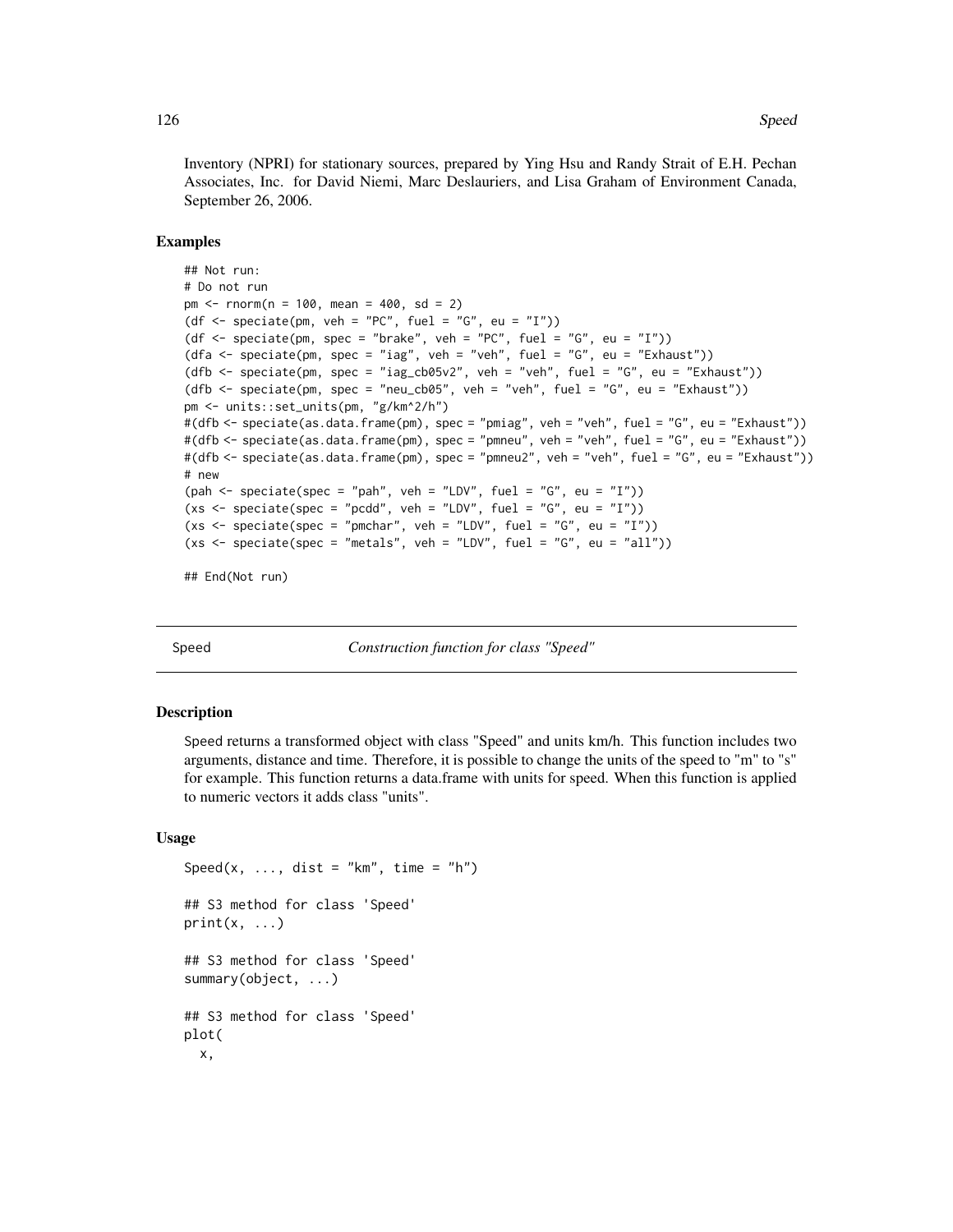#### <span id="page-126-0"></span>Speed 227

```
pal = "mpl_inferno",
 rev = FALSE,
 fig1 = c(0, 0.8, 0, 0.8),fig2 = c(0, 0.8, 0.55, 1),fig3 = c(0.7, 1, 0, 0.8),mai1 = c(0.2, 0.82, 0.82, 0.42),
 mai2 = c(1.3, 0.82, 0.82, 0.42),
 mai3 = c(0.7, 0.62, 0.82, 0.42),
 bias = 1.5,
  ...
\mathcal{L}
```
# Arguments

| $\mathsf{x}$ | Object with class "data.frame", "matrix" or "numeric"                          |
|--------------|--------------------------------------------------------------------------------|
| .            | ignored Default is units is "km"                                               |
| dist         | String indicating the units of the resulting distance in speed.                |
| time         | Character to be the time units as denominator, default is "h"                  |
| object       | Object with class "Speed"                                                      |
| pal          | Palette of colors available or the number of the position                      |
| rev          | Logical; to internally revert order of rgb color vectors.                      |
| fig1         | par parameters for fig, par.                                                   |
| fig2         | par parameters for fig, par.                                                   |
| fig3         | par parameters for fig, par.                                                   |
| mai1         | par parameters for mai, par.                                                   |
| mai2         | par parameters for mai, par.                                                   |
| mail3        | par parameters for mai, par.                                                   |
| bias         | positive number. Higher values give more widely spaced colors at the high end. |

## Value

Constructor for class "Speed" or "units"

## Note

default time unit for speed is hour

# See Also

[units](#page-0-0)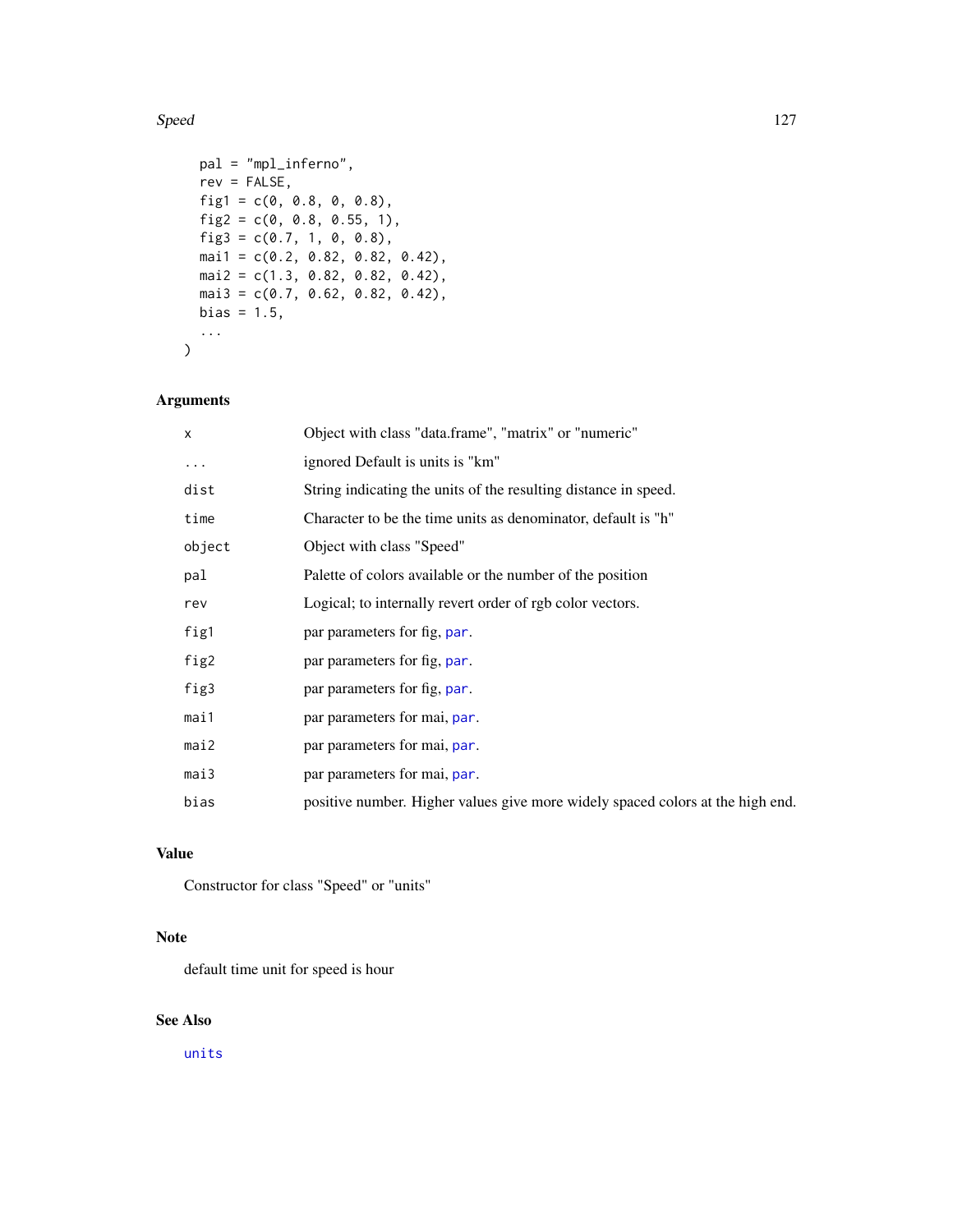## Examples

```
{
data(net)
data(pc_profile)
speed <- Speed(net$ps)
class(speed)
plot(speed, type = "l")
pc_week <- temp_fact(net$ldv+net$hdv, pc_profile)
df <- netspeed(pc_week, net$ps, net$ffs, net$capacity, net$lkm)
summary(df)
plot(df)
# changing to miles
net$ps <- units::set_units(net$ps, "miles/h")
net$ffs <- units::set_units(net$ffs, "miles/h")
net$lkm <- units::set_units(net$lkm, "miles")
df <- netspeed(pc_week, net$ps, net$ffs, net$capacity, net$lkm, dist = "miles")
plot(df)
}
```
<span id="page-127-0"></span>split\_emis *Split street emissions based on a grid*

## Description

[split\\_emis](#page-127-0) split street emissions into a grid.

## Usage

```
split_emis(net, distance, add_column, verbose = TRUE)
```
#### Arguments

| net        | A spatial data frame of class "sp" or "sf". When class is "sp" it is transformed to<br>"sf" with emissions.                                                  |
|------------|--------------------------------------------------------------------------------------------------------------------------------------------------------------|
| distance   | Numeric distance or a grid with class "sf".                                                                                                                  |
| add_column | Character indicating name of column of distance. For instance, if distance is an<br>sf object, and you wand to add one extra column to the resulting object. |
| verbose    | Logical, to show more information.                                                                                                                           |

```
## Not run:
data(net)
g <- make_grid(net, 1/102.47/2) #500m in degrees
names(net)
dim(net)
netsf <- sf::st_as_sf(net)[, "ldv"]
x \le split_emis(net = netsf, distance = g)
```
<span id="page-127-1"></span>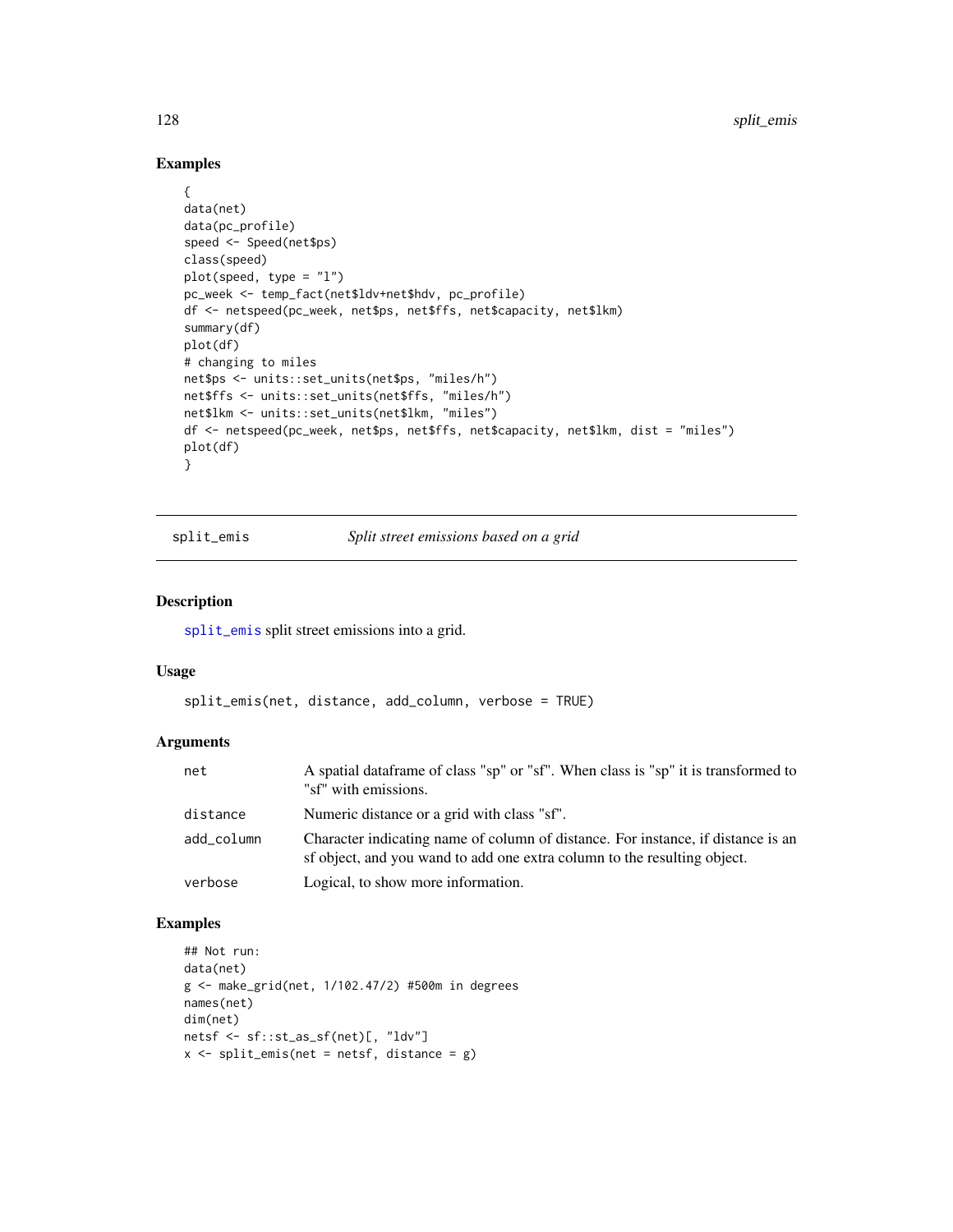#### <span id="page-128-0"></span>temp\_fact 129

```
dim(x)
g$A <- rep(letters, length = 20)[1:nrow(g)]
g$B <- rev(g$A)
netsf <- sf::st_as_sf(net)[, c("ldv", "hdv")]
xx <- split_emis(netsf, g, add_column = c("A", "B"))
## End(Not run)
```
temp\_fact *Expansion of hourly traffic data*

## Description

temp\_fact is a matrix multiplication between traffic and hourly expansion data-frames to obtain a data-frame of traffic at each link to every hour

## Usage

temp\_fact(q, pro, net, time)

## Arguments

| q    | Numeric; traffic data per each link                      |
|------|----------------------------------------------------------|
| pro  | Numeric; expansion factors data-frames                   |
| net  | SpatialLinesDataFrame or Spatial Feature of "LINESTRING" |
| time | Character to be the time units as denominator, eg "1/h"  |

## Value

data-frames of expanded traffic or sf.

## Examples

```
## Not run:
# Do not run
data(net)
data(pc_profile)
pc_week <- temp_fact(net$ldv+net$hdv, pc_profile)
plot(pc_week)
pc_weeksf <- temp_fact(net$ldv+net$hdv, pc_profile, net = net)
plot(pc_weeksf)
```
## End(Not run)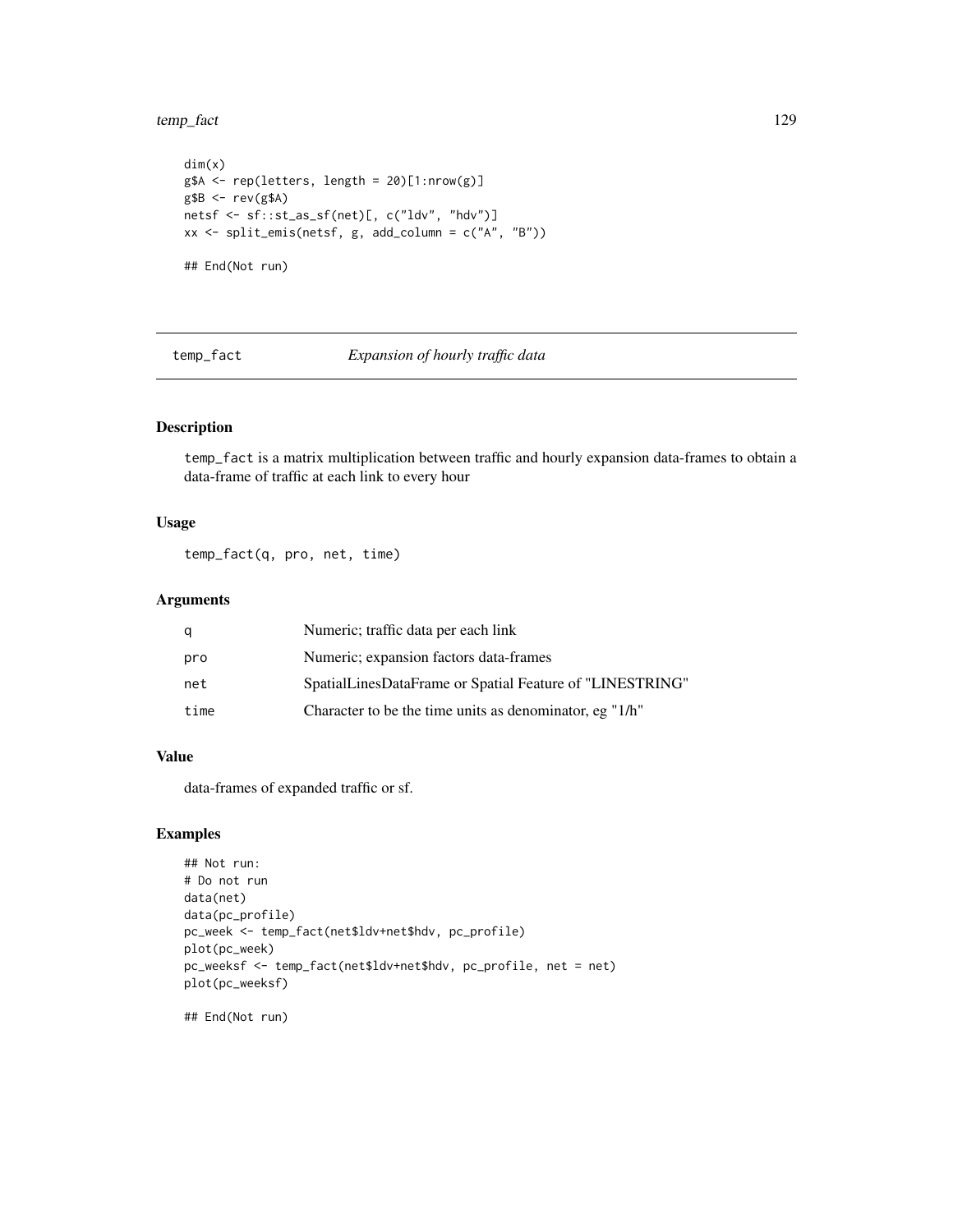<span id="page-129-1"></span><span id="page-129-0"></span>

[to\\_latex](#page-129-0) reads a data.frme an dgenerates a .tex table, aiming to replicate the method of tablegenerator.com

## Usage

```
to_latex(df, file, caption = "My table", label = "tab:df")
```
## Arguments

| df      | data.frame with three column.   |
|---------|---------------------------------|
| file    | Character, name of new tex file |
| caption | Character caption of table      |
| label   | Character, label of table       |

## Value

a text file with extension .tex.

# See Also

```
vein_notes long_to_wide
Other helpers: colplot(), dmonth(), wide_to_long()
```

```
## Not run:
df <- data.frame(pollutant = rep(c("CO", "propadiene", "NO2"), 10),
                 emission = vein::Emissions(1:30),
                 region = rep(letters[1:2], 15))
df
long_to_wide(df)
(df2 <- long_to_wide(df, column_fixed = "region"))
to_latex(df2)
to_latex(long_to_wide(df, column_fixed = "region"),
file = paste0(tempfile(), ".tex"))
## End(Not run)
```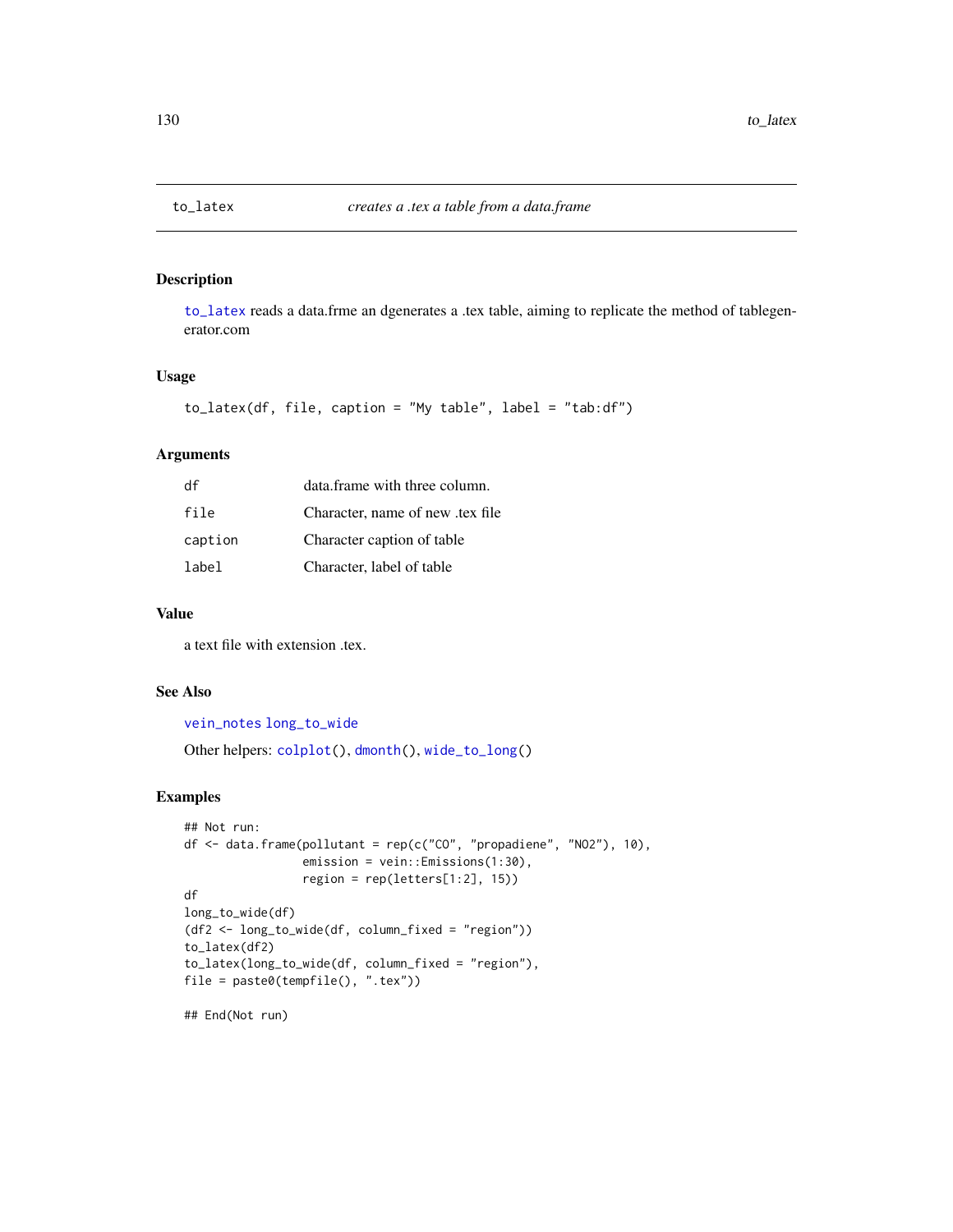<span id="page-130-0"></span>

Vehicles returns a tranformed object with class "Vehicles" and units 'veh'. The type of objects supported are of classes "matrix", "data.frame", "numeric" and "array". If the object is a matrix it is converted to data.frame. If the object is "numeric" it is converted to class "units".

#### Usage

```
Vehicles(x, \ldots, time = NULL)
## S3 method for class 'Vehicles'
print(x, \ldots)## S3 method for class 'Vehicles'
summary(object, ...)
## S3 method for class 'Vehicles'
plot(
  x,
 pal = "colo_lightningmccarl_into_the_night",
  rev = TRUE,bk = NULL,fig1 = c(0, 0.8, 0, 0.8),fig2 = c(0, 0.8, 0.55, 1),fig3 = c(0.7, 1, 0, 0.8),mail = c(0.2, 0.82, 0.82, 0.42),
 mail2 = c(1.3, 0.82, 0.82, 0.42),
 mai3 = c(0.7, 0.62, 0.82, 0.42),
 bias = 1.5,
  ...
\mathcal{L}
```
#### Arguments

| $\mathsf{x}$ | Object with class "Vehicles"                                                     |
|--------------|----------------------------------------------------------------------------------|
| $\ddotsc$    | ignored                                                                          |
| time         | Character to be the time units as denominator, eg "1/h"                          |
| object       | Object with class "Vehicles"                                                     |
| pal          | Palette of colors available or the number of the position                        |
| rev          | Logical; to internally revert order of rgb color vectors.                        |
| bk           | Break points in sorted order to indicate the intervals for assigning the colors. |
| fig1         | par parameters for fig. par.                                                     |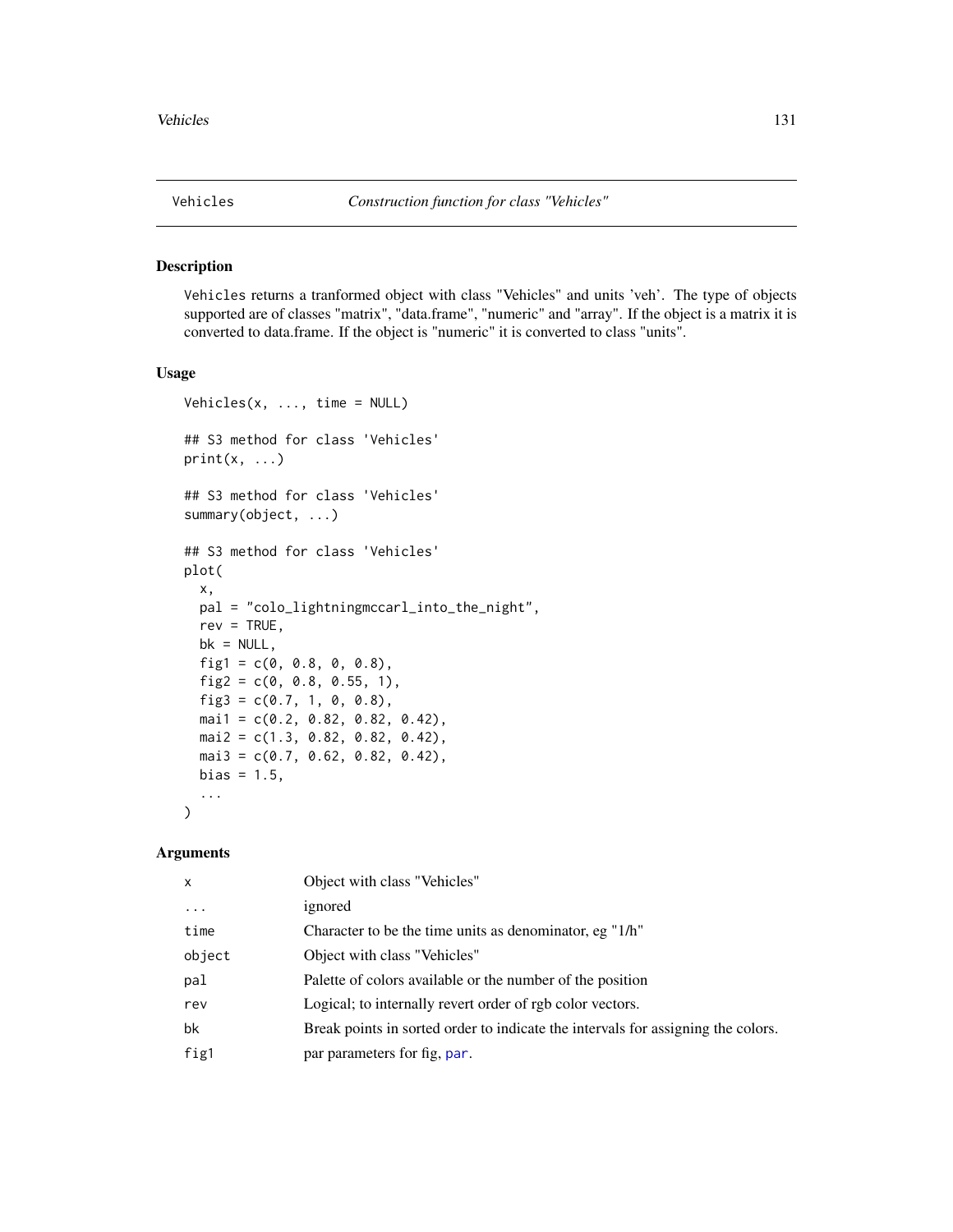<span id="page-131-1"></span>

| fig2 | par parameters for fig, par.                                                   |
|------|--------------------------------------------------------------------------------|
| fig3 | par parameters for fig. par.                                                   |
| mai1 | par parameters for mai, par.                                                   |
| mai2 | par parameters for mai, par.                                                   |
| mai3 | par parameters for mai, par.                                                   |
| bias | positive number. Higher values give more widely spaced colors at the high end. |

#### Value

Objects of class "Vehicles" or "units"

#### Examples

```
## Not run:
lt <- rnorm(100, 300, 10)
class(lt)
vlt <- Vehicles(lt)
class(vlt)
plot(vlt)
LT_B5 \leq age_hdv(x = lt, name = "LT_B5")
summary(LT_B5)
plot(LT_B5)
```
## End(Not run)

<span id="page-131-0"></span>vein\_notes *Notes with sysinfo*

#### Description

[vein\\_notes](#page-131-0) creates aa text file '.txt' for writting technical notes about this emissions inventory

#### Usage

```
vein_notes(
 notes,
  file = "README",yourname = Sys.info()["login"],
  title = "Notes for this VEIN run",
  approach = "Top Down",
  traffic = "Your traffic information",
  composition = "Your traffic information",
  ef = "Your information about emission factors",
 cold_start = "Your information about cold starts",
  evaporative = "Your information about evaporative emission factors",
 standards = "Your information about standards",
 mileage = "Your information about mileage"
)
```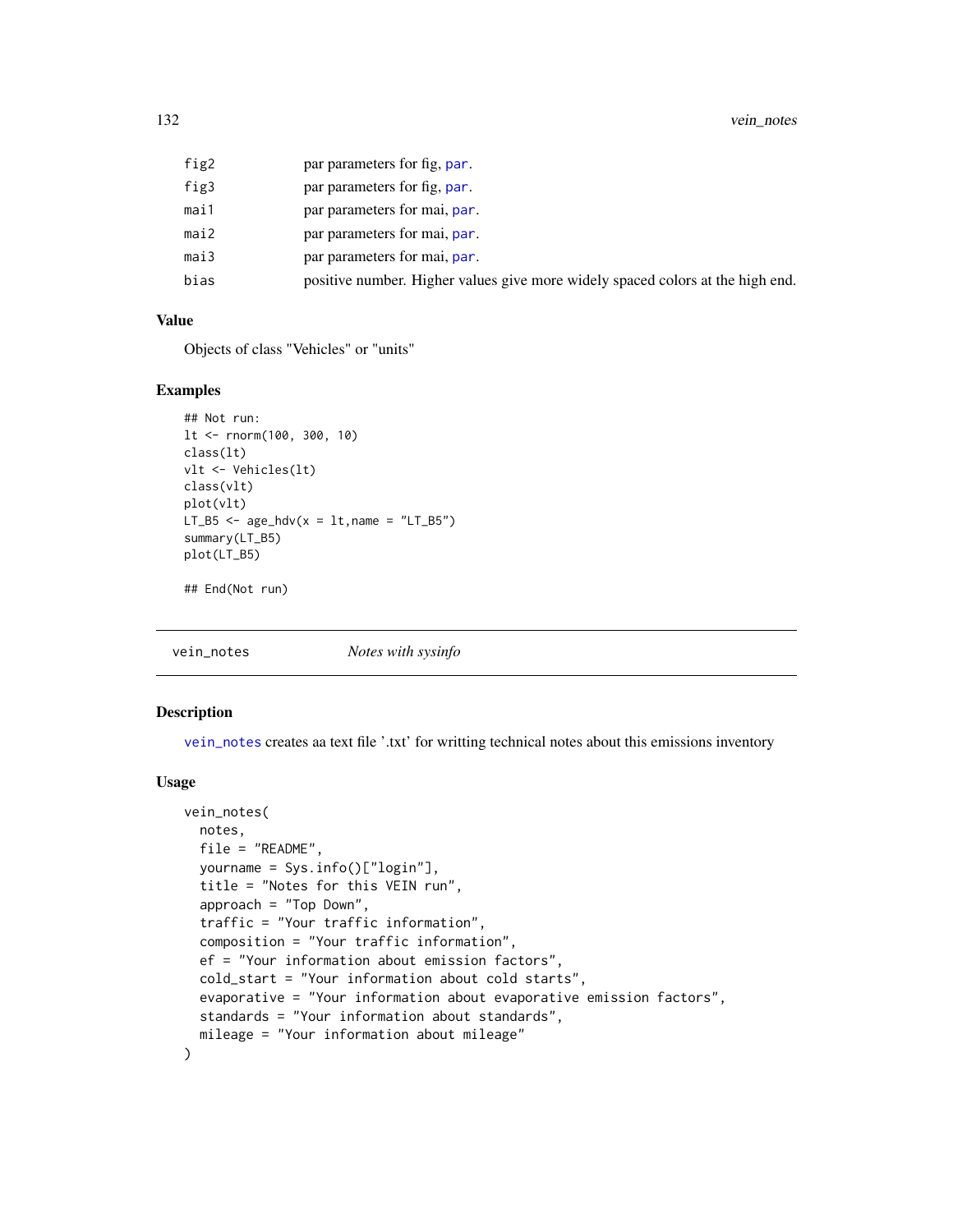#### <span id="page-132-0"></span>vkm and the state of the state of the state of the state of the state of the state of the state of the state of the state of the state of the state of the state of the state of the state of the state of the state of the st

# Arguments

| notes       | Character; vector of notes.                                                                                |
|-------------|------------------------------------------------------------------------------------------------------------|
| file        | Character; Name of the file. The function will generate a file with an extension<br>$^{\prime}$ .txt'.     |
| yourname    | Character; Name of the inventor compiler.                                                                  |
| title       | Character; Title of this file. For instance: "Vehicular Emissions Inventory of<br>Region XX, Base year XX" |
| approach    | Character; vector of notes.                                                                                |
| traffic     | Character; vector of notes.                                                                                |
| composition | Character; vector of notes.                                                                                |
| ef          | Character; vector of notes.                                                                                |
| cold_start  | Character; vector of notes.                                                                                |
| evaporative | Character; vector of notes.                                                                                |
| standards   | Character; vector of notes.                                                                                |
| mileage     | Character; vector of notes.                                                                                |

## Value

Writes a text file.

## Examples

```
## Not run:
#do not run
a <- "delete"
f <- vein_notes("notes", file = a)
file.remove(f)
## End(Not run)
```
vkm *Estimation of VKM*

# Description

vkm consists in the product of the number of vehicles and the distance driven by these vehicles in km. This function reads hourly vehicles and then extrapolates the vehicles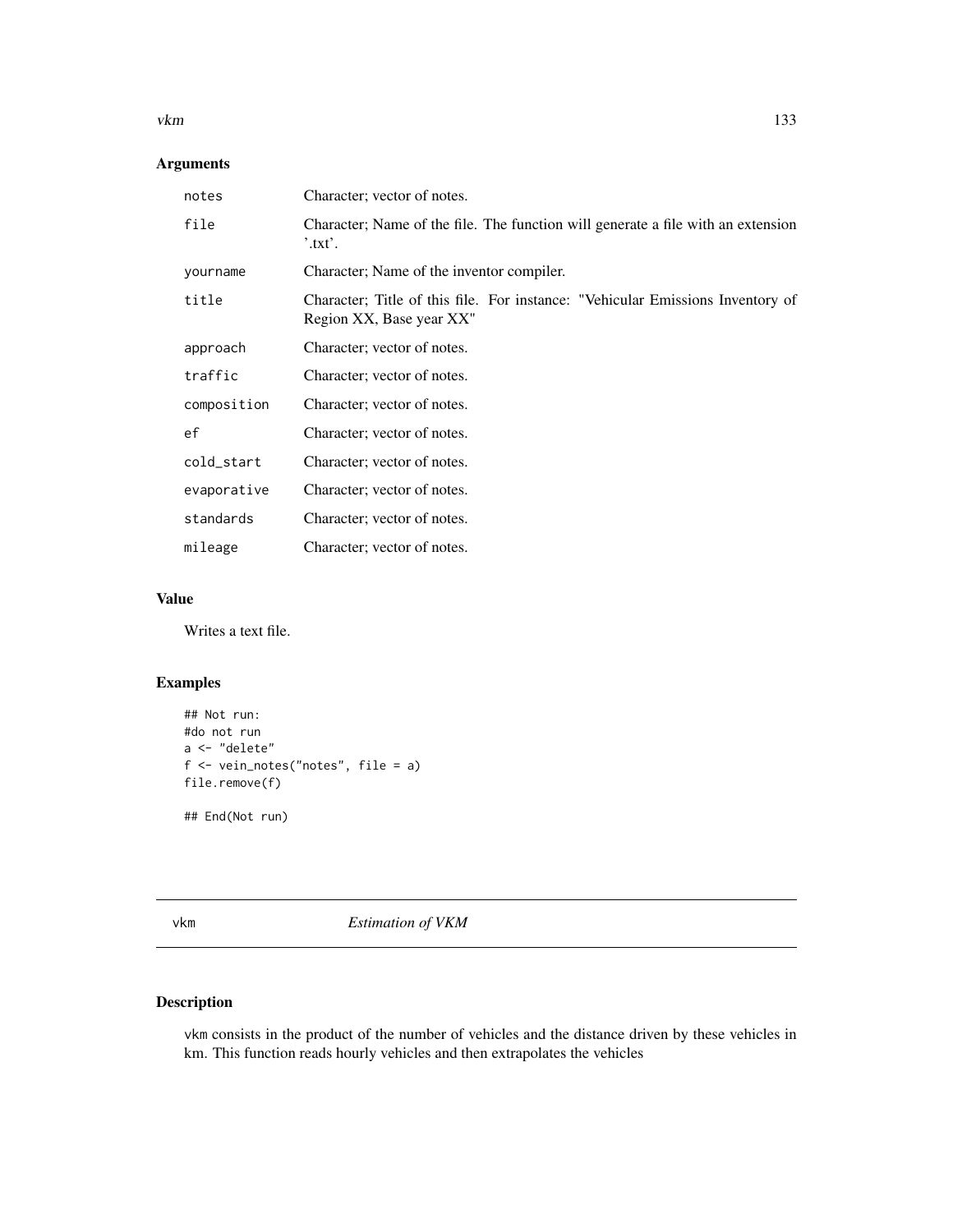# Usage

```
vkm(
  veh,
  lkm,
  profile,
  hour = nrow(profile),
  day = ncol(profile),
  array = TRUE,
  as_df = TRUE)
```
# Arguments

| veh     | Numeric vector with number of vehicles per street                                                                                                               |
|---------|-----------------------------------------------------------------------------------------------------------------------------------------------------------------|
| lkm     | Length of each link (km)                                                                                                                                        |
| profile | Numerical or data frame with prows equal to 24 and nool 7 day of the week                                                                                       |
| hour    | Number of considered hours in estimation                                                                                                                        |
| day     | Number of considered days in estimation                                                                                                                         |
| array   | When FALSE produces a dataframe of the estimation. When TRUE expects<br>a profile as a dataframe producing an array with dimensions (streets x hours x<br>days) |
| as_df   | Logical; when TRUE transform returning array in data.frame (streets x hour*days)                                                                                |

# Value

emission estimation of vkm

```
## Not run:
# Do not run
pc <- lkm <- abs(rnorm(10,1,1))*100
pro <- matrix(abs(rnorm(24*7,0.5,1)), ncol=7, nrow=24)
vkms <- vkm(veh = pc, lkm = lkm, profile = pro)
class(vkms)
dim(vkms)
vkms2 <- vkm(veh = pc, lkm = lkm, profile = pro, as_df = FALSE)
class(vkms2)
dim(vkms2)
## End(Not run)
```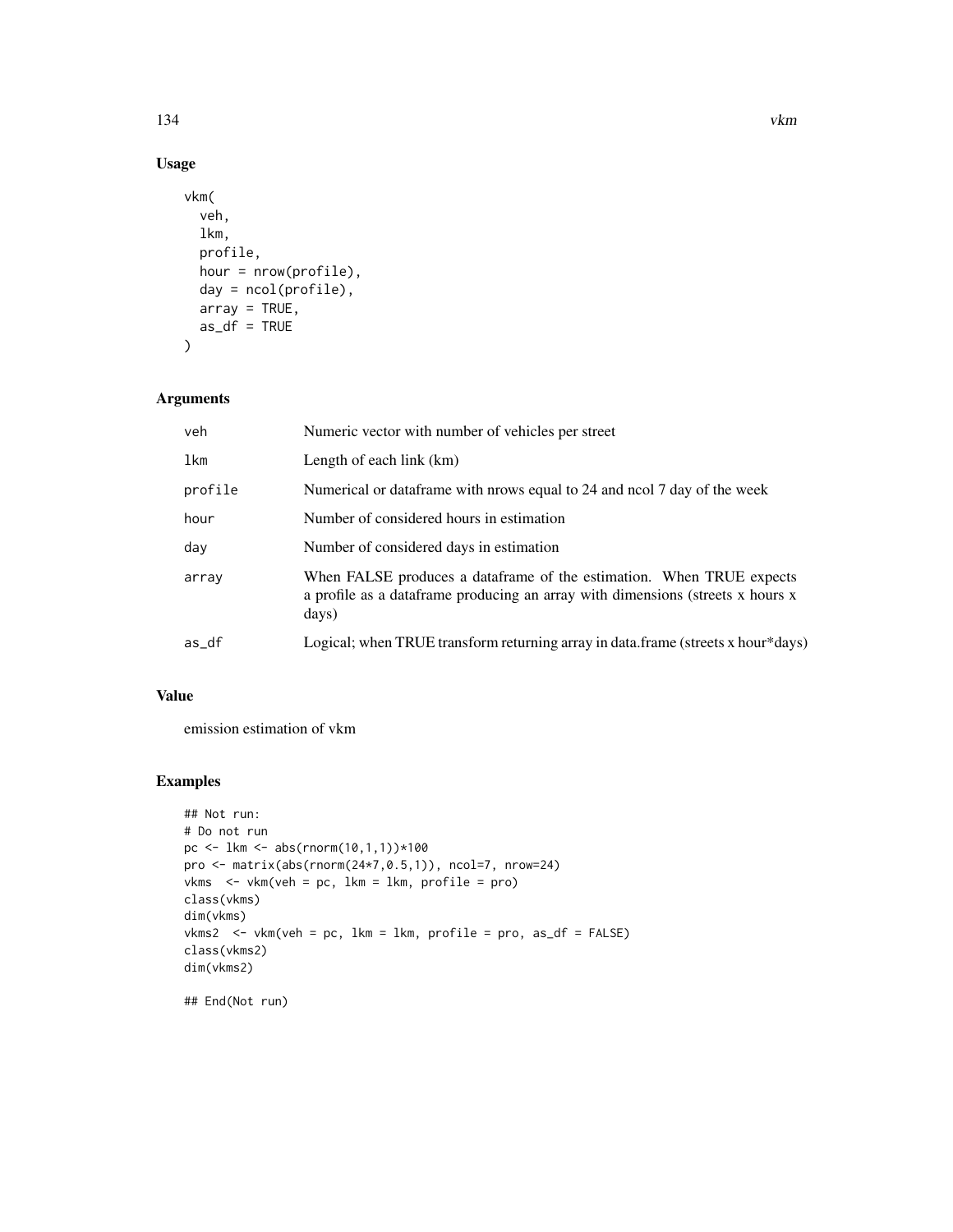<span id="page-134-1"></span><span id="page-134-0"></span>

[wide\\_to\\_long](#page-134-0) transform data.frame from wide to long format

# Usage

```
wide_to_long(df, column_with_data = names(df), column_fixed, geometry)
```
## Arguments

df data.frame with three column. column\_with\_data Character column with data column\_fixed Character, column that will remain fixed geometry To return a sf

## Value

long data.frame.

## See Also

[emis\\_hot\\_td](#page-78-0) [emis\\_cold\\_td](#page-66-0) [long\\_to\\_wide](#page-103-0) Other helpers: [colplot\(](#page-16-0)), [dmonth\(](#page-19-0)), [to\\_latex\(](#page-129-0))

## Examples

```
## Not run:
data(net)
net <- sf::st_set_geometry(net, NULL)
df <- wide_to_long(df = net)
head(df)
```
## End(Not run)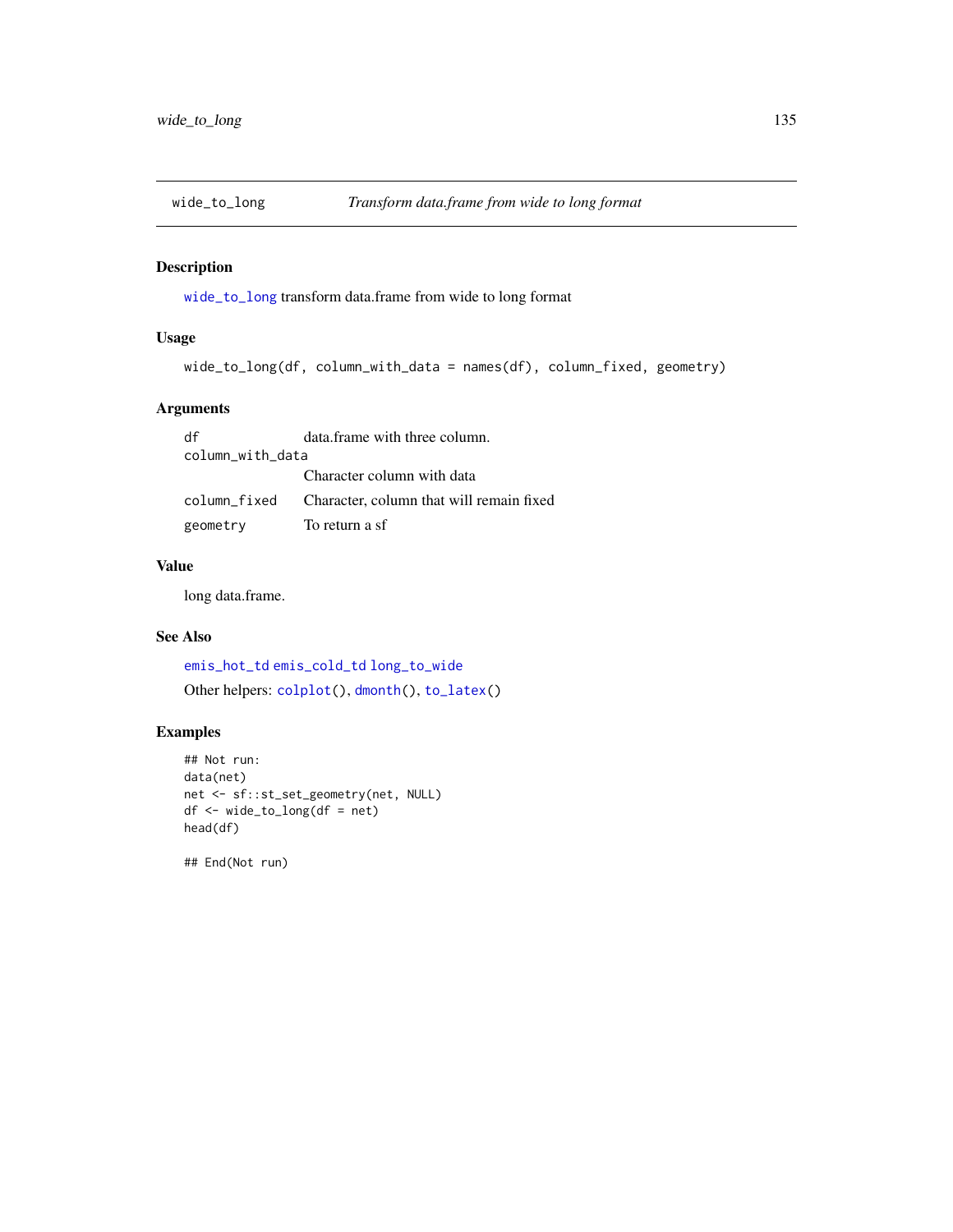# Index

∗ Add distance unitts add\_lkm, [4](#page-3-0) add\_miles, [4](#page-3-0) ∗ China ef\_china, [24](#page-23-0) ∗ age age, [7](#page-6-1) age\_hdv, [9](#page-8-1) age\_ldv, [11](#page-10-1) age\_moto, [12](#page-11-1) ∗ cold cold\_mileage, [17](#page-16-1) ef\_ldv\_cold, [39](#page-38-0) ef\_ldv\_cold\_list, [40](#page-39-0) ∗ cumileage ef\_nitro, [49](#page-48-0) ∗ datasets decoder, [19](#page-18-0) fe2015, [94](#page-93-0) fkm, [95](#page-94-0) net, [117](#page-116-0) pc\_cold, [119](#page-118-0) pc\_profile, [120](#page-119-0) pollutants, [120](#page-119-0) profiles, [121](#page-120-0) ∗ deterioration emis\_det, [70](#page-69-0) ∗ ef\_china ef\_china, [24](#page-23-0) ∗ emission ef\_cetesb, [21](#page-20-0) ef\_china, [24](#page-23-0) ef\_eea, [28](#page-27-0) ef\_hdv\_scaled, [32](#page-31-0) ef\_hdv\_speed, [34](#page-33-0)  $ef$ <sub> $im$ </sub>,  $36$ ef\_ive, [37](#page-36-0) ef\_ldv\_cold, [39](#page-38-0) ef\_ldv\_cold\_list, [40](#page-39-0)

ef\_ldv\_scaled, [42](#page-41-0) ef\_ldv\_speed, [43](#page-42-1) ef\_local, [47](#page-46-0) ef\_nitro, [49](#page-48-0) ef\_whe, [51](#page-50-0) emis\_det, [70](#page-69-0) ∗ emitters ef\_whe, [51](#page-50-0) ∗ factors ef\_cetesb, [21](#page-20-0) ef\_china, [24](#page-23-0) ef\_eea, [28](#page-27-0) ef\_hdv\_scaled, [32](#page-31-0) ef\_hdv\_speed, [34](#page-33-0) ef\_im,  $36$ ef\_ive, [37](#page-36-0) ef\_ldv\_cold, [39](#page-38-0) ef\_ldv\_cold\_list, [40](#page-39-0) ef\_ldv\_scaled, [42](#page-41-0) ef\_ldv\_speed, [43](#page-42-1) ef\_local, [47](#page-46-0) ef\_nitro, [49](#page-48-0) ef\_whe, [51](#page-50-0) emis\_det, [70](#page-69-0) ∗ helpers colplot, [17](#page-16-1) dmonth, [20](#page-19-1) to\_latex, [130](#page-129-1) wide\_to\_long, [135](#page-134-1) ∗ high ef\_whe, [51](#page-50-0) ∗ ive ef\_ive, [37](#page-36-0) ∗ mileage cold\_mileage, [17](#page-16-1) ef\_im,  $36$ ∗ speed ef\_hdv\_scaled, [32](#page-31-0) ef\_hdv\_speed, [34](#page-33-0)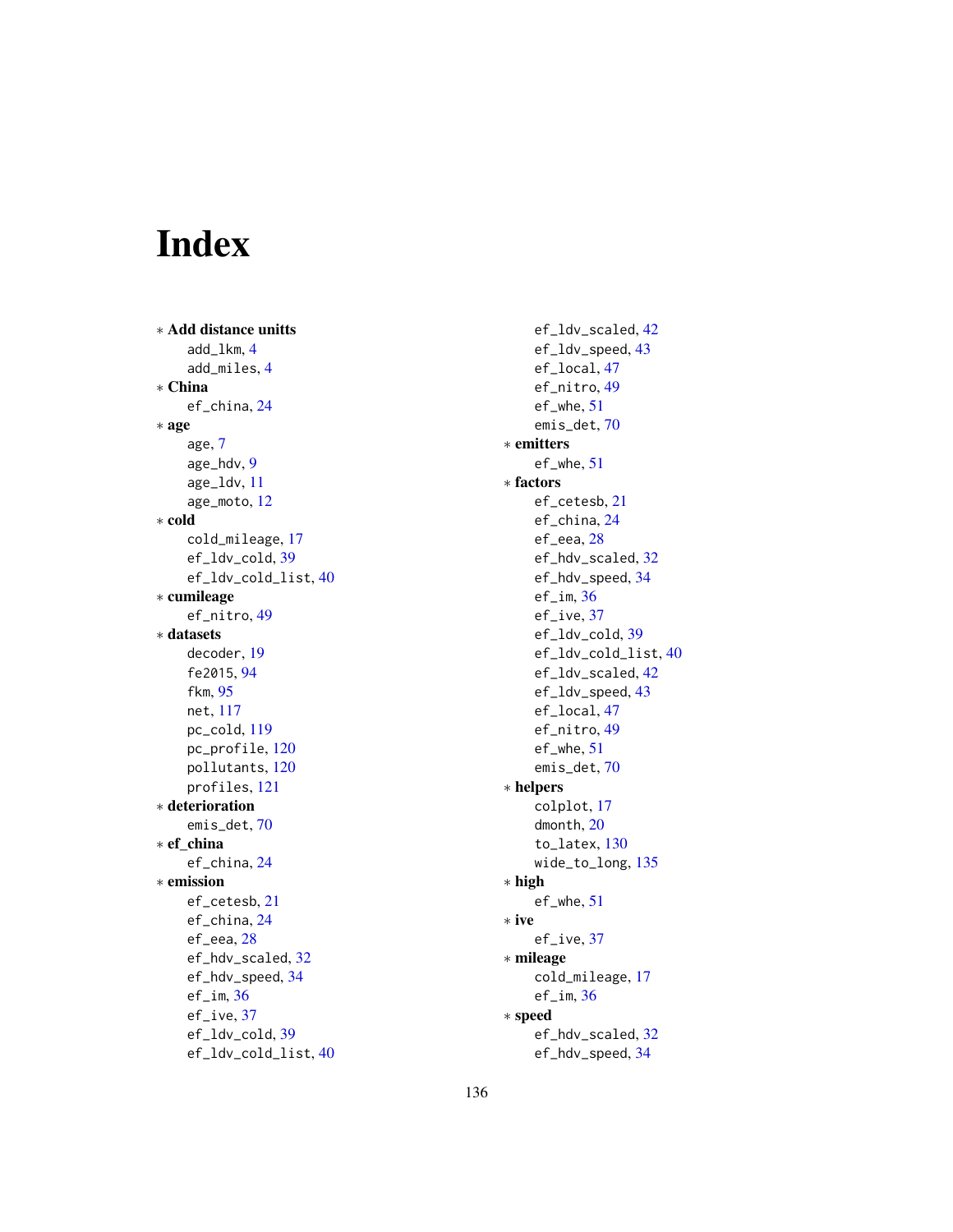#### INDEX  $137$

ef\_ive, [37](#page-36-0) ef\_ldv\_scaled, [42](#page-41-0) ef\_ldv\_speed, [43](#page-42-1) ∗ start ef\_ldv\_cold\_list, [40](#page-39-0) ∗ units remove\_units, [122](#page-121-1) add\_lkm, [4,](#page-3-0) *[5](#page-4-0)* add\_miles, *[4](#page-3-0)*, [4](#page-3-0) add\_polid, *[5](#page-4-0)*, [5,](#page-4-0) *[92](#page-91-0)* adt, *[6](#page-5-0)*, [6](#page-5-0) age, *[7](#page-6-1)*, [7,](#page-6-1) *[8](#page-7-0)*, *[10](#page-9-0)*, *[12](#page-11-1)[–14](#page-13-0)*, *[117](#page-116-0)* age\_hdv, *[8,](#page-7-0) [9](#page-8-1)*, [9,](#page-8-1) *[10](#page-9-0)*, *[12–](#page-11-1)[14](#page-13-0)*, *[117](#page-116-0)* age\_ldv, *[8](#page-7-0)*, *[10,](#page-9-0) [11](#page-10-1)*, [11,](#page-10-1) *[12–](#page-11-1)[14](#page-13-0)*, *[117](#page-116-0)* age\_moto, *[8](#page-7-0)*, *[10](#page-9-0)*, *[12](#page-11-1)*, [12,](#page-11-1) *[13](#page-12-0)*, *[117](#page-116-0)* aw, *[14](#page-13-0)*, [14](#page-13-0) celsius, [15](#page-14-0) check\_nt, [16,](#page-15-0) *[53](#page-52-0)*, *[68](#page-67-0)*, *[79](#page-78-1)* cold\_mileage, [17](#page-16-1) colplot, *[17](#page-16-1)*, [17,](#page-16-1) *[20](#page-19-1)*, *[130](#page-129-1)*, *[135](#page-134-1)* decoder, [19](#page-18-0) dmonth, *[19](#page-18-0)*, [20,](#page-19-1) *[130](#page-129-1)*, *[135](#page-134-1)* ef\_cetesb, *[21](#page-20-0)*, [21,](#page-20-0) *[28](#page-27-0)*, *[47,](#page-46-0) [48](#page-47-0)* ef\_china, *[24](#page-23-0)*, [24,](#page-23-0) *[79,](#page-78-1) [80](#page-79-0)* ef\_eea, [28](#page-27-0) ef\_evap, *[29](#page-28-0)*, [29,](#page-28-0) *[63](#page-62-0)*, *[74](#page-73-0)* ef\_fun, *[31](#page-30-0)*, [31](#page-30-0) ef\_hdv\_scaled, *[32](#page-31-0)*, [32](#page-31-0) ef\_hdv\_speed, [34,](#page-33-0) *[62,](#page-61-0) [63](#page-62-0)* ef\_im, *[36](#page-35-0)*, [36](#page-35-0) ef\_ive, *[37](#page-36-0)*, [37](#page-36-0) ef\_ldv\_cold, *[35](#page-34-0)*, *[39](#page-38-0)*, [39,](#page-38-0) *[45](#page-44-0)*, *[68](#page-67-0)* ef\_ldv\_cold\_list, [40](#page-39-0) ef\_ldv\_scaled, [42](#page-41-0) ef\_ldv\_speed, *[20](#page-19-1)*, *[26](#page-25-0)*, *[43](#page-42-1)*, [43,](#page-42-1) *[62,](#page-61-0) [63](#page-62-0)*, *[80](#page-79-0)*, *[123](#page-122-0)* ef\_local, *[47](#page-46-0)*, [47](#page-46-0) ef\_nitro, *[49](#page-48-0)*, [49](#page-48-0) ef\_wear, *[50](#page-49-0)*, [50](#page-49-0) ef\_whe, *[51](#page-50-0)*, [51](#page-50-0) emis, *[35](#page-34-0)*, *[45](#page-44-0)*, *[52](#page-51-0)*, [52](#page-51-0) emis\_chem, *[62](#page-61-0)*, [62](#page-61-0) emis\_chem2, *[63](#page-62-0)*, [63](#page-62-0) emis\_cold, [65,](#page-64-0) *[66](#page-65-0)* emis\_cold\_td, *[67](#page-66-1)*, [67,](#page-66-1) *[105](#page-104-0)*, *[135](#page-134-1)* emis\_det, *[36](#page-35-0)*, *[70](#page-69-0)*, [70](#page-69-0)

emis\_dist, *[72](#page-71-0)*, [72,](#page-71-0) *[100](#page-99-0)* emis\_evap, *[73](#page-72-0)*, [73](#page-72-0) emis\_evap2, [74](#page-73-0) emis\_grid, *[77](#page-76-0)*, [77,](#page-76-0) *[100](#page-99-0)* emis\_hot\_td, *[26](#page-25-0)*, *[79](#page-78-1)*, [79,](#page-78-1) *[105](#page-104-0)*, *[135](#page-134-1)* emis\_merge, *[84](#page-83-0)*, [84](#page-83-0) emis\_order, [85](#page-84-0) emis\_paved, [87](#page-86-0) emis\_post, *[84](#page-83-0)*, [89](#page-88-0) emis\_source, *[91](#page-90-0)*, [91](#page-90-0) emis\_to\_streets, *[5](#page-4-0)*, *[92](#page-91-0)*, [92](#page-91-0) emis\_wear, [93](#page-92-0) EmissionFactors, [56](#page-55-0) EmissionFactorsList, [57](#page-56-0) Emissions, [58](#page-57-0) EmissionsArray, [60](#page-59-0) fe2015, [94](#page-93-0) fkm, [95](#page-94-0)

fuel\_corr, *[29](#page-28-0)*, *[35](#page-34-0)*, *[40](#page-39-0)*, *[44,](#page-43-0) [45](#page-44-0)*, [96](#page-95-0) get\_project, *[97](#page-96-0)*, [97](#page-96-0)

grid\_emis, *[100](#page-99-0)*, [100](#page-99-0) GriddedEmissionsArray, *[86](#page-85-0)*, [98](#page-97-0)

invcop, [101](#page-100-0) inventory, [103](#page-102-0)

long\_to\_wide, *[104](#page-103-1)*, [104,](#page-103-1) *[130](#page-129-1)*, *[135](#page-134-1)*

make\_grid, *[105](#page-104-0)*, [105](#page-104-0) moves\_ef, *[106](#page-105-0)*, [106](#page-105-0) moves\_rpd, *[107](#page-106-0)*, [107](#page-106-0) moves\_rpdy, *[109](#page-108-1)*, [109](#page-108-1) moves\_rpdy\_meta, *[110](#page-109-1)*, [110](#page-109-1) moves\_rpdy\_sf, *[111](#page-110-1)*, [111](#page-110-1) moves\_rpsy\_meta, *[113](#page-112-1)*, [113](#page-112-1) moves\_rpsy\_sf, *[114](#page-113-1)*, [114](#page-113-1) moves\_speed, [115](#page-114-0) my\_age, *[8](#page-7-0)*, *[10](#page-9-0)*, *[12,](#page-11-1) [13](#page-12-0)*, [116,](#page-115-1) *[117](#page-116-0)*

net, [117](#page-116-0) netspeed, [118](#page-117-0)

par, *[18,](#page-17-0) [19](#page-18-0)*, *[57](#page-56-0)*, *[59](#page-58-0)*, *[127](#page-126-0)*, *[131,](#page-130-0) [132](#page-131-1)* pc\_cold, [119](#page-118-0) pc\_profile, [120](#page-119-0) plot.EmissionFactors *(*EmissionFactors*)*, [56](#page-55-0)